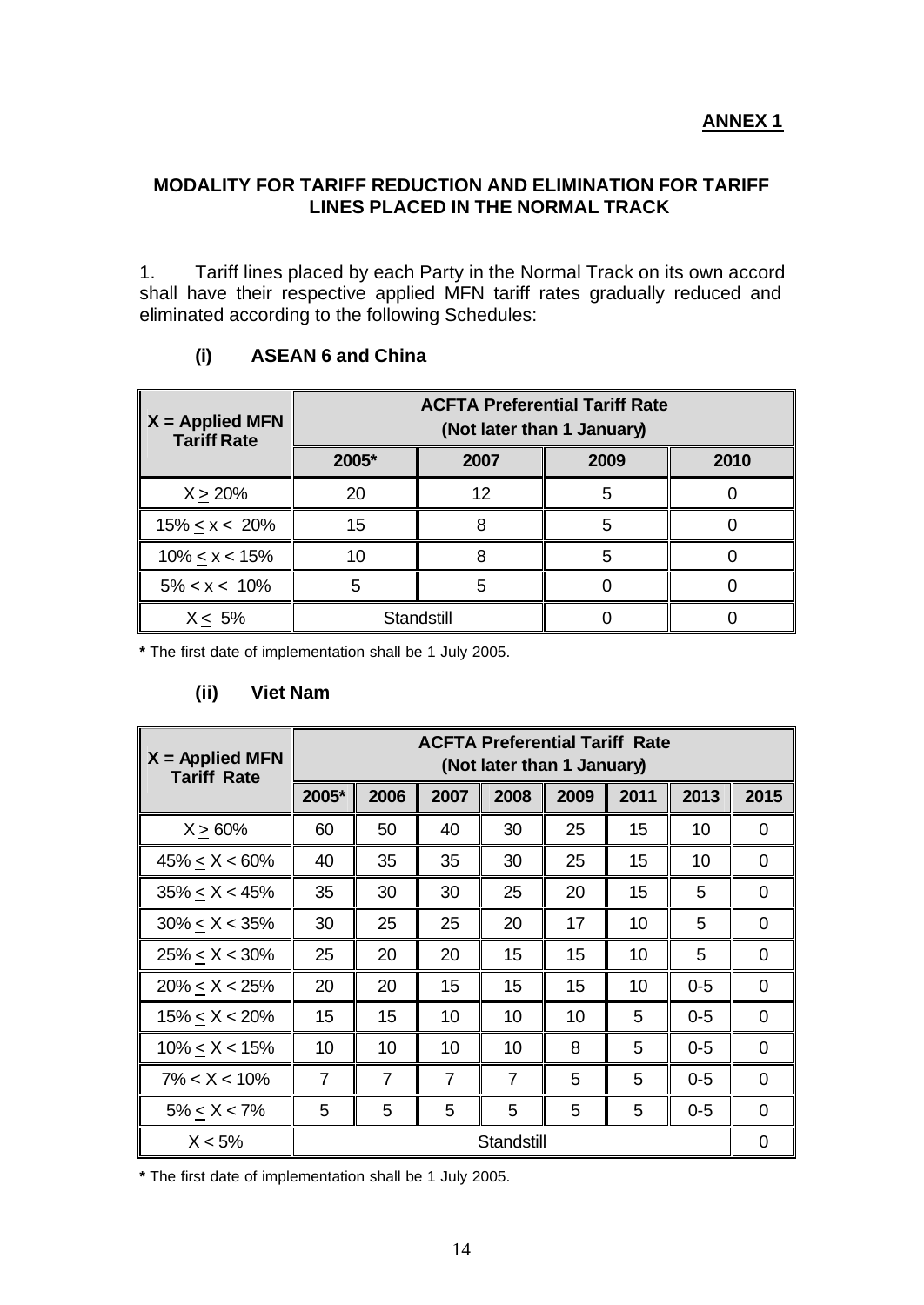| $X =$ Applied<br><b>MFN</b> | <b>ACFTA Preferential Tariff Rate</b><br>(Not later than 1 January) |        |        |            |        |      |         |                |
|-----------------------------|---------------------------------------------------------------------|--------|--------|------------|--------|------|---------|----------------|
| <b>Tariff Rate</b>          | 2005*                                                               | 2006   | 2007   | 2008       | 2009   | 2011 | 2013    | 2015           |
| $X > 60\%$                  | 60                                                                  | 50     | 40     | 30         | 25     | 15   | 10      | 0              |
| $45\% < X < 60\%$           | 40                                                                  | 35     | 35     | 30         | 25     | 15   | 10      | 0              |
| $35\% < X < 45\%$           | 35                                                                  | 35     | 30     | 30         | 20     | 15   | 5       | 0              |
| $30\% < X < 35\%$           | 30                                                                  | 25     | 25     | 20         | 20     | 10   | 5       | 0              |
| $25\% < X < 30\%$           | 25                                                                  | 25     | 25     | 20         | 20     | 10   | 5       | 0              |
| $20\% < X < 25\%$           | 20                                                                  | 20     | 15     | 15         | 15     | 10   | $0-5$   | $\overline{0}$ |
| $15\% < X < 20\%$           | 15                                                                  | 15     | 15     | 15         | 15     | 5    | $0 - 5$ | $\Omega$       |
| $10\% < X < 15\%$           | 10                                                                  | 10     | 10     | 10         | 8      | 5    | $0 - 5$ | $\Omega$       |
| $7\% < X < 10\%$            | $7***$                                                              | $7***$ | $7***$ | $7***$     | $7***$ | 5    | $0-5$   | $\Omega$       |
| $5\% < X < 7\%$             | 5                                                                   | 5      | 5      | 5          | 5      | 5    | $0 - 5$ | 0              |
| $X < 5\%$                   |                                                                     |        |        | Standstill |        |      |         | 0              |

## **(iii) Cambodia, Lao PDR and Myanmar**

\* The first date of implementation shall be 1 July 2005.

\*\* Myanmar shall be allowed to maintain ACFTA Rates at no more than 7.5% until 2010.

2. If a Party places a tariff line in the Normal Track, that Party shall enjoy the tariff concessions other Parties have made for that tariff line as specified in and applied pursuant to the relevant Schedules either in Annex 1 or Annex 2 together with the undertakings and conditions set out therein. This right shall be enjoyed for so long as that Party adheres to its own commitments for tariff reduction and elimination for that tariff line.

3. The tariff rates specified in the relevant Schedules in paragraph 1 only set out the level of the applicable ACFTA preferential tariff rates to be applied by each Party for the tariff lines concerned in the specified year of implementation and shall not prevent any Party from unilaterally accelerating its tariff reduction or elimination at any time if it so wishes.

4. Tariff lines in the Normal Track, which are subject to specific tariff rates, shall have such tariffs reduced to zero, in equal proportions in accordance with the timeframes provided in the Schedules set out in paragraph 1 of this Annex.

5. For all tariff lines placed in the Normal Track where the applied MFN tariff rates are at 0%, they shall remain at 0%. Where they have been reduced to 0%, they shall remain at 0%. No Party shall be permitted to increase the tariff rates for any tariff line, except as otherwise provided by the Agreement.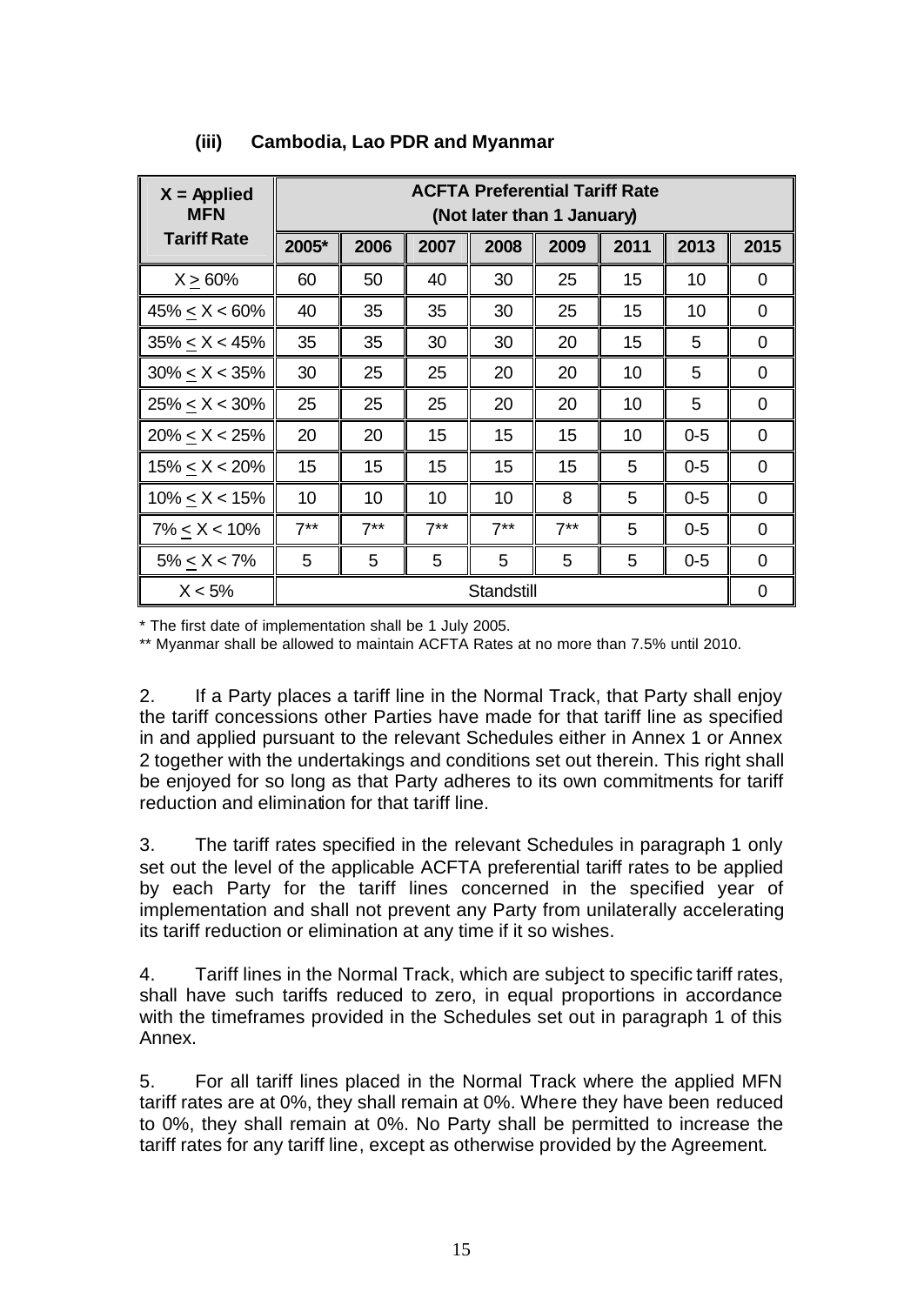6. As an integral part of its commitments to reduce and/or eliminate the applied MFN tariff rates in accordance with the relevant Schedules in paragraph 1, each Party hereby commits to undertake further tariff reduction and/or elimination in accordance with the following thresholds:

## **(a) ASEAN 6 and China**

(i) Each Party shall reduce to 0-5% not later than 1 July 2005 the tariff rates for at least 40% of its tariff lines placed in the Normal Track.

(ii) Each Party shall reduce to 0-5% not later than 1 January 2007 the tariff rates for at least 60% of its tariff lines placed in the Normal Track.

(iii) Each Party shall eliminate all its tariffs for tariff lines placed in the Normal Track not later than 1 January 2010, with flexibility to have tariffs on some tariff lines, not exceeding 150 tariff lines, eliminated not later than 1 January 2012.

(iv) Each Party shall eliminate all its tariffs for tariff lines placed in the Normal Track not later than 1 January 2012.

### **(b) Newer ASEAN Member States**

(i) Each Party shall reduce to 0-5% not later than 1 January 2009 for Viet Nam; 1 January 2010 for Lao PDR and Myanmar; and 1 January 2012 for Cambodia the tariff rates for at least 50% of its tariff lines placed in the Normal Track.

(ii) Cambodia, Lao PDR and Myanmar shall eliminate their respective tariffs not later than 1 January 2013 on 40% of its tariff lines placed in the Normal Track.

(iii) For Viet Nam, the percentage of Normal Track tariff lines to have their tariffs eliminated not later than 1 January 2013 shall be determined not later than 31 December 2004.

(iv) Each Party shall eliminate all its tariffs for tariff lines placed in the Normal Track not later than 1 January 2015, with flexibility to have tariffs on some tariff lines, not exceeding 250 tariff lines, eliminated not later than 1 January 2018.

(v) Each Party shall eliminate all its tariffs for tariff lines placed in the Normal Track not later than 1 January 2018.

7. The tariff lines listed by the Parties in Appendix 1 shall have their respective ACFTA tariffs eliminated not later than 1 January 2012 for ASEAN 6 and China, and 1 January 2018 for CLMV.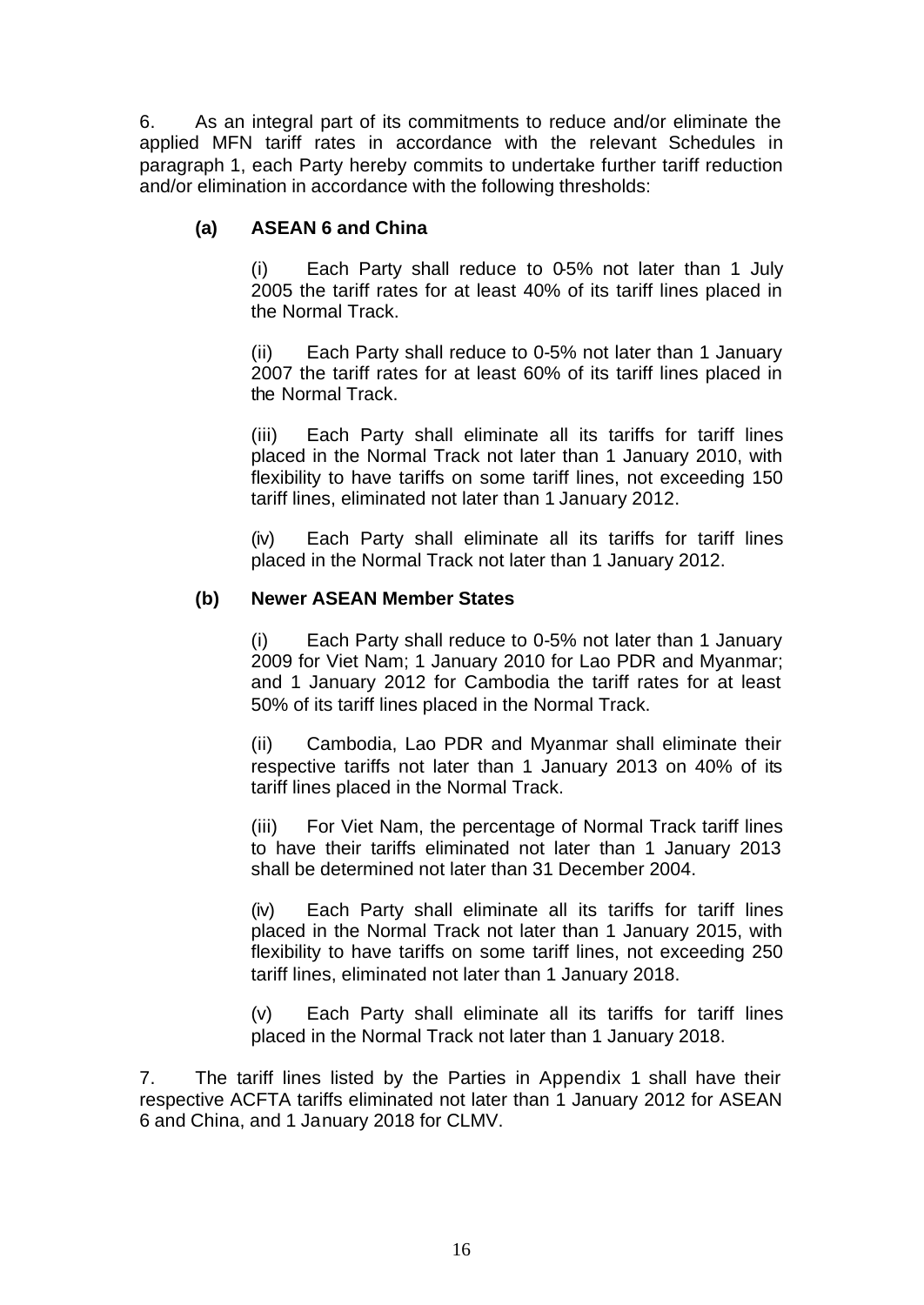### **APPENDIX 1**

#### **LIST OF PRODUCTS SCHEDULED FOR TARIFF ELIMINATION NOT LATER THAN 1 JANUARY 2012 FOR ASEAN 6 AND CHINA, AND 1 JANUARY 2018 FOR CLMV**

| NO.            | <b>HS CODE</b> | <b>DESCRIPTION</b>                                                                                          |
|----------------|----------------|-------------------------------------------------------------------------------------------------------------|
| 1              | 0902.10        | - Green tea (not fermented) in immediate packings of a content not<br>exceeding 3kg:                        |
|                | 0902.10.10     | - - Leaf                                                                                                    |
|                | 0902.10.90     | - - Other                                                                                                   |
| $\overline{2}$ | 0902.20        | - Other green tea (not fermented):                                                                          |
|                | 0902.20.10     | - - Leaf                                                                                                    |
|                | 0902.20.90     | - - Other                                                                                                   |
| 3              | 0902.30        | - Black tea (fermented) and partly fermented tea, in immediate<br>packings of a content not exceeding 3 kg: |
|                | 0902.30.10     | - - Leaf                                                                                                    |
|                | 0902.30.90     | - - Other                                                                                                   |
| 4              | 0902.40        | - Other black tea (fermented) and other partly fermented tea:                                               |
|                | 0902.40.10     | - - Leaf                                                                                                    |
|                | 0902.40.90     | - - Other                                                                                                   |
| 5              | 2710.11        | - - Light oils and preparations :                                                                           |
|                | 2710.11.11     | - - - Motor spirit, premium leaded                                                                          |
|                | 2710.11.12     | - - - Motor spirit, premium unleaded                                                                        |
|                | 2710.11.13     | - - - Motor spirit, regular leaded                                                                          |
|                | 2710.11.14     | - - - Motor spirit, regular unleaded                                                                        |
|                | 2710.11.15     | - - - Other motor spirit, leaded                                                                            |
|                | 2710.11.16     | - - - Other motor spirit, unleaded                                                                          |
|                | 2710.11.17     | - - - Aviation spirit                                                                                       |
|                | 2710.11.25     | - - - Other light oil                                                                                       |
| 6              | 2710.19        | $-$ - Other :                                                                                               |
|                |                | - - - Medium oils and preparations:                                                                         |
|                | 2710.19.23     | ---- Lubricating oil basestock                                                                              |
|                | 2710.19.24     | - - - - Lubricating oils for aircraft engines                                                               |
|                | 2710.19.25     | - - - - Other lubricating oil                                                                               |
|                | 2710.19.26     | - - - - Lubricating greases                                                                                 |
|                | 2710.19.31     | ---- High speed diesel fuel                                                                                 |
|                | 2710.19.32     | - - - - Other diesel fuel                                                                                   |
| 7              | 3403.11        | - - Preparations for the treatment of textile materials, leather, furskins or<br>other materials:           |
|                |                | $--$ Liquid :                                                                                               |
|                | 3403.11.11     | - - - - Lubricating oil preparation                                                                         |
|                | 3403.11.12     | ---- Preparations containing silicone oil                                                                   |
|                | 3403.11.19     | $--$ Other                                                                                                  |
|                | 3403.11.90     | $- -$ Other                                                                                                 |
| 8              | 3403.19        | - - Other:                                                                                                  |
|                |                | $- -$ Liquid:                                                                                               |

#### (a) Brunei Darussalam: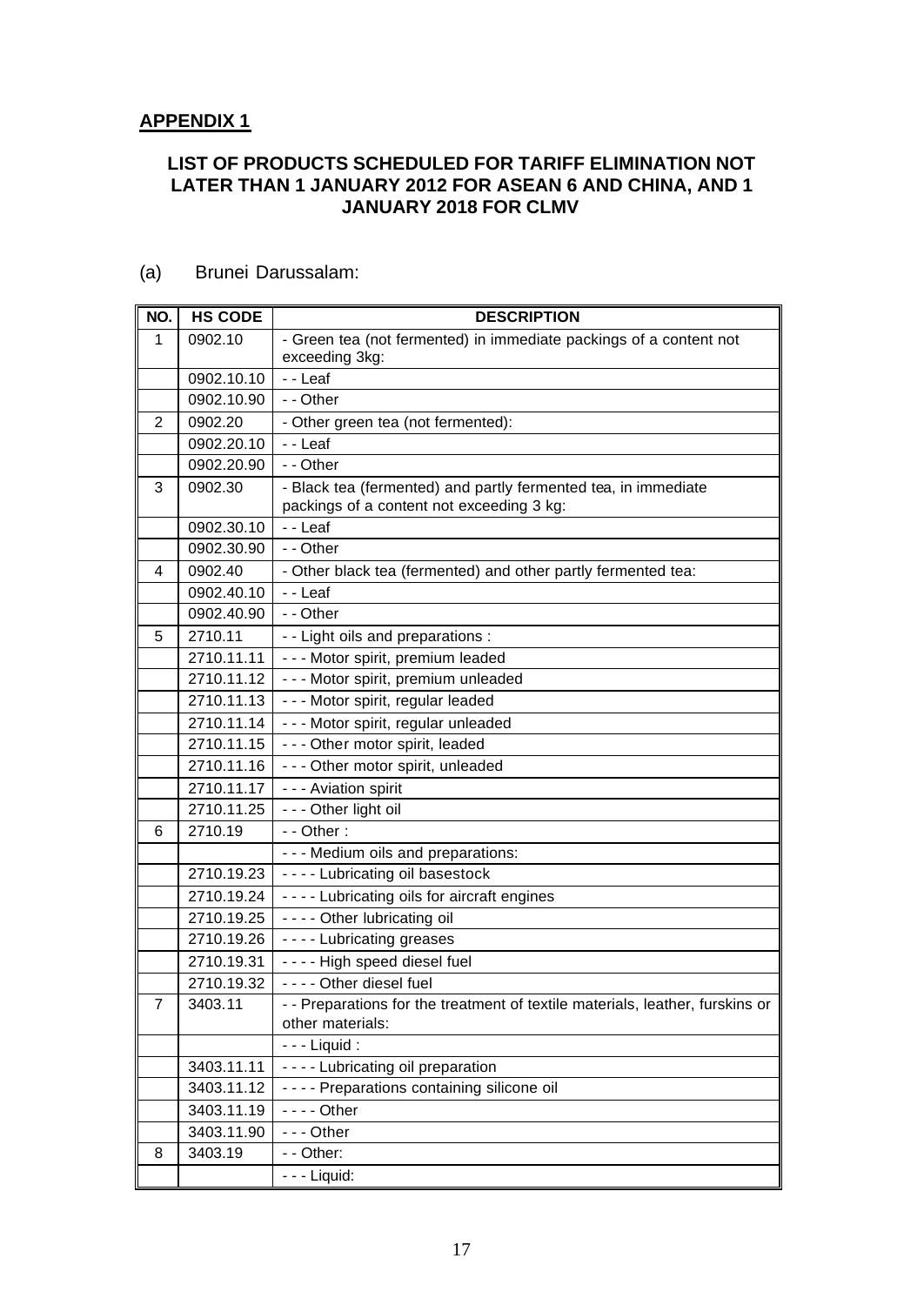| NO. | <b>HS CODE</b> | <b>DESCRIPTION</b>                                                                                                             |
|-----|----------------|--------------------------------------------------------------------------------------------------------------------------------|
|     | 3403.19.11     | ---- Oil for aircraft engines                                                                                                  |
|     | 3403.19.12     | ---- Preparations containing silicone oil                                                                                      |
|     | 3403.19.19     | $--$ Other                                                                                                                     |
|     | 3403.19.90     | $- -$ Other                                                                                                                    |
| 9   | 3403.91        | - - Preparations for the treatment of textile materials, leather, furskins or<br>other materials:                              |
|     |                | $- -$ Liquid:                                                                                                                  |
|     | 3403.91.11     | - - - - Preparations containing silicone oil                                                                                   |
|     | 3403.91.19     | $--$ Other                                                                                                                     |
|     | 3403.91.90     | $--$ Other                                                                                                                     |
| 10  | 3403.99        | - - Other:                                                                                                                     |
|     |                | $--$ Liquid :                                                                                                                  |
|     | 3403.99.11     | ---- Oil for aircraft engines                                                                                                  |
|     | 3403.99.12     | ---- Preparations containing silicone oil                                                                                      |
|     | 3403.99.19     | $--$ Other                                                                                                                     |
|     | 3403.99.90     | $- -$ - Other                                                                                                                  |
| 11  | 4011.10.00     | - Of a kind used on motor cars (including station wagons and racing                                                            |
|     |                | cars)                                                                                                                          |
| 12  | 4011.20        | - Of a kind used on buses or lorries                                                                                           |
|     | 4011.20.10     | - - Of a width not exceeding 450mm                                                                                             |
|     | 4011.20.90     | - - Other                                                                                                                      |
| 13  | 4011.40.00     | - Of a kind used on motorcycles                                                                                                |
| 14  | 4011.50.00     | - Of a kind used on bicycles                                                                                                   |
| 15  | 4011.61        | - - Of a kind used on agricultural or forestry vehicles and machines:                                                          |
|     | 4011.61.10     | - - - Of a kind used on agricultural vehicles and machines                                                                     |
|     | 4011.61.20     | - - - Of a kind used on earth moving machinery                                                                                 |
|     | 4011.61.90     | $- -$ - Other                                                                                                                  |
| 16  | 4011.62        | - - of a kind used on construction or industrial handling vehicles and<br>machines and having a rim size not exceeding 61 cm : |
|     | 4011.62.10     | - - - Of a kind used on construction or industrial handling vehicles                                                           |
|     | 4011.62.20     | --- Of a kind used on earth moving machinery                                                                                   |
|     | 4011.62.90     | --- Other                                                                                                                      |
| 17  | 4011.63        | - - Of a kind used on construction or industrial handling vehicles and<br>machines and having a rim size exceeding 61 cm :     |
|     | 4011.63.10     | --- Of a kind used on earth moving machinery                                                                                   |
|     | 4011.63.90     | $- -$ Other                                                                                                                    |
| 18  | 4011.69        | $-$ - Other :                                                                                                                  |
|     | 4011.69.10     | --- Of a kind used on other vehicles of Chapter 87                                                                             |
|     | 4011.69.20     | --- Of a kind used on earth moving machinery                                                                                   |
|     | 4011.69.90     | $- -$ Other                                                                                                                    |
| 19  | 4011.92        | - - Of a kind used on agricultural or forestry vehicles and machines :                                                         |
|     | 4011.92.10     | - - - Of a kind used on agricultural vehicles and machines                                                                     |
|     | 4011.92.20     | --- Of a kind used on earth moving machinery                                                                                   |
|     | 4011.92.90     | --- Other                                                                                                                      |
| 20  | 4011.93        | - - Of a kind used on construction or industrial handling vehicles and                                                         |
|     |                | machines and having a rim size not exceeding 61 cm :                                                                           |
|     | 4011.93.10     | - - - Of a kind used on construction or industrial handling vehicles                                                           |
|     | 4011.93.20     | - - - Of a kind used on earth moving machinery                                                                                 |
|     | 4011.93.90     | --- Other                                                                                                                      |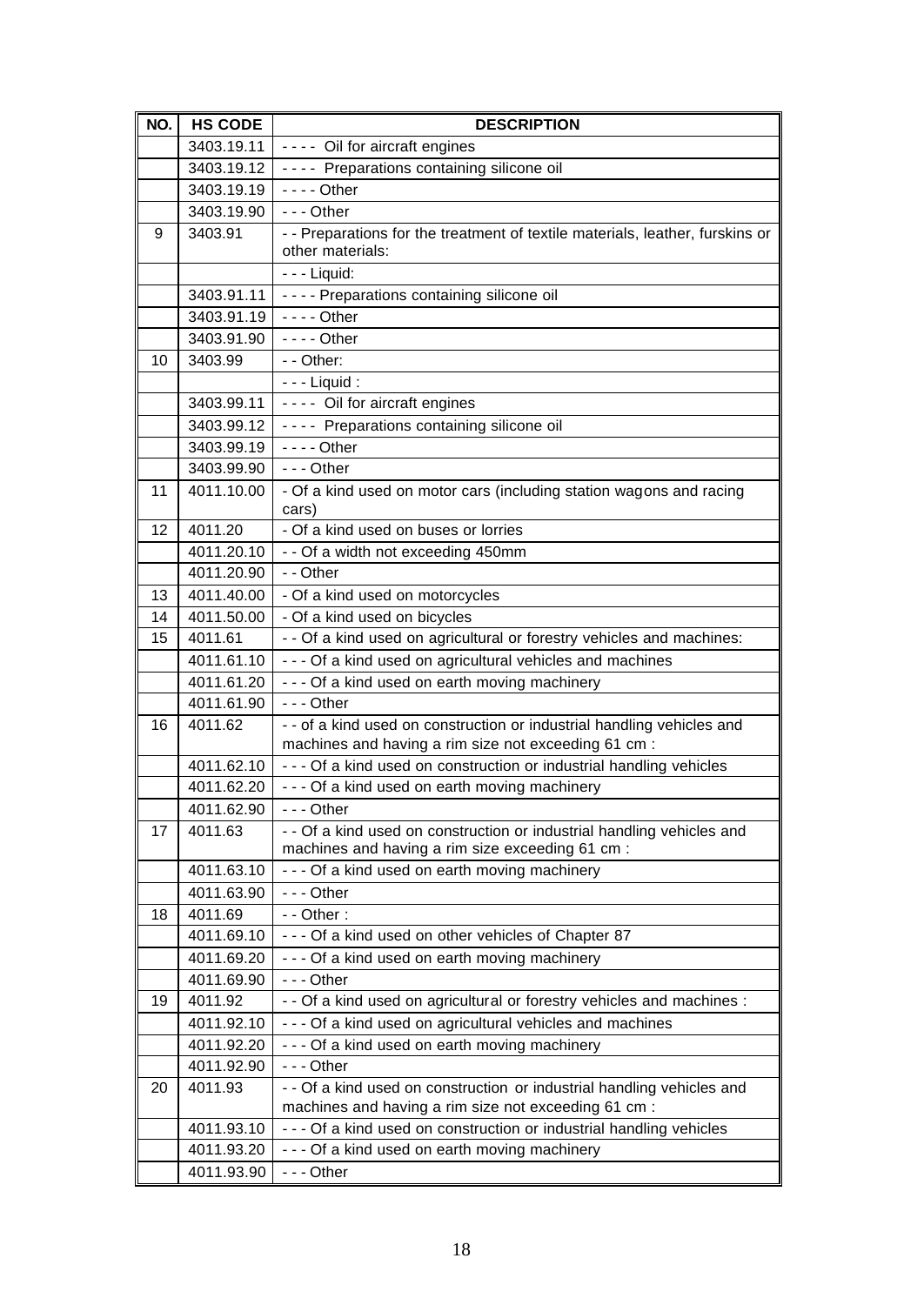| NO. | <b>HS CODE</b>           | <b>DESCRIPTION</b>                                                                                          |
|-----|--------------------------|-------------------------------------------------------------------------------------------------------------|
| 21  | 4011.94                  | - - Of a kind used on construction or industrial handling vehicles and                                      |
|     |                          | machines and having a rim size exceeding 61 cm :                                                            |
|     | 4011.94.10               | --- Of a kind used on earth moving machinery                                                                |
|     | 4011.94.90               | $- -$ - Other                                                                                               |
| 22  | 4011.99                  | $-$ - Other :                                                                                               |
|     | 4011.99.10               | --- Of a kind used on other vehicles of Chapter 87                                                          |
|     | 4011.99.20               | --- Of a kind used on earth moving machinery                                                                |
|     | 4011.99.90               | --- Other, of a width exceeding 450mm                                                                       |
| 23  | 8415.20.00               | - Of a kind used for persons, in motor vehicles                                                             |
| 24  | 8415.81                  | - - Incorporating a refrigerating unit and a valve for reversal of the                                      |
|     |                          | cooling/heat cycle (reversible heat pumps) :                                                                |
|     |                          | - - - For use in aircraft :                                                                                 |
|     | 8415.81.11               | ---- Of an output not exceeding 21.10 kW                                                                    |
|     | 8415.81.12               | ---- Of an output exceeding 21.10 kW but not exceeding 26.38 kW                                             |
|     | 8415.81.13               | - - - - Of an output exceeding 26.38 kW but not exceeding 52.75 kW                                          |
|     | 8415.81.14               | ---- Of an output exceeding 52.75 kW                                                                        |
|     |                          | --- For use in railway rolling stock :                                                                      |
|     | 8415.81.21               | ---- Of an output not exceeding 21.10 kW                                                                    |
|     | 8415.81.22               | ---- Of an output exceeding 21.10 kW but not exceeding 26.38 kW                                             |
|     | 8415.81.23               | ---- Of an output exceeding 26.38 kW but not exceeding 52.75 kW                                             |
|     | 8415.81.24               | ---- Of an output exceeding 52.75 kW                                                                        |
|     |                          | - - - For use in road vehicles :                                                                            |
|     | 8415.81.31               | ---- Of an output not exceeding 21.10 kW                                                                    |
|     | 8415.81.32               | ---- Of an output exceeding 21.10 kW but not exceeding 26.38 kW                                             |
|     | 8415.81.33               | - - - - Of an output exceeding 26.38 kW but not exceeding 52.75 kW                                          |
|     | 8415.81.34               | - - - - Of an output exceeding 52.75 kW                                                                     |
|     |                          | $--$ Other:                                                                                                 |
|     | 8415.81.91               | ---- Of an output not exceeding 21.10 kW                                                                    |
|     | 8415.81.92               | ---- Of an output exceeding 21.10 kW but not exceeding 26.38 kW                                             |
|     | 8415.81.93               | - - - - Of an output exceeding 26.38 kW but not exceeding 52.75 kW                                          |
|     | 8415.81.94               | ---- Of an output exceeding 52.75 kW                                                                        |
| 25  | 8415.82                  | - Other, incorporating a refrigerating unit:                                                                |
|     |                          | - - - For use in aircraft :                                                                                 |
|     | 8415.82.11               | ---- Of an output not exceeding 21.10 kW<br>---- Of an output exceeding 21.10 kW but not exceeding 26.38 kW |
|     | 8415.82.12<br>8415.82.13 | ---- Of an output exceeding 26.38 kW but not exceeding 52.75 kW                                             |
|     | 8415.82.14               |                                                                                                             |
|     |                          | ---- Of an output exceeding 52.75 kW                                                                        |
|     | 8415.82.21               | - - - For use in railway rolling stock :<br>---- Of an output not exceeding 21.10 kW                        |
|     |                          | ---- Of an output exceeding 21.10 kW but not exceeding 26.38 kW                                             |
|     | 8415.82.22<br>8415.82.23 | ---- Of an output exceeding 26.38 kW but not exceeding 52.75 kW                                             |
|     | 8415.82.24               | ---- Of an output exceeding 52.75 kW                                                                        |
|     |                          | --- For use in road vehicles :                                                                              |
|     | 8415.82.31               | - - - - Of an output not exceeding 21.10 kW                                                                 |
|     | 8415.82.32               | - - - - Of an output exceeding 21.10 kW but not exceeding 26.38 kW                                          |
|     | 8415.82.33               | - - - - Of an output exceeding 26.38 kW but not exceeding 52.75 kW                                          |
|     | 8415.82.34               | ---- Of an output exceeding 52.75 kW                                                                        |
|     |                          | $--$ Other:                                                                                                 |
|     |                          |                                                                                                             |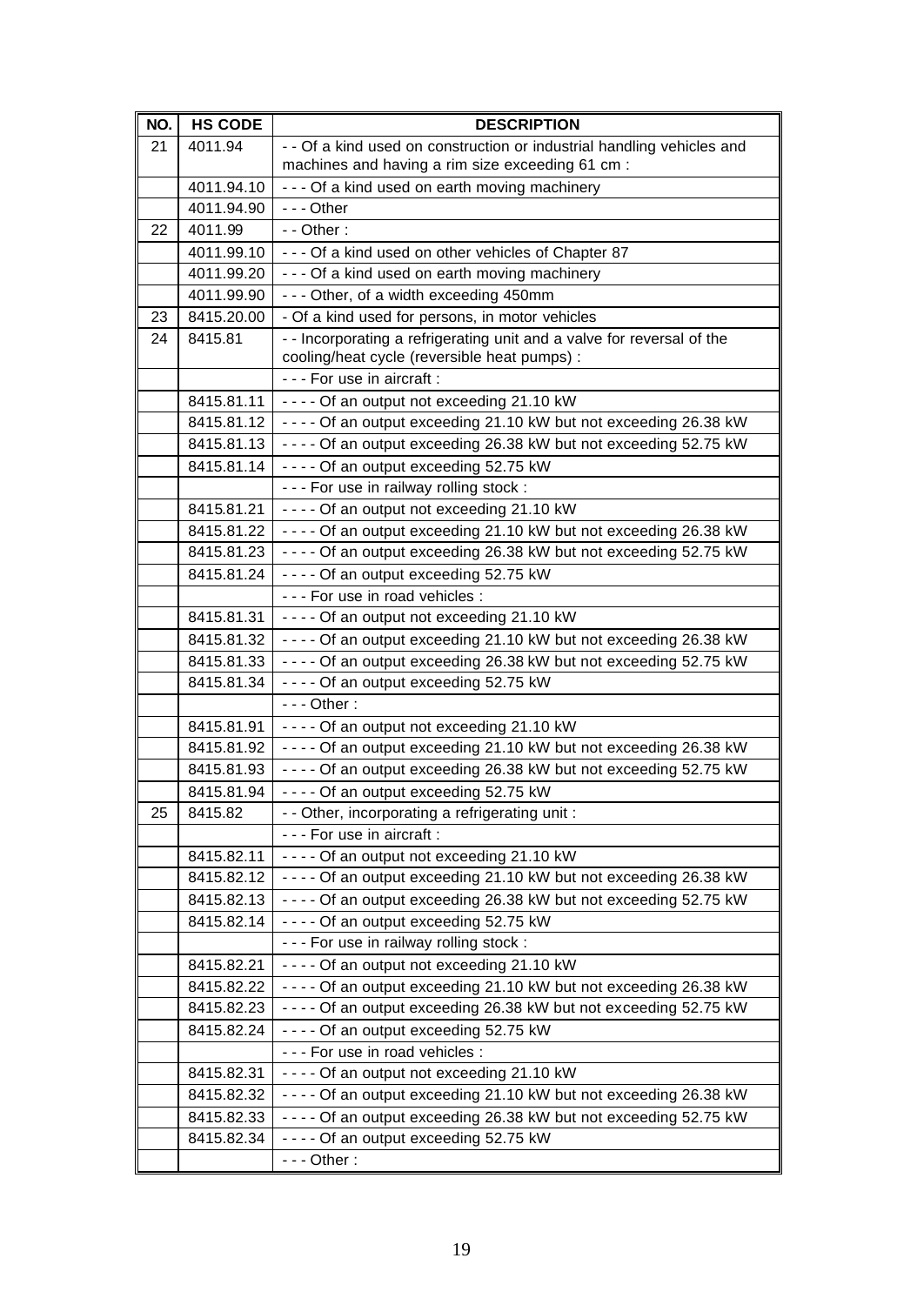| NO. | <b>HS CODE</b>        | <b>DESCRIPTION</b>                                                                                                                                  |
|-----|-----------------------|-----------------------------------------------------------------------------------------------------------------------------------------------------|
|     | 8415.82.91            | ---- Of an output not exceeding 21.10 kW                                                                                                            |
|     | 8415.82.92            | - - - - Of an output exceeding 21.10 kW but not exceeding 26.38 kW                                                                                  |
|     | 8415.82.93            | ---- Of an output exceeding 26.38 kW but not exceeding 52.75 kW                                                                                     |
|     | 8415.82.94            | ---- Of an output exceeding 52.75 kW                                                                                                                |
| 26  | 8415.83               | - - Not incorporating a refrigerating unit :                                                                                                        |
|     |                       | - - - For use in aircraft :                                                                                                                         |
|     | 8415.83.11            | ---- Of an output not exceeding 21.10 kW                                                                                                            |
|     | 8415.83.12            | - - - - Of an output exceeding 21.10 kW but not exceeding 26.38 kW                                                                                  |
|     | 8415.83.13            | - - - - Of an output exceeding 26.38 kW but not exceeding 52.75 kW                                                                                  |
|     | 8415.83.14            | ---- Of an output exceeding 52.75 kW                                                                                                                |
|     |                       | - - - For use in railway rolling stock :                                                                                                            |
|     | 8415.83.21            | ---- Of an output not exceeding 21.10 kW                                                                                                            |
|     | 8415.83.22            | - - - - Of an output exceeding 21.10 kW but not exceeding 26.38 kW                                                                                  |
|     | 8415.83.23            | - - - - Of an output exceeding 26.38 kW but not exceeding 52.75 kW                                                                                  |
|     | 8415.83.24            | ---- Of an output exceeding 52.75 kW                                                                                                                |
|     |                       | --- For use in road vehicles :                                                                                                                      |
|     | 8415.83.31            | ---- Of an output not exceeding 21.10 kW                                                                                                            |
|     | 8415.83.32            | ---- Of an output exceeding 21.10 kW but not exceeding 26.38 kW                                                                                     |
|     | 8415.83.33            | - - - - Of an output exceeding 26.38 kW but not exceeding 52.75 kW                                                                                  |
|     | 8415.83.34            | ---- Of an output exceeding 52.75 kW                                                                                                                |
|     |                       | $--$ Other:                                                                                                                                         |
|     | 8415.83.91            | ---- Of an output not exceeding 21.10 kW                                                                                                            |
|     | 8415.83.92            | - - - - Of an output exceeding 21.10 kW but not exceeding 26.38 kW                                                                                  |
|     | 8415.83.93            | - - - - Of an output exceeding 26.38 kW but not exceeding 52.75 kW                                                                                  |
|     | 8415.83.94            | ---- Of an output exceeding 52.75 kW                                                                                                                |
| 27  | 8418.10               | - Combined refrigerator-freezers, fitted with separate external doors                                                                               |
|     | 8418.10.10            | - - Household type                                                                                                                                  |
|     | 8418.10.90            | - - Other                                                                                                                                           |
| 28  | 8418.21.00            | - - Compression-type                                                                                                                                |
| 29  | 8418.22.00            | - - Absorption-type, electrical                                                                                                                     |
| 30  | 8418.40               | - Freezers of the upright type, not exceeding 900 I capacity :                                                                                      |
|     | 8418.40.10            | - - Not exceeding 200 I capacity                                                                                                                    |
|     | 8418.40.20            | - - Exceeding 200 I but not exceeding 900 I capacity                                                                                                |
| 31  | 8418.50               | - Other refrigerating or freezing chests, cabinets, display counters,                                                                               |
|     |                       | show-cases and similar refrigerating or freezing furniture                                                                                          |
|     | 8418.50.11            | - - Not exceeding 200 I capacity :<br>- - - Suitable for medical use                                                                                |
|     |                       | $- -$ - Other                                                                                                                                       |
|     | 8418.50.19            |                                                                                                                                                     |
|     | 8418.50.21            | - - Exceeding 200 I capacity :<br>- - - Suitable for medical use                                                                                    |
|     | 8418.50.22            | --- Refrigerating chamber                                                                                                                           |
|     |                       | $- -$ Other                                                                                                                                         |
| 32  | 8418.50.29<br>8418.61 | - Compression type units whose condensers are heat exchangers :                                                                                     |
|     | 8418.61.10            | - - - Water chillers with a refrigerating capacity exceeding 21.10 kW;                                                                              |
|     |                       | refrigerating equipment with a refrigerating capacity of 10 tons or more                                                                            |
|     |                       | and cooling to 20oC or more; evaporative condensers, having a                                                                                       |
|     |                       | heating radiation of 30,000 kg calories per hour or more for                                                                                        |
|     |                       | refrigerating equipment; evaporators of the fin type, having the distance<br>between the fins of 4 mm or more; evaporator of the plate freezer type |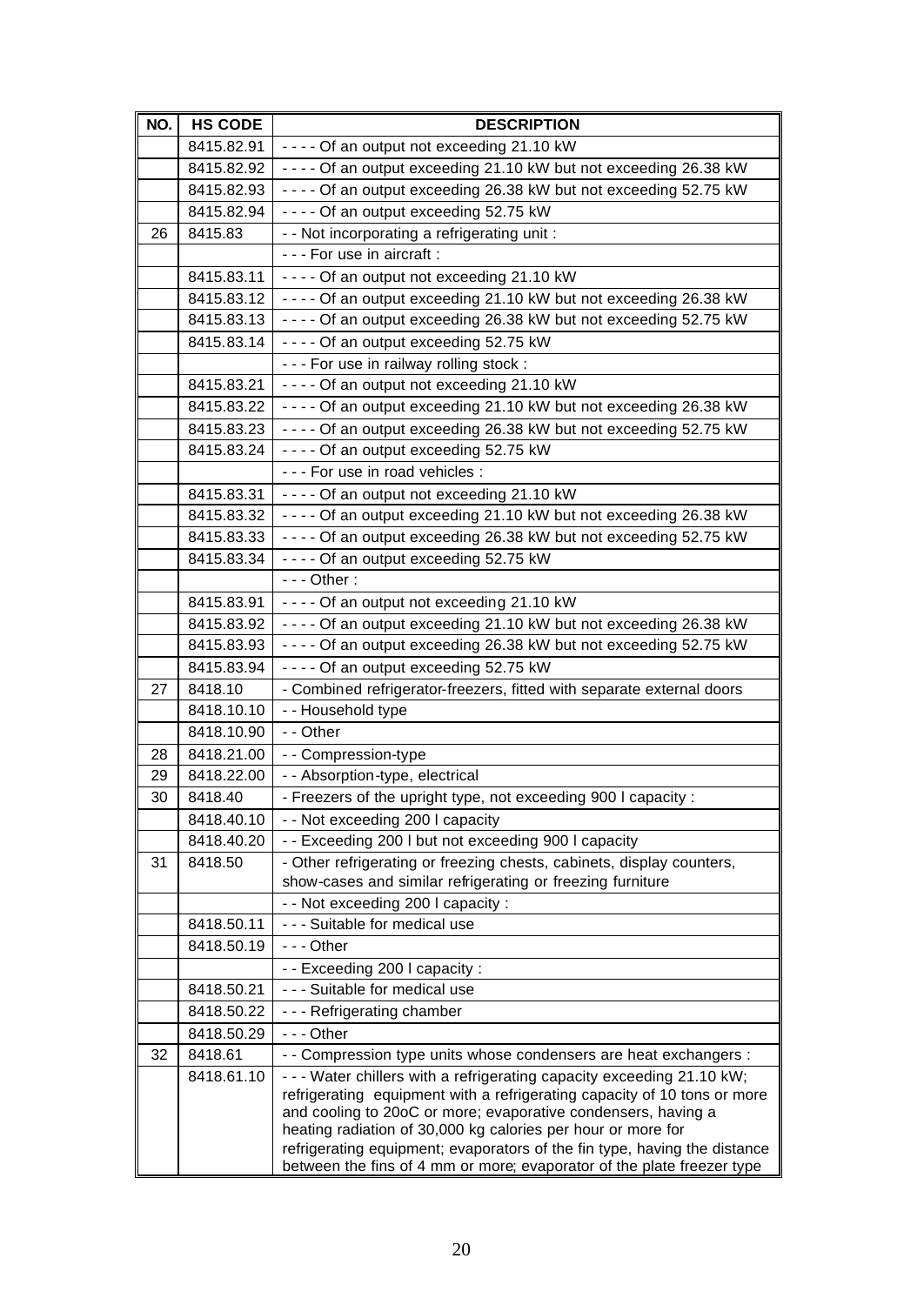| NO. | <b>HS CODE</b> | <b>DESCRIPTION</b>                                                                                                                                                              |
|-----|----------------|---------------------------------------------------------------------------------------------------------------------------------------------------------------------------------|
|     |                | or the contact freezer type                                                                                                                                                     |
|     | 8418.61.90     | $- -$ - Other                                                                                                                                                                   |
| 33  | 8418.69        | - - Other:                                                                                                                                                                      |
|     | 8418.69.10     | - - - Beverage coolers                                                                                                                                                          |
|     | 8418.69.20     | - - - Water chillers having refrigerating capacities of 100 tons and above<br>or exceeding 21.10 kW                                                                             |
|     | 8418.69.30     | - - - Other water coolers                                                                                                                                                       |
|     | 8418.69.40     | - - - Heat pumps of a kind normally not for domestic use                                                                                                                        |
|     | 8418.69.50     | - - - Scale ice-maker units                                                                                                                                                     |
|     | 8418.69.90     | $--$ Other                                                                                                                                                                      |
| 34  | 8418.91        | - - Furniture designed to receive refrigerating or freezing equipment :                                                                                                         |
|     | 8418.91.10     | - - - For the goods of subheading 8418.10.00, 8418.21.00, 8418.22.00,<br>8418.29.00, 8418.30.00 or 8418.40.00                                                                   |
|     | 8418.91.90     | $- -$ - Other                                                                                                                                                                   |
| 35  | 8418.99        | - - Other:                                                                                                                                                                      |
|     | 8418.99.10     | - - - Evaporators and condensers                                                                                                                                                |
|     | 8418.99.20     | - - - Cabinets and doors, welded or painted                                                                                                                                     |
|     | 8418.99.30     | - - - Parts of water chillers with a refrigerating capacity exceeding 21.10<br>kW; parts of evaporators of the fin type having the distance between<br>the fins of 4 mm or more |
|     | 8418.99.40     | - - - Aluminium rollbonds for subheading 8418.10.10, 8418.21, 8418.22<br>and 8418.29                                                                                            |
|     | 8418.99.90     | $- -$ Other                                                                                                                                                                     |
| 36  | 8708.10        | - Bumpers and parts thereof:                                                                                                                                                    |
|     | 8708.10.10     | -- For vehicles of 87.01                                                                                                                                                        |
|     | 8708.10.20     | - - For vehicles of 87.02 and 87.04 (except 8704.10)                                                                                                                            |
|     | 8708.10.30     | - - For ambulances                                                                                                                                                              |
|     | 8708.10.40     | - - For vehicles of 8703.21 to 8703.23, 8703.31 or 8703.32 (except<br>ambulances)                                                                                               |
|     | 8708.10.50     | -- For vehicles of 8703.24 or 8703.33 (except ambulances)                                                                                                                       |
|     | 8708.10.60     | - - For vehicles of 8704.10 or 87.05                                                                                                                                            |
|     | 8708.10.90     | - - Other                                                                                                                                                                       |
| 37  | 8708.29        | - - Other                                                                                                                                                                       |
|     |                | - - - Components of door trim assembly :                                                                                                                                        |
|     | 8708.29.11     | ---- For vehicles of 8701.10 or 8701.90 (agricultural tractors only)                                                                                                            |
|     | 8708.29.12     | - - - - For vehicles of 87.01 (except 8701.10 or 8701.90)(agricultural<br>tractors))                                                                                            |
|     | 8708.29.13     | - - - - For vehicles of 87.02 and 87.04 (except 8704.10)                                                                                                                        |
|     | 8708.29.14     | - - - - For ambulance                                                                                                                                                           |
|     | 8708.29.15     | - - - - For vehicles of 8703.21 to 8703.23, 8703.31 or 8703.32 (except<br>ambulances)                                                                                           |
|     | 8708.29.16     | ---- For vehicles of 8703.24 or 8703.33 (except ambulances)                                                                                                                     |
|     | 8708.29.17     | - - - - For vehicles of 8704.10 or 87.05                                                                                                                                        |
|     | 8708.29.19     | $--$ Other                                                                                                                                                                      |
|     | 8708.29.91     | - - - - For vehicles of 8701.10 or 8701.90 (agricultural tractors only)                                                                                                         |
|     | 8708.29.92     | - - - - For vehicles of 87.01 (except 8701.10 or 8701.90)(agricultural                                                                                                          |
|     |                | tractors))                                                                                                                                                                      |
|     | 8708.29.93     | ---- For vehicles of 87.02 and 87.04 (except 8704.10)                                                                                                                           |
|     | 8708.29.94     | - - - - For ambulance                                                                                                                                                           |
|     | 8708.29.95     | ---- For vehicles of 8703.21 to 8703.23, 8703.31 or 8703.32 (except                                                                                                             |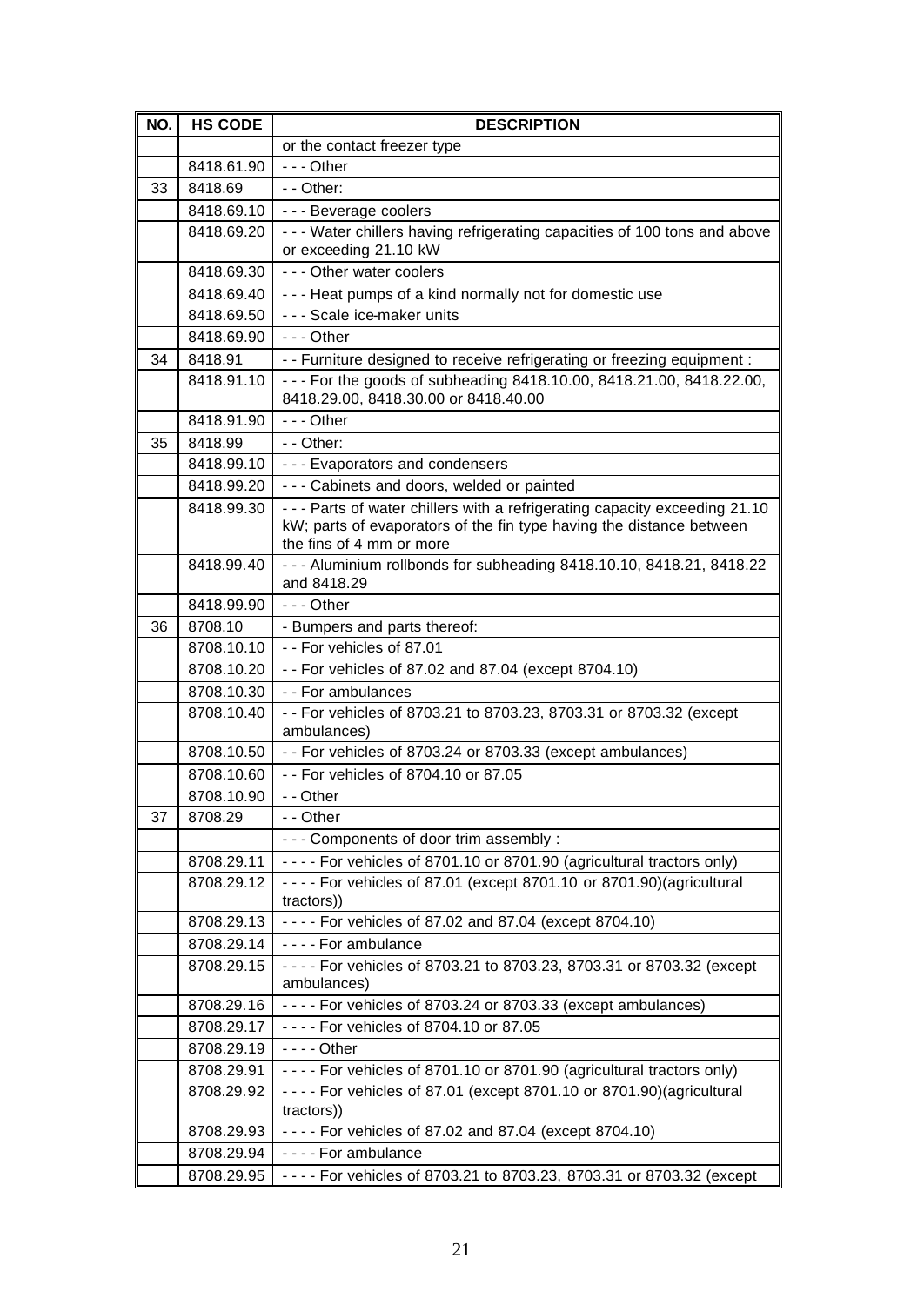| NO. | <b>HS CODE</b> | <b>DESCRIPTION</b>                                                                  |
|-----|----------------|-------------------------------------------------------------------------------------|
|     |                | ambulances)                                                                         |
|     | 8708.29.96     | ---- For vehicles of 8703.24 or 8703.33 (except ambulances)                         |
|     | 8708.29.97     | ---- For vehicles of 8704.10 or 87.05                                               |
|     | 8708.29.98     | - - - - Parts of safety belts                                                       |
|     | 8708.29.99     | $--$ Other                                                                          |
| 38  | 8708.31        | - - Mounted brake linings :                                                         |
|     | 8708.31.10     | --- For vehicles of 8701.10 or 8701.90 (agricultural tractors only)                 |
|     | 8708.31.20     | - - - For vehicles of 87.01 (except 8701.10 or 8701.90)(agricultural<br>tractors))  |
|     | 8708.31.30     | --- For vehicles of 87.02 and 87.04 (except 8704.10)                                |
|     | 8708.31.40     | --- For ambulance                                                                   |
|     | 8708.31.50     | - - - For vehicles of 8703.21 to 8703.23, 8703.31 or 8703.32 (except<br>ambulances) |
|     | 8708.31.60     | --- For vehicles of 8703.24 or 8703.33 (except ambulances)                          |
|     | 8708.31.70     | --- For vehicles of 8704.10 or 87.05                                                |
|     | 8708.31.90     | $- -$ - Other                                                                       |
| 39  | 8708.39        | $-$ - Other :                                                                       |
|     | 8708.39.10     | - - - For vehicles of 8701.10 or 8701.90 (agricultural tractors only)               |
|     | 8708.39.20     | - - - For vehicles of 87.01 (except 8701.10 or 8701.90)(agricultural<br>tractors))  |
|     | 8708.39.30     | - - - For vehicles of 87.02 and 87.04 (except 8704.10)                              |
|     | 8708.39.40     | - - - For ambulance                                                                 |
|     | 8708.39.50     | - - - For vehicles of 8703.21 to 8703.23, 8703.31 or 8703.32 (except<br>ambulances) |
|     | 8708.39.60     | - - - For vehicles of 8703.24 or 8703.33 (except ambulances)                        |
|     | 8708.39.70     | - - - For vehicles of 8704.10 or 87.05                                              |
|     | 8708.39.90     | $- -$ - Other                                                                       |
| 40  | 8708.40        | - Gear boxes                                                                        |
|     |                | - - Not fully assembled :                                                           |
|     | 8708.40.11     | --- For vehicles of 8701.10 or 8701.90 (agricultural tractors only)                 |
|     | 8708.40.12     | - - - For vehicles of 87.01 (except 8701.10 or 8701.90)(agricultural<br>tractors))  |
|     | 8708.40.13     | - - - For vehicles of 87.02 and 87.04 (except 8704.10)                              |
|     | 8708.40.14     | - - - For ambulance                                                                 |
|     | 8708.40.15     | - - - For vehicles of 8703.21 to 8703.23, 8703.31 or 8703.32 (except<br>ambulances) |
|     | 8708.40.16     | --- For vehicles of 8703.24 or 8703.33 (except ambulances)                          |
|     | 8708.40.17     | --- For vehicles of 8704.10 or 87.05                                                |
|     | 8708.40.19     | $- -$ - Other                                                                       |
|     | 8708.40.21     | - - - For vehicles of 8701.10 or 8701.90 (agricultural tractors only)               |
|     | 8708.40.22     | - - - For vehicles of 87.01 (except 8701.10 or 8701.90)(agricultural<br>tractors))  |
|     | 8708.40.23     | - - - For vehicles of 87.02 and 87.04 (except 8704.10)                              |
|     | 8708.40.24     | - - - For ambulance                                                                 |
|     | 8708.40.25     | --- For vehicles of 8703.21 to 8703.23, 8703.31 or 8703.32 (except                  |
|     |                | ambulances)                                                                         |
|     | 8708.40.26     | - - - For vehicles of 8703.24 or 8703.33 (except ambulances)                        |
|     | 8708.40.27     | - - - For vehicles of 8704.10 or 87.05                                              |
|     | 8708.40.29     | --- Other                                                                           |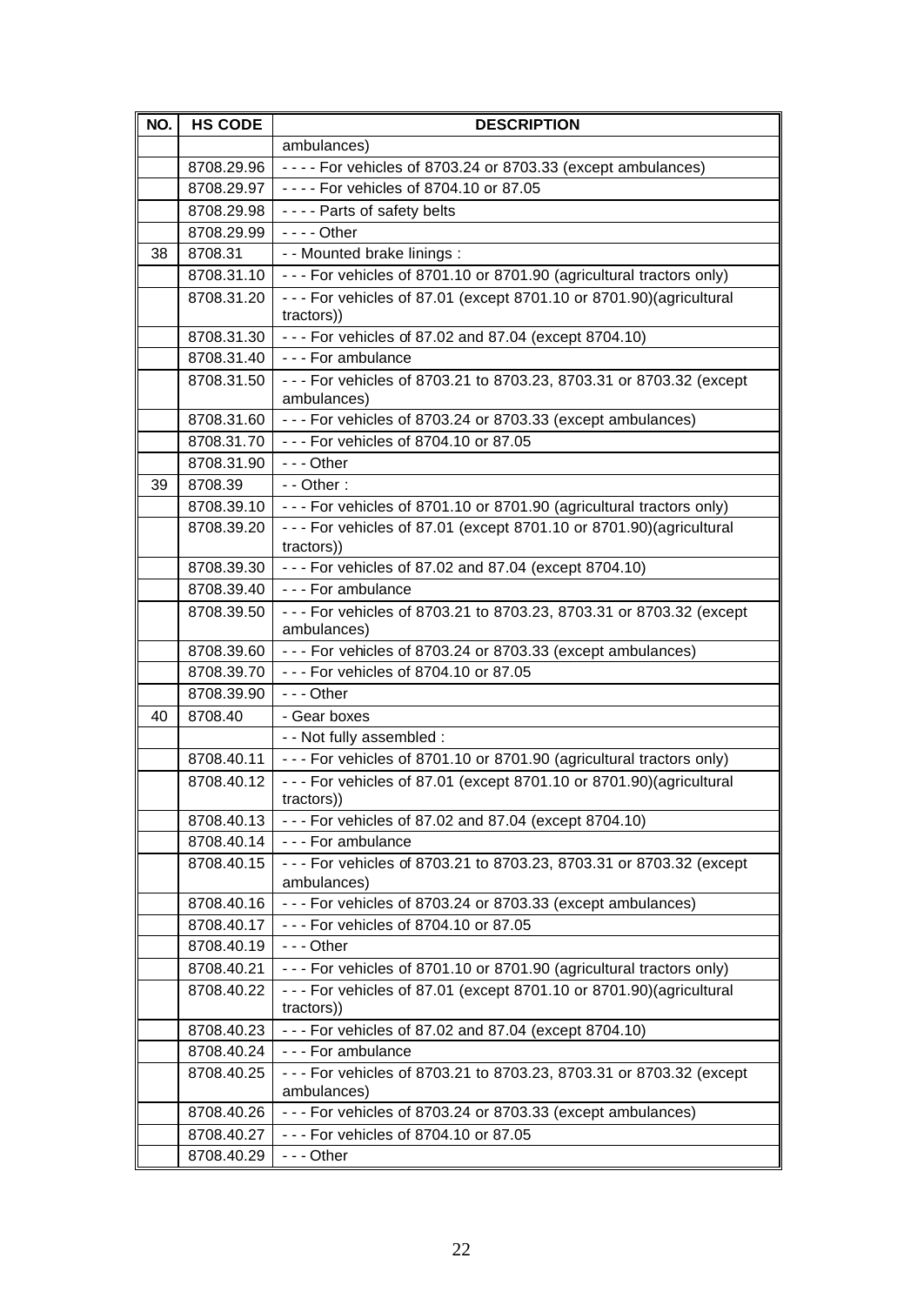| NO. | <b>HS CODE</b> | <b>DESCRIPTION</b>                                                                  |
|-----|----------------|-------------------------------------------------------------------------------------|
| 41  | 8708.50        | - Drive-axles with differential, whether or not provided with other                 |
|     |                | transmission components:                                                            |
|     |                | - - Not fully assembled :                                                           |
|     | 8708.50.11     | --- For vehicles of 8701.10 or 8701.90 (agricultural tractors only)                 |
|     | 8708.50.12     | - - - For vehicles of 87.01 (except 8701.10 or 8701.90) (agricultural               |
|     |                | tractors))                                                                          |
|     | 8708.50.13     | - - - For vehicles of 87.02 and 87.04 (except 8704.10)                              |
|     | 8708.50.14     | --- For ambulance                                                                   |
|     | 8708.50.15     | - - - For vehicles of 8703.21 to 8703.23, 8703.31 or 8703.32 (except<br>ambulances) |
|     | 8708.50.16     | --- For vehicles of 8703.24 or 8703.33 (except ambulances)                          |
|     | 8708.50.17     | - - - For vehicles of 8704.10 or 87.05                                              |
|     | 8708.50.19     | - - - Other                                                                         |
|     | 8708.50.21     | - - - For vehicles of 8701.10 or 8701.90 (agricultural tractors only)               |
|     | 8708.50.22     | - - - For vehicles of 87.01 (except 8701.10 or 8701.90) (agricultural               |
|     |                | tractors))                                                                          |
|     | 8708.50.23     | - - - For vehicles of 87.02 and 87.04 (except 8704.10)                              |
|     | 8708.50.24     | - - - For ambulance                                                                 |
|     | 8708.50.25     | --- For vehicles of 8703.21 to 8703.23, 8703.31 or 8703.32 (except                  |
|     |                | ambulances)                                                                         |
|     | 8708.50.26     | --- For vehicles of 8703.24 or 8703.33 (except ambulances)                          |
|     | 8708.50.27     | --- For vehicles of 8704.10 or 87.05                                                |
|     | 8708.50.29     | $- -$ - Other                                                                       |
| 42  | 8708.60        | - Non-driving axles and parts thereof:                                              |
|     |                | - - Not fully assembled :                                                           |
|     | 8708.60.11     | - - - For vehicles of 8701.10 or 8701.90 (agricultural tractors only)               |
|     | 8708.60.12     | - - - For vehicles of 87.01 (except 8701.10 or 8701.90) (agricultural               |
|     |                | tractors))                                                                          |
|     | 8708.60.13     | - - - For vehicles of 87.02 and 87.04 (except 8704.10)                              |
|     | 8708.60.14     | - - - For ambulance                                                                 |
|     | 8708.60.15     | - - - For vehicles of 8703.21 to 8703.23, 8703.31 or 8703.32 (except<br>ambulances) |
|     | 8708.60.16     | - - - For vehicles of 8703.24 or 8703.33 (except ambulances)                        |
|     | 8708.60.17     | --- For vehicles of 8704.10 or 87.05                                                |
|     | 8708.60.19     | --- Other                                                                           |
|     | 8708.60.21     | - - - For vehicles of 8701.10 or 8701.90 (agricultural tractors only)               |
|     | 8708.60.22     | - - - For vehicles of 87.01 (except 8701.10 or 8701.90) (agricultural               |
|     |                | tractors))                                                                          |
|     | 8708.60.23     | - - - For vehicles of 87.02 and 87.04 (except 8704.10)                              |
|     | 8708.60.24     | - - - For ambulance                                                                 |
|     | 8708.60.25     | - - - For vehicles of 8703.21 to 8703.23, 8703.31 or 8703.32 (except<br>ambulances) |
|     | 8708.60.26     | - - - For vehicles of 8703.24 or 8703.33 (except ambulances)                        |
|     | 8708.60.27     | --- For vehicles of 8704.10 or 87.05                                                |
|     | 8708.60.29     | $- -$ - Other                                                                       |
| 43  | 8708.70        | - Road wheels and parts and accessories thereof:                                    |
|     |                | - Wheel centre discs, center caps whether or not incorporating logos :              |
|     | 8708.70.11     | - - - For vehicles of 8701.10 or 8701.90 (agricultural tractors only)               |
|     | 8708.70.12     | - - - For vehicles of 87.01 (except 8701.10 or 8701.90) (agricultural               |
|     |                | tractors))                                                                          |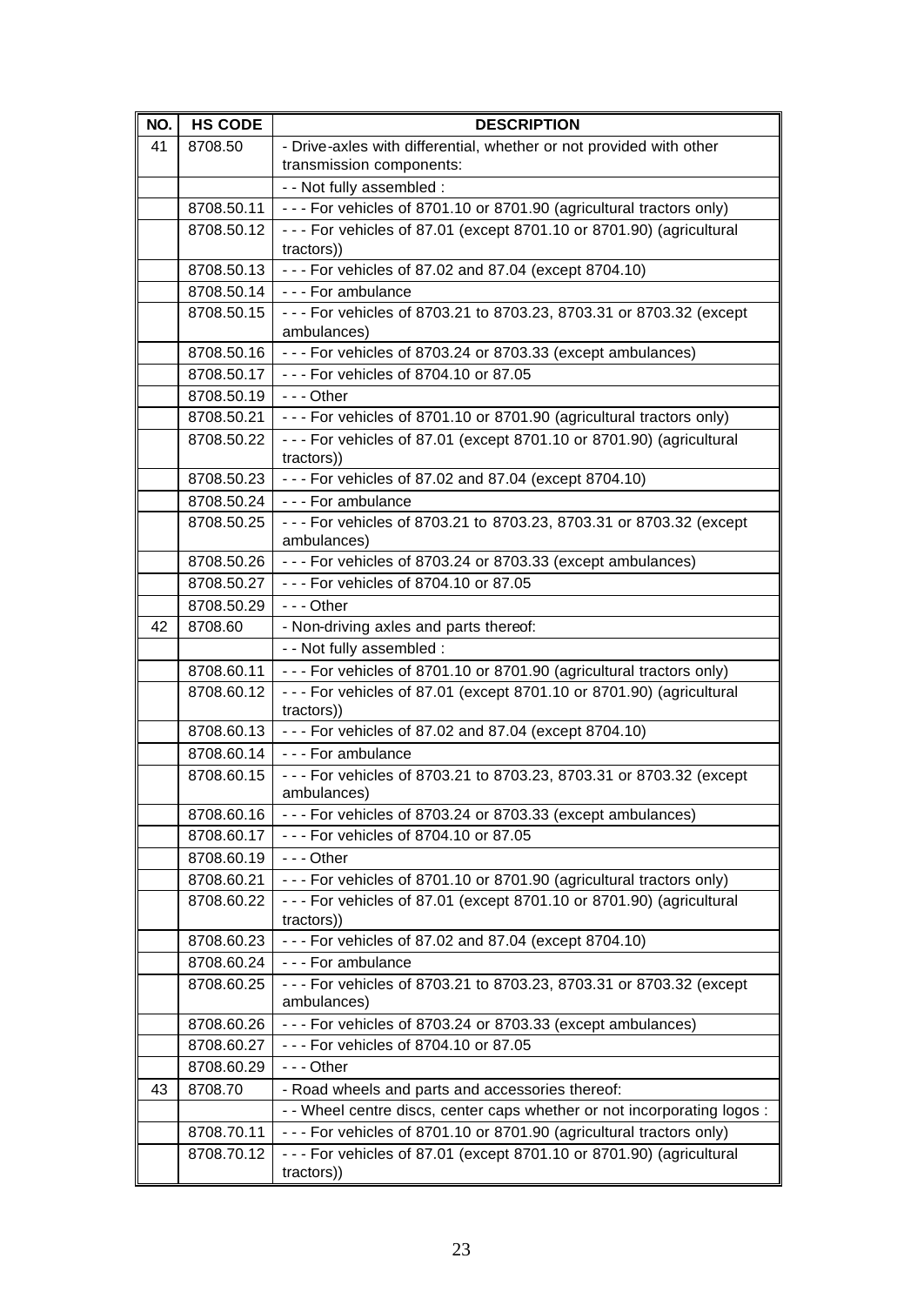| NO. | <b>HS CODE</b> | <b>DESCRIPTION</b>                                                                   |
|-----|----------------|--------------------------------------------------------------------------------------|
|     |                | 8708.70.13   - - - For vehicles of 87.02 and 87.04 (except 8704.10)                  |
|     | 8708.70.14     | - - - For ambulance                                                                  |
|     | 8708.70.15     | - - - For vehicles of 8703.21 to 8703.23, 8703.31 or 8703.32 (except                 |
|     |                | ambulances)                                                                          |
|     | 8708.70.16     | - - - For vehicles of 8703.24 or 8703.33 (except ambulances)                         |
|     | 8708.70.17     | --- For vehicles of 8704.10 or 87.05                                                 |
|     | 8708.70.19     | $- -$ - Other                                                                        |
|     | 8708.70.91     | - - - For vehicles of 8701.10 or 8701.90 (agricultural tractors only)                |
|     | 8708.70.92     | - - - For vehicles of 87.01 (except 8701.10 or 8701.90)(agricultural                 |
|     | 8708.70.93     | tractors))<br>- - - For vehicles of 87.02 and 87.04 (except 8704.10)                 |
|     | 8708.70.94     | - - - For ambulance                                                                  |
|     | 8708.70.95     | - - - For vehicles of 8703.21 to 8703.23, 8703.31 or 8703.32 (except                 |
|     |                | ambulances)                                                                          |
|     | 8708.70.96     | --- For vehicles of 8703.24 or 8703.33 (except ambulances)                           |
|     | 8708.70.97     | --- For vehicles of 8704.10 or 87.05                                                 |
|     | 8708.70.99     | $- -$ - Other                                                                        |
| 44  | 8708.80        | - Suspension shock-absorbers:                                                        |
|     | 8708.80.10     | - - For vehicles of 8701.10 or 8701.90 (agricultural tractors only)                  |
|     | 8708.80.20     | - - For vehicles of 87.01 (except 8701.10 or 8701.90) (agricultural                  |
|     |                | tractors))                                                                           |
|     | 8708.80.30     | - - For vehicles of 87.02 and 87.04 (except 8704.10)                                 |
|     | 8708.80.40     | --For ambulance                                                                      |
|     | 8708.80.50     | - - For vehicles of 8703.21 to 8703.23, 8703.31 or 8703.32 (except                   |
|     | 8708.80.60     | ambulances)<br>- - For vehicles of 8703.24 or 8703.33 (except ambulances)            |
|     | 8708.80.70     | - - For vehicles of 8704.10 or 87.05                                                 |
|     | 8708.80.90     | - - Other                                                                            |
| 45  | 8708.91        | - - Radiators :                                                                      |
|     | 8708.91.10     | -- For vehicles of 8701.10 or 8701.90 (agricultural tractors only)                   |
|     | 8708.91.20     | - - For vehicles of 87.01 (except 8701.10 or 8701.90) (agricultural                  |
|     |                | tractors))                                                                           |
|     | 8708.91.30     | - - For vehicles of 87.02 and 87.04 (except 8704.10)                                 |
|     | 8708.91.40     | - - For ambulance                                                                    |
|     | 8708.91.50     | - - For vehicles of 8703.21 to 8703.23, 8703.31 or 8703.32 (except<br>ambulances)    |
|     | 8708.91.60     | - - For vehicles of 8703.24 or 8703.33 (except ambulances)                           |
|     | 8708.91.70     | - - For vehicles of 8704.10 or 87.05                                                 |
|     | 8708.91.90     | - - Other                                                                            |
| 46  | 8708.92        | - - Silencers and exhaust pipes:                                                     |
|     |                | - - - Straight-through silencers :                                                   |
|     | 8708.92.11     | - - - - For vehicles of 8701.10 or 8701.90 (agricultural tractors only)              |
|     | 8708.92.12     | - - - - For vehicles of 87.01 (except 8701.10 or 8701.90)(agricultural<br>tractors)) |
|     | 8708.92.13     | - - - - For vehicles of 87.02 and 87.04 (except 8704.10)                             |
|     | 8708.92.14     | - - - - For ambulance                                                                |
|     | 8708.92.15     | ---- For vehicles of 8703.21 to 8703.23, 8703.31 or 8703.32 (except                  |
|     |                | ambulances)                                                                          |
|     | 8708.92.16     | ---- For vehicles of 8703.24 or 8703.33 (except ambulances)                          |
|     | 8708.92.17     | - - - - For vehicles of 8704.10 or 87.05                                             |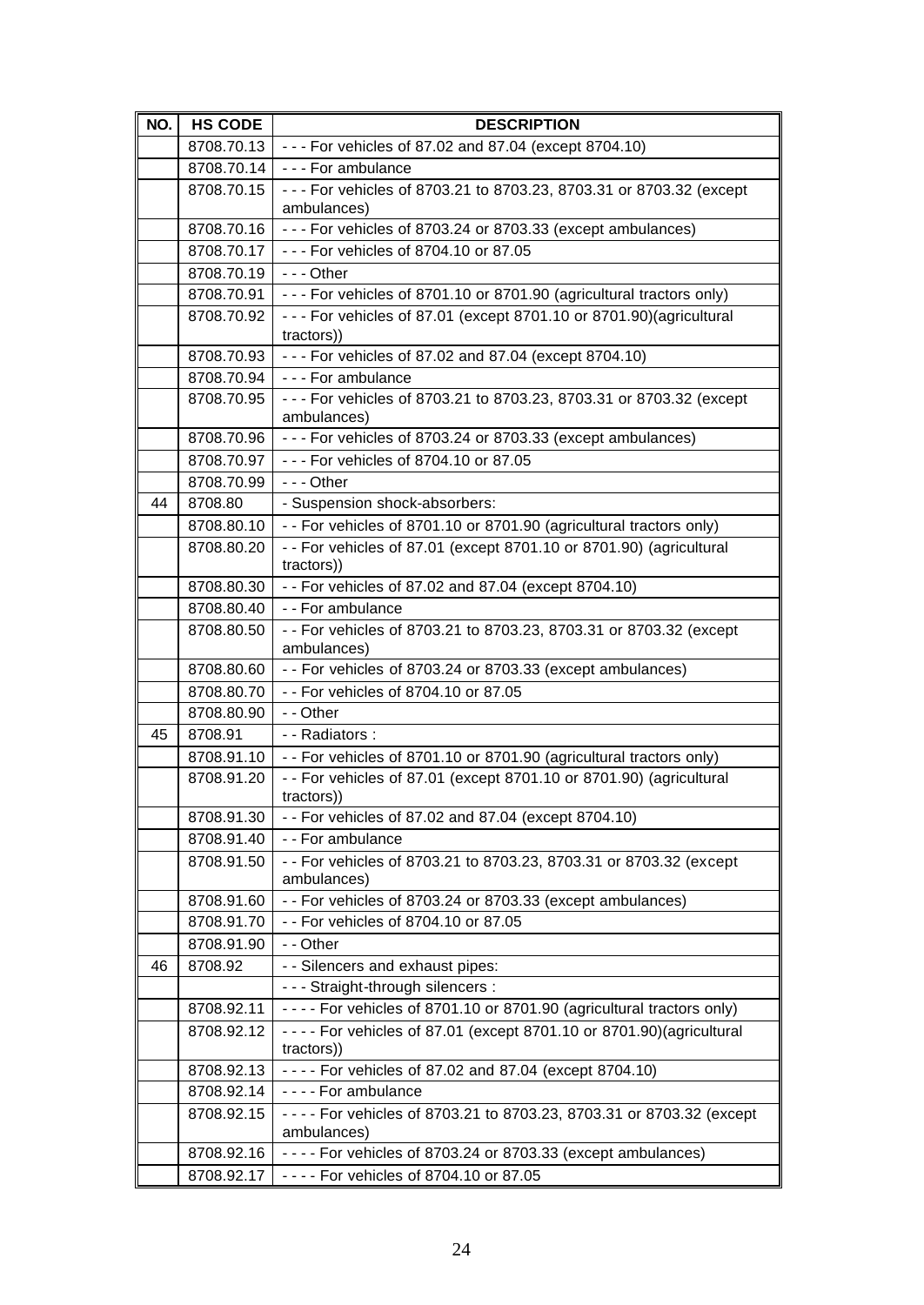| NO. | <b>HS CODE</b> | <b>DESCRIPTION</b>                                                                                                       |  |  |  |
|-----|----------------|--------------------------------------------------------------------------------------------------------------------------|--|--|--|
|     | 8708.92.19     | $- - -$ Other                                                                                                            |  |  |  |
|     | 8708.92.91     | $\vert$ - - - - For vehicles of 8701.10 or 8701.90 (agricultural tractors only)                                          |  |  |  |
|     | 8708.92.92     | - - - - For vehicles of 87.01 (except 8701.10 or 8701.90) (agricultural                                                  |  |  |  |
|     |                | tractors))                                                                                                               |  |  |  |
|     | 8708.92.93     | ---- For vehicles of 87.02 and 87.04 (except 8704.10)                                                                    |  |  |  |
|     | 8708.92.94     | - - - - For ambulance                                                                                                    |  |  |  |
|     | 8708.92.95     | ---- For vehicles of 8703.21 to 8703.23, 8703.31 or 8703.32 (except<br>ambulances)                                       |  |  |  |
|     | 8708.92.96     | ---- For vehicles of 8703.24 or 8703.33 (except ambulances)                                                              |  |  |  |
|     | 8708.92.97     | - - - - For vehicles of 8704.10 or 87.05                                                                                 |  |  |  |
|     | 8708.92.99     | $--$ Other                                                                                                               |  |  |  |
| 47  | 8708.93        | - - Clutches and parts thereof :                                                                                         |  |  |  |
|     | 8708.93.10     | - - - For vehicles of 8701.10 or 8701.90 (agricultural tractors only)                                                    |  |  |  |
|     | 8708.93.20     | - - - For vehicles of 87.01 (except 8701.10 or 8701.90) (agricultural                                                    |  |  |  |
|     |                | tractors))                                                                                                               |  |  |  |
|     | 8708.93.30     | - - - For vehicles of 87.02 and 87.04 (except 8704.10)                                                                   |  |  |  |
|     | 8708.93.40     | - - - For ambulance                                                                                                      |  |  |  |
|     | 8708.93.50     | --- For vehicles of 8703.21 to 8703.23, 8703.31 or 8703.32 (except<br>ambulances)                                        |  |  |  |
|     | 8708.93.60     | --- For vehicles of 8703.24 or 8703.33 (except ambulances)                                                               |  |  |  |
|     | 8708.93.70     | --- For vehicles of 8704.10 or 87.05                                                                                     |  |  |  |
|     | 8708.93.90     | $- -$ - Other                                                                                                            |  |  |  |
| 48  | 8708.94        | - - Steering wheels, steering columns and steering boxes:                                                                |  |  |  |
|     |                | - - - Steering wheels :                                                                                                  |  |  |  |
|     | 8708.94.11     | - - - - For vehicles of 8701.10 or 8701.90 (agricultural tractor only)                                                   |  |  |  |
|     | 8708.94.12     | - - - - For vehicles of 87.01 (except 8701.10 or 8701.90 (agricultural                                                   |  |  |  |
|     |                | tractors))                                                                                                               |  |  |  |
|     | 8708.94.19     | $- - -$ Other                                                                                                            |  |  |  |
|     | 8708.94.21     | - - - - For vehicles of 8701.10 or 8701.90 (agricultural tractor only)                                                   |  |  |  |
|     | 8708.94.22     | - - - - For vehicles of 87.01 (except 8701.10 or 8701.90 (agricultural<br>tractors))                                     |  |  |  |
|     | 8708.94.29     | $\vert \cdot \cdot \cdot \cdot$ Other                                                                                    |  |  |  |
| 49  | 8708.99        | - - Other:                                                                                                               |  |  |  |
|     |                | --- Unassembled fuel tanks; engine brackets; parts and accessories of<br>radiators; aluminium radiator core, single row: |  |  |  |
|     | 8708.99.11     | ---- For vehicles of 87.01                                                                                               |  |  |  |
|     | 8708.99.19     | $--$ Other                                                                                                               |  |  |  |
|     | 8708.99.21     | - - - - Crown wheels and pinions                                                                                         |  |  |  |
|     | 8708.99.29     | $--$ Other                                                                                                               |  |  |  |
|     | 8708.99.31     | ---- Crown wheels and pinions                                                                                            |  |  |  |
|     | 8708.99.39     | $--$ Other                                                                                                               |  |  |  |
|     | 8708.99.40     | - - - Other parts and accessories for vehicles of 8701.90 (except<br>agricultural tractors)                              |  |  |  |
|     | 8708.99.91     | - - - - Crown wheels and pinions                                                                                         |  |  |  |
|     | 8708.99.92     | ---- Automotive liquefied petroleum gas (LPG) cylinders                                                                  |  |  |  |
|     | 8708.99.93     | ---- Parts of suspension shock-absorbers                                                                                 |  |  |  |
|     | 8708.99.99     | $--$ Other                                                                                                               |  |  |  |
| 50  | 9022.12.00     | - - Computed tomography apparatus                                                                                        |  |  |  |
| 51  | 9022.13.00     | - - Other, for dental use                                                                                                |  |  |  |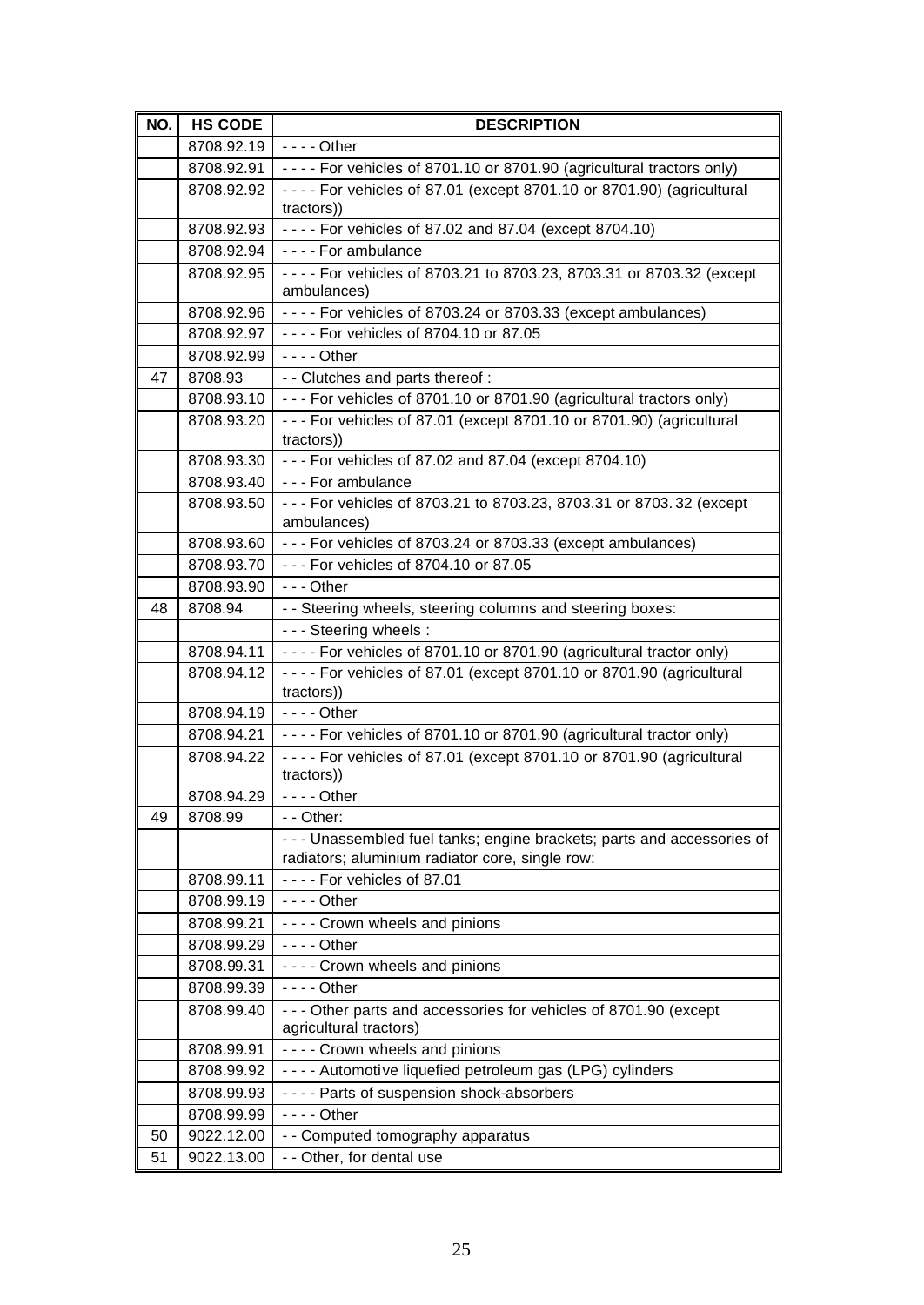| NO. | <b>HS CODE</b> | <b>DESCRIPTION</b>                                                                                   |
|-----|----------------|------------------------------------------------------------------------------------------------------|
| 52  | 9022.14.00     | - - Other, for medical, surgical, or veterinary uses                                                 |
| 53  | 9022.19        | - - For other uses                                                                                   |
|     | 9022.19.10     | - - - X-ray apparatus for the physical inspection of solder joints on                                |
|     |                | PCB/PWB assemblies                                                                                   |
|     | 9022.19.90     | $- -$ - Other                                                                                        |
| 54  | 9022.21.00     | - - For medical, surgical, dental or veterinary uses                                                 |
| 55  | 9022.29.00     | - - For other uses                                                                                   |
| 56  | 9022.30        | - X-ray tubes :                                                                                      |
|     | 9022.30.10     | - - For medical, surgical, dental or veterinary uses                                                 |
|     | 9022.30.90     | - - Other                                                                                            |
| 57  | 9022.90        | - Other, including parts and accessories :                                                           |
|     | 9022.90.10     | - - Parts and accessories of X-ray apparatus for the physical inspection<br>of solder joints on PCAs |
|     | 9022.90.20     | - - Medical, surgical, dental or veterinary uses                                                     |
|     | 9022.90.90     | - - Other                                                                                            |
| 58  | 9024.10        | - Machines and appliances for testing metals:                                                        |
|     | 9024.10.10     | - - Electrically operated                                                                            |
| 59  | 9024.80        | - Other machines and appliances:                                                                     |
|     | 9024.80.10     | - - Electrically operated                                                                            |
| 60  | 9024.90        | - Parts and accessories:                                                                             |
|     | 9024.90.10     | - - For electrically operated machines and appliances                                                |
| 61  | 9025.19        | - - Other:                                                                                           |
|     | 9025.19.10     | - - - Electrical                                                                                     |
| 62  | 9025.80        | - Other instruments:                                                                                 |
|     | 9025.80.10     | - - Temperature gauges for motor vehicles                                                            |
|     | 9025.80.20     | - - Other, electrical                                                                                |
| 63  | 9025.90        | - Parts and accessories:                                                                             |
|     | 9025.90.10     | - - For electrically operated instruments                                                            |
| 64  | 9026.10        | - For measuring or checking the flow or level of liquids:                                            |
|     | 9026.10.10     | - - Level gauges for motor vehicles, electrically operated                                           |
|     | 9026.10.30     | - - Other, electrically operated                                                                     |
| 65  | 9026.20        | - For measuring or checking pressure:                                                                |
|     | 9026.20.10     | - - Pressure gauges for motor vehicles, electrically operated                                        |
|     | 9026.20.30     | - - Other, electrically operated                                                                     |
| 66  | 9026.80        | - Other instruments or apparatus:                                                                    |
|     | 9026.80.10     | - - Electrically operated                                                                            |
| 67  | 9026.90        | - Parts and accessories:                                                                             |
|     | 9026.90.10     | - - For electrically operated instruments and apparatus                                              |
| 68  | 9027.10        | - Gas or smoke analysis apparatus:                                                                   |
|     | 9027.10.10     | - - Electrically operated                                                                            |
| 69  | 9027.20        | - Chromatographs and electrophoresis instruments:                                                    |
|     | 9027.20.10     | - - Electrically operated                                                                            |
| 70  | 9027.30        | - Spectrometers, spectrophotometers and spectrographs using optical<br>radiations (UV, visible, IR): |
|     | 9027.30.10     | - - Electrically operated                                                                            |
| 71  | 9027.40.00     | - Exposure meters                                                                                    |
| 72  | 9027.50        | - Other instruments and apparatus using optical radiations (UV, visible,<br>$IR)$ :                  |
|     | 9027.50.10     | - - Electrically operated                                                                            |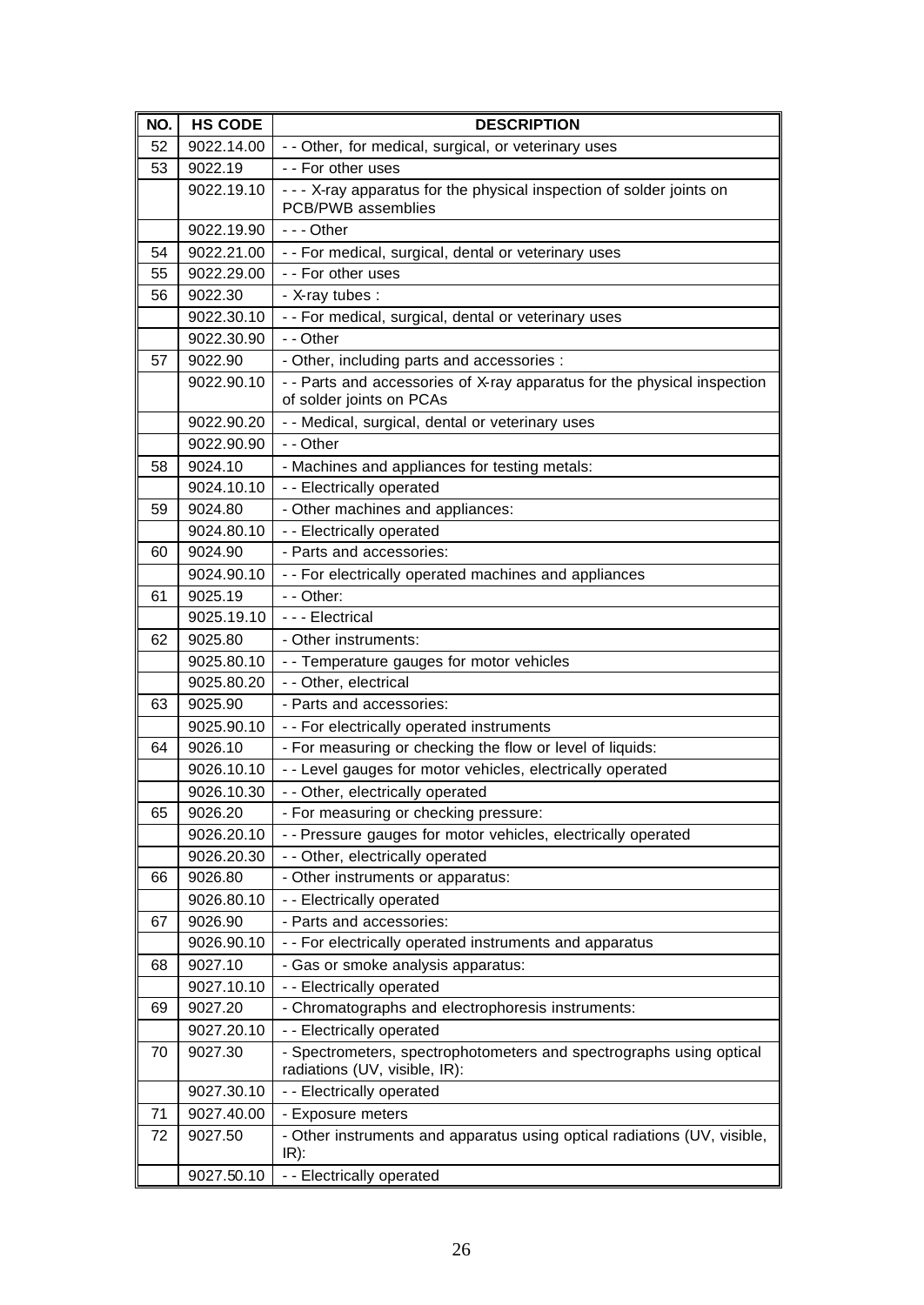| NO. | <b>HS CODE</b> | <b>DESCRIPTION</b>                                                                                                                                                                                                                                                                                                                                                                                                                                                                                                                                                     |
|-----|----------------|------------------------------------------------------------------------------------------------------------------------------------------------------------------------------------------------------------------------------------------------------------------------------------------------------------------------------------------------------------------------------------------------------------------------------------------------------------------------------------------------------------------------------------------------------------------------|
| 73  | 9027.80        | - Other instruments and apparatus:                                                                                                                                                                                                                                                                                                                                                                                                                                                                                                                                     |
|     | 9027.80.10     | - - Smoke detectors, electrically operated                                                                                                                                                                                                                                                                                                                                                                                                                                                                                                                             |
|     | 9027.80.20     | - - Other, electrically operated                                                                                                                                                                                                                                                                                                                                                                                                                                                                                                                                       |
| 74  | 9027.90        | - Microtomes; parts and accessories:                                                                                                                                                                                                                                                                                                                                                                                                                                                                                                                                   |
|     | 9027.90.10     | - - Parts and accessories including printed circuit assemblies of                                                                                                                                                                                                                                                                                                                                                                                                                                                                                                      |
|     |                | products of heading 90.27, other than for gas or smoke analysis                                                                                                                                                                                                                                                                                                                                                                                                                                                                                                        |
|     |                | apparatus and microtomes                                                                                                                                                                                                                                                                                                                                                                                                                                                                                                                                               |
|     | 9027.90.91     | --- Electrically operated                                                                                                                                                                                                                                                                                                                                                                                                                                                                                                                                              |
| 75  | 9028.30        | - Electricity meters :                                                                                                                                                                                                                                                                                                                                                                                                                                                                                                                                                 |
|     | 9028.30.10     | - - Kilowatt hour meters                                                                                                                                                                                                                                                                                                                                                                                                                                                                                                                                               |
|     | 9028.30.90     | - - Other                                                                                                                                                                                                                                                                                                                                                                                                                                                                                                                                                              |
| 76  | 9030.10.00     | - Instruments and apparatus for measuring or detecting ionising<br>radiation                                                                                                                                                                                                                                                                                                                                                                                                                                                                                           |
| 77  | 9030.20.00     | - Cathode-ray oscilloscopes and cathode-ray oscillographs                                                                                                                                                                                                                                                                                                                                                                                                                                                                                                              |
| 78  | 9030.31.00     | - - Multimeters                                                                                                                                                                                                                                                                                                                                                                                                                                                                                                                                                        |
| 79  | 9030.39        | - - Other:                                                                                                                                                                                                                                                                                                                                                                                                                                                                                                                                                             |
|     | 9030.39.10     | - - - Ammeters and voltmeters for motor vehicles                                                                                                                                                                                                                                                                                                                                                                                                                                                                                                                       |
|     | 9030.39.20     | - - - Instruments and apparatus for measuring or checking voltage,<br>current, resistance or power on PCB/PWBs or PCAs, without recording<br>device                                                                                                                                                                                                                                                                                                                                                                                                                    |
|     | 9030.39.30     | - - - Impedance-measuring instruments and apparatus designed to<br>provide visual and/or audible warning of electrostatic discharge<br>conditions that can damage electronic circuits; apparatus for testing<br>electrostatic control equipment and electrostatic grounding<br>devices/fixtures                                                                                                                                                                                                                                                                        |
|     | 9030.39.90     | $- -$ Other                                                                                                                                                                                                                                                                                                                                                                                                                                                                                                                                                            |
| 80  | 9030.82        | - - For measuring or checking semiconductor wafers or devices:                                                                                                                                                                                                                                                                                                                                                                                                                                                                                                         |
|     | 9030.82.10     | - - - Water probers                                                                                                                                                                                                                                                                                                                                                                                                                                                                                                                                                    |
|     | 9030.82.90     | $- -$ Other                                                                                                                                                                                                                                                                                                                                                                                                                                                                                                                                                            |
| 81  | 9030.83        | - - Other, with a recording device :                                                                                                                                                                                                                                                                                                                                                                                                                                                                                                                                   |
|     | 9030.83.10     | - - - Instruments and apparatus, with a recording device, for measuring<br>or checking electrical quantities on PCB/PWBs and PCAs                                                                                                                                                                                                                                                                                                                                                                                                                                      |
|     | 9030.83.90     | $- -$ - Other                                                                                                                                                                                                                                                                                                                                                                                                                                                                                                                                                          |
| 82  | 9030.89        | $-$ - Other :                                                                                                                                                                                                                                                                                                                                                                                                                                                                                                                                                          |
|     | 9030.89.10     | --- Instruments and apparatus, without a recording device, for<br>measuring or checking electrical quantities on PCB/PWBs and PCAs,<br>other than those covered within HS 9030.39                                                                                                                                                                                                                                                                                                                                                                                      |
|     | 9030.89.90     | --- Other                                                                                                                                                                                                                                                                                                                                                                                                                                                                                                                                                              |
| 83  | 9030.90        | - Parts and accessories :                                                                                                                                                                                                                                                                                                                                                                                                                                                                                                                                              |
|     | 9030.90.10     | - - Parts incorporating FPD for goods of 9030.40                                                                                                                                                                                                                                                                                                                                                                                                                                                                                                                       |
|     | 9030.90.20     | - - Parts and accessories of instruments and apparatus for measuring<br>or checking electrical quantities on PCB/PWBs and PCAs                                                                                                                                                                                                                                                                                                                                                                                                                                         |
|     | 9030.90.30     | - - Parts and accessories of optical instruments and appliances for<br>measuring or checking PCB/PWBs and PCAs                                                                                                                                                                                                                                                                                                                                                                                                                                                         |
|     | 9030.90.40     | - - Printed circuit assemblies for products falling within ITA, including<br>such assemblies for external connections such as cards that conform<br>to the PCMCIA standard. Such printed circuit assemblies consist of on<br>or more printed circuits of heading 85.34 with one or more active<br>elements assembled thereon, with or without passive elements. "Active<br>elements" means diodes, transistors and similar semiconductor<br>devices, whether or not photosensitive, of heading 85.41, and<br>integrated circuits and micro assemblies of heading 85.42 |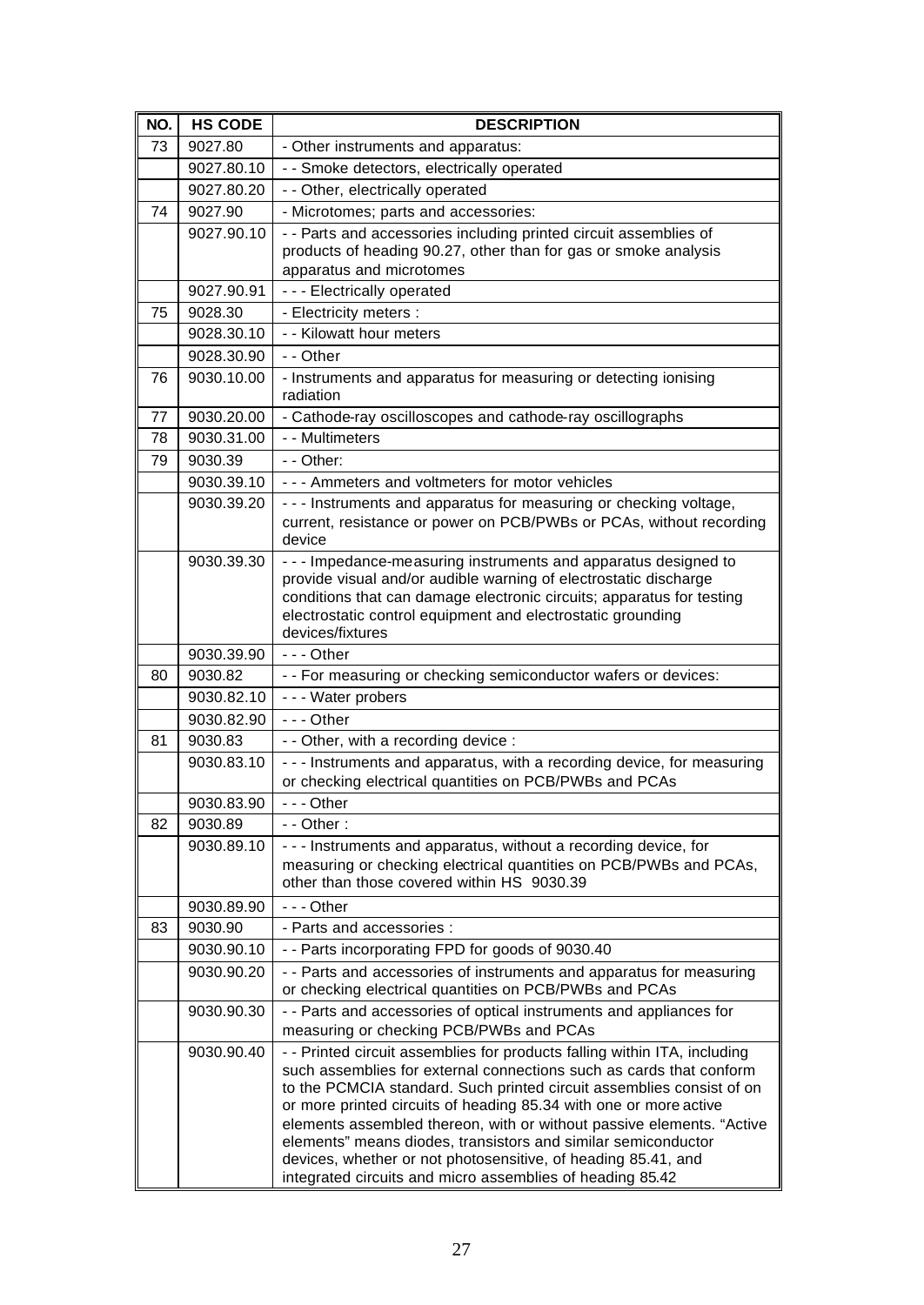| NO. | <b>HS CODE</b> | <b>DESCRIPTION</b>                                                                                                                                                                                                                                                                                                                                 |
|-----|----------------|----------------------------------------------------------------------------------------------------------------------------------------------------------------------------------------------------------------------------------------------------------------------------------------------------------------------------------------------------|
|     | 9030.90.90     | - - Other                                                                                                                                                                                                                                                                                                                                          |
| 84  | 9031.10        | - Machines for balancing mechanical parts:                                                                                                                                                                                                                                                                                                         |
|     | 9031.10.10     | - - Electrically operated                                                                                                                                                                                                                                                                                                                          |
| 85  | 9031.20        | - Test benches:                                                                                                                                                                                                                                                                                                                                    |
|     | 9031.20.10     | - - Electrically operated                                                                                                                                                                                                                                                                                                                          |
| 86  | 9031.30.00     | - Profile projectors                                                                                                                                                                                                                                                                                                                               |
| 87  | 9031.41.00     | - - For inspecting semiconductor wafers or devices or for inspecting                                                                                                                                                                                                                                                                               |
|     |                | photomasks or reticles used in manufacturing semiconductor devices                                                                                                                                                                                                                                                                                 |
| 88  | 9031.80        | - Other instruments, appliances and machines:                                                                                                                                                                                                                                                                                                      |
|     |                | - - Cable test equipment:                                                                                                                                                                                                                                                                                                                          |
|     | 9031.80.11     | - - - Electrically operated                                                                                                                                                                                                                                                                                                                        |
|     | 9031.80.91     | - - - Electron beam microscopes fitted with equipment specifically<br>designed for the handling and transport of semiconductor wafer or<br>reticles, electrically operated                                                                                                                                                                         |
|     | 9031.80.92     | - - - Other, electrically operated                                                                                                                                                                                                                                                                                                                 |
| 89  | 9031.90        | - Parts and accessories:                                                                                                                                                                                                                                                                                                                           |
|     |                | - - For electrically operated equipment :                                                                                                                                                                                                                                                                                                          |
|     | 9031.90.11     | - - - Parts and accessories including printed circuit assemblies of<br>optical instruments inspecting semiconductor wafers or devices or for<br>inspecting photomasks or reticles used in manufacturing<br>semiconductor devices and optical instruments and appliances for<br>measuring surface particulate contamination on semiconductor wafers |
|     | 9031.90.12     | - - - Parts and accessories of Optical error verification and repair                                                                                                                                                                                                                                                                               |
|     |                | apparatus for PCB/PWBs and PCAs                                                                                                                                                                                                                                                                                                                    |
|     | 9031.90.13     | - - - Parts and accessories of optical instruments and appliances for<br>measuring or checking PCB/PWBs and PCAs                                                                                                                                                                                                                                   |
|     | 9031.90.14     | - - - Parts and accessories of electron beam microscopes fitted with<br>equipment specially designed for handling and transport of<br>semiconductor wafers or reticles                                                                                                                                                                             |
|     | 9031.90.19     | $- -$ - Other                                                                                                                                                                                                                                                                                                                                      |
| 90  | 9032.10        | - Thermostats:                                                                                                                                                                                                                                                                                                                                     |
|     | 9032.10.10     | - - Electrically operated                                                                                                                                                                                                                                                                                                                          |
| 91  | 9032.20.10     | - - Electrically operated                                                                                                                                                                                                                                                                                                                          |
| 92  | 9032.89        | - - Other:                                                                                                                                                                                                                                                                                                                                         |
|     | 9032.89.10     | --- Instruments and apparatus incorporating or working in conjunction<br>automatic data processing machine, for automatically<br>with an<br>regulating or controlling the propulsion, ballast or cargo handling<br>systems of ships                                                                                                                |
|     | 9032.89.20     | - - - Automatic instruments and apparatus for regulating or controlling<br>chemical or electrochemical solutions in the manufacture of PCA/PWBs                                                                                                                                                                                                    |
|     |                | - - - Other electrically operated:                                                                                                                                                                                                                                                                                                                 |
|     | 9032.89.31     | - - - - Automatic regulating voltage units (stabilizers)                                                                                                                                                                                                                                                                                           |
|     | 9032.89.39     | $--$ Other                                                                                                                                                                                                                                                                                                                                         |
| 93  | 9032.90        | - Parts and accessories:                                                                                                                                                                                                                                                                                                                           |
|     | 9032.90.10     | - - Of goods of subheading 9032.89.10                                                                                                                                                                                                                                                                                                              |
|     | 9032.90.20     | - - Of goods of subheading 9032.89.20                                                                                                                                                                                                                                                                                                              |
|     | 9032.90.30     | - - Of other electrically operated goods                                                                                                                                                                                                                                                                                                           |
| 94  | 9033.00        | Parts and accessories (not specified or included elsewhere in this<br>Chapter) for machines, appliances, instruments or apparatus of<br>Chapter 90.                                                                                                                                                                                                |
|     | 9033.00.10     | - For electrically operated equipment                                                                                                                                                                                                                                                                                                              |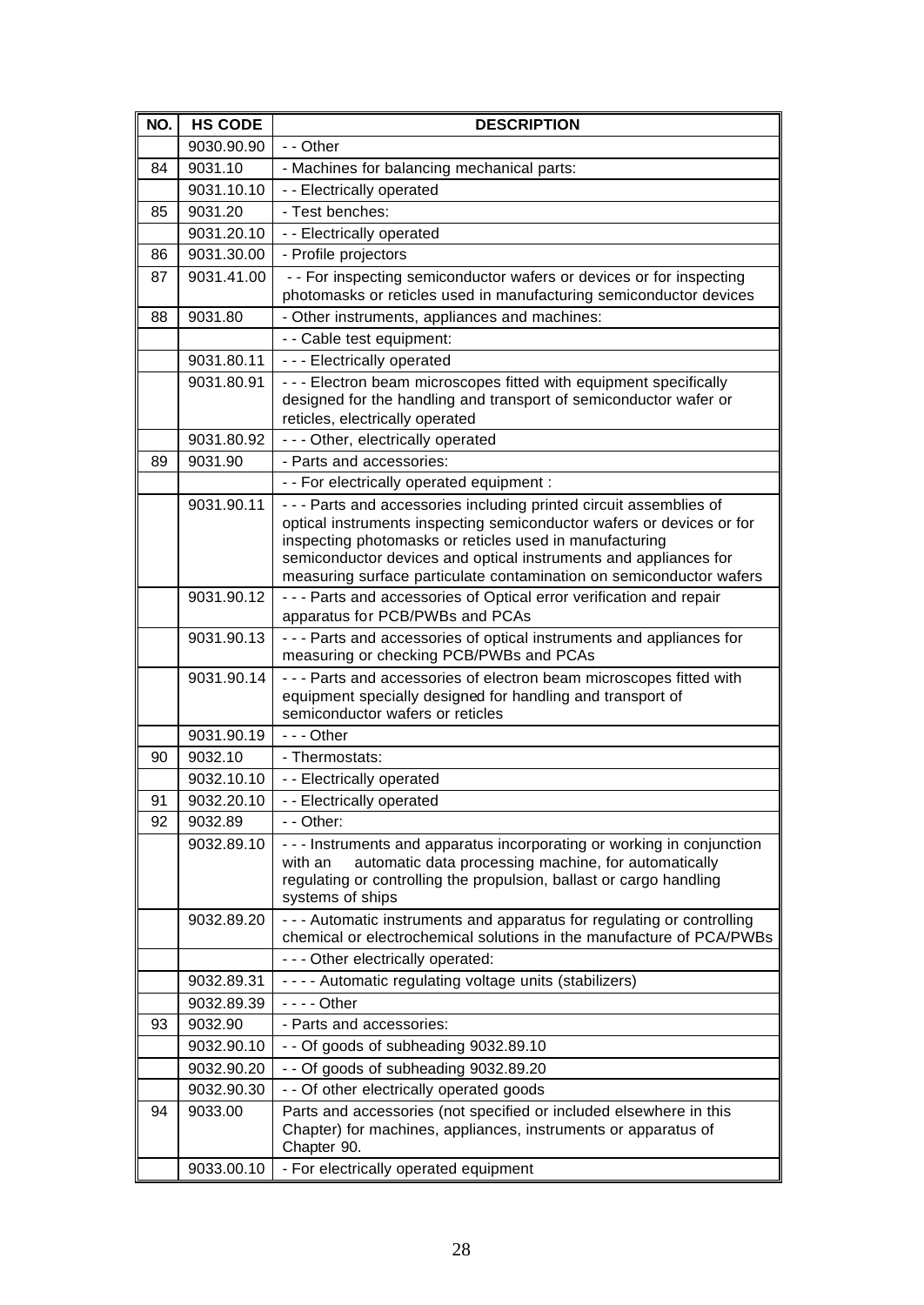## (b) Cambodia:

| NO.            | <b>HS CODE</b> | <b>DESCRIPTION</b>                                                                                                                                     |
|----------------|----------------|--------------------------------------------------------------------------------------------------------------------------------------------------------|
| $\mathbf{1}$   | 0401.10*       | - Of a fat content, by weight, not exceeding 1%                                                                                                        |
| $\overline{2}$ | 0401.20*       | - Of a fat content, by weight, exceeding 1% but not exceeding 6%                                                                                       |
| 3              | 0709.51*       | - - Mushrooms                                                                                                                                          |
| 4              | 0711.90*       | - Other vegetables, mixtures of vegetables                                                                                                             |
| 5              | 0712.30*       | - Mushrooms and truffles :                                                                                                                             |
| 6              | 0712.90*       | - Other vegetables, mixtures of vegetables                                                                                                             |
| 7              | 0808.10*       | - Apples                                                                                                                                               |
| 8              | 0808.20*       | - Pears and quinces                                                                                                                                    |
| 9              | 0813.40*       | - Other fruit                                                                                                                                          |
| 10             | 0902.30        | - Black tea (fermented) and partly fermented tea, in immediate<br>packings of a content not exceeding 3 kg :                                           |
| 11             | 1207.99        | - - Other                                                                                                                                              |
| 12             | 1211.90        | - Other:                                                                                                                                               |
| 13             | 1507.90        | - Other                                                                                                                                                |
| 14             | 1511.90        | - Other                                                                                                                                                |
| 15             | 1515.50        | - Sesame oil and its fractions                                                                                                                         |
| 16             | 1602.39        | - - Other                                                                                                                                              |
| 17             | 1604.14        | - - Tunas, skipjack and bonito (Sarda spp.)                                                                                                            |
| 18             | 1604.20        | - Other prepared or preserved fish :                                                                                                                   |
| 19             | 1701.91        | - - Containing added flavouring or colouring matter                                                                                                    |
| 20             | 1701.99        | $-$ - Other :                                                                                                                                          |
| 21             | 1702.30        | - Glucose and glucose syrup, not containing fructose or containing in<br>the dry state less than 20 % by weight of fructose                            |
| 22             | 1704.90        | - Other:                                                                                                                                               |
| 23             | 1902.19        | $-$ - Other :                                                                                                                                          |
| 24             | 1904.20        | - Prepared foods obtained from unroasted cereal flakes or from<br>mixtures of unroasted cereal flakes and roasted cereal flakes or<br>swelled cereals: |
| 25             | 1905.30        | - Sweet biscuits; waffles and wafers :                                                                                                                 |
| 26             | 1905.90        | - Other:                                                                                                                                               |
| 27             | 2001.20        | - Onions                                                                                                                                               |
| 28             | 2001.90        | - Other                                                                                                                                                |
| 29             | 2003.10        | - Mushrooms                                                                                                                                            |
| 30             | 2003.20        | - Truffles                                                                                                                                             |
| 31             | 2005.10        | - Homogenised vegetables                                                                                                                               |
| 32             | 2007.99        | - - Other                                                                                                                                              |
| 33             | 2401.10        | - Tobacco, not stemmed/stripped :                                                                                                                      |
| 34             | 2401.20        | - Tobacco, partly or wholly stemmed/stripped :                                                                                                         |
| 35             | 2401.30        | - Tobacco refuse                                                                                                                                       |
| 36             | 2402.20        | - Cigarettes containing tobacco:                                                                                                                       |
| 37             | 2403.10        | - Smoking tobacco, whether or not containing tobacco substitutes in<br>any proportion :                                                                |

 \* These tariff lines are included in the Early Harvest Programme of Cambodia. These tariff lines will be replaced not later than 31 December 2004.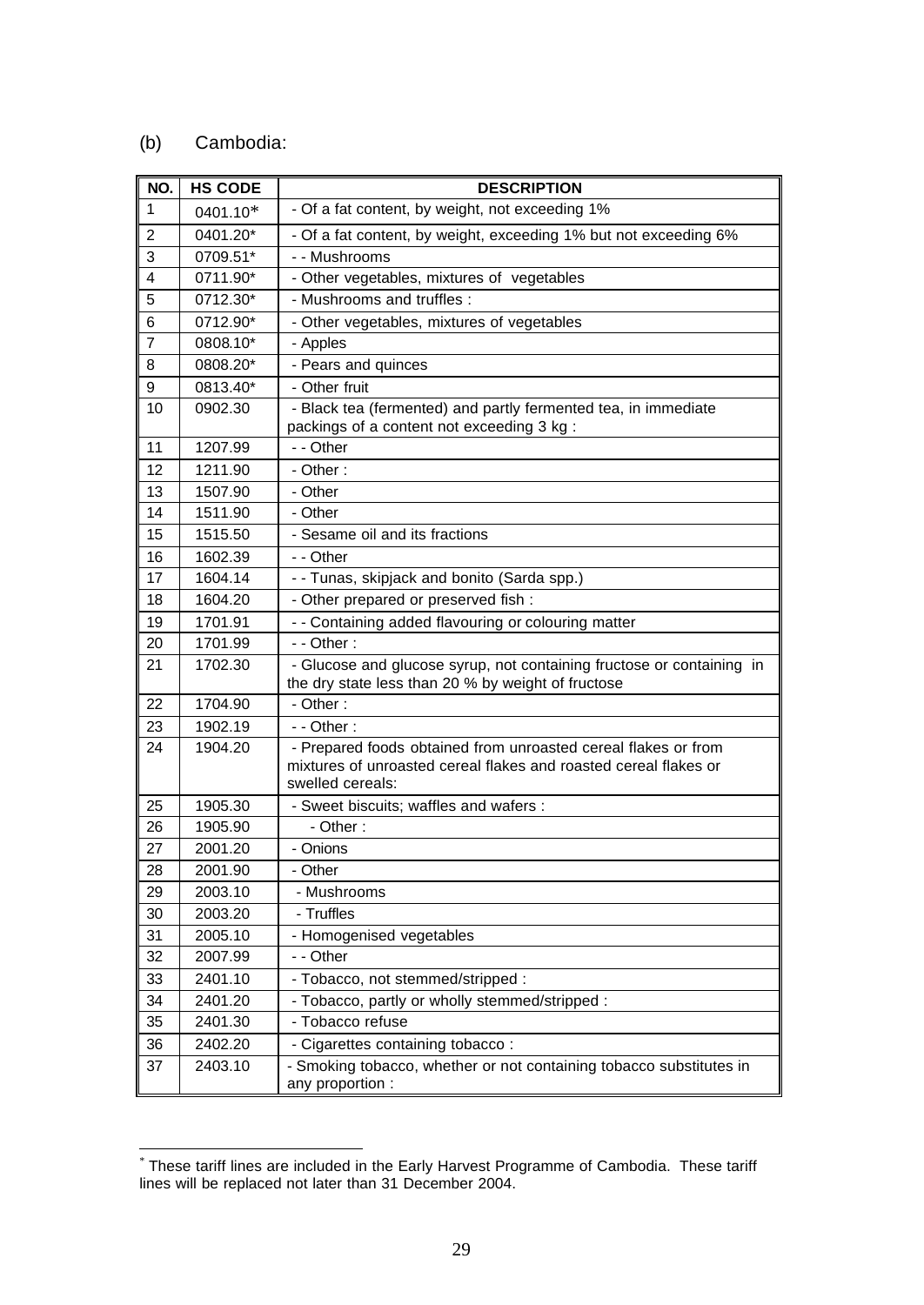| NO. | <b>HS CODE</b> | <b>DESCRIPTION</b>                                                                                                                                                   |
|-----|----------------|----------------------------------------------------------------------------------------------------------------------------------------------------------------------|
| 38  | 2501.00        | Salt (including table salt and denatured salt) and pure sodium                                                                                                       |
|     |                | chloride, whether or not in aqueous solution or containing added anti-                                                                                               |
|     |                | caking or free-flowing agents; sea water.                                                                                                                            |
| 39  | 2516.12        | - - Merely cut, by sawing or otherwise, into blocks or slabs of a                                                                                                    |
|     |                | rectangular (including square) shape                                                                                                                                 |
| 40  | 2523.29        | - - Other                                                                                                                                                            |
| 41  | 2606.00        | Aluminium ores and concentrates.                                                                                                                                     |
| 42  | 2828.90        | - Other                                                                                                                                                              |
| 43  | 2832.20        | - Other sulphites                                                                                                                                                    |
| 44  | 2833.11        | - - Disodium sulphate                                                                                                                                                |
| 45  | 2833.22        | - - Of aluminium :                                                                                                                                                   |
| 46  | 2833.30        | - Alums                                                                                                                                                              |
| 47  | 2834.29        | - - Other                                                                                                                                                            |
| 48  | 2836.10        | - Commercial ammonium carbonate and other ammonium carbonates                                                                                                        |
| 49  | 2836.20        | - Disodium carbonate                                                                                                                                                 |
| 50  | 2836.50        | - Calcium carbonate                                                                                                                                                  |
| 51  | 2836.99        | - - Other                                                                                                                                                            |
| 52  | 2849.20        | - Of silicon                                                                                                                                                         |
| 53  | 2849.90        | - Other                                                                                                                                                              |
| 54  | 2912.11        | - - Methanal (formaldehyde)                                                                                                                                          |
| 55  | 2915.70        | - Palmitic acid, stearic acid, their salts and esters :                                                                                                              |
| 56  | 2918.15        | - - Salts and esters of citric acid                                                                                                                                  |
| 57  | 2918.19        | - - Other                                                                                                                                                            |
| 58  | 2918.22        | - - O-acetylsalicylic acid, its salts and esters                                                                                                                     |
| 59  | 2918.30        | - Carboxylic acids with aldehyde or ketone function but without other<br>oxygen function, their anhydrides, halides, peroxides, peroxyacids and<br>their derivatives |
| 60  | 2936.23        | - - Vitamin $B_2$ and its derivatives                                                                                                                                |
| 61  | 2936.25        | - - Vitamin $B_6$ and its derivatives                                                                                                                                |
| 62  | 2936.26        | - - Vitamin $B_{12}$ and its derivatives                                                                                                                             |
| 63  | 2937.21        | - - Cortisone, hydrocortisone, prednisone (dehydrocortisone) and<br>prednisolone (dehydrohydrocortisone)                                                             |
| 64  | 2937.22        | - - Halogenated derivatives of adrenal cortical hormones                                                                                                             |
| 65  | 2941.30        | - Tetracyclines and their derivatives; salts thereof                                                                                                                 |
| 66  | 2941.40        | - Chloramphenicol and its derivatives; salts thereof                                                                                                                 |
| 67  | 2941.50        | - Erythromycin and its derivatives; salts thereof                                                                                                                    |
| 68  | 2941.90        | - Other                                                                                                                                                              |
| 69  | 3102.10        | - Urea, whether or not in aqueous solution                                                                                                                           |
| 70  | 3104.20        | - Potassium chloride                                                                                                                                                 |
| 71  | 3204.11        | - - Disperse dyes and preparations based thereon                                                                                                                     |
| 72  | 3204.12        | - - Acid dyes, whether or not premetallised, and preparations based                                                                                                  |
|     |                | thereon; mordant dyes and preparations based thereon                                                                                                                 |
| 73  | 3204.90        | - Other                                                                                                                                                              |
| 74  | 3206.19        | - - Other                                                                                                                                                            |
| 75  | 3212.10        | - Stamping foils                                                                                                                                                     |
| 76  | 3213.10        | - Colours in sets                                                                                                                                                    |
| 77  | 3213.90        | - Other                                                                                                                                                              |
| 78  | 3403.11        | - - Preparations for the treatment of textile materials, leather, furskins<br>or other<br>materials: materials:                                                      |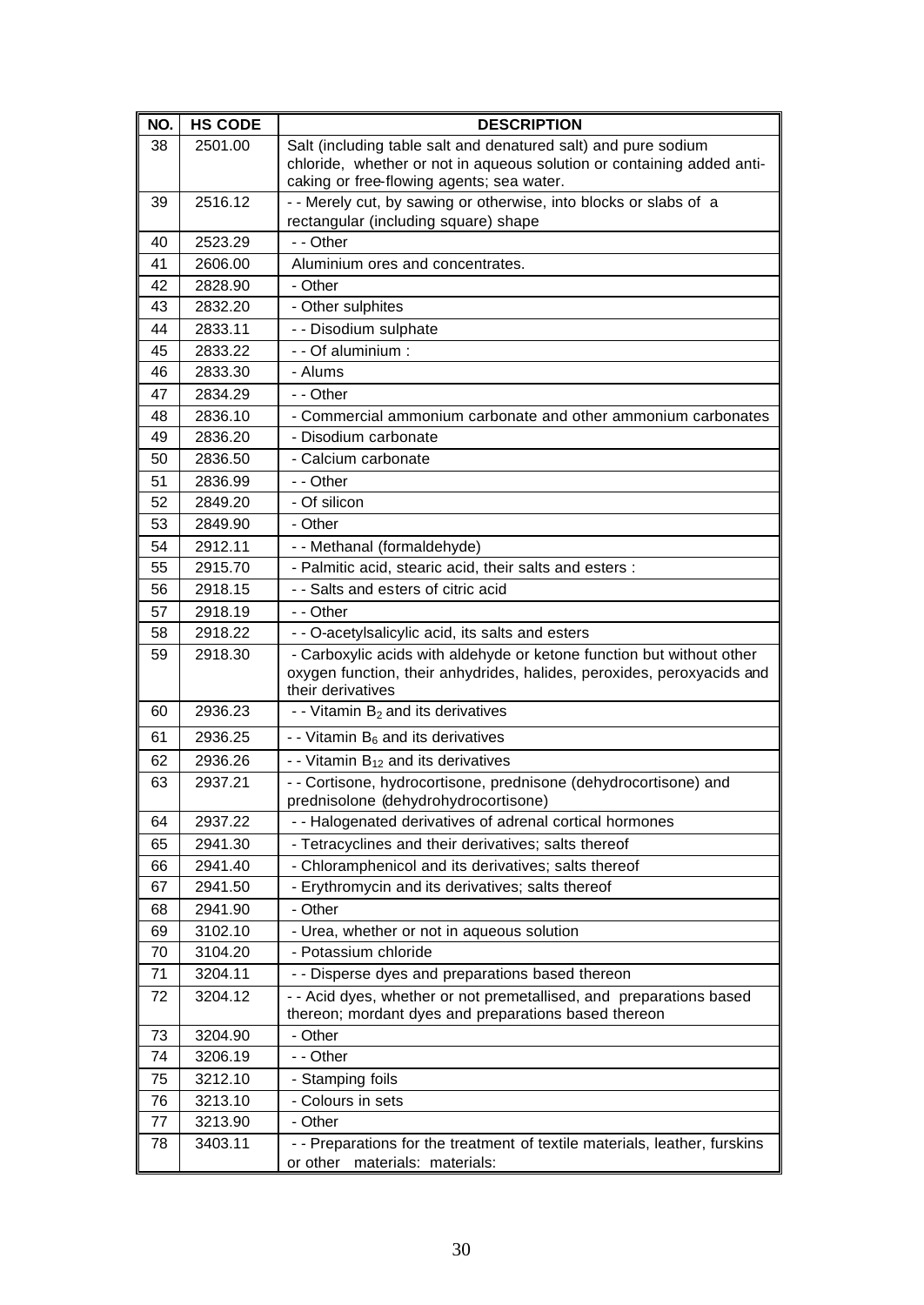| NO. | <b>HS CODE</b> | <b>DESCRIPTION</b>                                                                                                   |
|-----|----------------|----------------------------------------------------------------------------------------------------------------------|
| 79  | 3403.19        | - - Other:                                                                                                           |
| 80  | 3403.99        | - - Other:                                                                                                           |
| 81  | 3404.20        | - Of polyethylene glycol                                                                                             |
| 82  | 3404.90        | - Other                                                                                                              |
| 83  | 3405.10        | - Polishes, creams and similar preparations for footwear or leather                                                  |
| 84  | 3815.90        | - Other                                                                                                              |
| 85  | 3822.00        | Diagnostic or laboratory reagents on a backing and prepared                                                          |
|     |                | diagnostic or laboratory reagents whether or not on a backing, other<br>than those of heading No. 30.02 or 30.06.    |
| 86  | 3823.19        | - - Other                                                                                                            |
| 87  | 3824.40        | - Prepared additives for cements, mortars or concretes                                                               |
| 88  | 3824.90        | - Other:                                                                                                             |
| 89  | 3902.10        | - Polypropylene                                                                                                      |
| 90  | 3903.30        | - Acrylonitrile-butadiene-styrene (ABS) copolymers                                                                   |
| 91  | 3903.90        | - Other                                                                                                              |
| 92  | 3904.10        | - Polyvinyl chloride, not mixed with any other substances :                                                          |
| 93  | 3904.22        | - - Plasticised                                                                                                      |
| 94  | 3905.99        | - - Other                                                                                                            |
| 95  | 3907.20        | - Other polyethers                                                                                                   |
| 96  | 3907.99        | - - Other                                                                                                            |
| 97  | 3909.50        | - Polyurethanes                                                                                                      |
| 98  | 3910.00        | Silicones in primary forms.                                                                                          |
| 99  | 3911.90        | - Other                                                                                                              |
| 100 | 3912.31        | - - Carboxymethylcellulose and its salts                                                                             |
| 101 | 3912.39        | - - Other                                                                                                            |
| 102 | 4002.11        | - - Latex                                                                                                            |
| 103 | 4003.00        | Reclaimed rubber in primary forms or in plates, sheets or strip.                                                     |
| 104 | 4005.10        | - Compounded with carbon black or silica                                                                             |
| 105 | 4008.11        | - - Plates, sheets and strip                                                                                         |
| 106 | 4016.93        | - - Gaskets, washers and other seals :                                                                               |
| 107 | 4016.99        | - - Other:                                                                                                           |
| 108 | 4017.00        | Hard rubber (for example, ebonite) in all forms, including waste and                                                 |
|     |                | scrap; articles of hard rubber.                                                                                      |
| 109 | 4109.00        | Patent leather and patent laminated leather; metallised leather.                                                     |
| 110 | 4111.00        | Composition leather with a basis of leather or leather fibre, in slabs,<br>sheets or strip, whether or not in rolls. |
| 111 | 4415.10        | - Cases, boxes, crates, drums and similar packings, cable-drums                                                      |
| 112 | 4418.20        | - Doors and their frames and thresholds                                                                              |
| 113 | 4420.10        | - Statuettes and other ornaments, of wood                                                                            |
| 114 | 4420.90        | - Other                                                                                                              |
| 115 | 4421.10        | - Clothes hangers                                                                                                    |
| 116 | 4421.90        | - Other:                                                                                                             |
| 117 | 4805.60        | - Other paper and paperboard, weighing 150 g/m <sup>2</sup> or less                                                  |
| 118 | 4805.70        | - Other paper and paperboard, weighing more than 150 $g/m^2$ but less<br>than 225 $g/m2$                             |
| 119 | 4805.80        | - Other paper and paperboard, weighing 225 g/m <sup>2</sup> or more                                                  |
| 120 | 4807.90        | - Other                                                                                                              |
| 121 | 4808.30        | - Other kraft paper, creped or crinkled, whether or not embossed or                                                  |
|     |                | perforated                                                                                                           |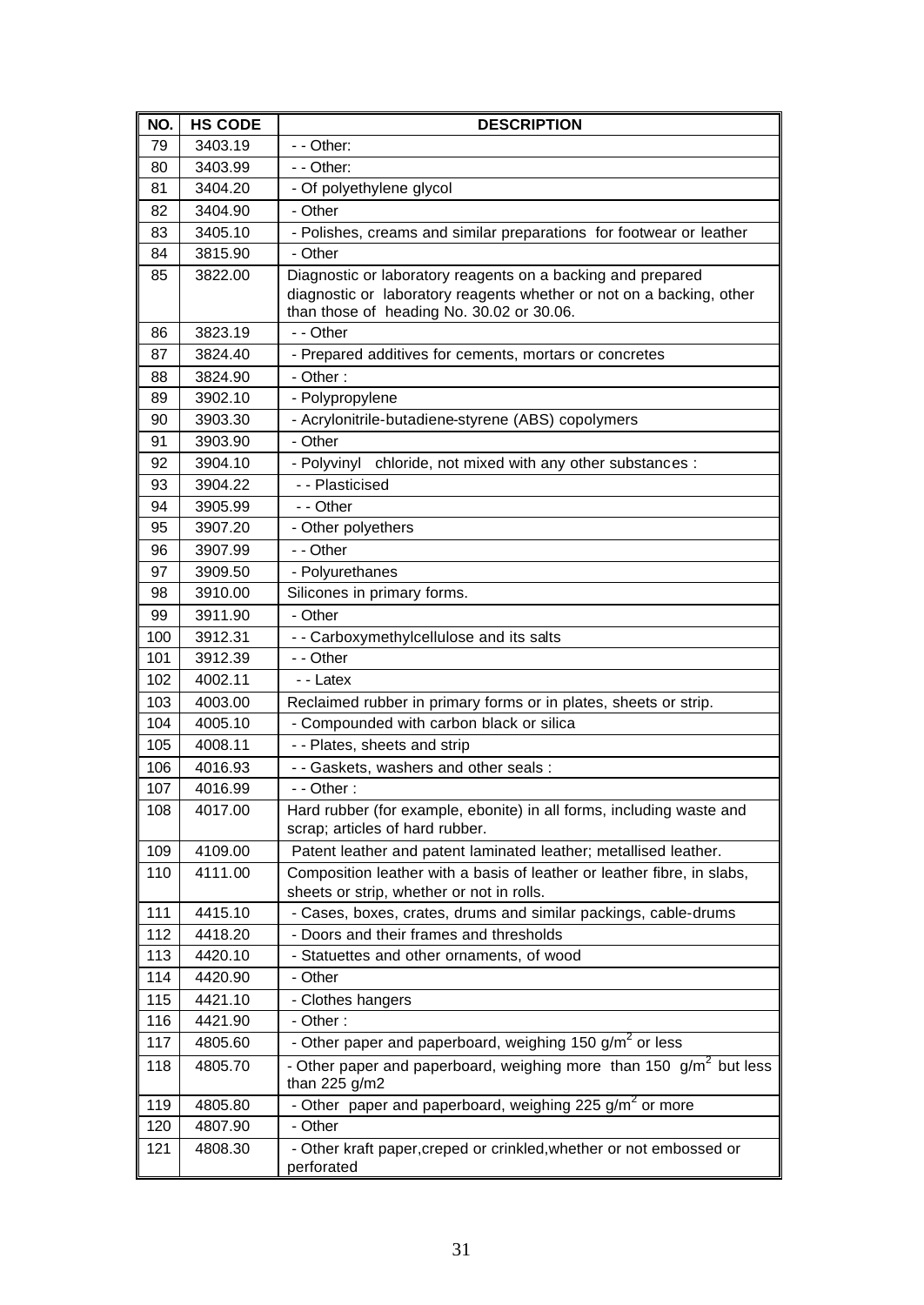| NO. | <b>HS CODE</b> | <b>DESCRIPTION</b>                                                                                                                                                                                                                                                |
|-----|----------------|-------------------------------------------------------------------------------------------------------------------------------------------------------------------------------------------------------------------------------------------------------------------|
| 122 | 5608.19        | $-$ - Other :                                                                                                                                                                                                                                                     |
| 123 | 5702.10        | -"Kelem", "Schumacks", "Karamanie" and similar hand-woven rugs                                                                                                                                                                                                    |
| 124 | 5702.49        | - - Of other textile materials                                                                                                                                                                                                                                    |
| 125 | 5702.99        | - - Of other textile materials                                                                                                                                                                                                                                    |
| 126 | 6406.99        | - - Of other materials :                                                                                                                                                                                                                                          |
| 127 | 6505.90        | - Other                                                                                                                                                                                                                                                           |
| 128 | 6506.10        | - Safety headgear:                                                                                                                                                                                                                                                |
| 129 | 6507.00        | Head-bands, linings, covers, hat foundations, hat frames, peaks and<br>chinstraps, for headgear.                                                                                                                                                                  |
| 130 | 6703.00        | Human hair, dressed, thinned, bleached or otherwise worked; wool or<br>other animal hair or other textile materials, prepared for use in making<br>wigs or the like.                                                                                              |
| 131 | 6802.10        | - Tiles, cubes and similar articles, whether or not rectangular<br>(including square), the largest surface area of which is capable of<br>being enclosed in a square the side of which is less than 7 cm,<br>artificially coloured granules, chippings and powder |
| 132 | 7009.92        | - - Framed                                                                                                                                                                                                                                                        |
| 133 | 7010.20        | - Stoppers, lids and other closures                                                                                                                                                                                                                               |
| 134 | 7012.00        | Glass inners for vacuum flasks or for other vacuum vessels.                                                                                                                                                                                                       |
| 135 | 7017.90        | - Other                                                                                                                                                                                                                                                           |
| 136 | 7018.10        | - Glass beads, imitation pearls, imitation precious or semiprecious<br>stones and similar glass smallwares                                                                                                                                                        |
| 137 | 7018.90        | - Other                                                                                                                                                                                                                                                           |
| 138 | 7019.19        | - - Other                                                                                                                                                                                                                                                         |
| 139 | 7318.29        | - - Other                                                                                                                                                                                                                                                         |
| 140 | 7319.20        | - Safety pins                                                                                                                                                                                                                                                     |
| 141 | 7319.90        | - Other                                                                                                                                                                                                                                                           |
| 142 | 7320.10        | - Leaf-springs and leaves therefor :                                                                                                                                                                                                                              |
| 143 | 7320.20        | - Helical springs :                                                                                                                                                                                                                                               |
| 144 | 7321.90        | - Parts                                                                                                                                                                                                                                                           |
| 145 | 7323.10        | - Iron or steel wool; pot scourers and scouring or polishing pads,<br>gloves and the like                                                                                                                                                                         |
| 146 | 7323.92        | - - Of cast iron, enamelled                                                                                                                                                                                                                                       |
| 147 | 7323.99        | - - Other                                                                                                                                                                                                                                                         |
| 148 | 7324.10        | - Sinks and wash basins, of stainless steel                                                                                                                                                                                                                       |
| 149 | 7324.21        | - - Of cast iron, whether or not enamelled                                                                                                                                                                                                                        |
| 150 | 7324.29        | - - Other                                                                                                                                                                                                                                                         |
| 151 | 7324.90        | - Other, including parts                                                                                                                                                                                                                                          |
| 152 | 7325.10        | - Of non - malleable cast iron                                                                                                                                                                                                                                    |
| 153 | 7325.99        | - - Other                                                                                                                                                                                                                                                         |
| 154 | 7906.00        | Zinc tubes, pipes and tube or pipe fittings (for example, couplings,<br>elbows, sleeves).                                                                                                                                                                         |
| 155 | 8201.10        | - Spades and shovels                                                                                                                                                                                                                                              |
| 156 | 8201.20        | - Forks                                                                                                                                                                                                                                                           |
| 157 | 8201.30        | - Mattocks, picks, hoes and rakes                                                                                                                                                                                                                                 |
| 158 | 8202.10        | - Hand saws                                                                                                                                                                                                                                                       |
| 159 | 8202.20        | - Band saw blades                                                                                                                                                                                                                                                 |
| 160 | 8202.39        | - - Other, including parts                                                                                                                                                                                                                                        |
| 161 | 8208.90        | - Other                                                                                                                                                                                                                                                           |
| 162 | 8210.00        | Hand-operated mechanical appliances, weighing 10 kg or less, used                                                                                                                                                                                                 |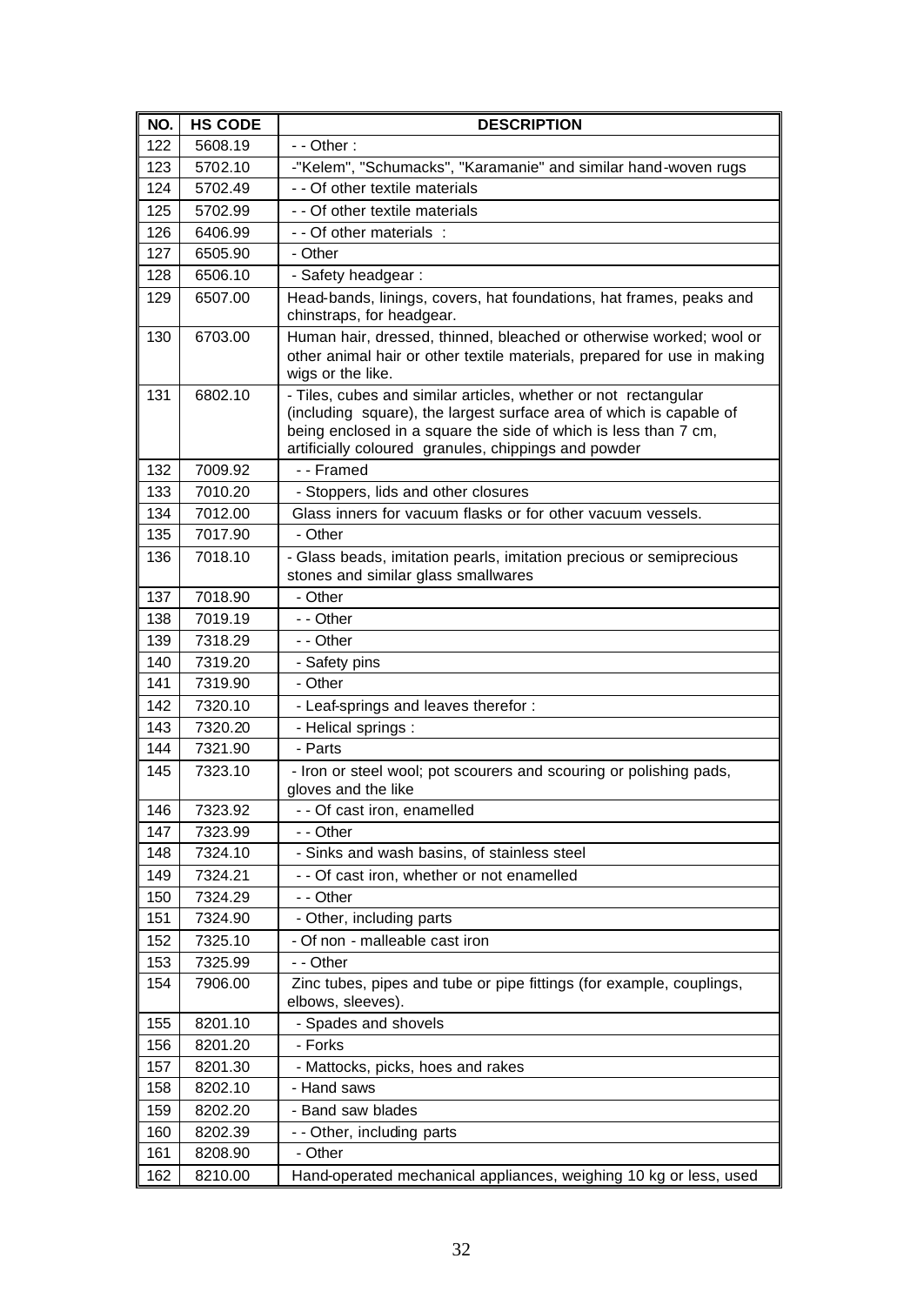| NO. | <b>HS CODE</b> | <b>DESCRIPTION</b>                                                                                                                                                    |
|-----|----------------|-----------------------------------------------------------------------------------------------------------------------------------------------------------------------|
|     |                | in the preparation, conditioning or serving of food or drink.                                                                                                         |
| 163 | 8211.92        | - - Other knives having fixed blades :                                                                                                                                |
| 164 | 8212.10        | - Razors                                                                                                                                                              |
| 165 | 8301.40        | - Other Locks:                                                                                                                                                        |
| 166 | 8302.10        | - Hinges                                                                                                                                                              |
| 167 | 8302.20        | - Castors                                                                                                                                                             |
| 168 | 8302.41        | - - Suitable for buildings                                                                                                                                            |
| 169 | 8302.42        | - - Other, suitable for furniture                                                                                                                                     |
| 170 | 8302.49        | - - Other                                                                                                                                                             |
| 171 | 8302.50        | - Hat-racks, hat-pegs, brackets and similar fixtures                                                                                                                  |
| 172 | 8303.00        | Armoured or reinforced safes, strong - boxes and doors and safe<br>deposit lockers for strong-rooms, cash or deed boxes and the like, of<br>base metal                |
| 173 | 8305.20        | - Staples in strips                                                                                                                                                   |
| 174 | 8305.90        | - Other, including parts                                                                                                                                              |
| 175 | 8413.70        | - - Single stage, single suction horizontal shaft water pumps suitable<br>for belt drive or direct coupling (other than pumps with shafts common<br>with prime mover) |
| 176 | 8413.82        | - - - Electrically operated                                                                                                                                           |
| 177 | 8413.81        | - - - Electrically operated                                                                                                                                           |
| 178 | 8413.91        | --- Of pumps of subheading No. 8413.20.00                                                                                                                             |
| 179 | 8414.10        | - Vacuum pumps:                                                                                                                                                       |
| 180 | 8424.81        | - - Agricultural or horticultural :                                                                                                                                   |
| 181 | 8424.89        | $-$ - Other :                                                                                                                                                         |
| 182 | 8425.19        | - -Other                                                                                                                                                              |
| 183 | 8425.31        | - - Powered by electric motor                                                                                                                                         |
| 184 | 8425.39        | - - Other                                                                                                                                                             |
| 185 | 8425.41        | - - Built-in jacking systems of a type used in garages :                                                                                                              |
| 186 | 8425.49        | $-$ - Other :                                                                                                                                                         |
| 187 | 8427.90        | - Other trucks                                                                                                                                                        |
| 188 | 8428.10        | - Lifts and skip hoists                                                                                                                                               |
| 189 | 8431.42        | - - Bulldozer or angledozer blades :                                                                                                                                  |
| 190 | 8432.29        | - - Other                                                                                                                                                             |
| 191 | 8458.19        | - - Other ;                                                                                                                                                           |
| 192 | 8459.69        | - - Other:                                                                                                                                                            |
| 193 | 8459.70        | - Other threading or tapping machines :                                                                                                                               |
| 194 | 8460.19        | - - Other:                                                                                                                                                            |
| 195 | 8460.29        | - - Other:                                                                                                                                                            |
| 196 | 8460.90        | - Other:                                                                                                                                                              |
| 197 | 8461.20        | - Shaping or slotting machines :                                                                                                                                      |
| 198 | 8461.50        | - Sawing or cutting-off machines :                                                                                                                                    |
| 199 | 8462.29        | - - Other                                                                                                                                                             |
| 200 | 8463.90        | - Other:                                                                                                                                                              |
| 201 | 8464.90        | - Other:                                                                                                                                                              |
| 202 | 8465.91        | - - sawing machines :                                                                                                                                                 |
| 203 | 8507.80        | - Other accumulators                                                                                                                                                  |
| 204 | 8508.10        | - Drills of all kinds                                                                                                                                                 |
| 205 | 8508.80        | - Other tools :                                                                                                                                                       |
| 206 | 8512.30        | - Sound signalling equipment :                                                                                                                                        |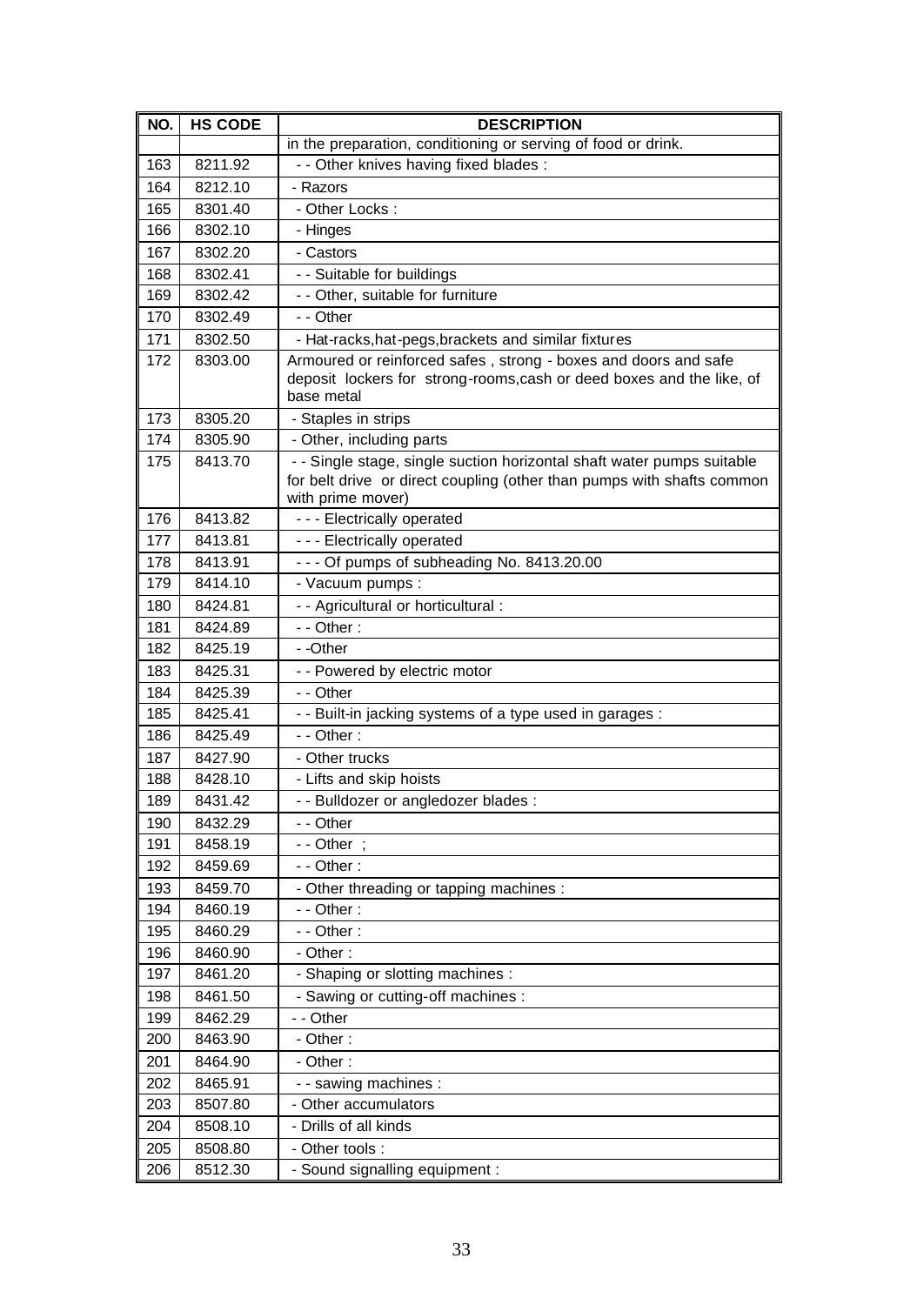| NO. | <b>HS CODE</b> | <b>DESCRIPTION</b>                                                                                                                                         |
|-----|----------------|------------------------------------------------------------------------------------------------------------------------------------------------------------|
| 207 | 8513.10        | Portable electric lamps designed to function by their own source of                                                                                        |
|     |                | energy (for example, dry batteries, accumulators, magnetos), other                                                                                         |
| 208 | 8529.10        | than lighting equipment of heading No. 85.12.<br>- Aerials and aerial reflectors of all kinds; parts suitable for use                                      |
|     |                | therewith:                                                                                                                                                 |
| 209 | 8532.10        | - Fixed capacitors designed for use in 50/60 Hz circuits and having a                                                                                      |
|     |                | reactive power handling capacity of not less than 0.5 kVar (power                                                                                          |
|     |                | capacitors)                                                                                                                                                |
| 210 | 8532.29        | - - Other                                                                                                                                                  |
| 211 | 8532.30        | - Variable or adjustable (pre-set) capacitors                                                                                                              |
| 212 | 8536.69        | - - Plugs and sockets:                                                                                                                                     |
| 213 | 8536.90        | - Other apparatus                                                                                                                                          |
| 214 | 8714.19        | $-$ - Other :                                                                                                                                              |
| 215 | 9015.30        | - Levels                                                                                                                                                   |
| 216 | 9017.20        | - Other drawing, marking-out or mathematical calculating instruments:                                                                                      |
| 217 | 9025.19        | $-$ - Other :                                                                                                                                              |
| 218 | 9026.80        | - Other instruments or apparatus :                                                                                                                         |
| 219 | 9028.20        | - Liquid meters :                                                                                                                                          |
| 220 | 9028.30        | - Electricity meters :                                                                                                                                     |
| 221 | 9101.29        | - - Other                                                                                                                                                  |
| 222 | 9102.19        | - - Other                                                                                                                                                  |
| 223 | 9103.90        | - Other                                                                                                                                                    |
| 224 | 9105.19        | - - Others                                                                                                                                                 |
| 225 | 9110.11        | - - Complete movements, unassembled or partly assembled                                                                                                    |
|     |                | (movement sets)                                                                                                                                            |
| 226 | 9110.90        | - Other                                                                                                                                                    |
| 227 | 9113.90        | - Other                                                                                                                                                    |
| 228 | 9206.00        | Percussion musical instruments (for example, drums, xylophones,<br>cymbals, castanets, maracas).                                                           |
| 229 | 9405.10        | - Chandeliers and other electric ceiling or wall lighting fittings,<br>excluding those of a kind used for lighting public open spaces or<br>thoroughfares: |
| 230 | 9405.20        | - Electric table, desk, bedside or floor-standing lamps                                                                                                    |
| 231 | 9501.00        | Wheeled toys designed to be ridden by children (for example,<br>tricycles, scooters, pedalcars); dolls' carriages.                                         |
| 232 | 9502.10        | - Dolls, whether or not dressed                                                                                                                            |
| 233 | 9502.99        | - - Other                                                                                                                                                  |
| 234 | 9503.10        | - Electric trains, including tracks, signals and other accessories therefor                                                                                |
| 235 | 9503.30        | - Other construction sets and constructional toys :                                                                                                        |
| 236 | 9503.41        | - - Stuffed                                                                                                                                                |
| 237 | 9503.49        | - - Other                                                                                                                                                  |
| 238 | 9506.51        | - - Lawn-tennis rackets, whether or not strung                                                                                                             |
| 239 | 9506.59        | $-$ - Other :                                                                                                                                              |
| 240 | 9506.61        | - - Lawn-tennis balls                                                                                                                                      |
| 241 | 9506.69        | - - Other                                                                                                                                                  |
| 242 | 9603.21        | - - Tooth Brushes, including dental-plate brushes                                                                                                          |
| 243 | 9607.19        | - - Other                                                                                                                                                  |
| 244 | 9607.20        | - Parts                                                                                                                                                    |
| 245 | 9608.10        | - Ball point pens                                                                                                                                          |
| 246 | 9608.20        | - Felt tipped and other porous-tipped pens and markers                                                                                                     |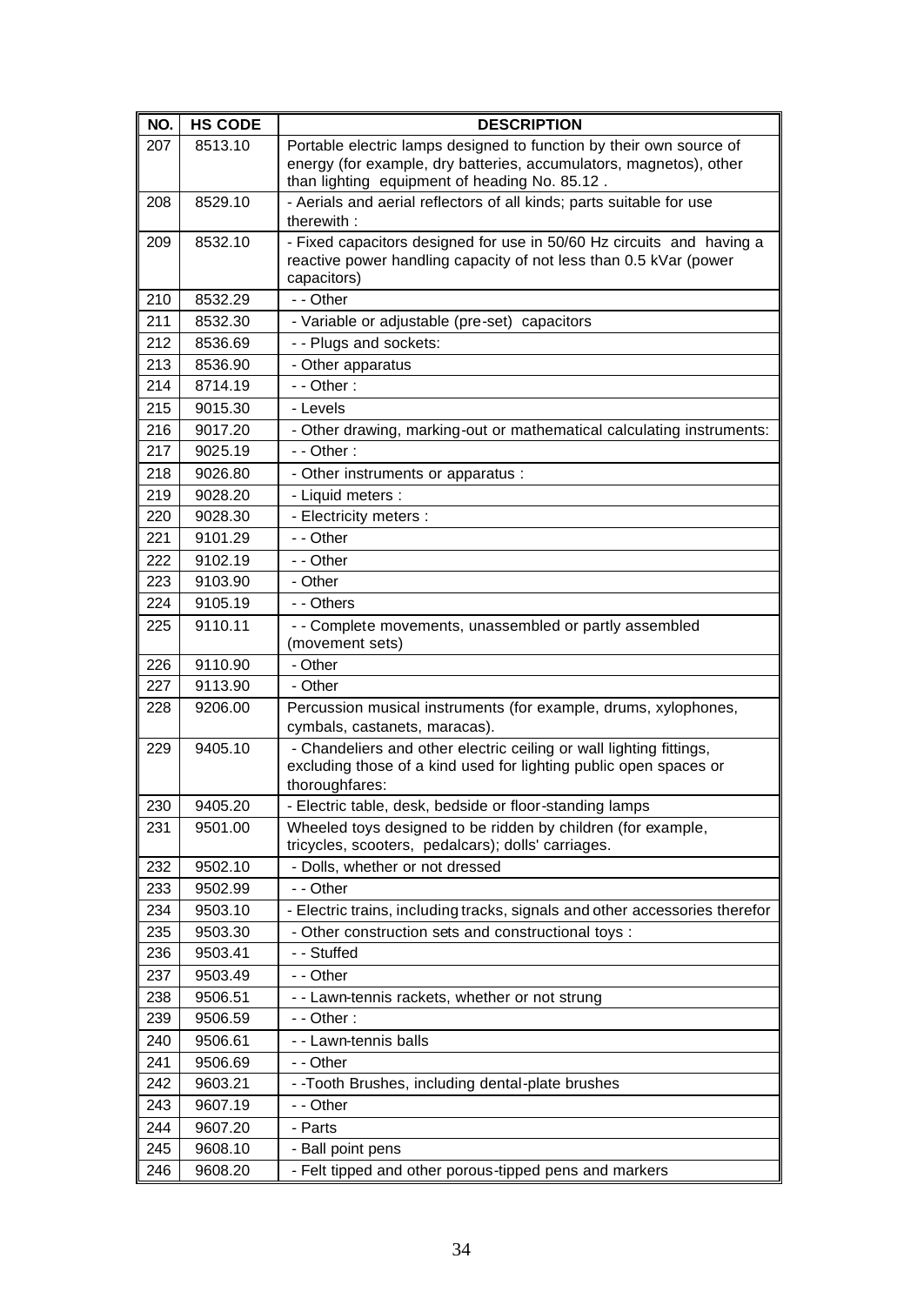| NO.  | <b>HS CODE</b> | <b>DESCRIPTION</b>                                                            |
|------|----------------|-------------------------------------------------------------------------------|
| 1247 | 9608.31        | - - Indian ink drawing pens                                                   |
| 248  | 9608.39        | - - Other                                                                     |
| 249  | 9610.00        | Slates and boards, with writing or drawing surfaces, whether or not<br>framed |
| 250  | 9703.00        | Original sculptures and statuary, in any material.                            |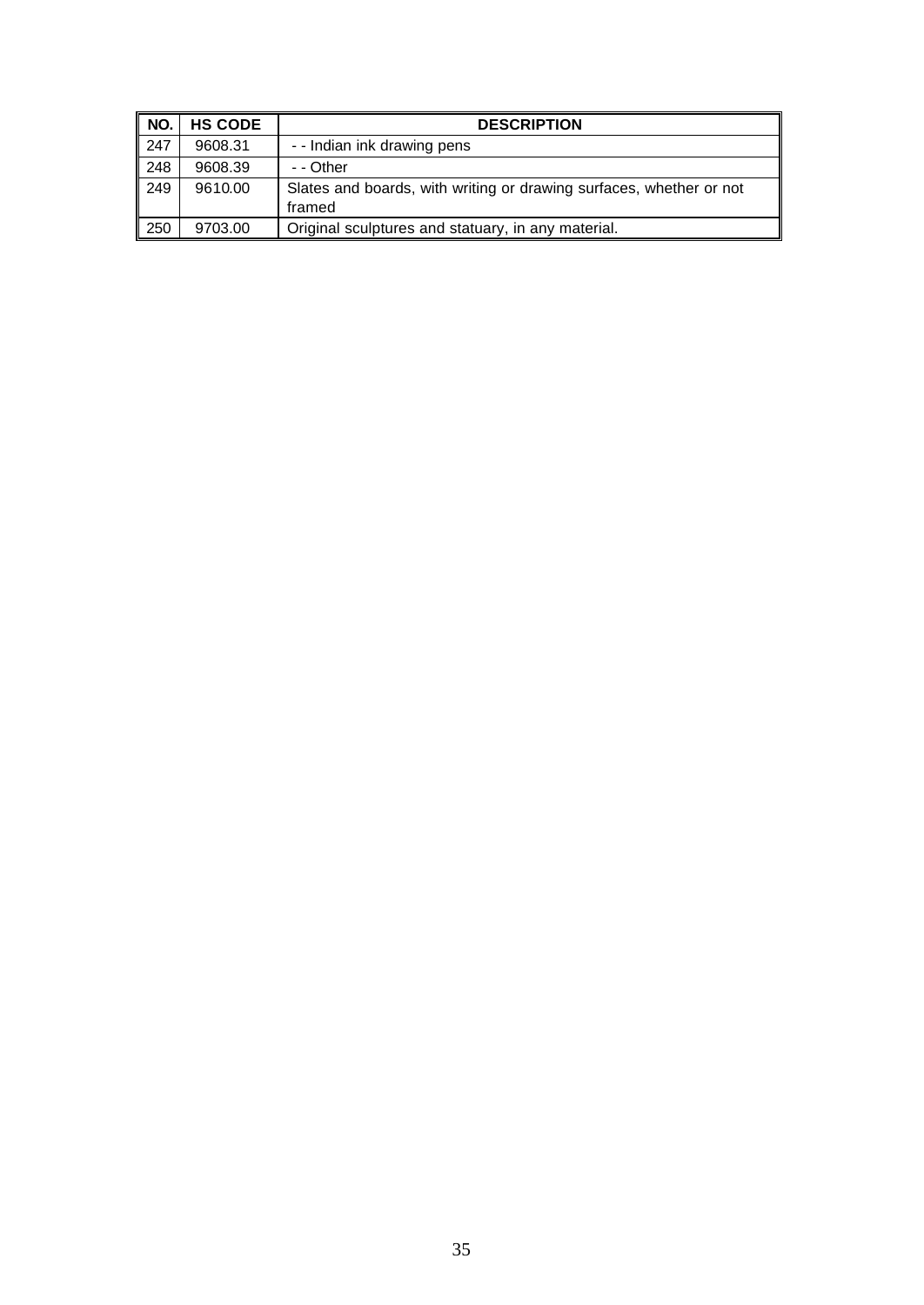## (c) China:

| NO.            | <b>HS CODE</b> | <b>DESCRIPTION</b>                                                                                                                                    |
|----------------|----------------|-------------------------------------------------------------------------------------------------------------------------------------------------------|
| $\mathbf{1}$   | 0901.22*       | - - Decaffeinated                                                                                                                                     |
|                | 0901.22.00     | Roasted, decaffeinated coffee                                                                                                                         |
| $\overline{2}$ | 0901.90        | - Other                                                                                                                                               |
|                | 0901.90.20     | Coffee substitutes containing coffee                                                                                                                  |
| 3              | 1212.99        | - - Other                                                                                                                                             |
|                | 1212.99.99     | Other edible vegetable products, fresh or dried, not elsewhere specified                                                                              |
| 4              | 1516.20*       | - Vegetable fats and oils and their fractions                                                                                                         |
|                | 1516.20.00     | Vegetable fats & oils & their fractions, hydrogenated, etc                                                                                            |
| 5              | 1517.10        | - Margarine, excluding liquid margarine                                                                                                               |
|                | 1517.10.00     | Margarine (excluding liquid)                                                                                                                          |
| 6              | 1517.90*       | - Other                                                                                                                                               |
|                | 1517.90.00     | Edible preparations of fats & oils, not elsewhere specified                                                                                           |
| $\overline{7}$ | 1702.20        | - Maple sugar and maple syrup                                                                                                                         |
|                | 1702.20.00     | Maple sugar & maple syrup                                                                                                                             |
| 8              | 1901.20        | - Mixes and doughs for the preparation of bakers' wares of heading<br>19.05                                                                           |
|                | 1901.20.00     | Mixes & doughs for preparations of bakers' wares of 19.05                                                                                             |
| 9              | 1904.10        | - Prepared foods obtained by the swelling or roasting of cereals or<br>cereal products                                                                |
|                | 1904.10.00     | Prepared foods obtained by the swelling or roasting of cereals                                                                                        |
| 10             | 1904.20        | - Prepared foods obtained from unroasted cereal flakes or from<br>mixtures of unroasted cereal flakes and roasted cereal flakes or<br>swelled cereals |
|                | 1904.20.00     | Prepared foods obtained from unroasted or mix of unroasted/roasted<br>cereals                                                                         |
| 11             | 1904.90        | - Other                                                                                                                                               |
|                | 1904.90.00     | Prepared cereals in grain form (excluding maize), not elsewhere<br>specified                                                                          |
| 12             | 2001.10        | - Cucumbers and gherkins                                                                                                                              |
|                | 2001.10.00     | Cucumbers & gherkins, preserved by vinegar or acetic acid                                                                                             |
| 13             | 2001.90        | - Other                                                                                                                                               |
|                | 2001.90.10     | Garlic, preserved by vinegar or acetic acid                                                                                                           |
|                | 2001.90.90     | Vegetables, fruits, etc, preserved by vinegar or acetic acid, not<br>elsewhere specified                                                              |
| 14             | 2003.10        | - Mushrooms of the genus Agaricus                                                                                                                     |
|                | 2003.10.19     | Prepared mushrooms other than by vinegar, in airtight containers                                                                                      |
|                | 2003.10.90     | Prepared mushrooms other than by vinegar, not elsewhere specified                                                                                     |
| 15             | 2004.90        | - Other vegetables and mixtures of vegetables                                                                                                         |
|                | 2004.90.00     | Other vegetables preserved other than by vinegar, etc, frozen, not<br>elsewhere specified                                                             |
| 16             | 2005.51        | - - Beans, shelled                                                                                                                                    |

 \* These tariff lines are included in the specific product list of some ASEAN Member Countries and China in the Early Harvest Programme (EHP). For these tariff lines, China will apply the modality for tariff reduction and elimination of the EHP for the concerned ASEAN Member Countries.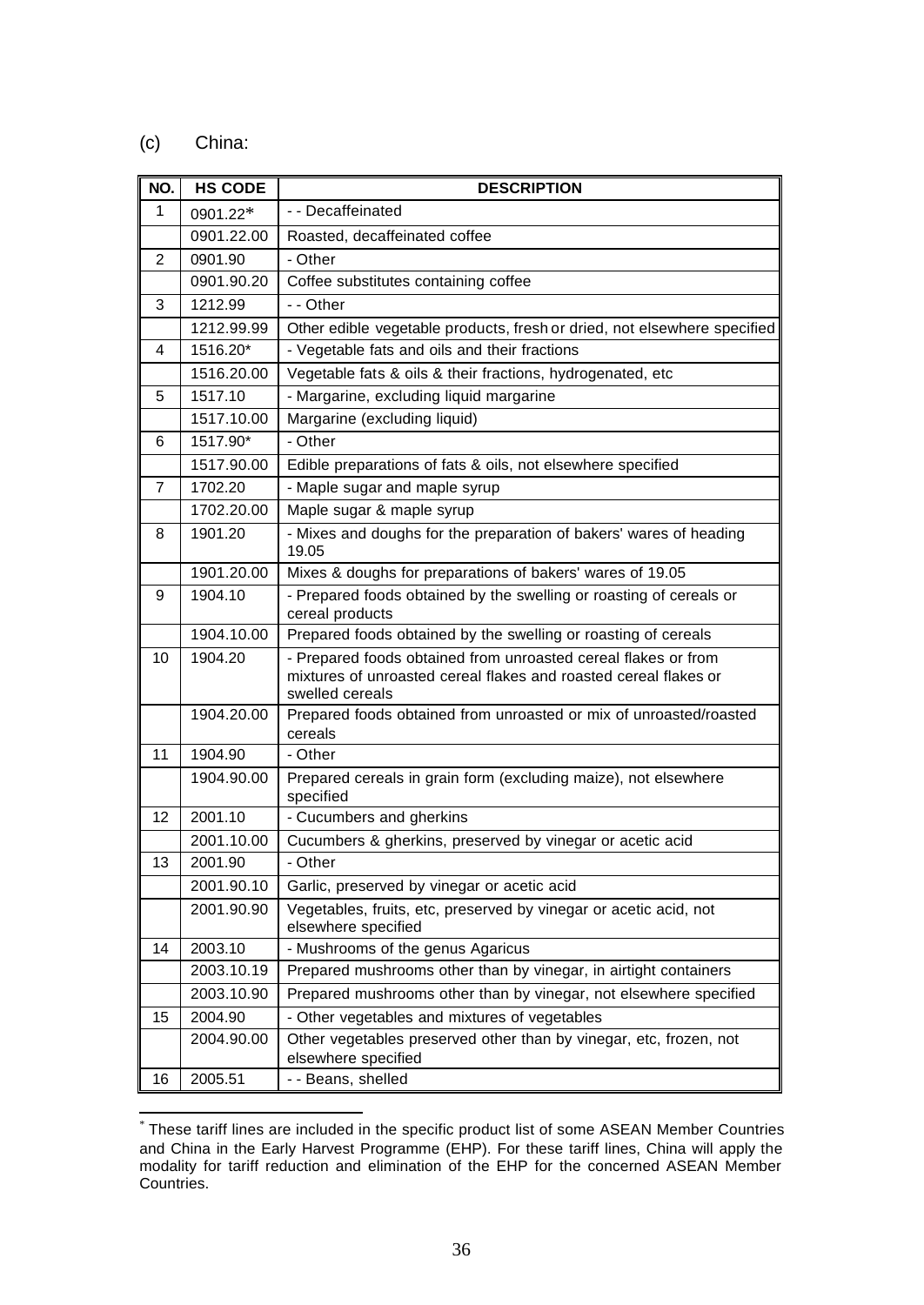| NO. | <b>HS CODE</b> | <b>DESCRIPTION</b>                                                                                   |
|-----|----------------|------------------------------------------------------------------------------------------------------|
|     | 2005.51.90     | Shelled beans, preserved other than by vinegar, not frozen, not<br>elsewhere specified               |
| 17  | 2005.59        | - - Other                                                                                            |
|     | 2005.59.10     | Beans in shell, preserved other than by vinegar, in airtight containers                              |
|     | 2005.59.90     | Beans in shell, preserved other than by vinegar, not frozen, not<br>elsewhere specified              |
| 18  | 2005.60        | - Asparagus                                                                                          |
|     | 2005.60.10     | Asparagus, preserved other than by vinegar, in airtight containers                                   |
|     | 2005.60.90     | Asparagus, preserved other than by vinegar, not frozen, not elsewhere<br>specified                   |
| 19  | 2005.90        | - Other vegetables and mixtures of vegetables                                                        |
|     | 2005.90.10     | Water chestnuts, in airtight containers                                                              |
|     | 2005.90.20     | Broad beans, in airtight containers                                                                  |
|     | 2005.90.31     | Boiled bamboo shoots, in airtight containers, volume with 8L or more                                 |
|     | 2005.90.39     | Other bamboo shoots, in airtight containers                                                          |
|     | 2005.90.50     | Chueh tsai, salted                                                                                   |
|     | 2005.90.60     | Scallion, salted                                                                                     |
|     | 2005.90.91     | Other vegetables preserved other than by vinegar, not elsewhere<br>specified, in airtight containers |
|     | 2005.90.99     | Other vegetables preserved other than by vinegar, not frozen, not<br>elsewhere specified             |
| 20  | 2007.91        | - - Citrus fruit                                                                                     |
|     | 2007.91.00     | Jams, fruit jellies, marmalades, etc, of citrus fruit                                                |
| 21  | 2008.11        | - - Ground-nuts                                                                                      |
|     | 2008.11.90     | Other prepared ground-nuts, not elsewhere specified                                                  |
| 22  | 2009.19        | - - Other                                                                                            |
|     | 2009.19.00     | Unfrozen orange juice, unfermented, not containing added spirit                                      |
| 23  | 2009.50        | - Tomato juice                                                                                       |
|     | 2009.50.00     | Tomato juice, unfermented, not containing added spirit                                               |
| 24  | 2101.20        | - Inactive yeasts; other single-cell micro-organisms, dead                                           |
|     | 2101.20.00     | Extracts, essences, concentrates & preparations of tea or mate                                       |
| 25  | 2103.10        | - Soya sauce                                                                                         |
|     | 2103.10.00     | Soya sauce                                                                                           |
| 26  | 2106.90        | - Other                                                                                              |
|     | 2106.90.10     | Concentrates for making carbonic acid beverage                                                       |
| 27  | 2202.90        | - Other                                                                                              |
|     | 2202.90.00     | Other non-alcoholic beverages, not elsewhere specified                                               |
| 28  | 2204.30        | - Other grape must                                                                                   |
|     | 2204.30.00     | Other grape must, not elsewhere specified                                                            |
| 29  | 2205.10        | - In containers holding 2 litres or less                                                             |
|     | 2205.10.00     | Vermouth & other wine of fresh grapes, flavoured: $\leq 2$ I containers                              |
| 30  | 2205.90        | - Other                                                                                              |
|     | 2205.90.00     | Vermouth & other wine of fresh grapes, flavoured: > 2 l containers                                   |
| 31  | 2207.10        | - Undenatured ethyl alcohol of an alcoholic strength by volume of 80%                                |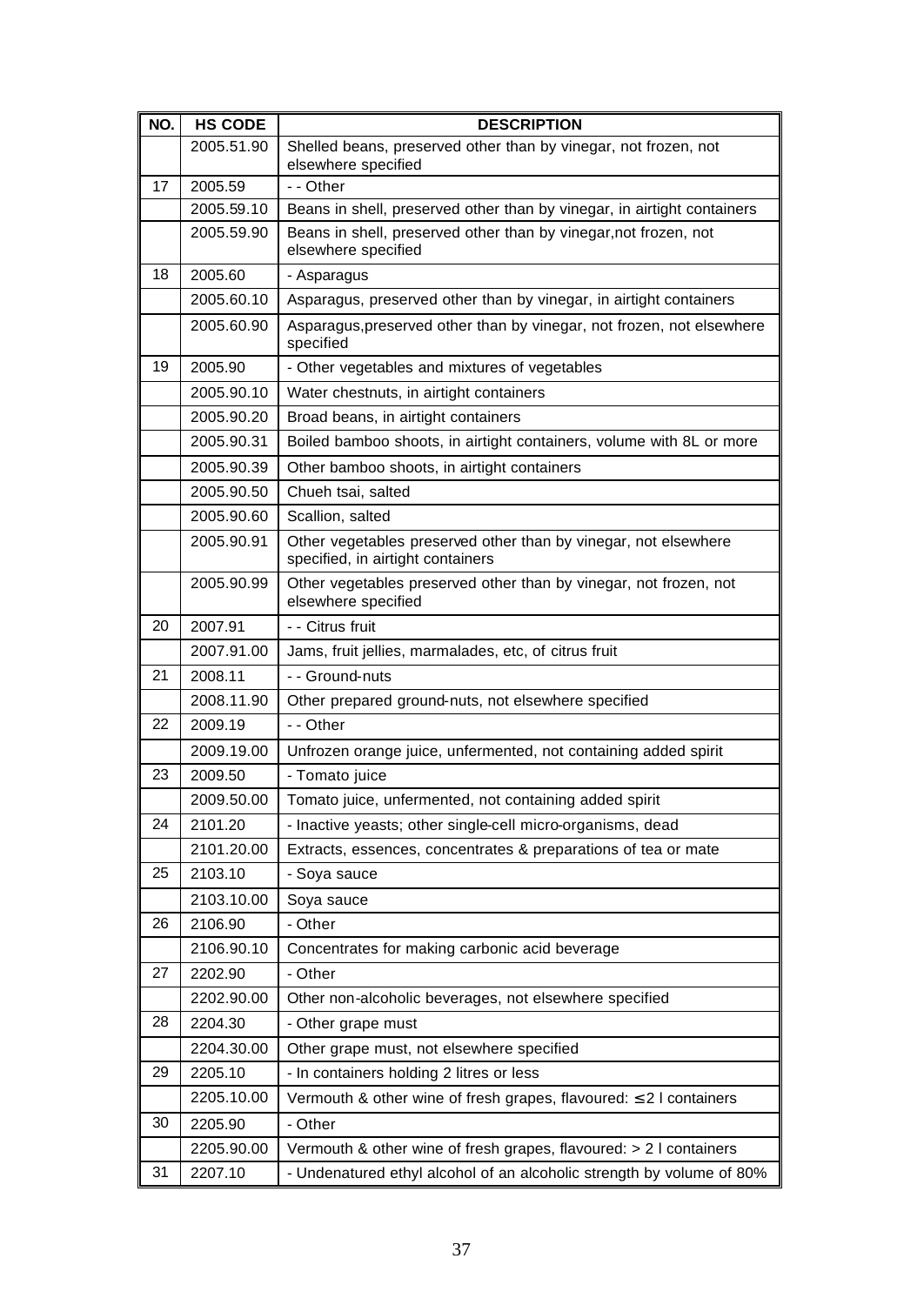| NO. | <b>HS CODE</b> | <b>DESCRIPTION</b>                                                                                                                                                                                                                                                                                                   |
|-----|----------------|----------------------------------------------------------------------------------------------------------------------------------------------------------------------------------------------------------------------------------------------------------------------------------------------------------------------|
|     |                | or higher                                                                                                                                                                                                                                                                                                            |
|     | 2207.10.00     | Undenatured ethyl alcohol, of alcoholic strength $\geq 80\%$                                                                                                                                                                                                                                                         |
| 32  | 2207.20        | - Ethyl alcohol and other spirits, denatured, of any strength                                                                                                                                                                                                                                                        |
|     | 2207.20.00     | Ethyl alcohol & other denatured spirits of any strength                                                                                                                                                                                                                                                              |
| 33  | 2710.00        | Petroleum oils and oils obtained from bituminous minerals, other than<br>crude; preparations not elsewhere specified or included, containing by<br>weight 70% or more of petroleum oils or of oils obtained from<br>bituminous minerals, these oils being the basic constituents of the<br>preparations; waste oils. |
|     | 2710.00.13     | Naphtha                                                                                                                                                                                                                                                                                                              |
|     | 2710.00.23     | Kerosenes                                                                                                                                                                                                                                                                                                            |
|     | 2710.00.29     | Other medium oils, not elsewhere specified                                                                                                                                                                                                                                                                           |
|     | 2710.00.33     | Fuel oil No.5-No.7                                                                                                                                                                                                                                                                                                   |
|     | 2710.00.39     | Other fuel oils                                                                                                                                                                                                                                                                                                      |
| 34  | 2916.12        | - - Esters of acrylic acid                                                                                                                                                                                                                                                                                           |
|     | 2916.12.00     | Esters of acrylic acid                                                                                                                                                                                                                                                                                               |
| 35  | 2917.36        | - - Terephthalic acid and its salts                                                                                                                                                                                                                                                                                  |
|     | 2917.36.10     | Terephthalic acid                                                                                                                                                                                                                                                                                                    |
| 36  | 3702.31        | - - For colour photography (polychrome)                                                                                                                                                                                                                                                                              |
|     | 3702.31.00     | Colour photo film rolls, unexposed unperforatd, width $\leq 105$ mm, not<br>elsewhere specified                                                                                                                                                                                                                      |
| 37  | 3702.51        | - - Of a width not exceeding 16mm and of a length not exceeding 14m                                                                                                                                                                                                                                                  |
|     | 3702.51.00     | Colour film in rolls, unexposed, width $\leq$ 16mm, & length $\leq$ 14m. not<br>elsewhere specified                                                                                                                                                                                                                  |
| 38  | 3702.56        | - - Of a width exceeding 35 mm                                                                                                                                                                                                                                                                                       |
|     | 3702.56.90     | Colour film in rolls, unexposed, width > 35mm, not elsewhere specified                                                                                                                                                                                                                                               |
| 39  | 3902.10        | - Polypropylene                                                                                                                                                                                                                                                                                                      |
|     | 3902.10.00     | Polypropylene, in primary forms                                                                                                                                                                                                                                                                                      |
| 40  | 3903.19        | - - Other                                                                                                                                                                                                                                                                                                            |
|     | 3903.19.00     | Polystyrene (excluding expansible), in primary forms                                                                                                                                                                                                                                                                 |
| 41  | 3903.30        | - Acrylonitrile-butane-styrene (ABS) copolymers                                                                                                                                                                                                                                                                      |
|     | 3903.30.00     | Acrylonitrile-butadiene-styrene (ABS) copolymers, in primary forms                                                                                                                                                                                                                                                   |
| 42  | 3904.10        | - Poly(vinyl chloride), not mixed with any other substances                                                                                                                                                                                                                                                          |
|     | 3904.10.00     | Polyvinyl chloride, not mixed with other substances, in primary forms                                                                                                                                                                                                                                                |
| 43  | 3904.21        | - - Non-plasticised                                                                                                                                                                                                                                                                                                  |
|     | 3904.21.00     | Non-plasticised polyvinyl chloride mixed, in primary forms                                                                                                                                                                                                                                                           |
| 44  | 4011.99        | - - Other                                                                                                                                                                                                                                                                                                            |
|     | 4011.99.00     | New pneumatic tyres, of rubber, not elsewhere specified (excluding of<br>herring-bone, thread)                                                                                                                                                                                                                       |
| 45  | 4012.20        | - Used pneumatic tyres                                                                                                                                                                                                                                                                                               |
|     | 4012.20.10     | Used pneumatic tyres of rubber used on automobiles                                                                                                                                                                                                                                                                   |
|     | 4012.20.90     | Used pneumatic tyres of rubber other than used on automobiles                                                                                                                                                                                                                                                        |
| 46  | 4404.10        | - Coniferous                                                                                                                                                                                                                                                                                                         |
|     | 4404.10.00     | Coniferous hoopwood; split poles, etc; wooden sticks, etc; chipwood                                                                                                                                                                                                                                                  |
| 47  | 4404.20        | - Non-coniferous                                                                                                                                                                                                                                                                                                     |
|     | 4404.20.00     | Non-conifrous hoopwood; split poles, wooden sticks, etc; chipwood                                                                                                                                                                                                                                                    |
| 48  | 4405.00        | Wood wool; wood flour.                                                                                                                                                                                                                                                                                               |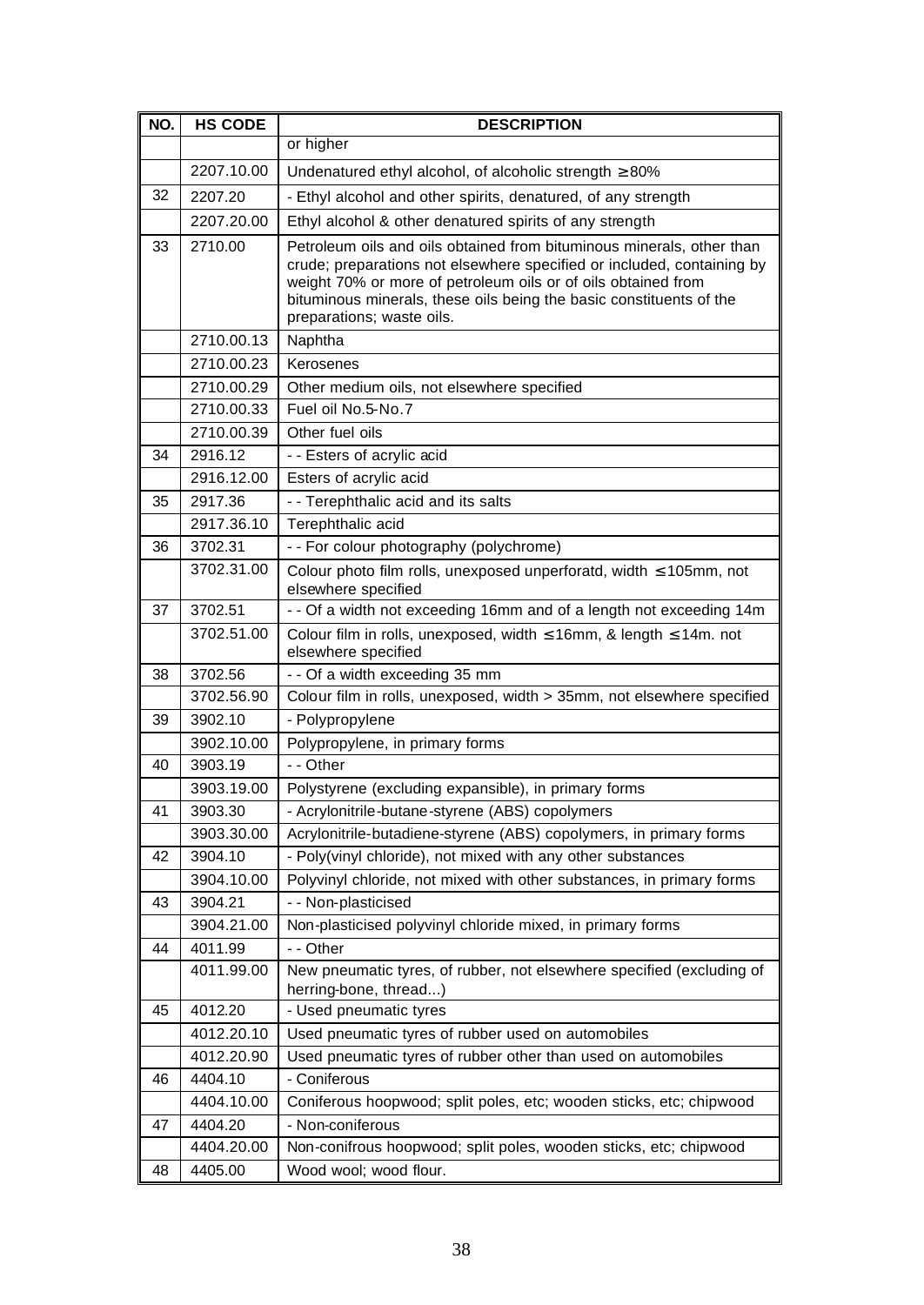| NO. | <b>HS CODE</b> | <b>DESCRIPTION</b>                                                                                              |
|-----|----------------|-----------------------------------------------------------------------------------------------------------------|
|     | 4405.00.00     | Wood wool; wood flour                                                                                           |
| 49  | 4408.10        | - Coniferous                                                                                                    |
|     | 4408.10.10     | Coniferous wood veneer sheets, thick $\leq 6$ mm                                                                |
|     | 4408.10.20     | Coniferous wood sheets for plywood, thick $\leq 6$ mm                                                           |
|     | 4408.10.90     | Other coniferous wood sheets, not elsewhere specified, thick $\leq 6$ mm                                        |
| 50  | 4408.31        | - - Dark Red Meranti, Light Red Meranti and Meranti Bakau                                                       |
|     | 4408.31.10     | Veneer sheets of Dark/light Red Meranti & Meranti Bakau, thick=6mm                                              |
|     | 4408.31.20     | Plywood sheets of Dark/light Red Meranti & Meranti Bakau,<br>thick=6mm                                          |
|     | 4408.31.90     | Other sheets of Dark/light Red Meranti & Meranti Bakau, not<br>elsewhere specified, thick $\leq 6$ mm           |
| 51  | 4408.39        | - - Other                                                                                                       |
|     | 4408.39.10     | Other specified tropical wood veneer sheets, thick $\leq 6$ mm                                                  |
|     | 4408.39.20     | Other specified tropical wood sheets for plywood, thick $\leq 6$ mm                                             |
|     | 4408.39.90     | Other specified tropical wood sheets, not elsewhere specified, thick $\leq$<br>6 <sub>mm</sub>                  |
| 52  | 4408.90        | - Other                                                                                                         |
|     | 4408.90.10     | Other wood veneer sheets, thick $\leq 6$ mm                                                                     |
|     | 4408.90.20     | Other wood sheets for plywood, thick $\leq 6$ mm                                                                |
|     | 4408.90.90     | Other wood sheets, not elsewhere specified, thick $\leq 6$ mm                                                   |
| 53  | 4409.10        | - Coniferous                                                                                                    |
|     | 4409.10.00     | Coniferous wood, continuously shaped along any of its edges or faces                                            |
| 54  | 4409.20        | - Non-coniferous                                                                                                |
|     | 4409.20.00     | Non-conifer wood, continuously shapd along any of its edges or faces                                            |
| 55  | 4411.29        | - - Other                                                                                                       |
|     | 4411.29.00     | Fibreboard of a density > $0.5$ g/cm <sup>3</sup> but $\leq 0.8$ g/cm <sup>3</sup> , not elsewhere<br>specified |
| 56  | 4412.13        | - - With at least one outer ply of tropical woods specified in<br>Subheading Note 1 to this Chapter             |
|     | 4412.13.00     | Plywood with $\geq 1$ outer ply of tropical wood, each ply $\leq 6$ mm thick                                    |
| 57  | 4412.19        | Other                                                                                                           |
|     | 4412.19.00     | Plywood, each $ply \le 6$ mm thick, not elsewhere specified                                                     |
| 58  | 4412.23        | - - Other, containing at least one layer of particle board                                                      |
|     | 4412.23.00     | Plywood > 6mm non-coniferous outer ply, with particle board                                                     |
| 59  | 4412.29        | - - Other                                                                                                       |
|     | 4412.29.00     | Plywood > 6mm non-coniferous outer ply, not elsewhere specified                                                 |
| 60  | 4412.99        | - - Other                                                                                                       |
|     | 4412.99.00     | Plywood, veneered panels & similar laminated wood, not elsewhere<br>specified                                   |
| 61  | 4413.00        | Densified wood, in blocks, plates, strips or profile shapes.                                                    |
|     | 4413.00.00     | Densified wood, in blocks, plates, strips or profile shapes                                                     |
| 62  | 4415.10        | - Cases, boxes, crates, drums and similar packings; cable-drums                                                 |
|     | 4415.10.00     | Cases, boxes, crates, drums & similar packings of wood; cable-drums                                             |
| 63  | 4418.20        | - Doors and their frames and thresholds                                                                         |
|     | 4418.20.00     | Doors & their frames & thresholds, of wood                                                                      |
| 64  | 4418.30        | - Parquet panels                                                                                                |
|     | 4418.30.00     | Parquet panels, of wood                                                                                         |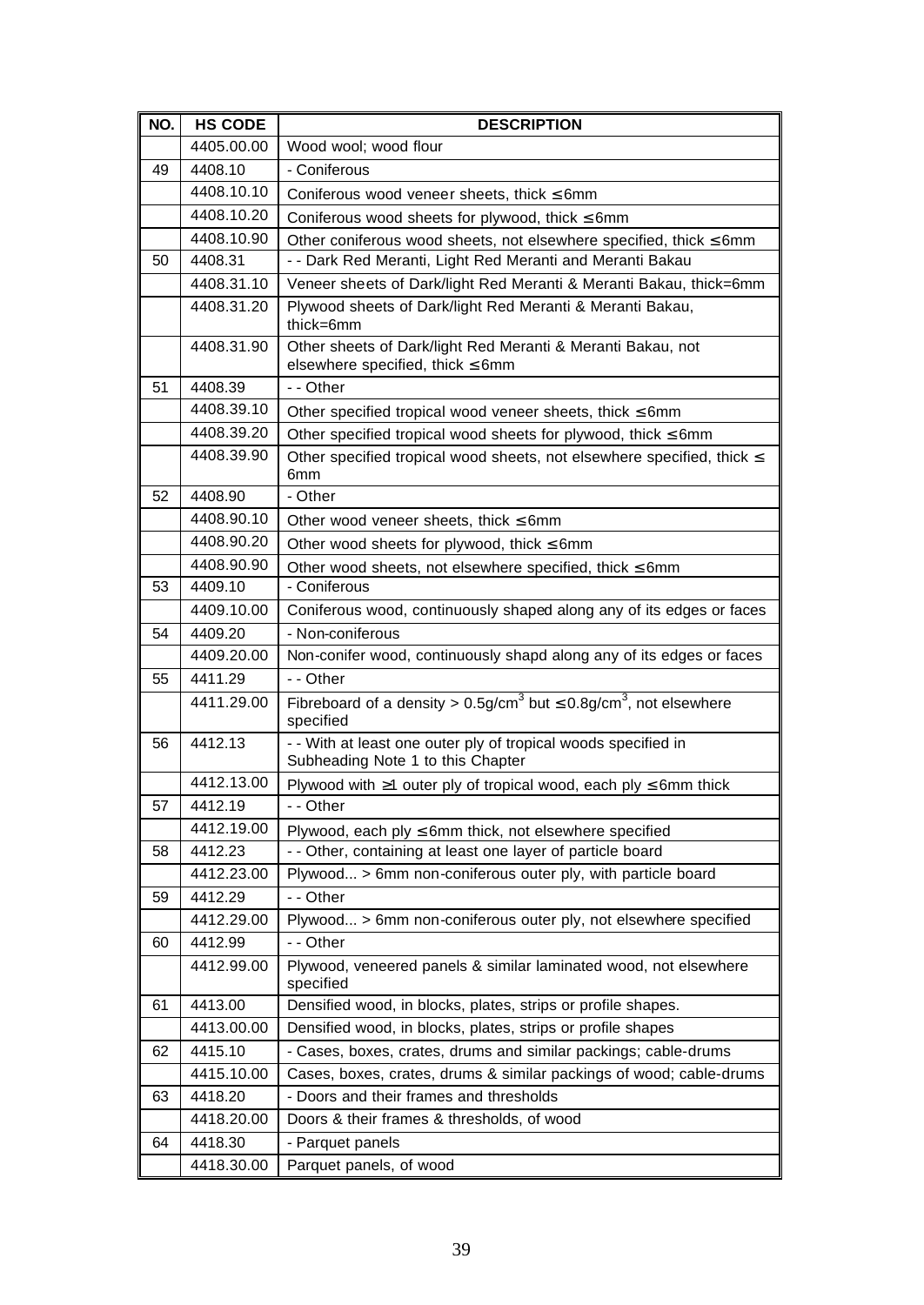| NO. | <b>HS CODE</b> | <b>DESCRIPTION</b>                                                                        |
|-----|----------------|-------------------------------------------------------------------------------------------|
| 65  | 4418.90        | - Other                                                                                   |
|     | 4418.90.00     | Builders' joinery & carpentry, of wood, not elsewhere specified                           |
| 66  | 6101.10        | - Of wool or fine animal hair                                                             |
|     | 6101.10.00     | Men's or boys' coats, etc, of wool, knitted or crocheted                                  |
| 67  | 6102.10        | - Of wool or fine animal hair                                                             |
|     | 6102.10.00     | Woman's or girls' coats, etc, of wool, knitted or crocheted                               |
| 68  | 6103.11        | - - Of wool or fine animal hair                                                           |
|     | 6103.11.00     | Men's or boys' suits of wool or fine animal hair, knitted/crochetd                        |
| 69  | 6103.12        | - - Of synthetic fibres                                                                   |
|     | 6103.12.00     | Men's or boys' suits of synthetic fibres, knitted or crocheted                            |
| 70  | 6103.23        | - - Of synthetic fibres                                                                   |
|     | 6103.23.00     | Men's or boys' ensembles of synthetic fibres, knitted or crocheted                        |
| 71  | 6103.29        | - - Of other textile materials                                                            |
|     | 6103.29.00     | Men's or boys' ensembles of other textiles, not elsewhere specified,<br>knitted/crocheted |
| 72  | 6104.13        | - - Of synthetic fibres                                                                   |
|     | 6104.13.00     | Women's or girls' suits of synthetic fibres, knitted or crocheted                         |
| 73  | 6104.23        | - - Of synthetic fibres                                                                   |
|     | 6104.23.00     | Women's or girls' ensembles, of synthetic fibres, knitted/crocheted                       |
| 74  | 6704.11        | - - Complete wigs                                                                         |
|     | 6704.11.00     | Complete wigs of synthetic textile materials                                              |
| 75  | 6704.19        | - - Other                                                                                 |
|     | 6704.19.00     | False beards, eyebrows & eyelashes, etc, of synthetic fibres                              |
| 76  | 6704.90        | - Of other materials                                                                      |
|     | 6704.90.00     | Wigs, false beards, eyebrows, etc, not elsewhere specified                                |
| 77  | 6809.11        | - - Faced or reinforced with paper or paperboard only                                     |
|     | 6809.11.00     | Plaster boards etc not ornamental faced or reinforced with paper or<br>paperboard         |
| 78  | 6809.19        | - - Other                                                                                 |
|     | 6809.19.00     | Plaster boards etc not ornamental faced or reinforced not elsewhere<br>specified          |
| 79  | 6809.90        | - Other articles                                                                          |
|     | 6809.90.00     | Articles of plaster or compositions based on plaster not elsewhere<br>specified           |
| 80  | 7113.19        | - - Of other precious metal, whether or not plated or clad with precious<br>metal         |
|     | 7113.19.90     | Jewellery & parts thereof, of precious metal not elsewhere specified                      |
| 81  | 7113.20        | - Of base metal clad with precious metal                                                  |
|     | 7113.20.00     | Jewellery & parts thereof, of base metal clad with precious mtl                           |
| 82  | 7114.11        | - - Of silver, whether or not plated or clad with other precious metal                    |
|     | 7114.11.00     | Silversmiths' wares & parts thereof                                                       |
| 83  | 7114.19        | - - Of other precious metal, whether or not plated or clad with precious<br>metal         |
|     | 7114.19.00     | Goldsmiths' wares & parts thereof, of other precious metals                               |
| 84  | 7114.20        | - Of base metal clad with precious metal                                                  |
|     | 7114.20.00     | Gold/silversmiths' wares & parts, of base metal clad with prec. metl                      |
| 85  | 7115.90        | - Other                                                                                   |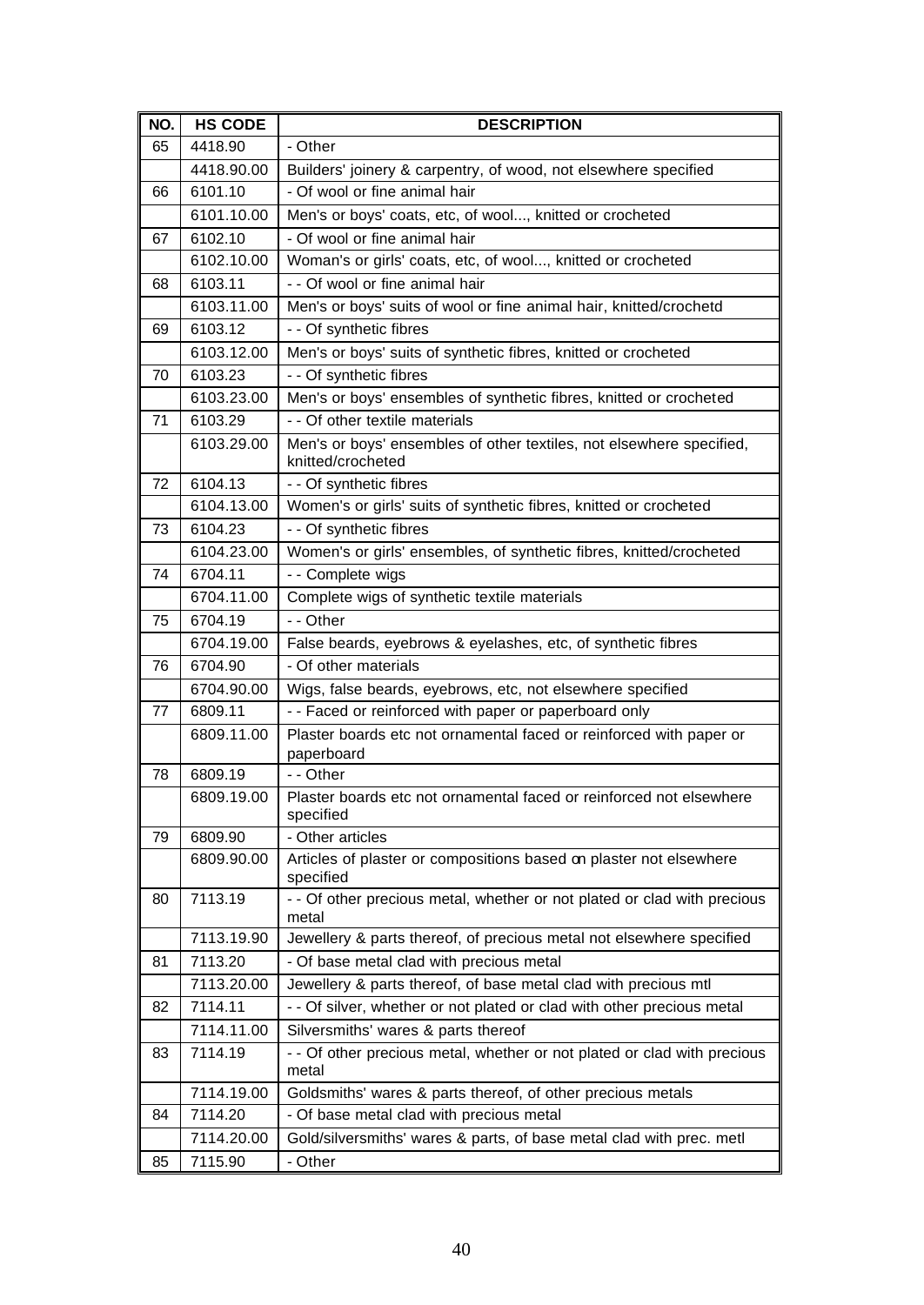| NO. | <b>HS CODE</b>        | <b>DESCRIPTION</b>                                                                                                           |
|-----|-----------------------|------------------------------------------------------------------------------------------------------------------------------|
|     | 7115.90.90            | Other articles of precious metal, not for technical or lab use                                                               |
| 86  | 7116.10               | - Of natural or cultured pearls                                                                                              |
|     | 7116.10.00            | Articles of natural or cultured pearls                                                                                       |
| 87  | 7116.20               | - Of precious or semi-precious stones (natural, synthetic, or                                                                |
|     |                       | reconstructed)                                                                                                               |
|     | 7116.20.00            | Articles of precious or semi-precious stones                                                                                 |
| 88  | 7117.11               | - - Cuff-links and studs                                                                                                     |
|     | 7117.11.00            | Cuff-links and studs of base metal                                                                                           |
| 89  | 7117.90               | - Other                                                                                                                      |
|     | 7117.90.00            | Imitation jewellery not elsewhere specified                                                                                  |
| 90  | 7324.90               | - Other, including parts                                                                                                     |
|     | 7324.90.00            | Sanitary ware and parts thereof, of iron or steel, not elsewhere                                                             |
|     | 7610.10               | specified, for example bedpans, douche cans                                                                                  |
| 91  | 7610.10.00            | - Doors, windows and their frames and thresholds for doors<br>Aluminium doors, windows & their frames & thresholds for doors |
|     | 7612.90               | - Other                                                                                                                      |
| 92  | 7612.90.10            | Alumn tear tab ends and bodies thereof                                                                                       |
|     |                       |                                                                                                                              |
| 93  | 8408.10<br>8408.10.00 | - Marine propulsion engines<br>Marine propulsion engines, diesel                                                             |
|     |                       |                                                                                                                              |
| 94  | 8409.91               | - - Suitable for use solely or principally with spark-ignition internal<br>combustion piston engines                         |
|     | 8409.91.91            | Parts for electric fuel injection devices                                                                                    |
|     | 8409.91.99            | Parts for other spark-ignition type engines, not elsewhere specified                                                         |
| 95  | 8409.99               | - - Other                                                                                                                    |
|     | 8409.99.10            | Parts for marine propulsion engines, diesel/semi-diesel                                                                      |
|     | 8409.99.99            | Parts for diesel & semi-diesel engines < 132.39kw, not elsewhere<br>specified                                                |
| 96  | 8414.30               | - Compressors of a kind used in refrigerating equipment                                                                      |
|     | 8414.30.11            | Compressors for refrige/freezer, motor power $\leq 0.4$ kw                                                                   |
|     | 8414.30.13            | Compressors for airconditioner, $0.4kw <$ motor power $\leq 5kw$                                                             |
| 97  | 8418.40               | - Freezers of the upright type, not exceeding 900 I capacity                                                                 |
|     | 8418.40.29            | Freezers of upright type, capacity $\leq$ 500L, temperature > -40?                                                           |
| 98  | 8418.61               | - - Compression type units whose condensers are heat exchangers                                                              |
|     | 8418.61.10            | Refrigerating unit of compression type/heat-exchangers<br>condenser; heat pumps                                              |
|     | 8418.61.90            | Other refigerating equip of compression type/heat-exchangers                                                                 |
|     |                       | condenser, not elsewhere specified                                                                                           |
| 99  | 8419.11               | - - Instantaneous gas water heaters                                                                                          |
|     | 8419.11.00            | Instantaneous gas water heaters                                                                                              |
| 100 | 8419.19               | - - Other                                                                                                                    |
|     | 8419.19.00            | Instantaneous'storage water heaters, non-electric, not elsewhere<br>specified                                                |
| 101 | 8428.10               | - Lifts and skip hoists                                                                                                      |
|     | 8428.10.10            | Lifts and skip hoists for the transport of persons                                                                           |
| 102 | 8482.10               | - Ball bearings                                                                                                              |
|     | 8482.10.00            | Bearings, ball                                                                                                               |
| 103 | 8482.50               | - Other cylindrical roller bearings                                                                                          |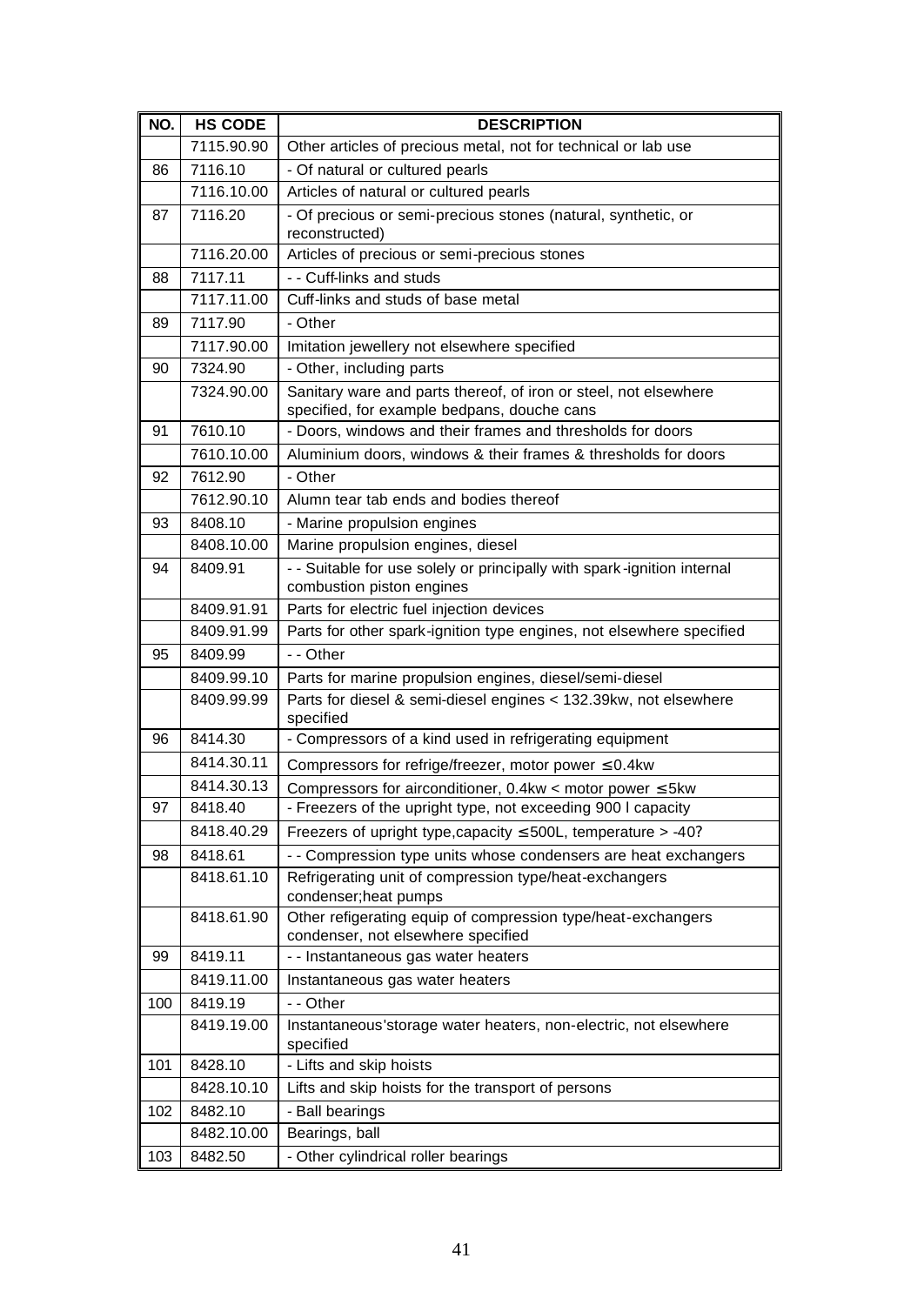| NO. | <b>HS CODE</b> | <b>DESCRIPTION</b>                                                                   |
|-----|----------------|--------------------------------------------------------------------------------------|
|     | 8482.50.00     | Bearings, cylindrical roller, not elsewhere specified                                |
| 104 | 8501.10        | - Motors of an output not exceeding 37.5W                                            |
|     | 8501.10.91     | Electric motors of output $\leq$ 37.5 W, 20mm $\leq$ housing diam $\leq$ 39mm        |
|     | 8501.10.99     | Electric motors of an output $\leq$ 37.5 W, not elsewhere specified                  |
| 105 | 8502.13        | - - Of an output exceeding 375kVA                                                    |
|     | 8502.13.10     | Generating sets, diesel or semi-diesel, 375 KVA < output ≤ 2MVA                      |
| 106 | 8504.31        | - - Having a power handling capacity not exceeding 1kVA                              |
|     | 8504.31.90     | Other transformers, capacity = 1 KVA, not elsewhere specified                        |
| 107 | 8509.20        | - Floor polishers                                                                    |
|     | 8509.20.00     | Domestic floor polishers                                                             |
| 108 | 8509.80        | - Other appliances                                                                   |
|     | 8509.80.00     | Electro-mechanical domestic appliances, with electric motor                          |
| 109 | 8510.10        | - Shavers                                                                            |
|     | 8510.10.00     | Shavers, with self-contained electric motor                                          |
| 110 | 8510.20        | - Hair clippers                                                                      |
|     | 8510.20.00     | Hair clippers, with self-contained electric motor                                    |
| 111 | 8516.21        | - - Storage heating radiators                                                        |
|     | 8516.21.00     | Electric space heating apparatus, having storage heating radiators                   |
| 112 | 8516.32        | - - Other hair-dressing apparatus                                                    |
|     | 8516.32.00     | Electro-thermic hair-dressing apparatus, not elsewhere specified                     |
| 113 | 8516.40        | - Electric smoothing irons                                                           |
|     | 8516.40.00     | Electric smoothing irons                                                             |
| 114 | 8516.71        | - - Coffee or tea makers                                                             |
|     | 8516.71.00     | Electro-thermic coffee or tea makers, domestic, not elsewhere specified              |
| 115 | 8516.72        | - - Toasters                                                                         |
|     | 8516.72.00     | Electro-thermic toasters, domestic                                                   |
| 116 | 8516.79        | - - Other                                                                            |
|     | 8516.79.00     | Electro-thermic appliances, domestic, not elsewhere specified                        |
| 117 | 8519.10        | - Coin- or disc-operated record-players                                              |
|     | 8519.10.00     | Coin or disc-operated record-players                                                 |
| 118 | 8519.21        | - - Without loudspeaker                                                              |
|     | 8519.21.00     | Record-players without loudspeaker, not elsewhere specified                          |
| 119 | 8519.29        | - - Other                                                                            |
|     | 8519.29.00     | Record-players, not elsewhere specified                                              |
| 120 | 8519.31        | - - With automatic record changing mechanism                                         |
|     | 8519.31.00     | Turntables with automatic record changing mechanism                                  |
| 121 | 8519.99        | - - Other                                                                            |
|     | 8519.99.10     | Compact disc players, sound                                                          |
| 122 | 8520.10        | - Dictating machines not capable of operating without an external<br>source of power |
|     | 8520.10.00     | Dictating mach not capable of opting without external source of power                |
| 123 | 8520.32        | - - Digital audio type                                                               |
|     | 8520.32.10     | Magnetic tape recorder-sound player, digital audio & cassette-type                   |
|     | 8520.32.90     | Magnetic tape recorder-sound play er, digital audio type, not elsewhere<br>specified |
| 124 | 8520.33        | - - Other, cassette-type                                                             |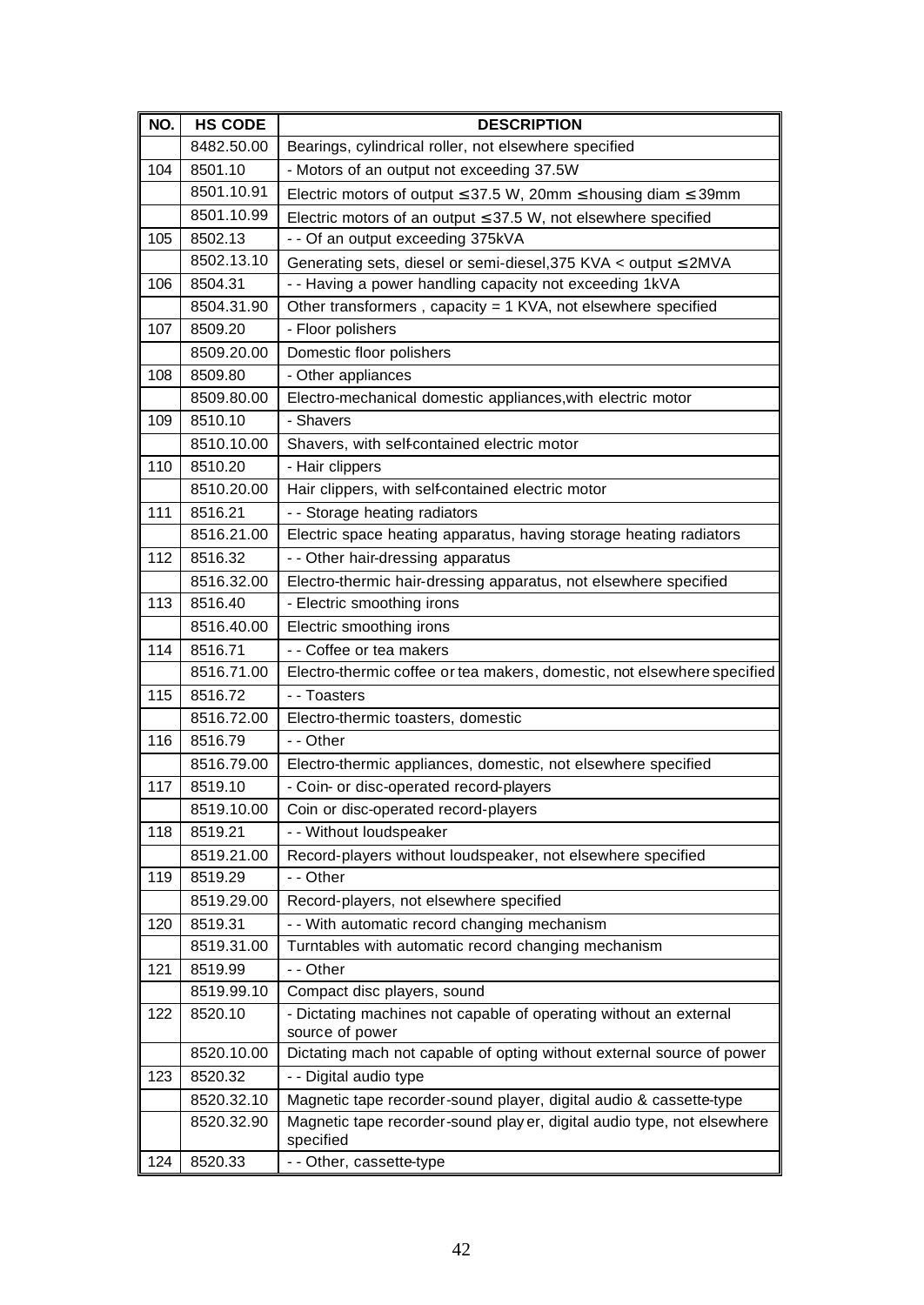| NO. | <b>HS CODE</b> | <b>DESCRIPTION</b>                                                                                                       |
|-----|----------------|--------------------------------------------------------------------------------------------------------------------------|
|     | 8520.33.00     | Magnetic tape recorder-sound player, cassette-type, not elsewhere<br>specified                                           |
| 125 | 8521.10        | - Magnetic tape-type                                                                                                     |
|     | 8521.10.11     | Magnetic video tape recorders, broadcast quality                                                                         |
|     | 8521.10.19     | Magnetic video tape recorders, not elsewhere specified                                                                   |
|     | 8521.10.20     | Magnetic video tape reproducers                                                                                          |
| 126 | 8525.30        | - Television cameras                                                                                                     |
|     | 8525.30.91     | Television cameras broadcast quality                                                                                     |
|     | 8525.30.99     | Television cameras, not elsewhere specified                                                                              |
| 127 | 8527.39        | - - Other                                                                                                                |
|     | 8527.39.00     | Radio-broadcast receivers not elsewhere specified                                                                        |
| 128 | 8528.21        | - - Colour                                                                                                               |
|     | 8528.21.00     | Colour video monitors                                                                                                    |
| 129 | 8544.11        | - - Of copper                                                                                                            |
|     | 8544.11.00     | Insulated winding wire of copper                                                                                         |
| 130 | 8703.10        | - Vehicles specially designed for travelling on snow; golf cars and<br>similar vehicles                                  |
|     | 8703.10.00     | Snowmobiles, golf cars & similar vehicles                                                                                |
| 131 | 8703.23        | - - Of a cylinder capacity exceeding 1,500 cc but not exceeding 3,000<br>cc                                              |
|     | 8703.23.36     | Minibuses(seats $\leq 9$ ), > 2500cc but $\leq 3000$ cc, spark-ignition<br>reciprocating                                 |
|     | 8703.23.39     | Cars not elsewhere specified, $> 2500$ cc but $\leq 3000$ cc, spark-ignition<br>reciprocating                            |
| 132 | 8703.33        | - - Of a cylinder capacity exceeding 2,500cc                                                                             |
|     | 8703.33.40     | Cross country cars (four wheel drive), > 2500 cc, diesel                                                                 |
| 133 | 8704.90        | - Other                                                                                                                  |
|     | 8704.90.00     | Trucks not elsewhere specified                                                                                           |
| 134 | 8706.00        | Chassis fitted with engines, for the motor vehicles of headings 87.01 to<br>87.05.                                       |
|     | 8706.00.90     | Chassis fit with engines for other vehicles of 87.01 to 87.05                                                            |
| 135 | 8708.92        | - - Silencers and exhaust pipes                                                                                          |
|     | 8708.92.00     | Mufflers & exhaust pipes of motor vehicles                                                                               |
| 136 | 8708.93        | - - Clutches and parts thereof                                                                                           |
|     | 8708.93.20     | Clutches & parts of buses with seats $\geq 30$                                                                           |
|     | 8708.93.40     | Clutches & parts of trucks of 8704.2100/2230/3100/3230                                                                   |
|     | 8708.93.50     | Clutches & parts of trucks of 8704.2240, 8704.2300,8704.3240                                                             |
|     | 8708.93.90     | Clutches & parts of other vehicles of 87.02 to 87.04                                                                     |
| 137 | 8708.94        | - - Steering wheels, steering columns and steering boxes                                                                 |
|     | 8708.94.20     | Steering wheels/columns/boxes of buses with seats ≥ 30                                                                   |
|     | 8708.94.40     | Steering wheel/column/box of trucks of 8704.2100/2230/3100/3230                                                          |
|     | 8708.94.50     | Steering wheels/columns/boxes of trucks of 8704.2240, 8704.2300,<br>8704.3240                                            |
|     | 8708.94.90     | Steering wheels/columns/boxes of other vehicles of 87.02 to 87.04                                                        |
| 138 | 8708.99        | - - Other                                                                                                                |
|     | 8708.99.20     | Parts & accessories not elsewhere specified of buses with seats $\geq 30$                                                |
| 139 | 8711.30        | - With reciprocating internal combustion piston engine of a cylinder<br>capacity exceeding 250cc but not exceeding 500cc |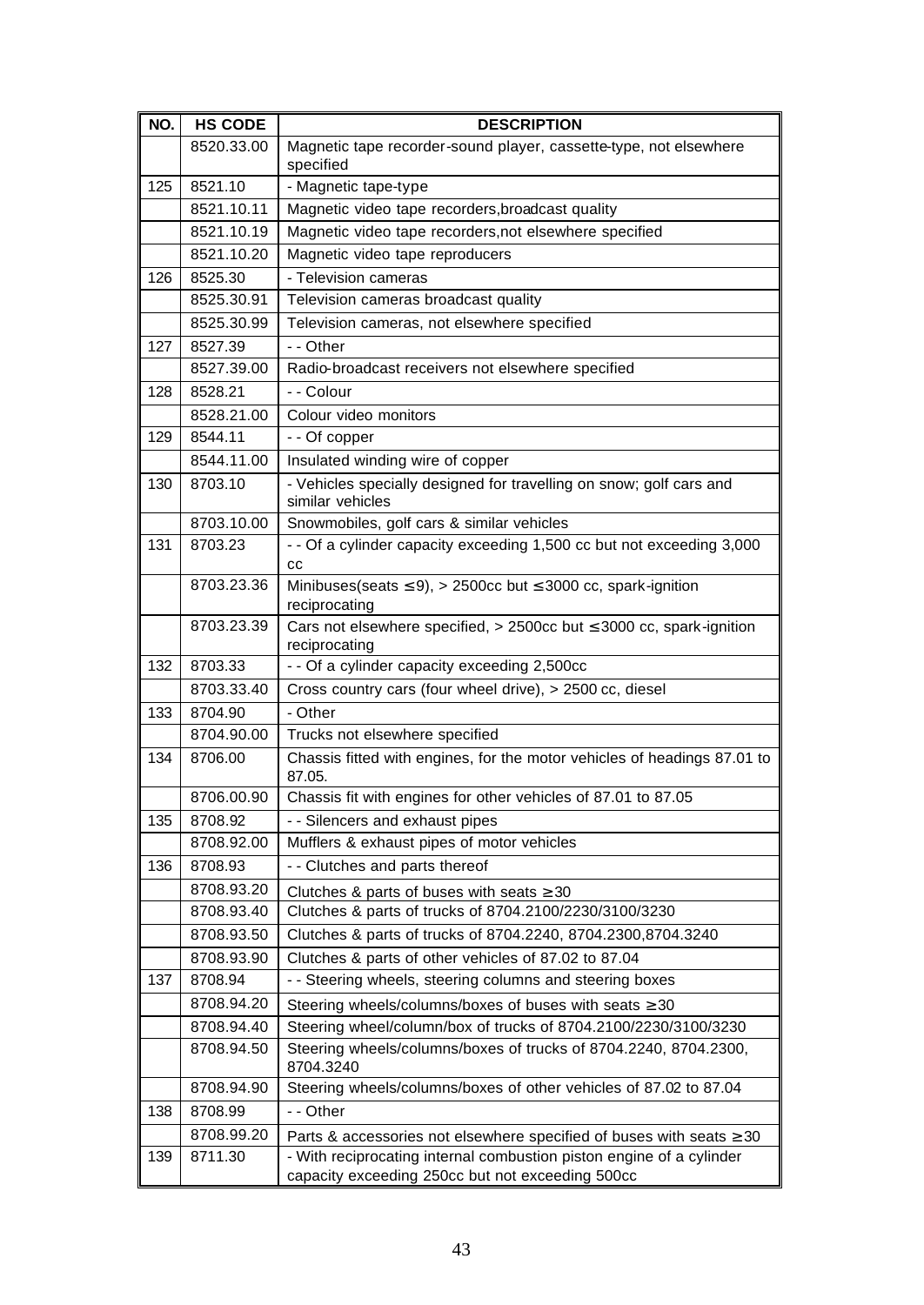| NO. | <b>HS CODE</b> | <b>DESCRIPTION</b>                                                                                                                                                                                                                                                                                                                                                                |
|-----|----------------|-----------------------------------------------------------------------------------------------------------------------------------------------------------------------------------------------------------------------------------------------------------------------------------------------------------------------------------------------------------------------------------|
|     | 8711.30.10     | Motorcycles with, 250 $cc$ < piston engine $\leq$ 400 $cc$                                                                                                                                                                                                                                                                                                                        |
|     | 8711.30.20     | Motorcycles with, 400 $cc$ < piston engine $\leq$ 500cc                                                                                                                                                                                                                                                                                                                           |
| 140 | 8711.40        | - With reciprocating internal combustion piston engine of a cylinder<br>capacity exceeding 500cc but not exceeding 800cc                                                                                                                                                                                                                                                          |
|     | 8711.40.00     | Motorcycles with, 500 $cc$ < piston engine $\leq$ 800 $cc$                                                                                                                                                                                                                                                                                                                        |
| 141 | 8711.90        | - Other                                                                                                                                                                                                                                                                                                                                                                           |
|     | 8711.90.00     | Motorcycles with other than a reciprocating piston engine                                                                                                                                                                                                                                                                                                                         |
| 142 | 8901.10        | - Cruise ships, excursion boats and similar vessels principally<br>designed for the transport of persons; ferry-boats of all kinds                                                                                                                                                                                                                                                |
|     | 8901.10.10     | Passenger vessels, motorized not motorized                                                                                                                                                                                                                                                                                                                                        |
| 143 | 8901.30        | - Refrigerated vessels, other than those of subheading 8901.20                                                                                                                                                                                                                                                                                                                    |
|     | 8901.30.00     | Refrigerated vessels other than tankers                                                                                                                                                                                                                                                                                                                                           |
| 144 | 8901.90        | - Other vessels for the transport of goods and other vessels for the<br>transport of both persons and goods                                                                                                                                                                                                                                                                       |
|     | 8901.90.80     | Other motor vessels, not elsewhere specified                                                                                                                                                                                                                                                                                                                                      |
|     | 8901.90.90     | Cargo vessels, not motorized                                                                                                                                                                                                                                                                                                                                                      |
| 145 | 8902.00        | Fishing vessels; factory ships and other vessels for processing or<br>preserving fishery products.                                                                                                                                                                                                                                                                                |
|     | 8902.00.10     | Fishing vessels & factory ships, motorized                                                                                                                                                                                                                                                                                                                                        |
| 146 | 8904.00        | Tugs or pusher craft.                                                                                                                                                                                                                                                                                                                                                             |
| 147 | 9006.51        | - - With a through-the-lens viewfinder (single lens reflex (SLR)), for roll<br>film of a width not exceeding 35 mm                                                                                                                                                                                                                                                                |
|     | 9006.51.00     | $SLR$ cameras for film = 35mm                                                                                                                                                                                                                                                                                                                                                     |
| 148 | 9207.90        | - Other                                                                                                                                                                                                                                                                                                                                                                           |
|     | 9207.90.00     | Electric musical instruments not elsewhere specified                                                                                                                                                                                                                                                                                                                              |
| 149 | 9602.00        | Worked vegetable or mineral carving material and articles of these<br>materials; moulded or carved articles of wax, of stearin, of natural<br>gums or natural resins or of modelling pastes, and other moulded or<br>carved articles, not elsewhere specified or included; worked,<br>unhardened gelatin (except gelatin of heading 35.03) and articles of<br>unhardened gelatin. |
|     | 9602.00.90     | Worked vegetable or mineral carving material/articles, moulded or<br>carved articles                                                                                                                                                                                                                                                                                              |
| 150 | 9603.30        | - Artists' brushes, writing brushes and similar brushes for the<br>application of cosmetics                                                                                                                                                                                                                                                                                       |
|     | 9603.30.90     | Cosmetics application brushes                                                                                                                                                                                                                                                                                                                                                     |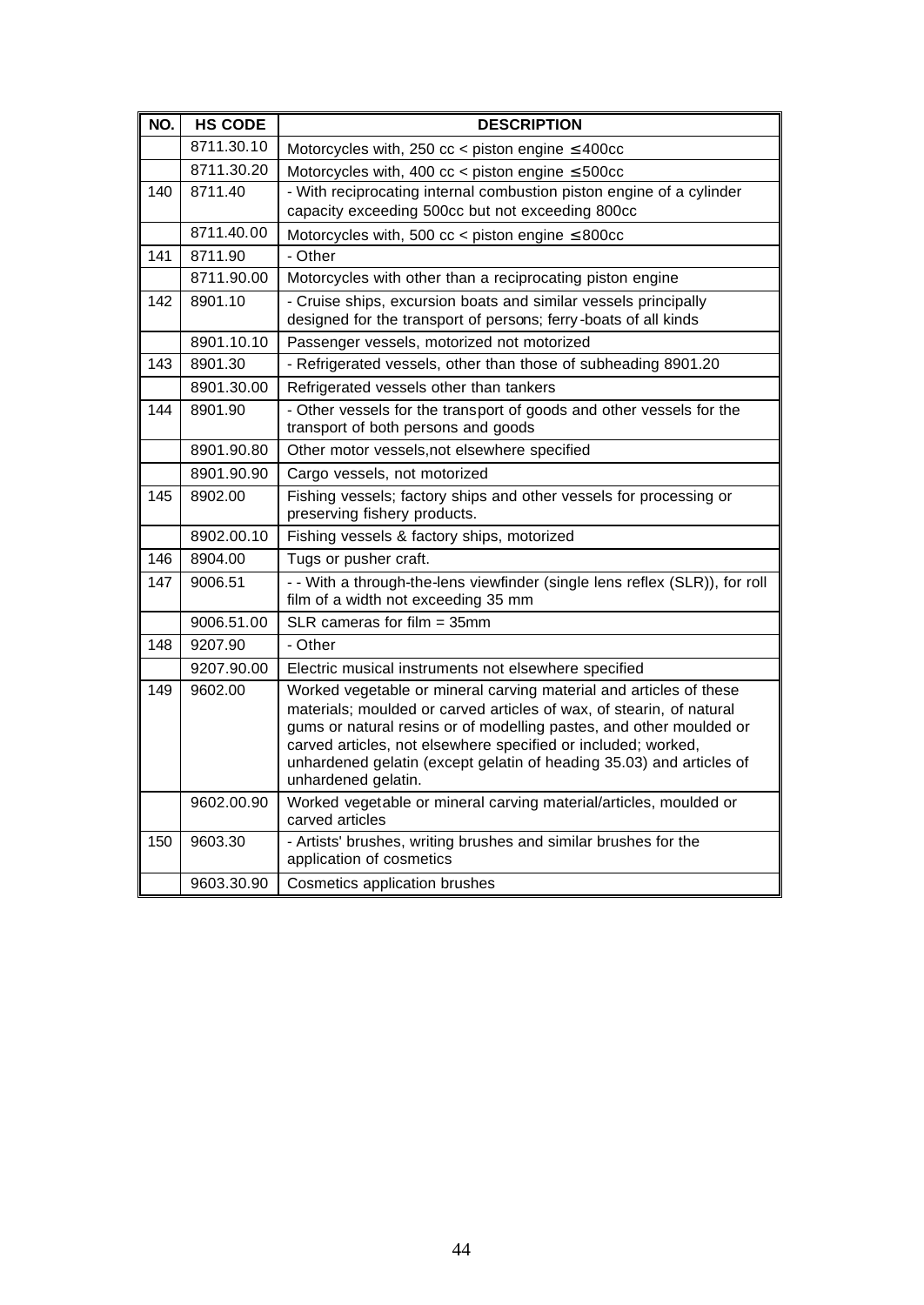# (d) Indonesia:

| NO.            | <b>HS CODE</b> | <b>DESCRIPTION</b>                                                                                                                                                                                   |
|----------------|----------------|------------------------------------------------------------------------------------------------------------------------------------------------------------------------------------------------------|
| 1              | 1505.00        | Wool grease and fatty substances derived therefrom (including lanolin)                                                                                                                               |
| $\overline{2}$ | 1515.30        | -Castor oil and its fractions :                                                                                                                                                                      |
| 3              | 1604.13        | --Sardines, sardinella and brisling or sprats:                                                                                                                                                       |
| 4              | 1604.14        | --Tunas, skipjack and bonito (Sarda spp.) :                                                                                                                                                          |
| 5              | 1604.15        | --Mackerel:                                                                                                                                                                                          |
| 6              | 2402.10        | -Cigars, cheroots and cigarillos, containing tobacco                                                                                                                                                 |
| 7              | 2402.20        | -Cigarettes containing tobacco:                                                                                                                                                                      |
| 8              | 2402.90        | -Other:                                                                                                                                                                                              |
| 9              | 2403.10        | -Smoking tobacco, whether or not containing tobacco substitutes in<br>any proportion :                                                                                                               |
| 10             | 2403.91        | --"Homogenised" or "reconstituted" tobacco                                                                                                                                                           |
| 11             | 2403.99        | $-Other:$                                                                                                                                                                                            |
| 12             | 2508.20        | -Decolourising earths and fuller's earth                                                                                                                                                             |
| 13             | 2508.40        | -Other clays                                                                                                                                                                                         |
| 14             | 2514.00        | Slate, whether or not roughly trimmed or merely cut, by sawing or<br>otherwise, into blocks or slabs of a rectangular (including square)<br>shape.                                                   |
| 15             | 2515.11        | -- Crude or roughly trimmed                                                                                                                                                                          |
| 16             | 2515.12        | --Merely cut, by sawing or otherwise, into blocks or slabs of a<br>rectangular (including square) shape :                                                                                            |
| 17             | 2516.21        | -- Crude or roughly trimmed                                                                                                                                                                          |
| 18             | 2516.22        | --Merely cut, by sawing or otherwise, into blocks or slabs of a<br>rectangular (including square) shape                                                                                              |
| 19             | 2516.90        | -Other monumental or building stone                                                                                                                                                                  |
| 20             | 2517.10        | -Pebbles, gravel, broken or crushed stone, of a kind commonly used<br>for concrete aggregates, for road metalling or for railway or other<br>ballast; shingle and flint, whether or not heat-treated |
| 21             | 2517.20        | -Macadam of slag, dross or similar industrial waste, whether or not<br>incorporating the materials cited in sub heading 2517.10                                                                      |
| 22             | 2517.30        | -Tarred macadam                                                                                                                                                                                      |
| 23             | 2517.41        | --Of marble                                                                                                                                                                                          |
| 24             | 2517.49        | $-Other:$                                                                                                                                                                                            |
| 25             | 2520.20        | -Plasters :                                                                                                                                                                                          |
| 26             | 2523.10        | -Cement clinkers :                                                                                                                                                                                   |
| 27             | 2523.21        | -- White cement, whether or not artificially coloured                                                                                                                                                |
| 28             | 2523.29        | --Other:                                                                                                                                                                                             |
| 29             | 2523.30        | -Aluminous cement                                                                                                                                                                                    |
| 30             | 2523.90        | -Other hydraulic cements                                                                                                                                                                             |
| 31             | 2526.10        | -Not crushed, not powdered                                                                                                                                                                           |
| 32             | 2526.20        | -Crushed or powdered :                                                                                                                                                                               |
| 33             | 2711.12        | --Propane                                                                                                                                                                                            |
| 34             | 2711.13        | --Butanes                                                                                                                                                                                            |
| 35             | 2849.20        | -Of silicon                                                                                                                                                                                          |
| 36             | 2849.90        | -Other                                                                                                                                                                                               |
| 37             | 2903.11        | -- Chloromethane (methyl chloride) and chloro ethane (ethyl chloride):                                                                                                                               |
| 38             | 2903.12        | --Dichloromethane (methylene chloride)                                                                                                                                                               |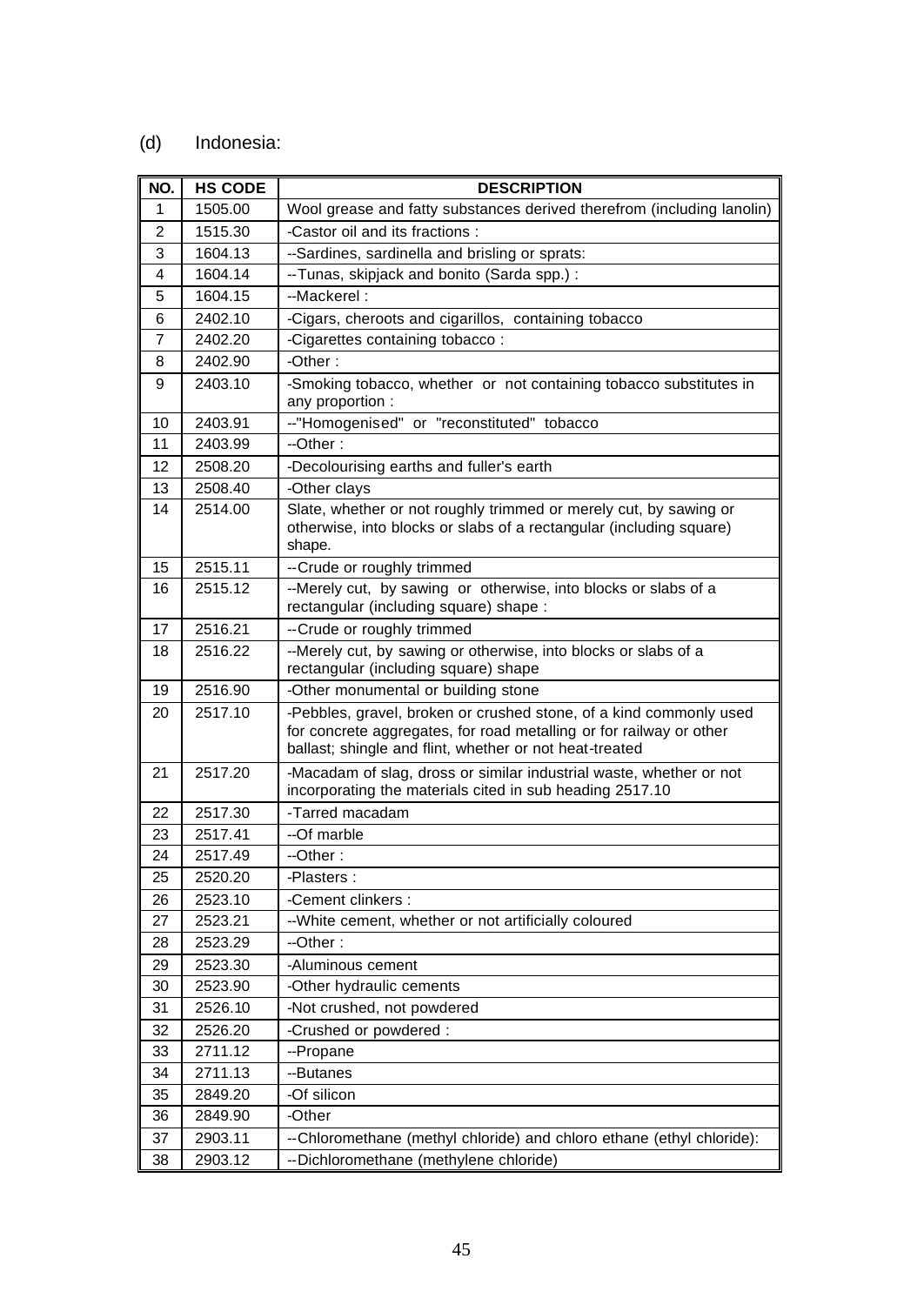| NO. | <b>HS CODE</b> | <b>DESCRIPTION</b>                                                |
|-----|----------------|-------------------------------------------------------------------|
| 39  | 2903.13        | -- Chloroform (trichloromethane)                                  |
| 40  | 2903.14        | --Carbon tetrachloride                                            |
| 41  | 2903.19        | --Other:                                                          |
| 42  | 2903.22        | --Trichloroethylene                                               |
| 43  | 2917.36        | -- Terephthalic acid and its salts                                |
| 44  | 2917.37        | -- Dimethyl terephtalate                                          |
| 45  | 2917.39        | --Other:                                                          |
| 46  | 2931.00        | Other organo-inorganic compounds.                                 |
| 47  | 2933.59        | --Other:                                                          |
| 48  | 2937.90        | -Other                                                            |
| 49  | 2938.10        | -Rutoside (rutin) and its derivatives                             |
| 50  | 2938.90        | -Other                                                            |
| 51  | 2939.19        | --Other                                                           |
| 52  | 2939.21        | --Quinine and its salts                                           |
| 53  | 2939.29        | --Other                                                           |
| 54  | 2939.30        | -Caffeine and its salts                                           |
| 55  | 2939.41        | --Ephedrine and its salts                                         |
| 56  | 2939.42        | --Pseudoephedrine (INN) and its salts                             |
| 57  | 2939.43        | --Cathine (INN) and its salts                                     |
| 58  | 2939.49        | --Other                                                           |
| 59  | 2939.51        | --Fenetyline(INN) and its salts                                   |
| 60  | 2939.59        | --Other                                                           |
| 61  | 2939.61        | --Ergometrine (INN) and its salts                                 |
| 62  | 2939.62        | --Ergotamine (INN) and its salts                                  |
| 63  | 2939.63        | --Lysergic acid and its salts                                     |
| 64  | 2939.69        | --Other                                                           |
| 65  | 2939.99        | --Other:                                                          |
| 66  | 2941.20        | -Streptomycins and their derivatives; salts                       |
| 67  | 2941.30        | -Tetracyclines and their derivatives; salts thereof               |
| 68  | 2941.40        | -Chloramphenicol and its derivatives; salts thereof               |
| 69  | 2941.50        | -Erythromycin and its derivatives; salts thereof                  |
| 70  | 2941.90        | -Other:                                                           |
| 71  | 2942.00        | Other organic compounds.                                          |
| 72  | 3006.80        | -Waste pharmaceuticals                                            |
| 73  | 3208.20        | -Based on acrylic or vinyl polymers :                             |
| 74  | 3208.90        | -Other:                                                           |
| 75  | 3209.90        | -Other:                                                           |
| 76  | 3210.00        | Other paints and varnishes (including enamels, lacquers and       |
|     |                | distempers); prepared water pigments of a kind used for finishing |
|     |                | leather.                                                          |
| 77  | 3215.11        | --Black:                                                          |
| 78  | 3215.19        | --Other                                                           |
| 79  | 3215.90        | -Other:                                                           |
| 80  | 3303.00        | Perfumes and toilet waters.                                       |
| 81  | 3305.20        | -Preparations for permanent waving or straightening               |
| 82  | 3305.30        | -Hair lacquers                                                    |
| 83  | 3307.10        | -Pre-shave, shaving or after-shave preparations                   |
| 84  | 3307.20        | -Personal deodorants and antiperspirants                          |
| 85  | 3307.30        | -Perfumed bath salts and other bath preparations                  |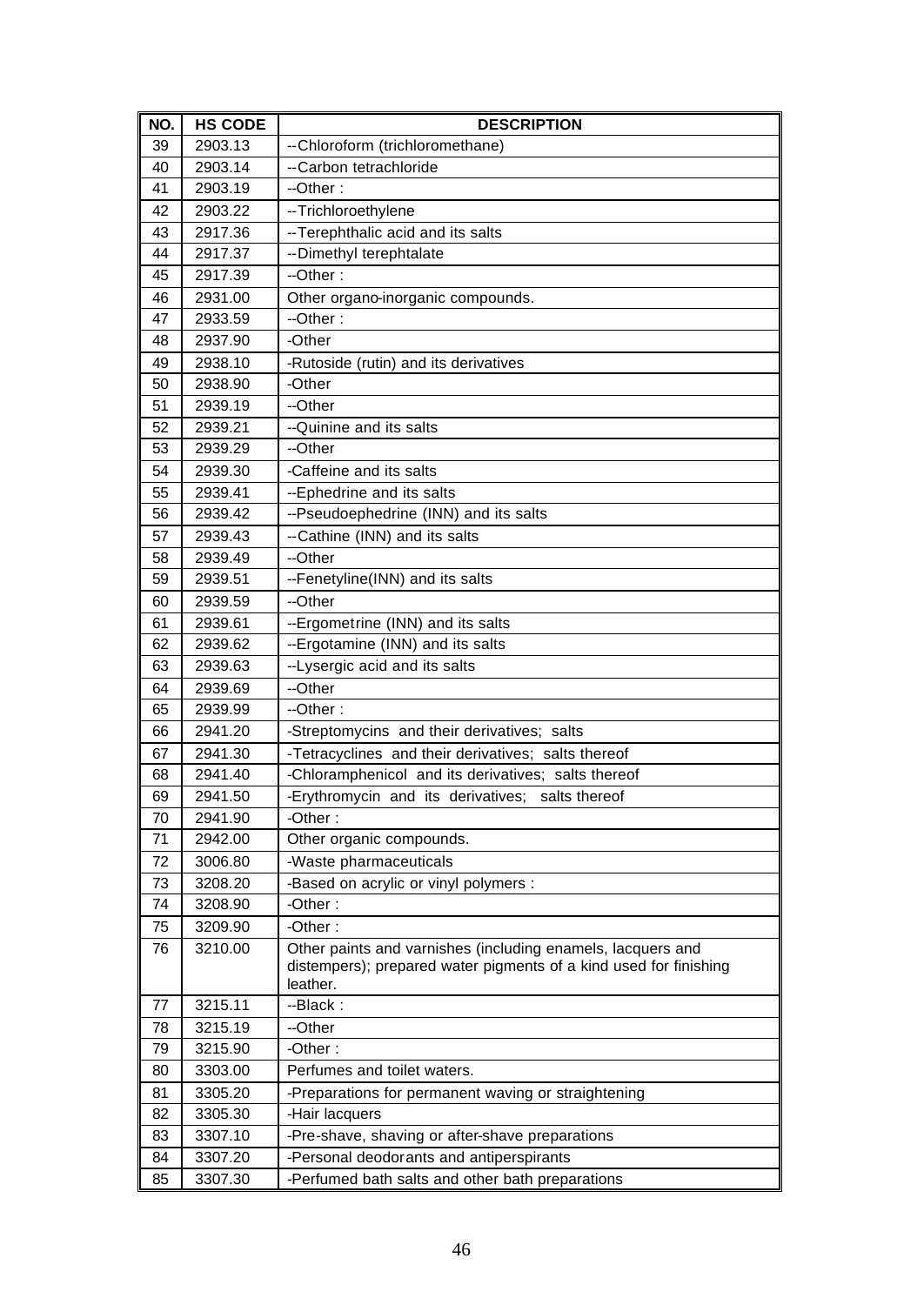| NO. | <b>HS CODE</b> | <b>DESCRIPTION</b>                                                                                                                                                                                       |
|-----|----------------|----------------------------------------------------------------------------------------------------------------------------------------------------------------------------------------------------------|
| 86  | 3307.49        | --Other:                                                                                                                                                                                                 |
| 87  | 3307.90        | -Other:                                                                                                                                                                                                  |
| 88  | 3401.11        | --For toilet use (including medicated products) :                                                                                                                                                        |
| 89  | 3402.20        | -Preparations put up for retail sale :                                                                                                                                                                   |
| 90  | 3402.90        | -Other:                                                                                                                                                                                                  |
| 91  | 3405.10        | -Polishes, creams and similar preparations for footwear or leather                                                                                                                                       |
| 92  | 3405.20        | -Polishes, creams and similar preparations for the maintenance of                                                                                                                                        |
|     |                | wooden furniture, floors or other woodwork                                                                                                                                                               |
| 93  | 3405.30        | -Polishes and similar preparations for coachwork, other than metal<br>polishes                                                                                                                           |
| 94  | 3405.90        | -Other:                                                                                                                                                                                                  |
| 95  | 3406.00        | Candles, tapers and the like.                                                                                                                                                                            |
| 96  | 3604.10        | -Fireworks:                                                                                                                                                                                              |
| 97  | 3606.10        | -Liquid or liquified-gas fuels in containers of a kind used for filling or<br>refilling-cigarette or similar lighters and of a capacity not<br>exceeding 300 cm <sup>3</sup>                             |
| 98  | 3606.90        | -Other:                                                                                                                                                                                                  |
| 99  | 3806.30        | -Ester gums :                                                                                                                                                                                            |
| 100 | 3806.90        | -Other:                                                                                                                                                                                                  |
| 101 | 3808.10        | -Insecticides:                                                                                                                                                                                           |
| 102 | 3808.20        | -Fungicides:                                                                                                                                                                                             |
| 103 | 3822.00        | Diagnostic or laboratory reagents on a backing, prepared diagnostic or<br>laboratory reagents whether or not on a backing, other than those of<br>heading 30.02 or 30.06; certified reference materials. |
| 104 | 3823.19        | --Other:                                                                                                                                                                                                 |
| 105 | 3901.20        | -Polyethylene having a specific gravity of 0.94 or more :                                                                                                                                                |
| 106 | 3903.30        | -Acrylonitrile-butadiene-styrene (ABS) copolymers :                                                                                                                                                      |
| 107 | 3907.20        | -Other polyethers :                                                                                                                                                                                      |
| 108 | 3907.91        | -- Unsaturated:                                                                                                                                                                                          |
| 109 | 3907.99        | --Other than unsaturated:                                                                                                                                                                                |
| 110 | 3908.10        | -Polyamide-6, -11, -12, -6,6, -6,9, -6,10 or -6,12 :                                                                                                                                                     |
| 111 | 3908.90        | -Other:                                                                                                                                                                                                  |
| 112 | 3909.10        | -Urea resins, thiourea resins :                                                                                                                                                                          |
| 113 | 3909.20        | -Melamine resins :                                                                                                                                                                                       |
| 114 | 3909.30        | -Other amino-resins :                                                                                                                                                                                    |
| 115 | 3909.40        | -Phenolic resins :                                                                                                                                                                                       |
| 116 | 3909.50        | -Polyurethanes                                                                                                                                                                                           |
| 117 | 3914.00        | Ion exchangers based on polymers of headings 39.01 to 39.13, in<br>primary forms.                                                                                                                        |
| 118 | 3919.90        | -Other:                                                                                                                                                                                                  |
| 119 | 3920.10        | -Of polymers of ethylene :                                                                                                                                                                               |
| 120 | 3920.30        | -Of polymers of styrene :                                                                                                                                                                                |
| 121 | 3920.61        | --Of polycarbonates :                                                                                                                                                                                    |
| 122 | 3920.63        | -- Of unsaturated polyesters :                                                                                                                                                                           |
| 123 | 3920.69        | --Of other polyesters :                                                                                                                                                                                  |
| 124 | 3920.93        | --Of amino-resins :                                                                                                                                                                                      |
| 125 | 3920.94        | --Of phenolic resins :                                                                                                                                                                                   |
| 126 | 3921.90        | -Other:                                                                                                                                                                                                  |
| 127 | 3922.10        | -Baths, shower-baths, sinks and wash-basins                                                                                                                                                              |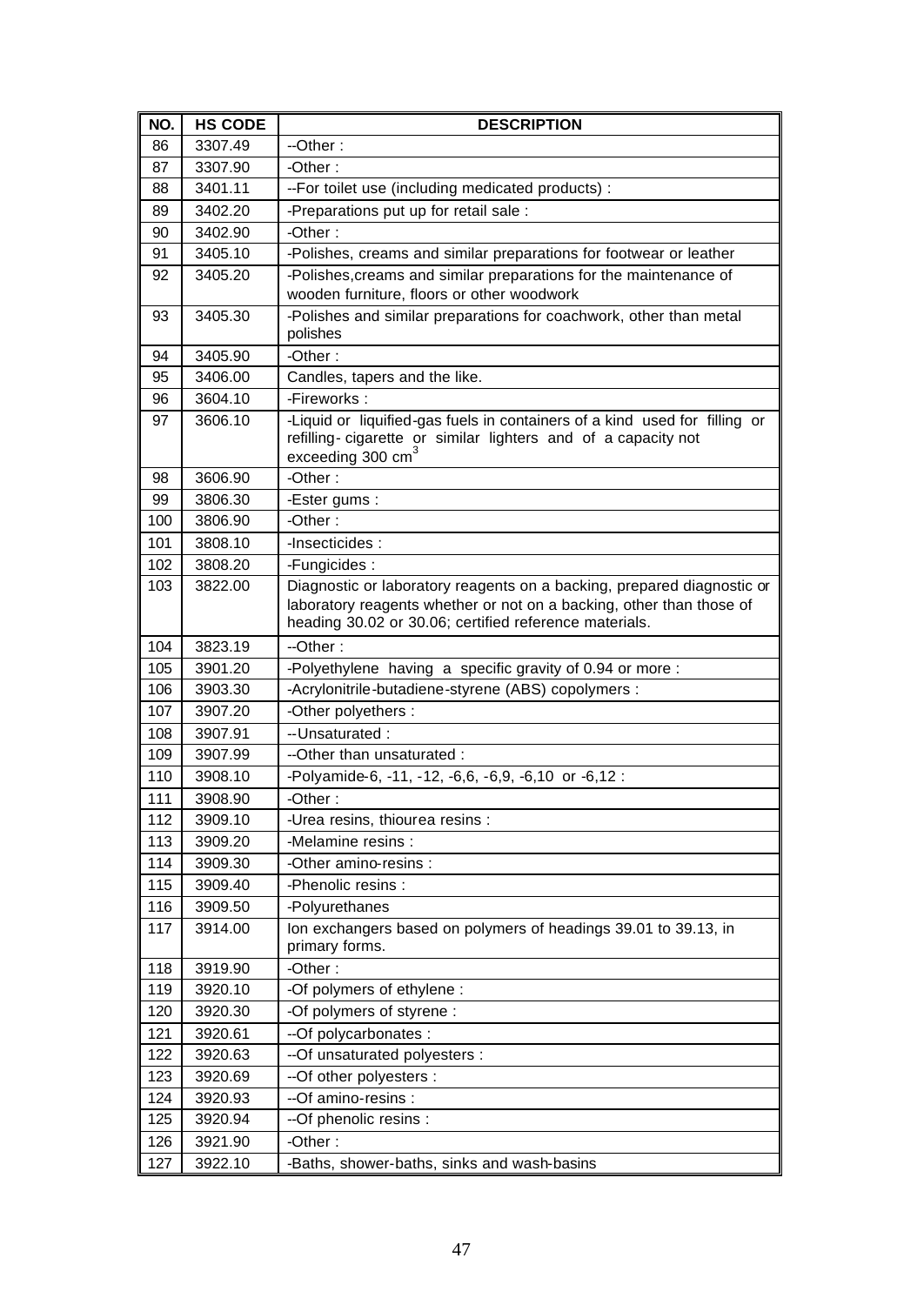| NO. | <b>HS CODE</b> | <b>DESCRIPTION</b>                                                                                                                                                               |
|-----|----------------|----------------------------------------------------------------------------------------------------------------------------------------------------------------------------------|
| 128 | 3922.20        | -Lavatory seats and covers :                                                                                                                                                     |
| 129 | 3922.90        | -Other:                                                                                                                                                                          |
| 130 | 3926.20        | -Articles of apparel and clothing accessories (including gloves, mittens<br>and mitts):                                                                                          |
| 131 | 4012.13        | --Of a kind used on aircraft                                                                                                                                                     |
| 132 | 4012.19        | $-Other:$                                                                                                                                                                        |
| 133 | 4012.90        | -Other:                                                                                                                                                                          |
| 134 | 4105.10        | -In the wet state (including wet-blue) :                                                                                                                                         |
| 135 | 4202.11        | -- With outer surface of leather, of composition leather or of patent<br>leather:                                                                                                |
| 136 | 4202.19        | --Other:                                                                                                                                                                         |
| 137 | 4202.21        | -- With outer surface of leather, of composition leather or of patent<br>leather                                                                                                 |
| 138 | 4202.31        | -- With outer surface of leather, of composition leather or of patent<br>leather                                                                                                 |
| 139 | 4202.91        | -- With outer surface of leather, of composition leather or of patent<br>leather:                                                                                                |
| 140 | 4707.10        | -Unbleached kraft paper or paperboard or corrugated paper or<br>paperboard:                                                                                                      |
| 141 | 4707.20        | -Other paper or paperboard made mainly of bleached chemical pulp,<br>not coloured in the mass:                                                                                   |
| 142 | 4707.30        | -Paper or paperboard made mainly of mechanical pulp (for example,<br>newspapers, journals and similar printed matter) :                                                          |
| 143 | 4707.90        | -Other, including unsorted waste and scrap:                                                                                                                                      |
| 144 | 4909.00        | Printed or illustrated postcards; printed cards bearing personal<br>greetings, messages or announcements, whether or not illustrated,<br>with or without envelopes or trimmings. |
| 145 | 4910.00        | Calendars of any kind, printed, including calendar blocks.                                                                                                                       |
| 146 | 4911.10        | -Trade advertising material, commercial catalogues and the like                                                                                                                  |
| 147 | 4911.91        | --Pictures, designs and photographs :                                                                                                                                            |
| 148 | 4911.99        | --Other:                                                                                                                                                                         |
| 149 | 5112.11        | --Of a weight not exceeding 200 $g/m^2$ :                                                                                                                                        |
| 150 | 5112.19        | --Other:                                                                                                                                                                         |
| 151 | 5112.20        | -Other, mixed mainly or solely with man-made filaments :                                                                                                                         |
| 152 | 5112.90        | -Other:                                                                                                                                                                          |
| 153 | 5208.41        | --Plain weave, weighing not more than 100 $\frac{g}{m^2}$ :                                                                                                                      |
| 154 | 6101.20        | -Of cotton                                                                                                                                                                       |
| 155 | 6101.30        | -Of man-made fibres                                                                                                                                                              |
| 156 | 6101.90        | -Of other textile materials                                                                                                                                                      |
| 157 | 6102.20        | -Of cotton                                                                                                                                                                       |
| 158 | 6102.30        | -Of man-made fibres                                                                                                                                                              |
| 159 | 6102.90        | -Of other textile materials                                                                                                                                                      |
| 160 | 6103.12        | --Of synthetic fibres                                                                                                                                                            |
| 161 | 6103.19        | -- Of other textile materials :                                                                                                                                                  |
| 162 | 6103.32        | -Of cotton                                                                                                                                                                       |
| 163 | 6103.33        | -Of man-made fibres                                                                                                                                                              |
| 164 | 6103.39        | -Of other textile materials                                                                                                                                                      |
| 165 | 6103.43        | --Of synthetic fibres                                                                                                                                                            |
| 166 | 6104.39        | -- Of other textile materials :                                                                                                                                                  |
| 167 | 6104.44        | --Of artificial fibres                                                                                                                                                           |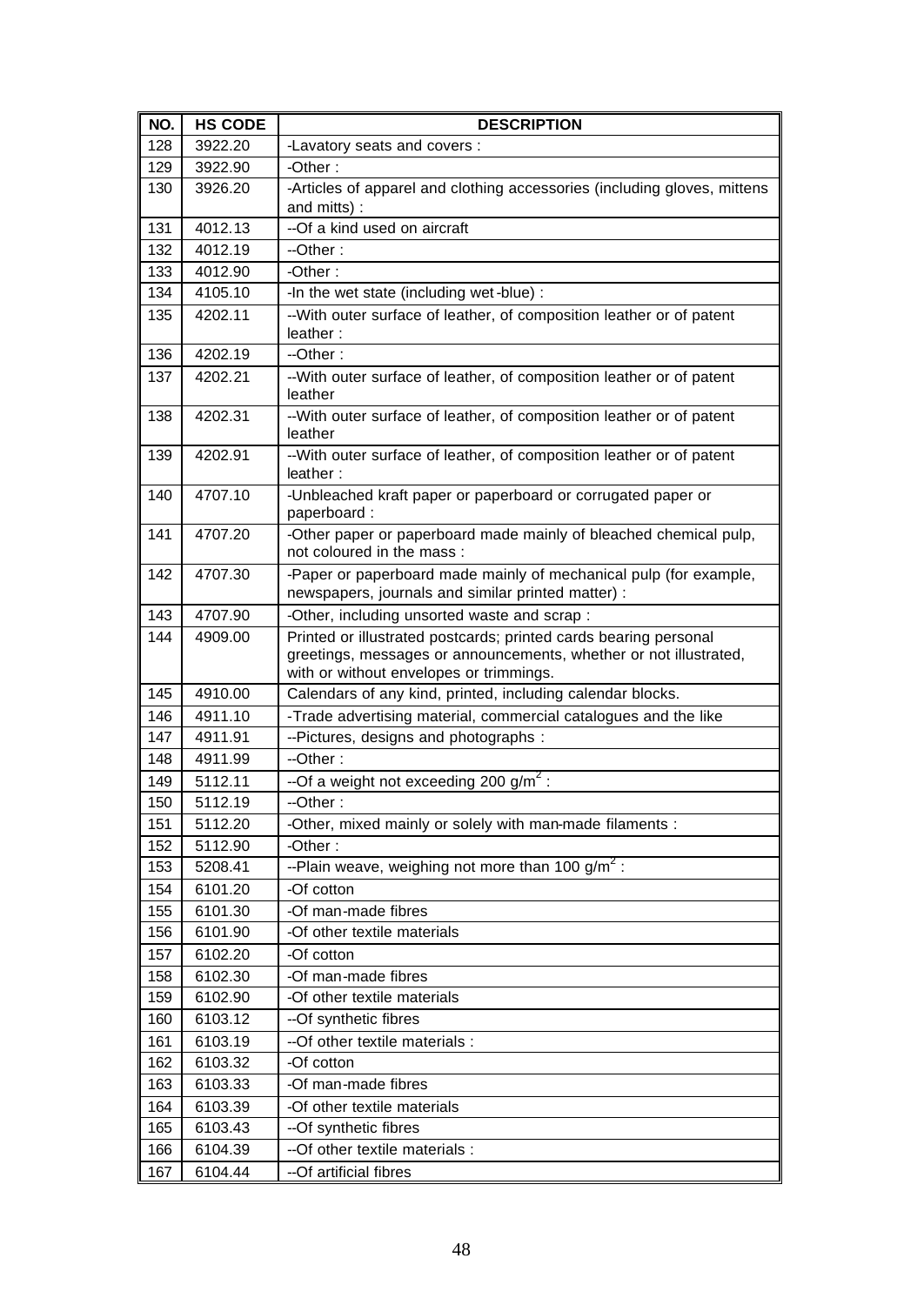| NO. | <b>HS CODE</b> | <b>DESCRIPTION</b>                                                           |
|-----|----------------|------------------------------------------------------------------------------|
| 168 | 6104.49        | -- Of other textile materials :                                              |
| 169 | 6104.59        | --Of other textile materials :                                               |
| 170 | 6104.69        | -- Of other textile materials :                                              |
| 171 | 6105.90        | -Of other textile materials :                                                |
| 172 | 6106.90        | -Of other textile materials :                                                |
| 173 | 6111.90        | -Of other textile materials :                                                |
| 174 | 6112.39        | --Of other textile materials :                                               |
| 175 | 6112.49        | --Of other textile materials :                                               |
| 176 | 6113.00        | Garments, made up of knitted or crocheted fabrics of heading 59.03,          |
|     |                | 59.06 or 59.07.                                                              |
| 177 | 6114.20        | -Of cotton                                                                   |
| 178 | 6114.30        | -Of man-made fibres :                                                        |
| 179 | 6114.90        | -Of other textile materials :                                                |
| 180 | 6203.12        | --Of synthetic fibres                                                        |
| 181 | 6203.19        | --Of other textile materials :                                               |
| 182 | 6203.33        | --Of synthetic fibres                                                        |
| 183 | 6203.39        | -- Of other textile materials :                                              |
| 184 | 6203.49        | --Of other textile materials :                                               |
| 185 | 6204.19        | --Of other textile materials :                                               |
| 186 | 6204.22        | --Of cotton                                                                  |
| 187 | 6204.23        | --Of synthetic fibres                                                        |
| 188 | 6204.29        | --Of other textile materials :                                               |
| 189 | 6204.39        | -- Of other textile materials :                                              |
| 190 | 6204.44        | --Of artificial fibres                                                       |
| 191 | 6204.59        | --Of other textile materials :                                               |
| 192 | 6204.69        | -- Of other textile materials :                                              |
| 193 | 6206.10        | -Of silk or silk waste                                                       |
| 194 | 6206.90        | -Of other textile materials :                                                |
| 195 | 6207.19        | -- Of other textile materials                                                |
| 196 | 6207.21        | --Of cotton                                                                  |
| 197 | 6207.22        | --Of man-made fibres                                                         |
| 198 | 6207.29        | --Of other textile materials :                                               |
| 199 | 6207.91        | --Of cotton:                                                                 |
| 200 | 6208.11        | --Of man-made fibres                                                         |
| 201 | 6208.19        | --Of other textile materials :                                               |
| 202 | 6208.21        | --Of cotton                                                                  |
| 203 | 6208.22        | --Of man-made fibres                                                         |
| 204 | 6208.29        | -- Of other textile materials :                                              |
| 205 | 6208.91        | --Of cotton:                                                                 |
| 206 | 6208.92        | --Of man-made fibres :                                                       |
| 207 | 6208.99        | -- Of other textile materials :                                              |
| 208 | 6209.30        | -Of synthetic fibres :                                                       |
| 209 | 6209.90        | -Of other textile materials :                                                |
| 210 | 6210.10        | -Of fabrics of heading 56.02 or 56.03 :                                      |
| 211 | 6210.20        | -Other garments, of the type described in subheadings 6201.11 to             |
|     |                | 6201.19:                                                                     |
| 212 | 6210.30        | -Other garments, of the type described in subheadings 6202.11 to<br>6202.19: |
| 213 | 6210.40        | -Other men's or boys' garments :                                             |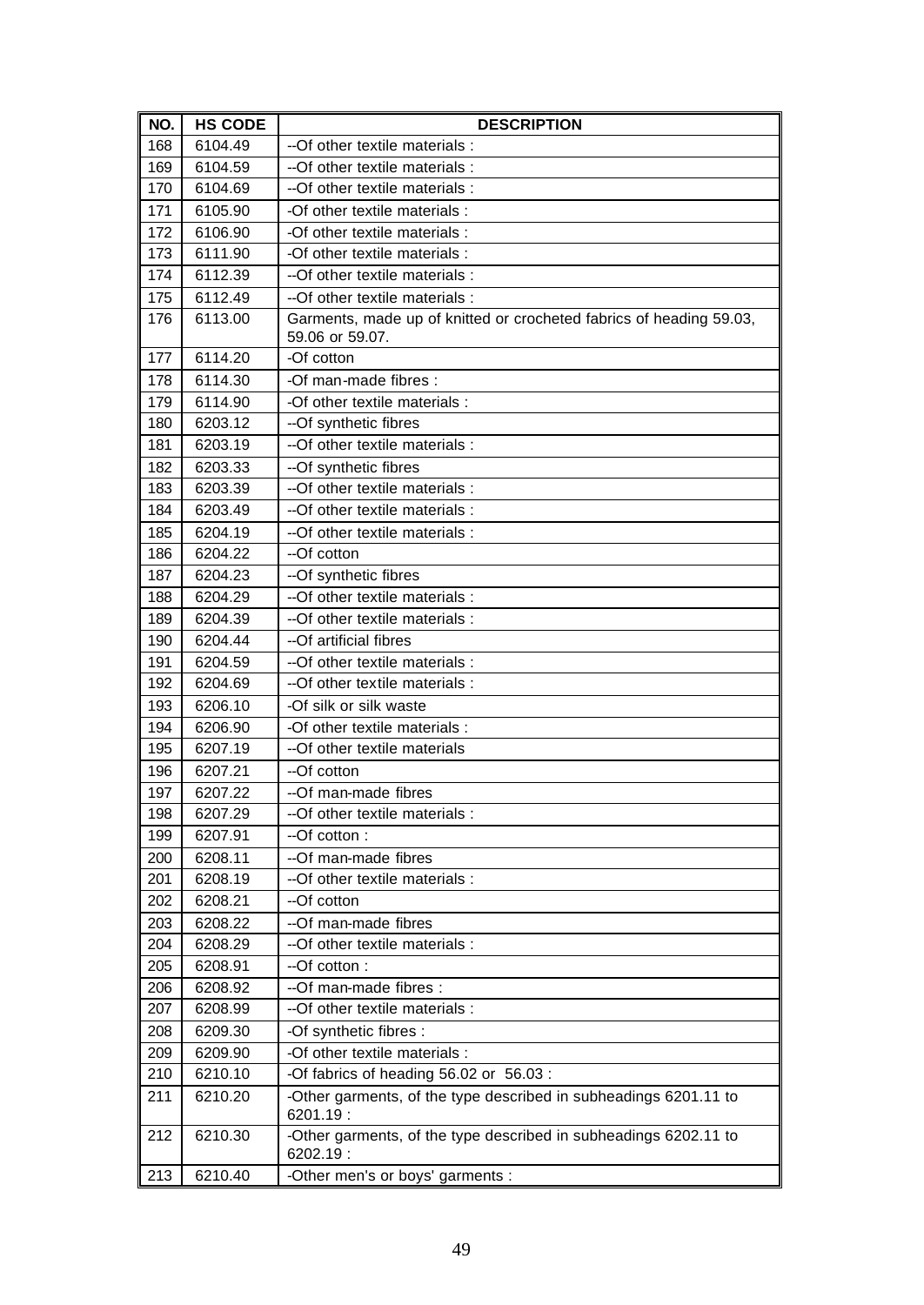| NO. | <b>HS CODE</b> | <b>DESCRIPTION</b>                                                                                                                                                                                                                                        |
|-----|----------------|-----------------------------------------------------------------------------------------------------------------------------------------------------------------------------------------------------------------------------------------------------------|
| 214 | 6210.50        | -Other women's or girls' garments :                                                                                                                                                                                                                       |
| 215 | 6211.11        | --Men's or boys':                                                                                                                                                                                                                                         |
| 216 | 6211.12        | --Women's or girls' :                                                                                                                                                                                                                                     |
| 217 | 6211.32        | --Of cotton                                                                                                                                                                                                                                               |
| 218 | 6211.33        | --Of man-made fibres :                                                                                                                                                                                                                                    |
| 219 | 6211.39        | --Of other textile materials :                                                                                                                                                                                                                            |
| 220 | 6212.10        | -Brassieres :                                                                                                                                                                                                                                             |
| 221 | 6212.20        | -Girdles and panty-girdles :                                                                                                                                                                                                                              |
| 222 | 6212.30        | -Corselettes:                                                                                                                                                                                                                                             |
| 223 | 6212.90        | -Other:                                                                                                                                                                                                                                                   |
| 224 | 6302.92        | $-$ Of flax :                                                                                                                                                                                                                                             |
| 225 | 6302.99        | --Of other textile materials:                                                                                                                                                                                                                             |
| 226 | 6303.19        | --Of other textile materials                                                                                                                                                                                                                              |
| 227 | 6304.91        | --Knitted or crocheted                                                                                                                                                                                                                                    |
| 228 | 6304.92        | -- Not knitted or crocheted, of cotton:                                                                                                                                                                                                                   |
| 229 | 6401.99        | --Other                                                                                                                                                                                                                                                   |
| 230 | 6402.99        | --Other                                                                                                                                                                                                                                                   |
| 231 | 6404.11        | --Sports footwear; tennis shoes, basketball shoes, gym shoes, training<br>shoes and the like                                                                                                                                                              |
| 232 | 6601.10        | -Garden or similar umbrellas                                                                                                                                                                                                                              |
| 233 | 6802.10        | -Tiles, cubes and similar articles, whether or not rectangular (including<br>square), the largest surface area of which is capable of being enclosed<br>in a square the side of which is $<$ 7cm; artificially coloured granules,<br>chippings and powder |
| 234 | 6802.21        | --Marble, travertine and alabaster                                                                                                                                                                                                                        |
| 235 | 6802.22        | --Other calcareous stone                                                                                                                                                                                                                                  |
| 236 | 6802.29        | --Other stone                                                                                                                                                                                                                                             |
| 237 | 6802.91        | --Marble, travertine and alabaster                                                                                                                                                                                                                        |
| 238 | 6802.92        | --Other calcareous stone                                                                                                                                                                                                                                  |
| 239 | 6802.93        | --Granite                                                                                                                                                                                                                                                 |
| 240 | 6802.99        | --Other stone                                                                                                                                                                                                                                             |
| 241 | 6803.00        | Worked slate and articles of slate or of agglomerated slate.                                                                                                                                                                                              |
| 242 | 6805.10        | -On a base of woven textile fabric only                                                                                                                                                                                                                   |
| 243 | 6805.20        | -On a base of paper or paperboard only:                                                                                                                                                                                                                   |
| 244 | 6805.30        | -On a base of other materials :                                                                                                                                                                                                                           |
| 245 | 6809.90        | -Other articles :                                                                                                                                                                                                                                         |
| 246 | 6814.10        | -Plates, sheets and strips of agglomerated or reconstituted mica,                                                                                                                                                                                         |
|     |                | whether or not on a support :                                                                                                                                                                                                                             |
| 247 | 6814.90        | -Other:                                                                                                                                                                                                                                                   |
| 248 | 6815.10        | -Non-electrical articles of graphite or other carbon :                                                                                                                                                                                                    |
| 249 | 6815.20        | -Articles of peat                                                                                                                                                                                                                                         |
| 250 | 6815.99        | --Other:                                                                                                                                                                                                                                                  |
| 251 | 6905.10        | -Roofing tiles                                                                                                                                                                                                                                            |
| 252 | 7003.12        | --Coloured throughout the mass (body tinted), opacified, flashed or<br>having an absorbent, reflecting or non-reflecting layer :                                                                                                                          |
| 253 | 7003.19        | --Other:                                                                                                                                                                                                                                                  |
| 254 | 7003.20        | -Wired sheets:                                                                                                                                                                                                                                            |
| 255 | 7003.30        | -Profiles :                                                                                                                                                                                                                                               |
| 256 | 7004.20        | Glass, coloured throughout the mass                                                                                                                                                                                                                       |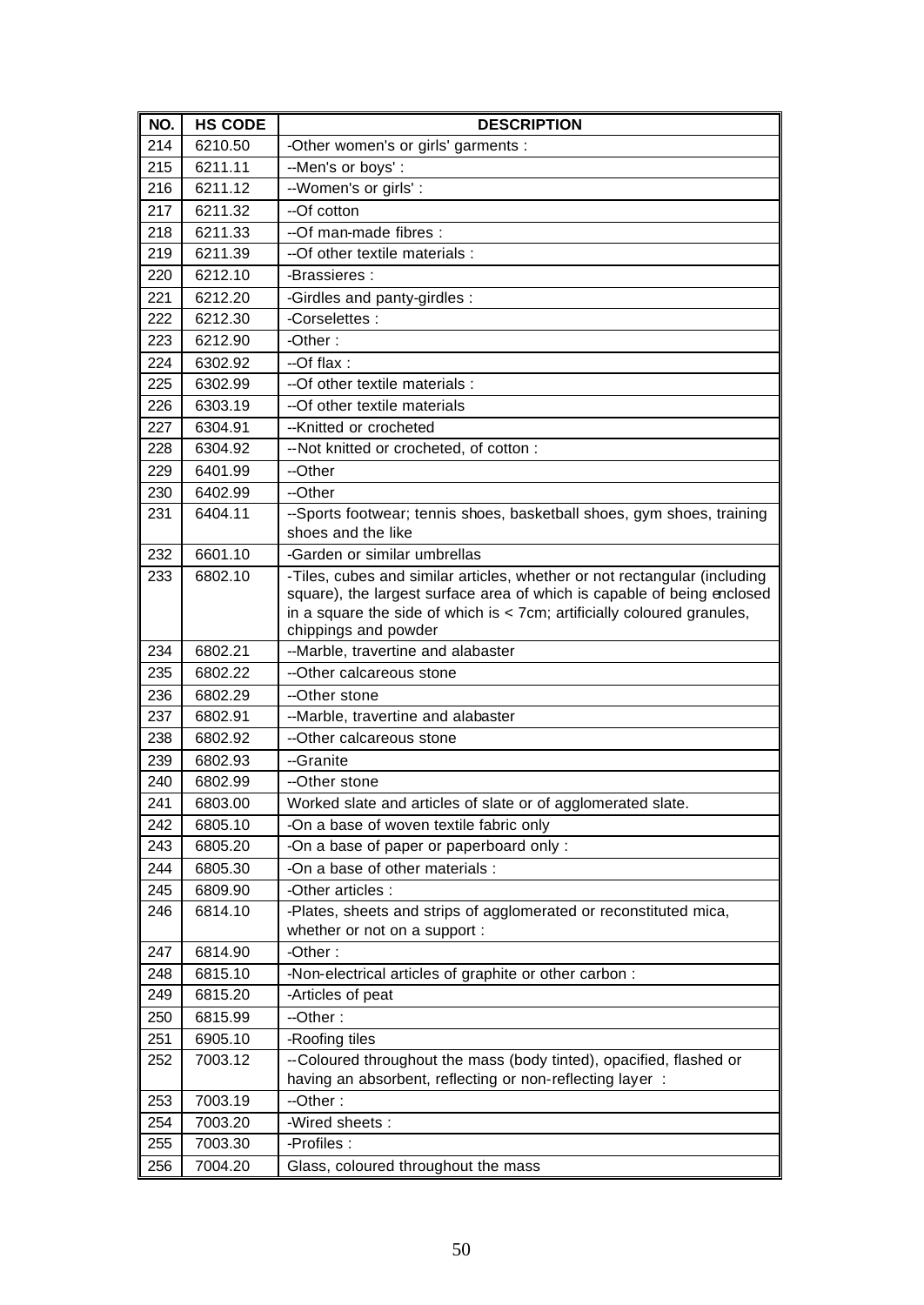| NO. | <b>HS CODE</b> | <b>DESCRIPTION</b>                                                                                                                                    |
|-----|----------------|-------------------------------------------------------------------------------------------------------------------------------------------------------|
| 257 | 7004.90        | -Other glass:                                                                                                                                         |
| 258 | 7007.21        | --Of size and shape suitable for incorporation in vehicles, aircraft,<br>spacecraft or vessels :                                                      |
| 259 | 7019.11        | --Chopped strands, of a length of not more than 50 mm                                                                                                 |
| 260 | 7019.12        | --Rovings                                                                                                                                             |
| 261 | 7019.19        | --Other:                                                                                                                                              |
| 262 | 7019.31        | --Mats                                                                                                                                                |
| 263 | 7019.32        | -- Thin sheets (voiles)                                                                                                                               |
| 264 | 7019.39        | $-Other:$                                                                                                                                             |
| 265 | 7019.40        | -Woven fabrics of rovings                                                                                                                             |
| 266 | 7019.51        | --Of a width not exceeding 30 cm                                                                                                                      |
| 267 | 7019.52        | --Of a width exceeding 30cm, plain weave, weighing less than $250$ g/m <sup>2</sup> ,<br>of filaments measuring per single yarn not more than 136 tex |
| 268 | 7019.59        | --Other                                                                                                                                               |
| 269 | 7019.90        | -Other:                                                                                                                                               |
| 270 | 7101.10        | -Natural pearls :                                                                                                                                     |
| 271 | 7101.21        | --Unworked                                                                                                                                            |
| 272 | 7101.22        | --Worked:                                                                                                                                             |
| 273 | 7113.19        | --Of other precious metal, whether or not plated or clad with precious<br>metal:                                                                      |
| 274 | 7114.11        | --Of silver, whether or not plated or clad with other precious metal                                                                                  |
| 275 | 7114.19        | --Of other precious metal, whether or not plated or clad with precious<br>metal                                                                       |
| 276 | 7114.20        | -Of base metal clad with precious metal                                                                                                               |
| 277 | 7116.10        | -Of natural or cultured pearls                                                                                                                        |
| 278 | 7208.10        | -In coils, not further worked than hot-rolled, with patterns in relief :                                                                              |
| 279 | 7208.25        | --Of a thickness of 4.75 mm or more :                                                                                                                 |
| 280 | 7208.26        | --Of a thickness of 3 mm or more but less than 4.75 mm :                                                                                              |
| 281 | 7208.27        | --Of a thickness of less than 3 mm :                                                                                                                  |
| 282 | 7208.36        | --Of a thicknessexceeding 10 mm :                                                                                                                     |
| 283 | 7208.37        | --Of a thickness of 4.75 mm or more but not exceeding 10 mm :                                                                                         |
| 284 | 7208.38        | --Of a thickness of 3 mm or more but less than 4.75 mm :                                                                                              |
| 285 | 7208.39        | --Of a thickness of less than 3 mm :                                                                                                                  |
| 286 | 7208.40        | -Not in coils, not further worked than hot-rolled, with patterns in relief :                                                                          |
| 287 | 7208.51        | --Of a thickness exceeding 10 mm :                                                                                                                    |
| 288 | 7208.52        | --Of a thickness of 4.75 mm or more but not exceeding 10 mm :                                                                                         |
| 289 | 7208.53        | --Of a thickness of 3 mm or more but less than 4.75 mm :                                                                                              |
| 290 | 7208.54        | --Of a thickness of less than 3 mm :                                                                                                                  |
| 291 | 7208.90        | -Other:                                                                                                                                               |
| 292 | 7210.20        | -Plated or coated with lead, including terne-plate                                                                                                    |
| 293 | 7210.30        | -Electrolytically plated or coated with zinc :                                                                                                        |
| 294 | 7210.90        | -Other:                                                                                                                                               |
| 295 | 7211.13        | --Rolled on four faces or in a closed box pass, of a width exceeding                                                                                  |
|     |                | 150 mm and a thickness of not less than 4 mm, not in coils and<br>without patterns in relief :                                                        |
| 296 | 7211.14        | --Other, of a thickness of 4.75 mm or more :                                                                                                          |
| 297 | 7211.19        | --Other:                                                                                                                                              |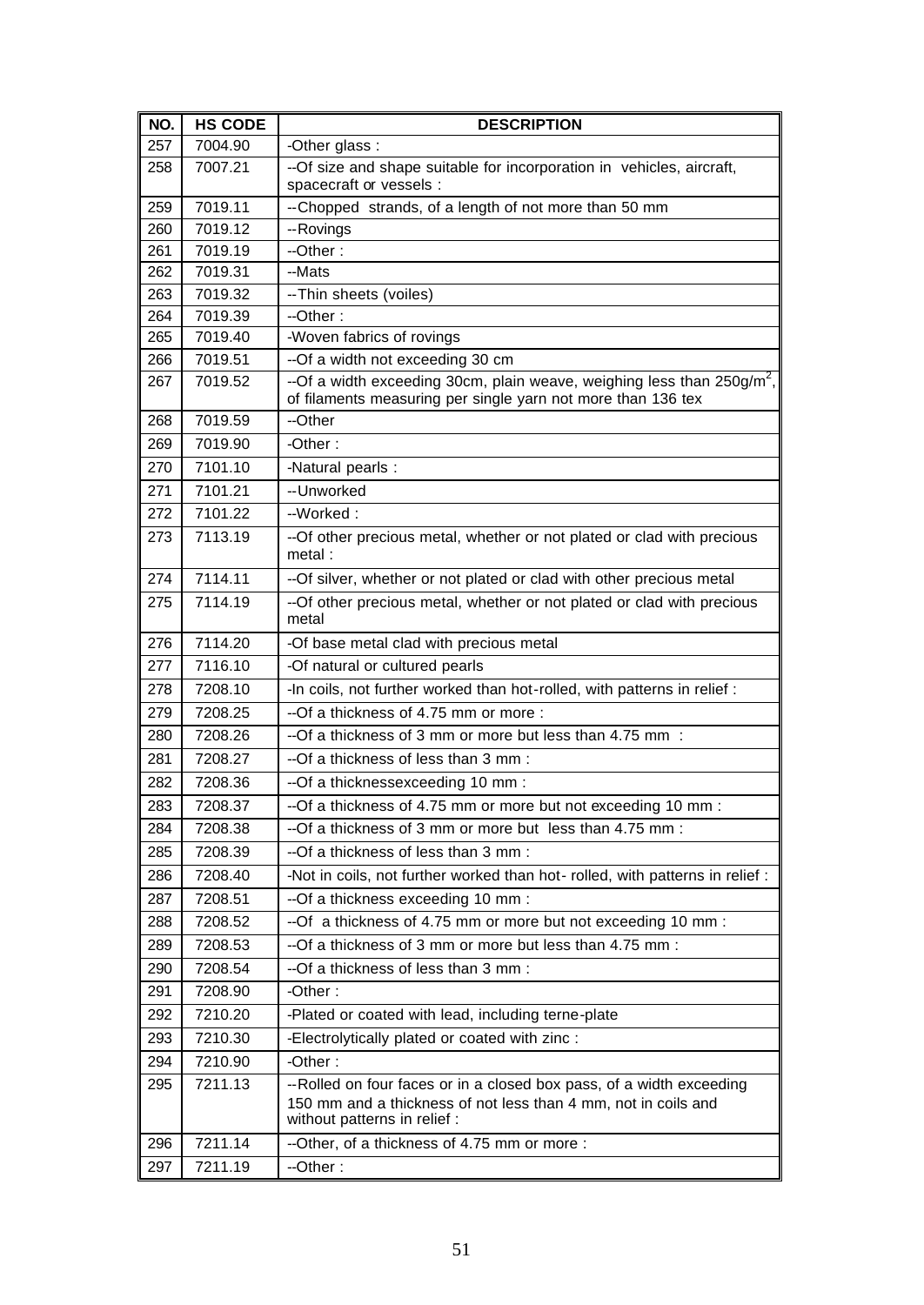| NO.        | <b>HS CODE</b>     | <b>DESCRIPTION</b>                                                                                                            |
|------------|--------------------|-------------------------------------------------------------------------------------------------------------------------------|
| 298        | 7212.20            | -Electrolytically plated or coated with zinc :                                                                                |
| 299        | 7212.50            | -Otherwise plated or coated :                                                                                                 |
| 300        | 7212.60            | -Clad:                                                                                                                        |
| 301        | 7213.10            | -Containing indentations, ribs, grooves or other deformations<br>produced during the rolling process :                        |
| 302        | 7213.20            | -Other, of free-cutting steel :                                                                                               |
| 303        | 7213.91            | --Of circular cross-section measuring less than 14 mm in diameter :                                                           |
| 304        | 7213.99            | --Other:                                                                                                                      |
| 305        | 7214.10            | -Forged:                                                                                                                      |
| 306        | 7214.20            | -Containing indentations, ribs, grooves or other deformations produced<br>during the rolling process or twisted after rolling |
| 307        | 7214.30            | -Other, of free-cutting steel                                                                                                 |
| 308        | 7214.91            | -- Of rectangular (other than square) cross-section :                                                                         |
| 309        | 7214.99            | $-Other:$                                                                                                                     |
| 310        | 7215.10            | -Of free-cutting steel, not further worked than cold-formed or cold-<br>finished                                              |
| 311        | 7215.50            | -Other, not further worked than cold-formed or cold-finished                                                                  |
| 312        | 7215.90            | -Other:                                                                                                                       |
| 313        | 7216.10            | -U, I or H sections, not further worked than hot-rolled, hot-drawn or<br>extruded, of a height of less than 80 mm             |
| 314        | 7216.21            | --L sections                                                                                                                  |
| 315        | 7216.22            | --T sections                                                                                                                  |
| 316        | 7216.31            | --U sections:                                                                                                                 |
| 317        | 7216.32            | --I sections :                                                                                                                |
| 318        | 7216.33            | --H sections :                                                                                                                |
| 319        | 7216.40            | -L or T sections, not further worked than hot-rolled, hot-drawn or<br>extruded, of a height of 80 mm or more :                |
| 320        | 7216.50            | -Other angles, shapes and sections, not further worked than hot-rolled,<br>hot-drawn or extruded :                            |
| 321        | 7216.61            | --Obtained from flat-rolled products                                                                                          |
| 322        | 7216.69            | --Other:                                                                                                                      |
| 323        | 7216.91            | --Cold-formed or cold-finished from flat-rolled products:                                                                     |
| 324        | 7216.99            | --Other                                                                                                                       |
| 325        | 7304.10            | -Line pipe of a kind used for oil or gas pipe-lines                                                                           |
| 326        | 7304.21            | --Drill pipe                                                                                                                  |
| 327        | 7304.29            | --Other                                                                                                                       |
| 328        | 7304.31            | --Cold-drawn or cold-rolled (cold-reduced) :                                                                                  |
| 329        | 7306.40            | -Other, welded, of circular cross-section of stainless steel :                                                                |
| 330        | 7315.90            | -Other parts:                                                                                                                 |
| 331        | 7321.11            | --For gas fuel or for both gas and other fuels :                                                                              |
| 332        | 7321.12            | --For liquid fuel                                                                                                             |
| 333<br>334 | 8407.31<br>8407.90 | --Of a cylinder capacity not exceeding 50 cc<br>-Other engines :                                                              |
| 335        | 8415.20            | -Of a kind used for persons, in motor vehicles                                                                                |
| 336        | 8415.81            | -- Incorporating a refrigerating unit and a valve for reversal of the                                                         |
|            |                    | cooling/heat cycle (reversible heat pumps):                                                                                   |
| 337        | 8415.82            | --Other, incorporating a refrigerating unit:                                                                                  |
| 338        | 8415.83            | --Not incorporating a refrigerating unit :                                                                                    |
| 339        | 8419.31            | --For agricultural products :                                                                                                 |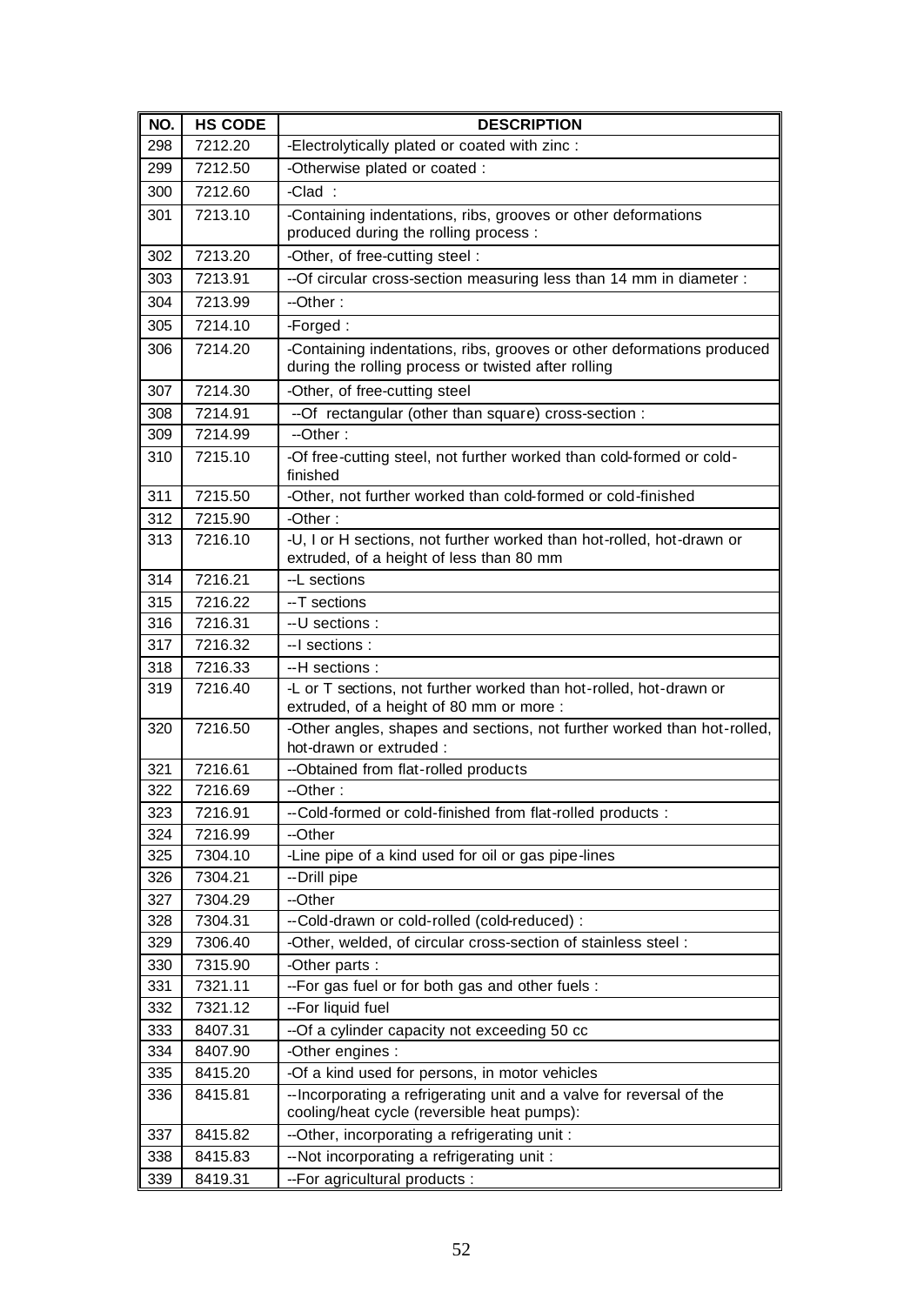| NO. | <b>HS CODE</b> | <b>DESCRIPTION</b>                                                                     |
|-----|----------------|----------------------------------------------------------------------------------------|
| 340 | 8433.51        | -- Combined harvester-threshers                                                        |
| 341 | 8433.52        | --Other threshing machinery                                                            |
| 342 | 8437.10        | -Machines for cleaning, sorting or grading seed, grain or dried                        |
|     |                | leguminous vegetables :                                                                |
| 343 | 8437.80        | -Other machinery:                                                                      |
| 344 | 8437.90        | -Parts:                                                                                |
| 345 | 8511.10        | -Sparking plugs:                                                                       |
| 346 | 8511.40        | -Starter motors and dual purpose starter-generators :                                  |
| 347 | 8511.50        | -Other generators :                                                                    |
| 348 | 8519.40        | -Transcribing machines :                                                               |
| 349 | 8519.92        | --Pocket-size cassette-players                                                         |
| 350 | 8519.93        | --Other, cassette type :                                                               |
| 351 | 8527.12        | --Pocket-size radio cassette-players                                                   |
| 352 | 8527.13        | --Other apparatus combined with sound recording or reproducing<br>apparatus            |
| 353 | 8701.10        | -Pedestrian controlled tractors :                                                      |
| 354 | 8701.90        | -Other:                                                                                |
| 355 | 8708.31        | --Mounted brake linings :                                                              |
| 356 | 8708.50        | -Drive-axles with differential, whether or not provided with other                     |
|     |                | transmission components :                                                              |
| 357 | 8708.60        | -Non-driving axles and parts thereof :                                                 |
| 358 | 8708.94        | --Steering wheels, steering columns and steering boxes :                               |
| 359 | 8709.11        | --Electrical                                                                           |
| 360 | 8709.90        | -Parts                                                                                 |
| 361 | 8714.20        | -Of carriages for disabled persons :                                                   |
| 362 | 8715.00        | Baby carriages and parts thereof.                                                      |
| 363 | 8716.10        | -Trailers and semi-trailers of the caravan type, for housing or camping                |
| 364 | 8716.31        | -- Tanker trailers and tanker semi-trailers                                            |
| 365 | 9401.10        | -Seats of a kind used for aircraft                                                     |
| 366 | 9401.20        | -Seats of a kind used for motor vehicles                                               |
| 367 | 9401.30        | -Swivel seats with variable height adjustment                                          |
| 368 | 9401.40        | -Seats other than garden seats or camping equipment, convertible into<br>beds          |
| 369 | 9401.50        | -Seats of cane, osier, bamboos or similar materials :                                  |
| 370 | 9401.80        | -Other seats:                                                                          |
| 371 | 9401.90        | -Parts:                                                                                |
| 372 | 9403.80        | -Furniture of other materials, including cane, osier, bamboo or<br>similar materials : |
| 373 | 9405.50        | -Non-electrical lamps and lighting fittings :                                          |
| 374 | 9406.00        | Prefabricated buildings.                                                               |
| 375 | 9501.00        | designed to be ridden by children (for example,<br>Wheeled<br>toys                     |
|     |                | tricycles, scooters, pedalcars); dolls' carriages.                                     |
| 376 | 9502.91        | --Garments and accessories therefor, footwear and headgear                             |
| 377 | 9502.99        | --Other                                                                                |
| 378 | 9503.60        | -Puzzles :                                                                             |
| 379 | 9503.90        | -Other:                                                                                |

 \* These tariff lines are included in the specific product list of Indonesia and China in the Early Harvest Programme (EHP). For these tariff lines, Indonesia will apply the modality for tariff reduction and elimination of the EHP for China.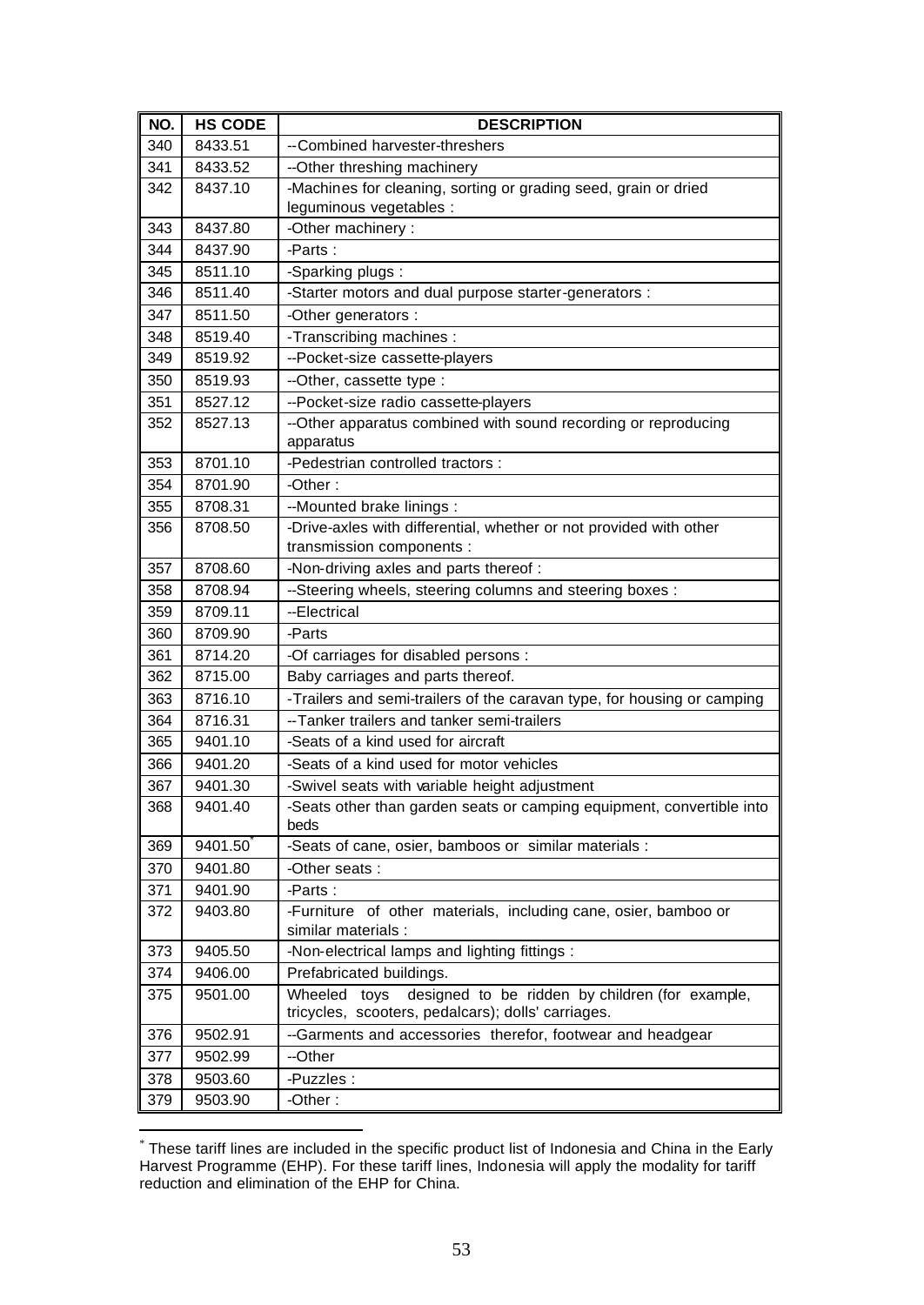| NO. | <b>HS CODE</b> | <b>DESCRIPTION</b>                                                                                                                                                   |
|-----|----------------|----------------------------------------------------------------------------------------------------------------------------------------------------------------------|
| 380 | 9504.90        | -Other :                                                                                                                                                             |
| 381 | 9506.31        | --Clubs, complete                                                                                                                                                    |
| 382 | 9506.32        | --Balls                                                                                                                                                              |
| 383 | 9506.39        | --Other                                                                                                                                                              |
| 384 | 9506.51        | --Lawn-tennis rackets, whether or not strung                                                                                                                         |
| 385 | 9506.69        | --Other                                                                                                                                                              |
| 386 | 9506.99        | $-Other:$                                                                                                                                                            |
| 387 | 9507.10        | -Fishing rods                                                                                                                                                        |
| 388 | 9507.20        | -Fish-hooks, whether or not snelled                                                                                                                                  |
| 389 | 9507.30        | -Fishing reels                                                                                                                                                       |
| 390 | 9601.90        | -Other:                                                                                                                                                              |
| 391 | 9607.11        | --Fitted with chain scoops of base metal                                                                                                                             |
| 392 | 9607.19        | --Other                                                                                                                                                              |
| 393 | 9607.20        | -Parts                                                                                                                                                               |
| 394 | 9615.11        | -- Of hard rubbers or plastics :                                                                                                                                     |
| 395 | 9802.10        | -Rotary internal combustion piston engine or reciprocating spark-<br>ignition combustion piston engine or compression-ignition piston<br>engine (diesel/semi diesel) |
| 396 | 9802.20        | -Gear boxes                                                                                                                                                          |
| 397 | 9802.30        | -Drive-axles                                                                                                                                                         |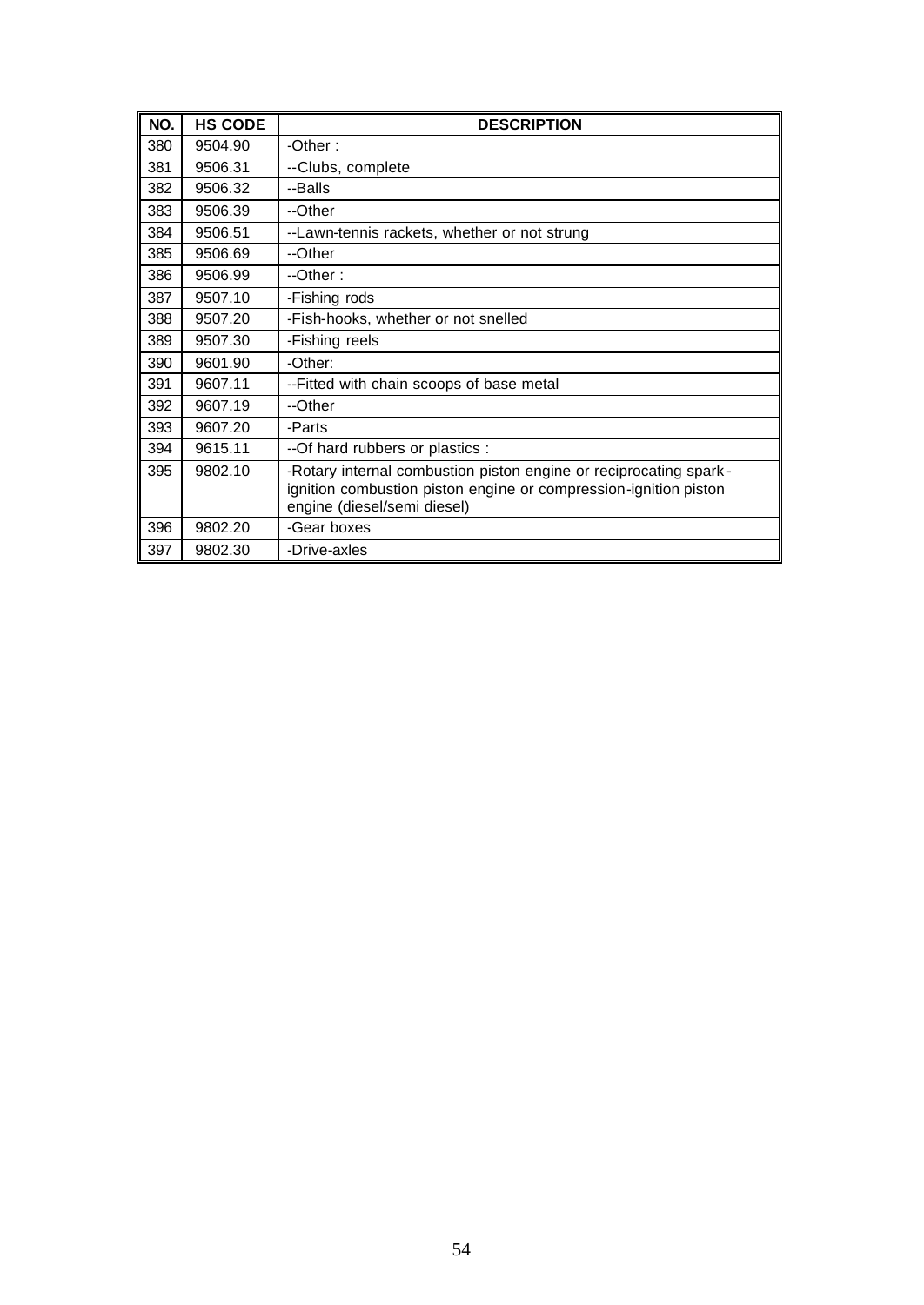## (e) Lao PDR:

| NO.          | <b>HS CODE</b> | <b>DESCRIPTION</b>                                                                                                                                                                                                                                                                                                                                  |
|--------------|----------------|-----------------------------------------------------------------------------------------------------------------------------------------------------------------------------------------------------------------------------------------------------------------------------------------------------------------------------------------------------|
| $\mathbf{1}$ | 1801.00.00     | Cocoa beans, whole or broken, raw or roasted.                                                                                                                                                                                                                                                                                                       |
| 2            | 1802.00.00     | Cocoa shells, husks, skins and other cocoa waste.                                                                                                                                                                                                                                                                                                   |
| 3            | 1803.10.00     | - Not defatted                                                                                                                                                                                                                                                                                                                                      |
| 4            | 1803.20.00     | - Wholly or partly defatted                                                                                                                                                                                                                                                                                                                         |
| 5            | 1804.00.00     | Cocoa butter, fat and oil.                                                                                                                                                                                                                                                                                                                          |
| 6            | 1805.00.00     | Cocoa powder, not containing added sugar or other sweetening<br>matter.                                                                                                                                                                                                                                                                             |
| 7            | 1806.10.00     | - Cocoa powder, containing added sugar or other sweetening matter                                                                                                                                                                                                                                                                                   |
| 8            | 1806.20        | - Other preparations in blocks, slabs or bars weighing more than 2 kg<br>or in liquid, paste, powder, granular or other bulk form in containers or<br>immediate packings, of a content exceeding 2 kg:                                                                                                                                              |
|              | 1806.20.10     | - - Chocolate confectionery in blocks, slabs or bars                                                                                                                                                                                                                                                                                                |
|              | 1806.20.90     | - - other                                                                                                                                                                                                                                                                                                                                           |
| 9            | 1806.31        | - - Filled:                                                                                                                                                                                                                                                                                                                                         |
|              | 1806.31.10     | --- Chocolate confectionery in blocks, slabs or bars                                                                                                                                                                                                                                                                                                |
|              | 1806.31.90     | --- other                                                                                                                                                                                                                                                                                                                                           |
| 10           | 1806.32        | - - Not filled:                                                                                                                                                                                                                                                                                                                                     |
|              | 1806.32.10     | --- Chocolate confectionery in blocks, slabs or bars                                                                                                                                                                                                                                                                                                |
|              | 1806.32.90     | - - - other                                                                                                                                                                                                                                                                                                                                         |
| 11           | 1806.90        | - Other:                                                                                                                                                                                                                                                                                                                                            |
|              | 1806.90.10     | - - Chocolate confectionery in tablets or pastilles                                                                                                                                                                                                                                                                                                 |
|              | 1806.90.20     | - - Food preparations of flour, meal, starch or malt extract, containing<br>40% or more but less than 50% by weight of cocoa and food<br>preparations of goods of headings 04.01 to 04.04, containing 5% or<br>more but less than 10% by weight of cocoa, specially prepared for<br>infant used, not put up for retail sales                        |
|              | 1806.90.30     | - - Other food preparations of flour, meal, starch or malt extract,<br>containing 40% or more but less than 50% by weight of cocoa; other<br>food preparations of goods of headings 04.01 to 04.04, containing 5%<br>or more but less than 10% by weight of cocoa; preparations of cereals<br>containing 6% but not more than 8% by weight of cocoa |
|              | 1806.90.90     | - - other                                                                                                                                                                                                                                                                                                                                           |
| 12           | 1901.10        | - Preparations for infant use, put up for retail sale:                                                                                                                                                                                                                                                                                              |
|              | 1901.10.10     | - - of malt extract                                                                                                                                                                                                                                                                                                                                 |
|              | 1901.10.21     | - - - Medical Food                                                                                                                                                                                                                                                                                                                                  |
|              | 1901.10.29     | - - other                                                                                                                                                                                                                                                                                                                                           |
|              | 1901.10.30     | - - of soya bean powder                                                                                                                                                                                                                                                                                                                             |
|              | 1901.10.91     | - - - for lactase deficiency infants                                                                                                                                                                                                                                                                                                                |
|              | 1901.10.92     | - - - other Medical foods                                                                                                                                                                                                                                                                                                                           |
|              | 1901.10.93     | - - - other, containing Cocoa                                                                                                                                                                                                                                                                                                                       |
|              | 1901.10.99     | - - - other                                                                                                                                                                                                                                                                                                                                         |
| 13           | 1901.20        | - Mixes and doughs for the preparation of bakers' wares of heading<br>19.05:                                                                                                                                                                                                                                                                        |
|              | 1901.20.10     | - - of flour, groats, meal, starch or malt extract, Not containing cocoa                                                                                                                                                                                                                                                                            |
|              | 1901.20.20     | - - of flour, groats, meal, starch or malt extract, containing cocoa                                                                                                                                                                                                                                                                                |
|              | 1901.20.30     | - - other, Not containing Cocoa                                                                                                                                                                                                                                                                                                                     |
|              | 1901.20.40     | - - other, containing Cocoa                                                                                                                                                                                                                                                                                                                         |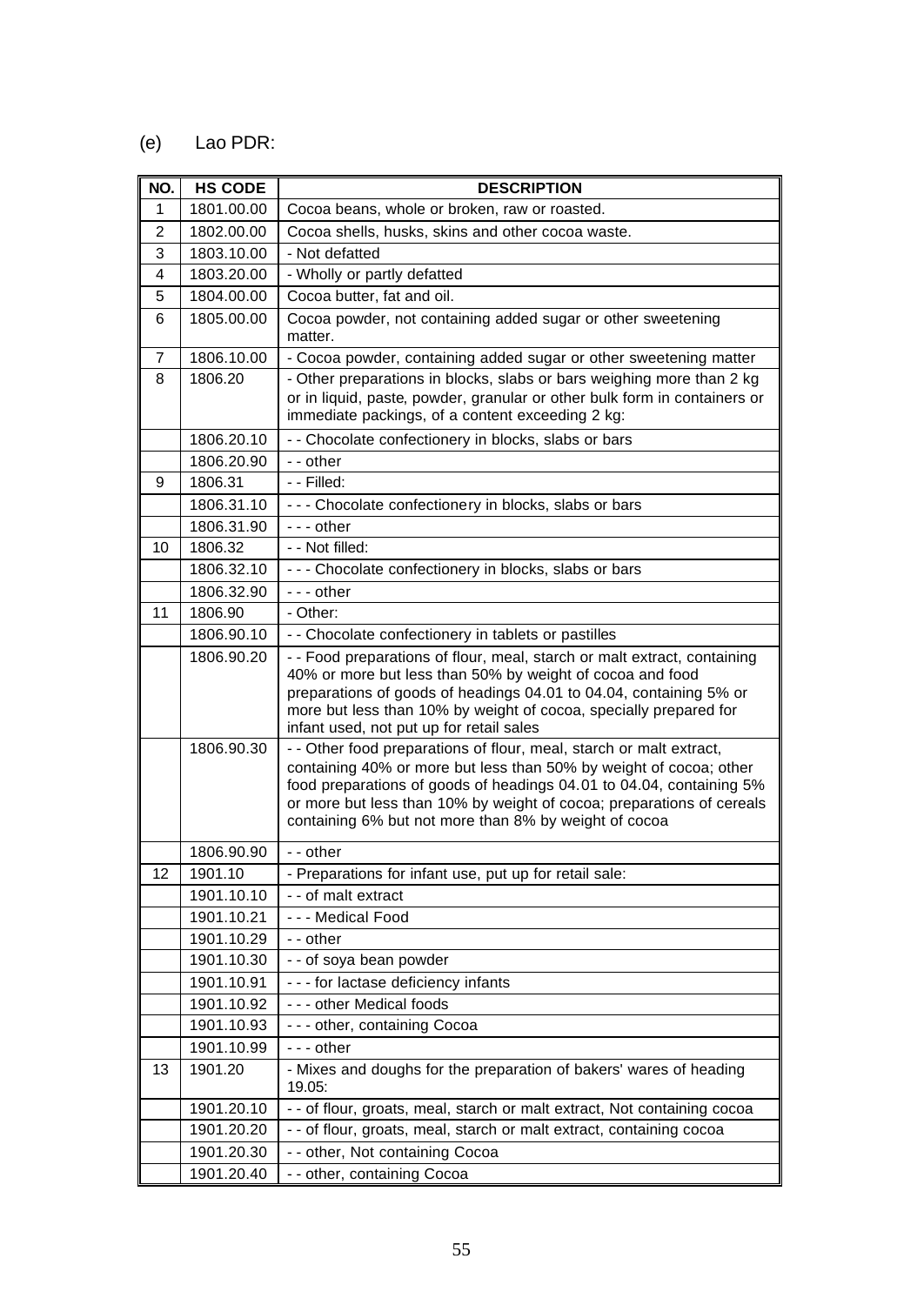| NO. | <b>HS CODE</b> | <b>DESCRIPTION</b>                                                    |
|-----|----------------|-----------------------------------------------------------------------|
| 14  | 1901.90        | - Other:                                                              |
|     | 1901.90.11     | $- -$ - Of goods of heading 04.01 to 04.04                            |
|     | 1901.90.12     | - - - for lactase deficient infants                                   |
|     | 1901.90.13     | - - - other Medical Food                                              |
|     | 1901.90.19     | --- other                                                             |
|     | 1901.90.20     | - - malt extract                                                      |
|     | 1901.90.31     | - - - Filled milk                                                     |
|     | 1901.90.32     | - - - Medical Food                                                    |
|     | 1901.90.33     | --- other, Not containing Cocoa                                       |
|     | 1901.90.34     | - - - other, containing Cocoa                                         |
|     | 1901.90.41     | - - - in powder form                                                  |
|     | 1901.90.49     | - - - in other form                                                   |
|     | 1901.90.51     | --- Medical foods                                                     |
|     | 1901.90.52     | --- other, Not containing Cocoa                                       |
|     | 1901.90.53     | - - - other, containing Cocoa                                         |
| 15  | 1905.10.00     | - Crispbread                                                          |
| 16  | 1905.20.00     | - Gingerbread and the like                                            |
| 17  | 1905.31        | - - Sweet biscuits:                                                   |
|     | 1905.31.10     | - - - Not containing Cocoa                                            |
|     | 1905.31.20     | --- containing Cocoa                                                  |
| 18  | 1905.32        | - - Waffles and wafers:                                               |
|     | 1905.32.10     | --- Waffles                                                           |
|     | 1905.32.20     | - - - wafers                                                          |
| 19  | 1905.40.00     | - Rusks, toasted bread and similar toasted products                   |
| 20  | 1905.90        | - Other:                                                              |
|     | 1905.90.10     | - - Unsweetened teething biscuits                                     |
|     | 1905.90.20     | - - other Unsweetened biscuits                                        |
|     | 1905.90.30     | - - Cakes                                                             |
|     | 1905.90.40     | - - Pastries                                                          |
|     | 1905.90.50     | - - Bakery products made without flour                                |
|     | 1905.90.60     | - - Empty cachets of a kind suitable for pharmaceutical use           |
|     | 1905.90.70     | - - Communion wafers, sealing wafers, rice paper and similar products |
|     | 1905.90.80     | - - other crisp savoury Food products                                 |
|     | 1905.90.90     | - - other                                                             |
| 21  | 2001.10.00     | - Cucumbers and gherkins                                              |
| 22  | 2001.90.01     | - Other:                                                              |
|     | 2001.90.10     | - - Onions                                                            |
|     | 2001.90.90     | - - other                                                             |
| 23  | 2002.10.00     | - Tomatoes, whole or in pieces                                        |
| 24  | 2002.90        | - Other:                                                              |
|     | 2002.90.10     | - - Tomato paste                                                      |
|     | 2002.90.90     | - - other                                                             |
| 25  | 2003.10.00     | - Mushrooms of the genus Agaricus                                     |
| 26  | 2003.20.00     | - Truffles                                                            |
| 27  | 2003.90.00     | - other                                                               |
| 28  | 2004.10.00     | - Potatoes                                                            |
| 29  | 2004.90        | - Other vegetables and mixtures of vegetables:                        |
|     | 2004.90.10     | - - infant Food                                                       |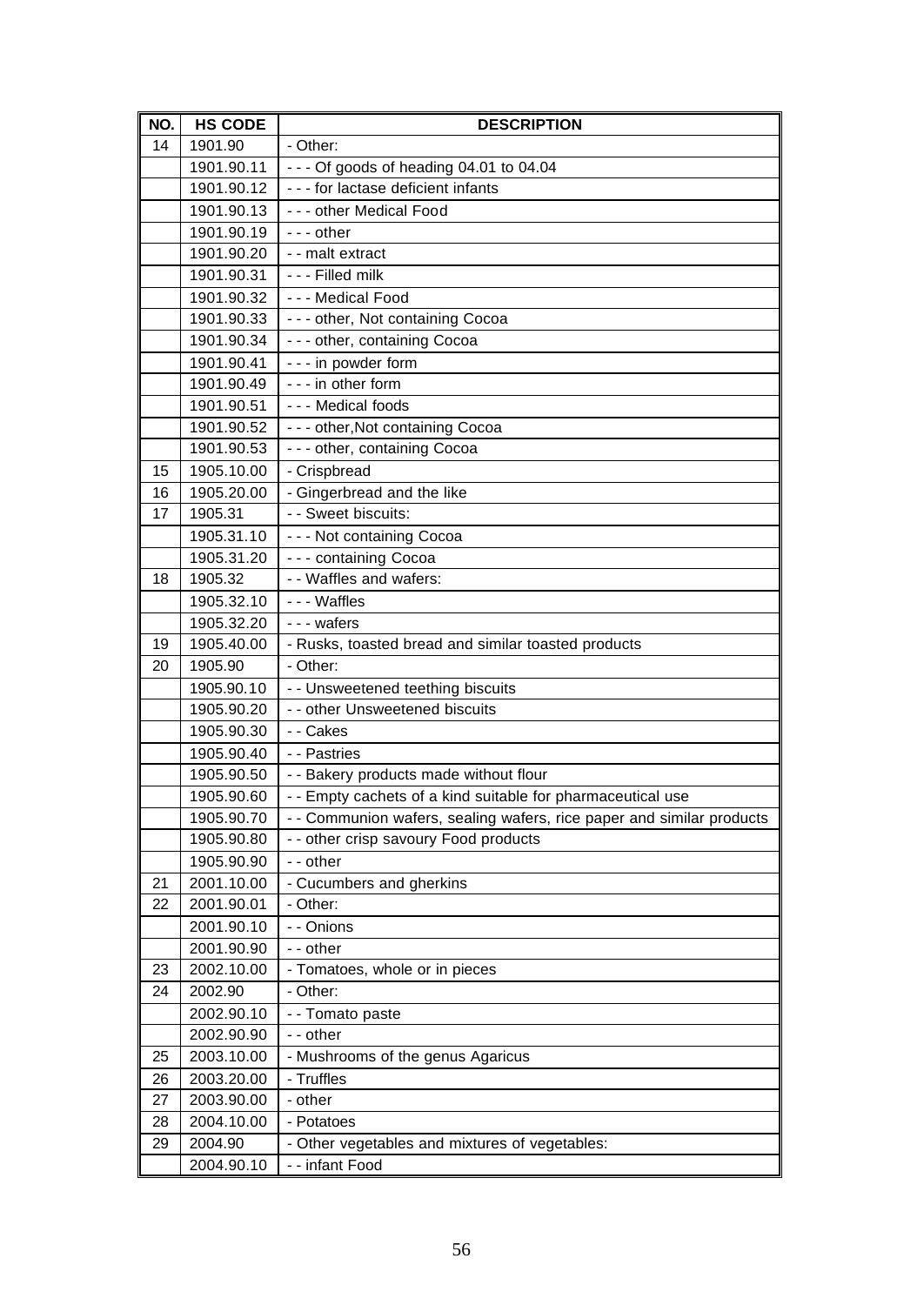| NO. | <b>HS CODE</b>        | <b>DESCRIPTION</b>                                                                                                    |
|-----|-----------------------|-----------------------------------------------------------------------------------------------------------------------|
|     | 2004.90.20            | - - other preparations of Sweet corn                                                                                  |
|     | 2004.90.90            | - - other                                                                                                             |
| 30  | 2005.10.00            | - Homogenised vegetables                                                                                              |
| 31  | 2005.20               | - Potatoes:                                                                                                           |
|     | 2005.20.10            | - - Chips and sticks                                                                                                  |
|     | 2005.20.90            | - - other                                                                                                             |
| 32  | 2005.40.00            | - Peas (Pisum sativum)                                                                                                |
| 33  | 2005.51.00            | - - Beans, shelled                                                                                                    |
| 34  | 2005.59.00            | - - other                                                                                                             |
| 35  | 2005.60.00            | - Asparagus                                                                                                           |
| 36  | 2005.70.00            | - Olives                                                                                                              |
| 37  | 2005.80.00            | - Sweet corn (Zea mays var. saccharata)                                                                               |
| 38  | 2005.90               | - Other vegetables and mixtures of vegetables:                                                                        |
|     | 2005.90.10            | - - Smoked garlic                                                                                                     |
|     | 2005.90.90            | $-$ - other                                                                                                           |
| 39  | 2006.00.00            | Vegetables, fruit, nuts, fruit peel and other parts of plants, preserved<br>by sugar (drained, glacé or crystallised) |
| 40  | 2007.10.00            | Homogenised preparations                                                                                              |
| 41  | 2007.91.00            | - - Citrus fruit                                                                                                      |
| 42  | 2007.99               | - - Other:                                                                                                            |
|     | 2007.99.10            | - - - fruit grains and pastes other than of mango, pineapple or                                                       |
|     |                       | strawberries                                                                                                          |
|     | 2007.99.90            | $- -$ other                                                                                                           |
| 43  | 2008.11               | - - Ground nuts:                                                                                                      |
|     | 2008.11.10            | --- Roasted Nuts                                                                                                      |
|     | 2008.11.20            | --- Peanut butter                                                                                                     |
|     | 2008.11.90            | $- -$ other                                                                                                           |
| 44  | 2008.19               | - - Other, including mixtures:                                                                                        |
|     | 2008.19.10            | --- Cashew                                                                                                            |
|     | 2008.19.90            | $- -$ other                                                                                                           |
| 45  | 2008.20.00            | - Pineapples                                                                                                          |
| 46  | 2008.30<br>2008.30.11 | - Citrus fruit:<br>- - - in airtight containers                                                                       |
|     | 2008.30.19            | --- other                                                                                                             |
|     | 2008.30.91            | - - - in airtight containers                                                                                          |
|     | 2008.30.99            | --- other                                                                                                             |
| 47  | 2008.40               | - Pears:                                                                                                              |
|     | 2008.40.11            | - - - in airtight containers                                                                                          |
|     | 2008.40.19            | $- -$ other                                                                                                           |
|     | 2008.40.91            | - - - in airtight containers                                                                                          |
|     | 2008.40.99            | --- other                                                                                                             |
| 48  | 2008.50               | - Apricots:                                                                                                           |
|     | 2008.50.11            | - - - in airtight containers                                                                                          |
|     | 2008.50.19            | $- -$ other                                                                                                           |
|     | 2008.50.91            | - - - in airtight containers                                                                                          |
|     | 2008.50.99            | - - - other                                                                                                           |
| 49  | 2008.60               | - Cherries:                                                                                                           |
|     | 2008.60.11            | - - - in airtight containers                                                                                          |
|     | 2008.60.19            | --- other                                                                                                             |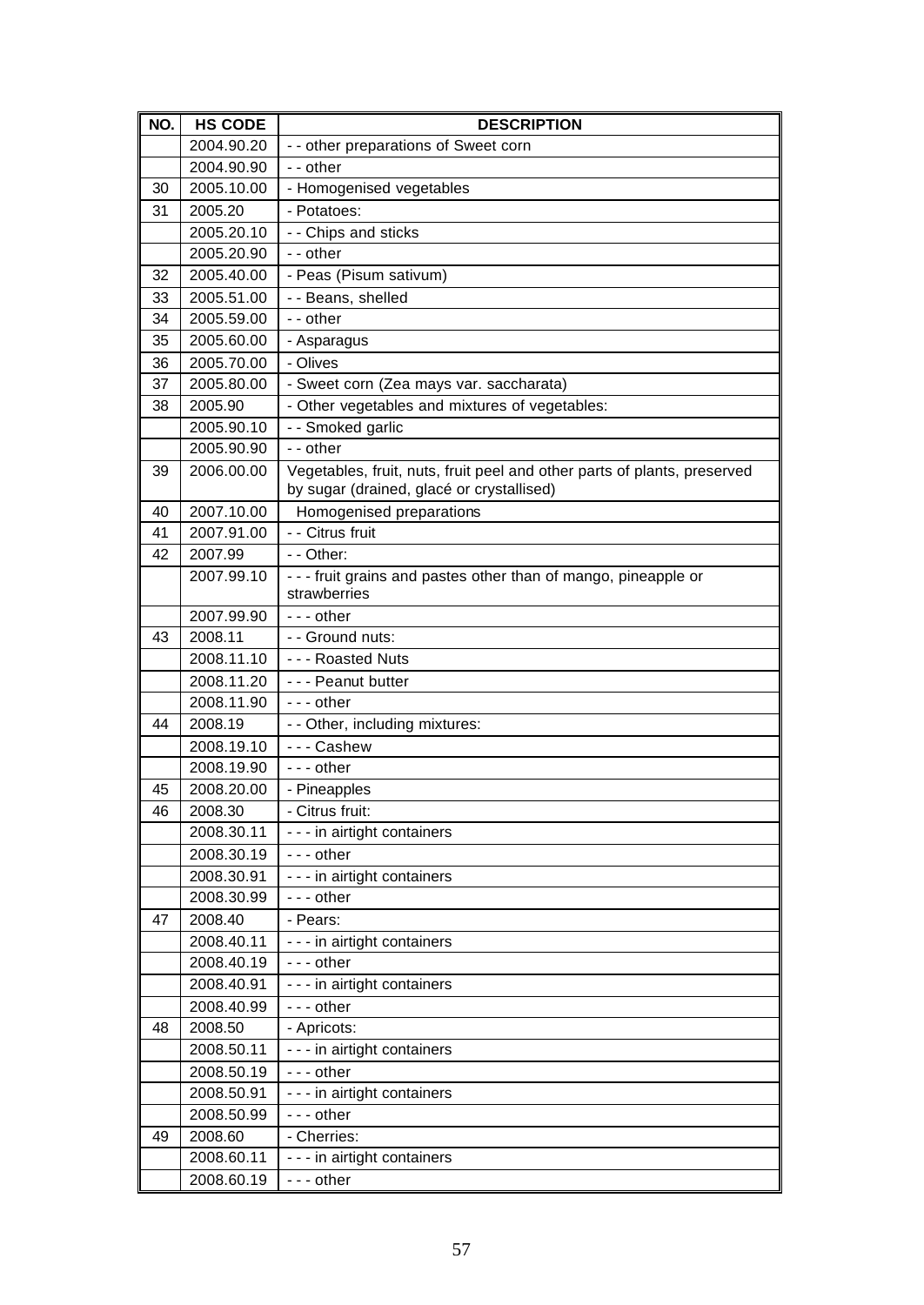| NO. | <b>HS CODE</b> | <b>DESCRIPTION</b>                                     |
|-----|----------------|--------------------------------------------------------|
|     | 2008.60.91     | - - - in airtight containers                           |
|     | 2008.60.99     | --- other                                              |
| 50  | 2008.70        | - Peaches, including nectarines:                       |
|     | 2008.70.10     | - - - in airtight containers                           |
|     | 2008.70.19     | --- other                                              |
|     | 2008.70.91     | - - - in airtight containers                           |
|     | 2008.70.99     | $- -$ other                                            |
| 51  | 2008.80        | - Strawberries:                                        |
|     | 2008.80.11     | - - - in airtight containers                           |
|     | 2008.80.19     | $- -$ other                                            |
|     | 2008.80.91     | - - - in airtight containers                           |
|     | 2008.80.99     | $- -$ other                                            |
| 52  | 2008.91.00     | - - Palm hearts                                        |
| 53  | 2008.92        | - - Mixtures:                                          |
|     | 2008.92.10     | --- of stems, roots and other edible parts of plants   |
|     | 2008.92.21     | - - - - in airtight containers                         |
|     | 2008.92.29     | $--$ other                                             |
|     | 2008.92.91     | - - - - in airtight containers                         |
|     | 2008.92.99     | $--$ other                                             |
| 54  | 2008.99        | - - Other:                                             |
|     | 2008.99.10     | --- Lychees                                            |
|     | 2008.99.20     | --- Longans                                            |
|     | 2008.99.30     | - - - of stems, roots and other edible parts of plants |
|     | 2008.99.41     | - - - - in airtight containers                         |
|     | 2008.99.49     | $- - -$ other                                          |
|     | 2008.99.91     | - - - - in airtight containers                         |
|     | 2008.99.99     | $--$ other                                             |
| 55  | 2009.11.00     | - - Frozen                                             |
| 56  | 2009.12.00     | - - Not frozen, of a Brix value not exceeding 20       |
| 57  | 2009.19.00     | - - other                                              |
| 58  | 2009.21.00     | - - Of a Brix value not exceeding 20                   |
| 59  | 2009.29.00     | - - other                                              |
| 60  | 2009.31.00     | - - Of a Brix value not exceeding 20                   |
| 61  | 2009.39.00     | - - other                                              |
| 62  | 2009.41.00     | - - Of a Brix value not exceeding 20                   |
| 63  | 2009.49.00     | - - other                                              |
| 64  | 2009.50.00     | - Tomato juice                                         |
| 65  | 2009.61.00     | - - Of a Brix value not exceeding 20                   |
| 66  | 2009.69.00     | - - other                                              |
| 67  | 2009.71.00     | - - Of a Brix value not exceeding 20                   |
| 68  | 2009.79.00     | - - other                                              |
| 69  | 2009.80        | - Juice of any other single fruit or vegetable:        |
|     | 2009.80.10     | - - Blackcurrant juice                                 |
|     | 2009.80.90     | - - other                                              |
| 70  | 2009.90.00     | - mixtures of juices                                   |
| 71  | 2401.10        | - Tobacco, not stemmed/stripped:                       |
|     | 2401.10.10     | - - Virginia type, flue-cured                          |
|     | 2401.10.20     | - - Virginia type, Not flue cured                      |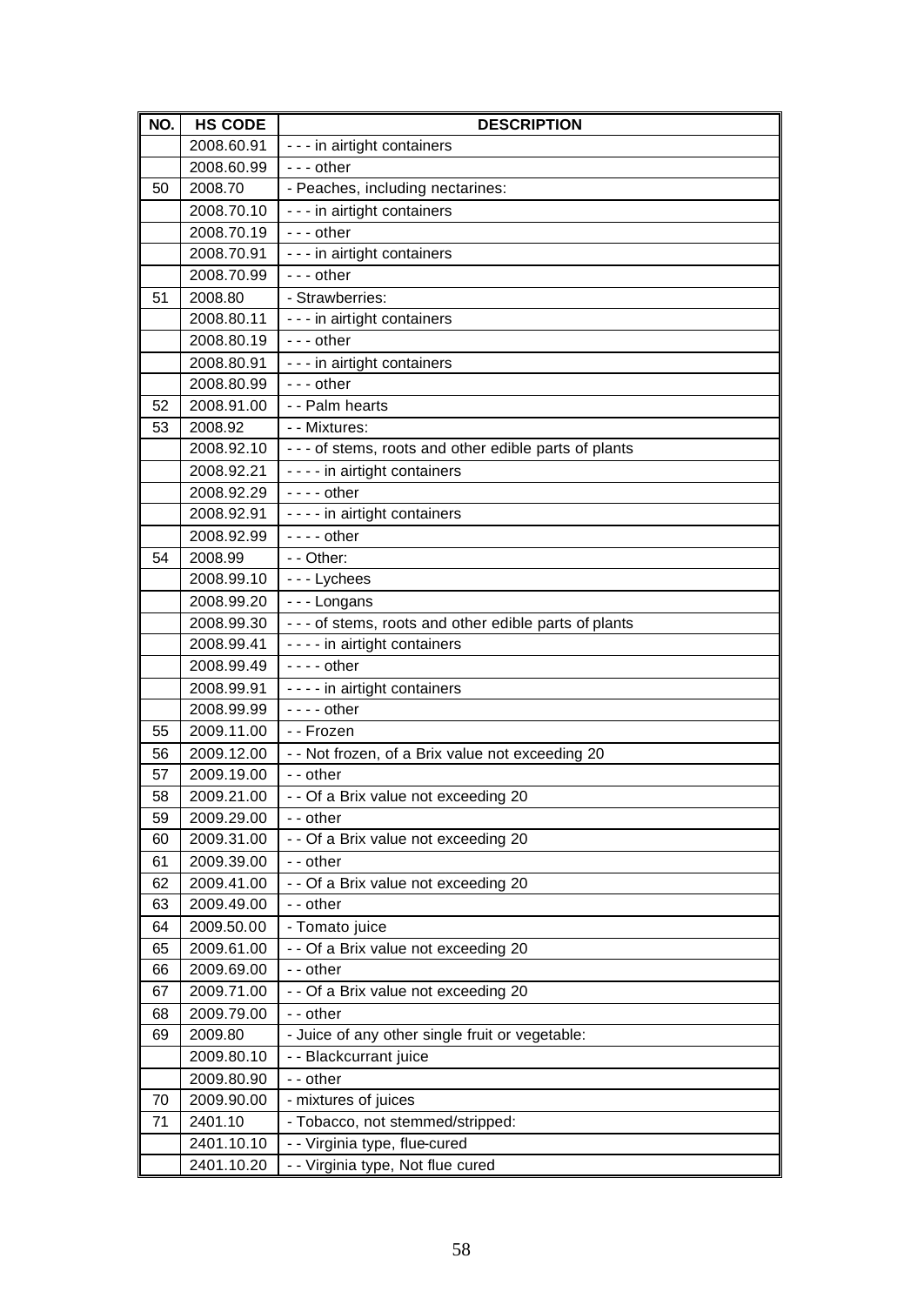| NO. | <b>HS CODE</b> | <b>DESCRIPTION</b>                                                          |
|-----|----------------|-----------------------------------------------------------------------------|
|     | 2401.10.30     | - - other, flue-cured                                                       |
|     | 2401.10.90     | - - other, Not flue cured                                                   |
| 72  | 2401.20        | - Tobacco, partly or wholly stemmed/stripped:                               |
|     | 2401.20.10     | - - Virginia type, flue-cured                                               |
|     | 2401.20.20     | - - Virginia type, Not flue cured                                           |
|     | 2401.20.30     | - - Oriental type                                                           |
|     | 2401.20.40     | - - Burley type                                                             |
|     | 2401.20.50     | - - other, flue-cured                                                       |
|     | 2401.20.90     | - - other, Not flue cured                                                   |
| 73  | 2401.30        | - Tobacco refuse:                                                           |
|     | 2401.30.10     | - - Tobacco stems                                                           |
|     | 2401.30.90     | - - other                                                                   |
| 74  | 2402.10.00     | - Cigars, cheroots and cigarillos, containing Tobacco                       |
| 75  | 2402.20        | - Cigarettes containing tobacco:                                            |
|     | 2402.20.10     | - - Beedies                                                                 |
|     | 2402.20.90     | - - other                                                                   |
| 76  | 2402.90        | - Other:                                                                    |
|     | 2402.90.10     | - - Cigars, cheroots and cigarillos of Tobacco substitutes                  |
|     | 2402.90.20     | - - Cigarettes of Tobacco substitutes                                       |
| 77  | 2403.10        | - Smoking tobacco, whether or not containing tobacco substitutes in         |
|     |                | any proportion:                                                             |
|     | 2403.10.11     | --- Blended Tobacco                                                         |
|     | 2403.10.19     | $- -$ other                                                                 |
|     | 2403.10.21     | --- Blended Tobacco                                                         |
|     | 2403.10.29     | $--$ other                                                                  |
|     | 2403.10.90     | - - other                                                                   |
| 78  | 2403.91.00     | - - "Homogenised" or "reconstituted" tobacco                                |
| 79  | 2403.99        | - - Other:                                                                  |
|     | 2403.99.10     | - - - Tobacco extracts and essences                                         |
|     | 2403.99.30     | --- manufactured Tobacco substitutes                                        |
|     | 2403.99.40     | - - - Snuff                                                                 |
|     | 2403.99.50     | --- Smokeless Tobacco, including chewing and sucking tobacco                |
|     | 2403.99.60     | --- Ang Hoon                                                                |
|     | 2403.99.90     | $- -$ other                                                                 |
| 80  | 3209.10        | - Based on acrylic or vinyl polymers:                                       |
|     | 3209.10.10     | - - Varnishes (including lacquers), exceeding 100°C heat-resistance         |
|     | 3209.10.20     | - - Varnishes (including lacquers), not exceeding 100°C heat-               |
|     |                | resistance                                                                  |
|     | 3209.10.30     | - - Enamel                                                                  |
|     | 3209.10.40     | - - Leather paints                                                          |
|     | 3209.10.50     | - - Anti-fouling or anti-corrosive paints for ships' hulls                  |
|     | 3209.10.60     | - - Undercoats and priming paints                                           |
|     | 3209.10.71     | - - - containing insecticide derivatives                                    |
|     | 3209.10.79     | --- other                                                                   |
|     | 3209.10.90     | - - other                                                                   |
| 81  | 3209.90        | - Other:                                                                    |
|     | 3209.90.10     | - - Varnishes (including lacquers), exceeding 100°C heat-resistance         |
|     | 3209.90.20     | - - Varnishes (including lacquers), not exceeding 100°C heat-<br>resistance |
|     |                |                                                                             |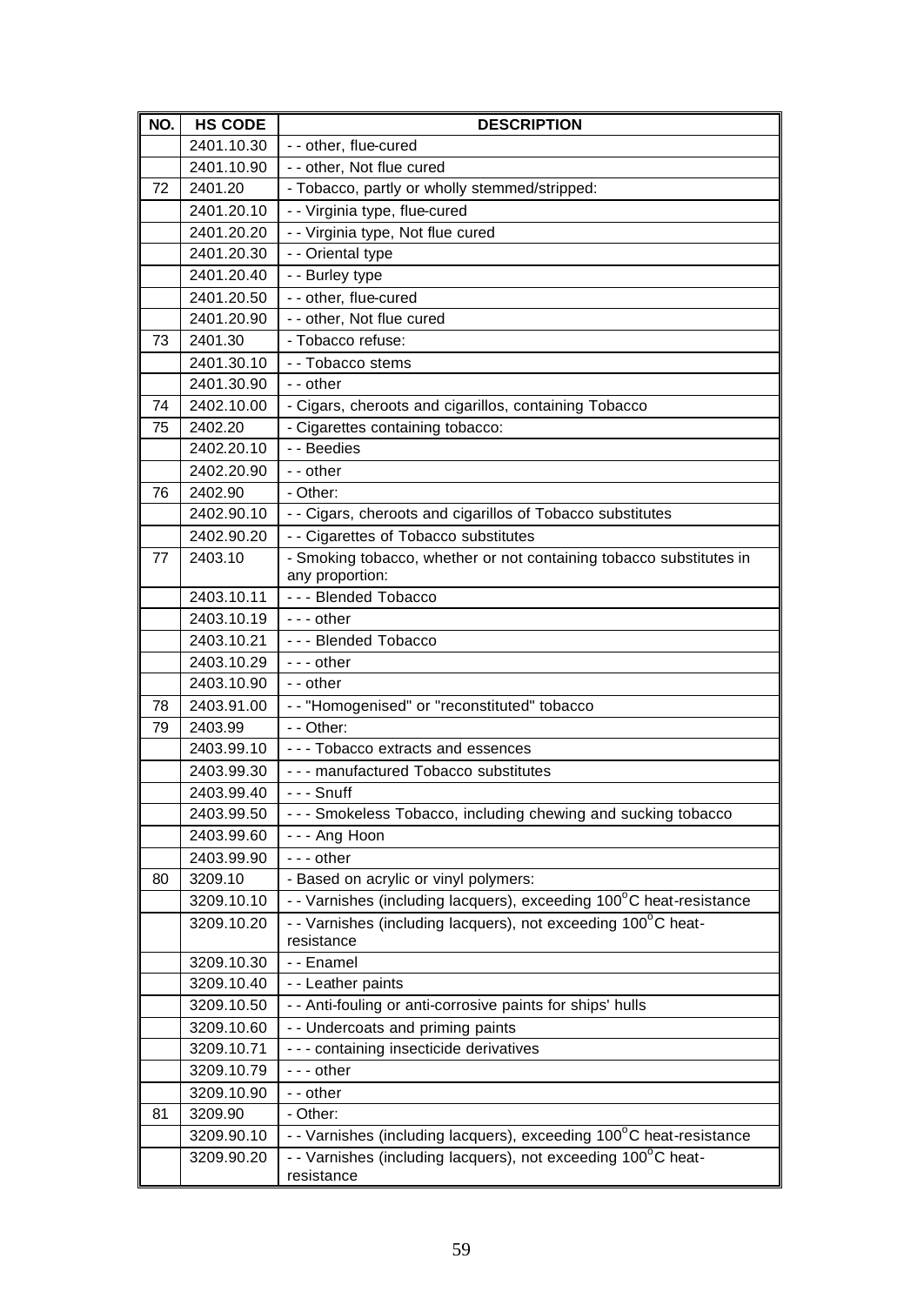| NO. | <b>HS CODE</b> | <b>DESCRIPTION</b>                                                                                                          |
|-----|----------------|-----------------------------------------------------------------------------------------------------------------------------|
|     | 3209.90.30     | - - Enamels                                                                                                                 |
|     | 3209.90.40     | - - Leather paints                                                                                                          |
|     | 3209.90.50     | - - Anti-fouling or anti-corrosive paints for ships' hulls                                                                  |
|     | 3209.90.60     | - - Undercoats and priming paints                                                                                           |
|     | 3209.90.71     | - - - containing insecticide derivatives                                                                                    |
|     | 3209.90.79     | --- other                                                                                                                   |
|     | 3209.90.90     | - - other                                                                                                                   |
| 82  | 3210.00.11     | - - Exceeding 100°C heat-resistance                                                                                         |
|     | 3210.00.19     | - - other                                                                                                                   |
|     | 3210.00.20     | - Distempers                                                                                                                |
|     | 3210.00.30     | - Prepared water pigments of a kind used for finishing Leather                                                              |
|     | 3210.00.40     | - Enamels                                                                                                                   |
|     | 3210.00.50     | - Polyurethane tar coating                                                                                                  |
|     | 3210.00.60     | - Anti-fouling or anti-corrosive paints for ships' hulls                                                                    |
|     | 3210.00.70     | - Undercoats and priming paints                                                                                             |
|     | 3210.00.81     | - - containing insecticide derivatives                                                                                      |
|     | 3210.00.89     | - - other                                                                                                                   |
|     | 3210.00.90     | - other                                                                                                                     |
| 83  | 3917.39        | - - Other:                                                                                                                  |
|     | 3917.39.10     | --- Porous tubes suitable for agricultural watering                                                                         |
|     | 3917.39.90     | --- other                                                                                                                   |
| 84  | 3917.40.00     | - Fittings                                                                                                                  |
| 85  | 8711.20        | - With reciprocating internal combustion piston engine of a cylinder<br>capacity exceeding 50 cc but not exceeding 250 cc:  |
|     | 8711.20.46     | $- -$ other                                                                                                                 |
|     | 8711.20.47     | --- Motor scooters                                                                                                          |
|     | 8711.20.48     | - - - other Motor cycles, With or without side-cars                                                                         |
|     | 8711.20.49     | $- -$ other                                                                                                                 |
|     | 8711.20.51     | --- Motor scooters                                                                                                          |
|     | 8711.20.52     | - - - other Motor cycles, With or without side-cars                                                                         |
|     | 8711.20.53     | --- other                                                                                                                   |
|     | 8711.20.54     | --- Motor scooters                                                                                                          |
|     | 8711.20.55     | - - - other Motor cycles, With or without side-cars                                                                         |
|     | 8711.20.56     | $- -$ other                                                                                                                 |
| 86  | 8711.30        | - With reciprocating internal combustion piston engine of a cylinder<br>capacity exceeding 250 cc but not exceeding 500 cc: |
|     | 8711.30.10     | - - Motorcross motorcycles                                                                                                  |
|     | 8711.30.20     | - - other, CKD                                                                                                              |
|     | 8711.30.30     | - - other, CBU/other                                                                                                        |
| 87  | 8711.40        | - With reciprocating internal combustion piston engine of a cylinder<br>capacity exceeding 500 cc but not exceeding 800 cc: |
|     | 8711.40.10     | - - Motorcross motorcycles                                                                                                  |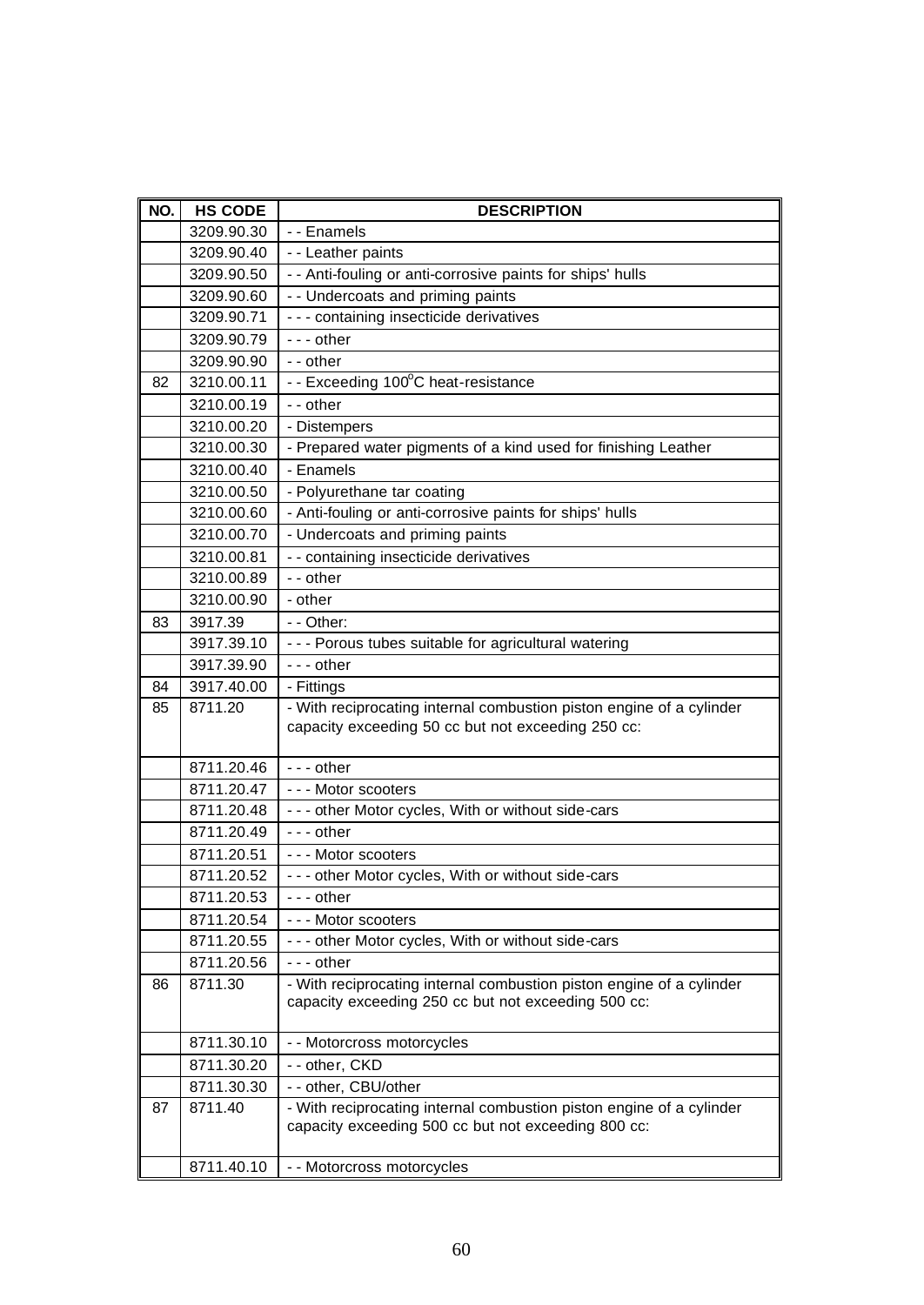| NO. | <b>HS CODE</b> | <b>DESCRIPTION</b>  |
|-----|----------------|---------------------|
|     | 8711.40.20     | -- other, CKD       |
|     | 8711.40.30     | -- other, CBU/other |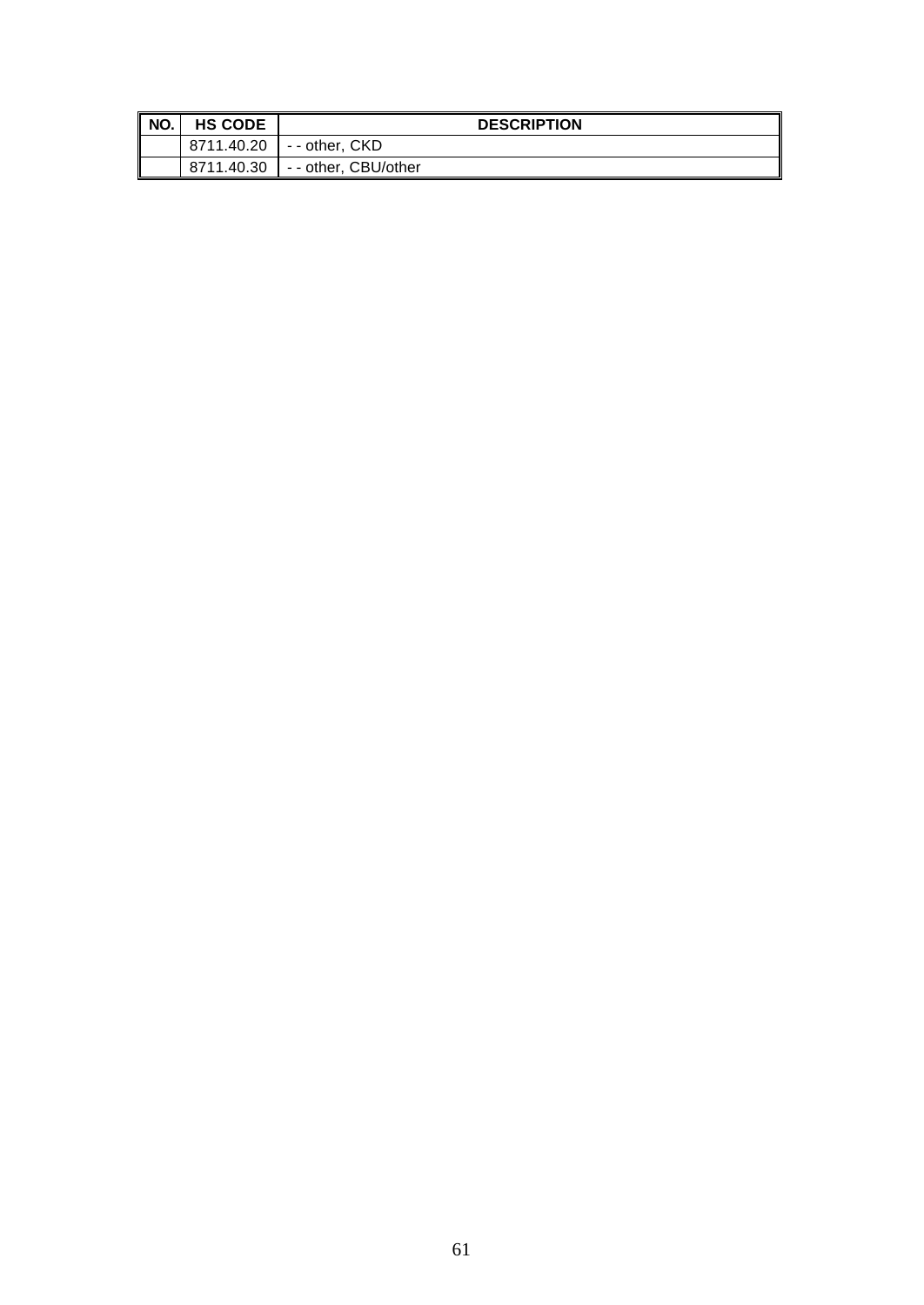## (f) Malaysia:

| NO.          | <b>HS CODE</b> | <b>DESCRIPTION</b>                                                                                                                             |
|--------------|----------------|------------------------------------------------------------------------------------------------------------------------------------------------|
| $\mathbf{1}$ | 3405.90        | - Other                                                                                                                                        |
|              | 3405.90.000    | Other polishes & cream                                                                                                                         |
| 2            | 4011.61        | - - Of a kind used on agricultural or forestry vehicles and machines                                                                           |
|              | 4011.61.900    | of a kind used on agricultural or forestry vehicles and machines;<br>others                                                                    |
| 3            | 4012.90        | - Other                                                                                                                                        |
|              | 4012.90.200    | Tyre flaps                                                                                                                                     |
|              | 4012.90.300    | <b>Buffed tyres</b>                                                                                                                            |
| 4            | 4013.10        | - Of a kind used on motor cars (including station wagons and racing<br>cars), buses or lorries                                                 |
|              | 4013.10.100    | Motor cars inner tubes                                                                                                                         |
|              | 4013.10.900    | Buses or lorries inner tubes                                                                                                                   |
| 5            | 4013.90        | - Other                                                                                                                                        |
|              | 4013.90.200    | Tractors, implements & earthmovers inner tubes                                                                                                 |
|              | 4013.90.300    | Motor cycles including motor scooters inner tubes                                                                                              |
|              | 4013.90.900    | Other inner tubes                                                                                                                              |
| 6            | 5204.19        | - - Other                                                                                                                                      |
|              | 5204.19.900    | Other cotton sewing thread not for retail sale $<$ 85% by weight of<br>cotton unbleached                                                       |
| 7            | 5204.20        | - Put up for retail sale                                                                                                                       |
|              | 5204.20.000    | Cotton sewing thread put up for retail sale                                                                                                    |
| 8            | 5209.29        | - - Other fabrics                                                                                                                              |
|              | 5209.29.000    | Other woven fabrics of cotton, containing 85% or more of cotton,<br>bleached, weighing more than 200 g/m <sup>2</sup>                          |
| 9            | 5209.39        | - - Other fabrics                                                                                                                              |
|              | 5209.39.000    | Other woven fabrics of cotton, containing 85% or more of cotton,<br>dyed, weighing $> 200$ g/m <sup>2</sup>                                    |
| 10           | 5210.11        | - - Plain weave                                                                                                                                |
|              | 5210.11.000    | Woven fabrics of cotton, containing $\leq$ 85% of cotton, un-bleached,<br>plain weave, weighing not > 200 g/m <sup>2</sup>                     |
| 11           | 5210.21        | - - Plain weave                                                                                                                                |
|              | 5210.21.000    | Woven fabrics of cotton, containing < 85% of cotton, bleached, plain<br>weave, weighing not > 200 g/m <sup>2</sup>                             |
| 12           | 5210.31        | - - Plain weave                                                                                                                                |
|              | 5210.31.000    | Woven fabrics of cotton, containing < 85% of cotton, dyed, plain<br>weave, weighing not > 200 g/m <sup>2</sup>                                 |
| 13           | 5211.32        | - - 3-thread or 4-thread twill, including cross twill                                                                                          |
|              | 5211.32.000    | Woven fabrics of cotton, containing < 85% of cotton, dyed, 3-thread/<br>4-thread twill, including cross twill, weighing > 200 g/m <sup>2</sup> |
| 14           | 5212.11        | - - Unbleached                                                                                                                                 |
|              | 5212.11.000    | Other woven fabrics of cotton, weighing not > 200 $g/m^2$ , unbleached                                                                         |
| 15           | 5212.13        | - - Dyed                                                                                                                                       |
|              | 5212.13.000    | Other woven fabrics of cotton, weighing not > 200 $g/m^2$ , dyed                                                                               |
| 16           | 5212.21        | - - Unbleached                                                                                                                                 |
|              | 5212.21.990    | Other woven fabrics of cotton, weighing $> 200$ g/m <sup>2</sup> , unbleached                                                                  |
| 17           | 5407.51        | - - Unbleached or bleached                                                                                                                     |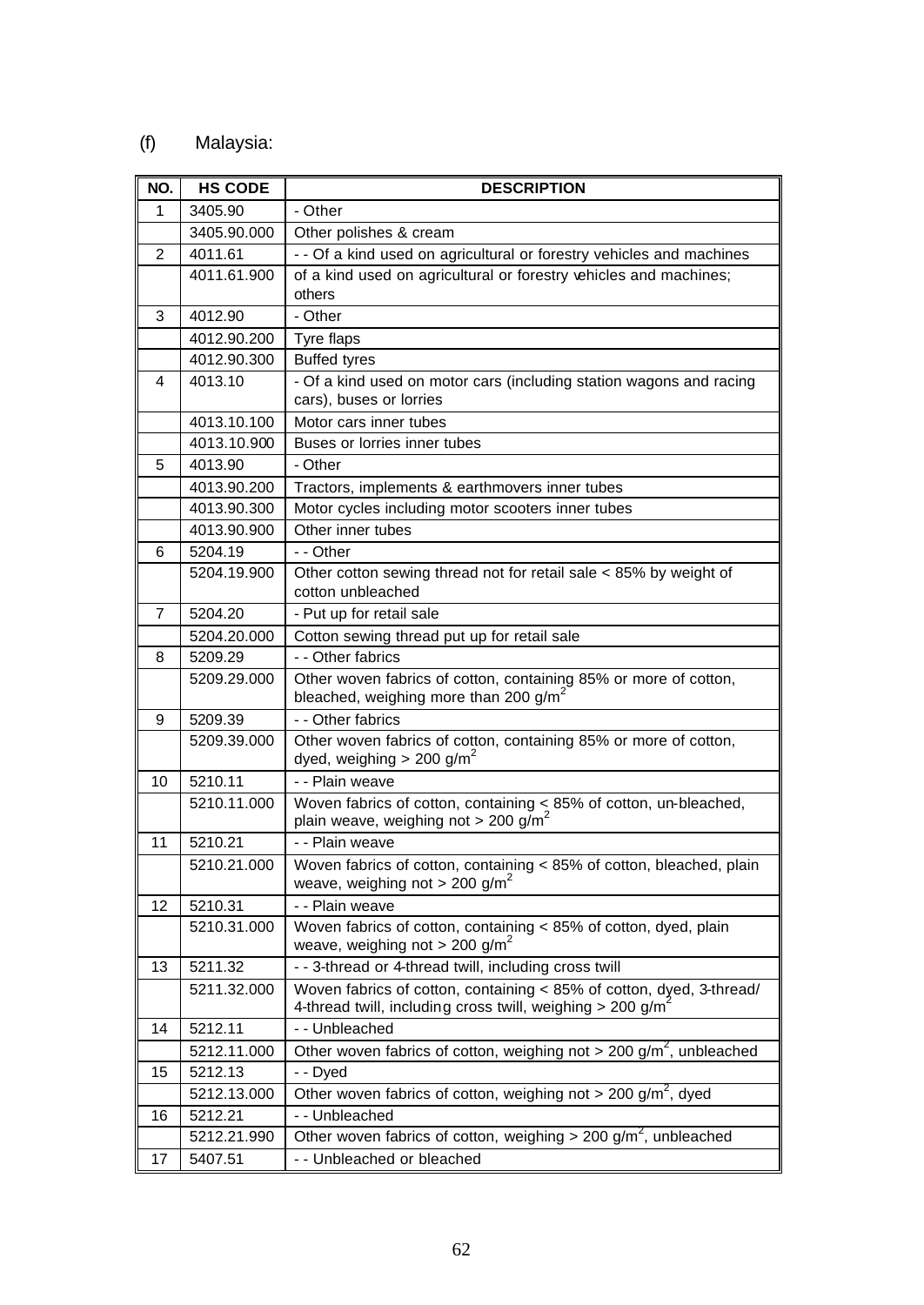| NO. | <b>HS CODE</b> | <b>DESCRIPTION</b>                                                                                                                             |
|-----|----------------|------------------------------------------------------------------------------------------------------------------------------------------------|
|     | 5407.51.000    | Other woven fabrics of synthetic filament yarn, containing 85% or<br>more by weight of textured polyester filaments, unbleached or<br>bleached |
| 18  | 5407.52        | - - Dyed                                                                                                                                       |
|     | 5407.52.000    | Other woven fabrics of synthetic filament yarn, containing 85% or<br>more by weight of textured polyester filaments, dyed                      |
| 19  | 5508.10        | - Of synthetic staple fibres                                                                                                                   |
|     | 5508.10.200    | Sewing threads of synthetic staple fibres, not put up for retail sale                                                                          |
| 20  | 5509.21        | - - Single yarn                                                                                                                                |
|     | 5509.21.000    | Single yarn containing 85% or more by weight of polyester staple<br>fibres, not put up for retail sale                                         |
| 21  | 5509.22        | - - Multiple (folded) or cabled yarn                                                                                                           |
|     | 5509.22.000    | Multiple or cabled yarn, containing 85% or more by weight of<br>polyester staple fibres, not put up for retail sale                            |
| 22  | 5509.59        | - - Other                                                                                                                                      |
|     | 5509.59.000    | Other yarn, of polyester staple fibres, not put up for retail sale                                                                             |
| 23  | 5509.61        | - - Mixed mainly or solely with wool or fine animal hair                                                                                       |
|     | 5509.61.000    | Other yarn, of acrylic or modacrylic staple fibres, mixed mainly/solely<br>with wool/fine animal hair, not put up for retail sale              |
| 24  | 5509.69        | - - Other                                                                                                                                      |
|     | 5509.69.000    | Other yarn, of acrylic or modacrylic staple fibres, not put up for retail<br>sale                                                              |
| 25  | 5509.99        | - - Other                                                                                                                                      |
|     | 5509.99.000    | Other yarn, not put up for retail sale                                                                                                         |
| 26  | 5510.11        | - - Single yarn                                                                                                                                |
|     | 5510.11.000    | Single yarn, containing 85% or more by weight of artificial staple<br>fibres, not put up for retail sale                                       |
| 27  | 5510.12        | - - Multiple (folded) or cabled yarn                                                                                                           |
|     | 5510.12.000    | Multiple or cabled yarn, containing 85% or more by weight of artificial<br>staple fibres, not put up for retail sale                           |
| 28  | 5512.99        | - - Other                                                                                                                                      |
|     | 5512.99.000    | Other woven fabrics of synthetic staple fibres, other than unbleached<br>or bleached                                                           |
| 29  | 5513.21        | - - Of polyester staple fibres, plain weave                                                                                                    |
|     | 5513.21.000    | Woven fabrics, <85% by weight of polyester staple fibres plain weave<br>mixed with cotton of weight < 170 g/m <sup>2</sup> , dyed              |
| 30  | 5513.22        | - - 3-thread or 4-thread twill, including cross twill, of polyester staple<br>fibres                                                           |
|     | 5513.22.000    | Woven fabrics, <85% by weight of 3 or 4 thread twill of polyester<br>staple fibre mixed with cotton of weight < 170 $g/m^2$ , dyed             |
| 31  | 5513.23        | - - Other woven fabrics of polyester staple fibres                                                                                             |
|     | 5513.23.000    | Other woven fabrics of polyester staple fibres mixed with cotton of<br>weight < 170 g/m <sup>2</sup> , dyed                                    |
| 32  | 5513.29        | - - Other woven fabrics                                                                                                                        |
|     | 5513.29.000    | Other woven fabrics mixed with cotton of weight < 170 $g/m^2$ , dyed                                                                           |
| 33  | 5514.19        | - - Other woven fabrics                                                                                                                        |
|     | 5514.19.000    | Other woven fabrics mixed with cotton of weight $> 170$ g/m <sup>2</sup> ,<br>unbleached or bleached                                           |
| 34  | 5514.22        | - - 3-thread or 4-thread twill, including cross twill, of polyester staple<br>fibres                                                           |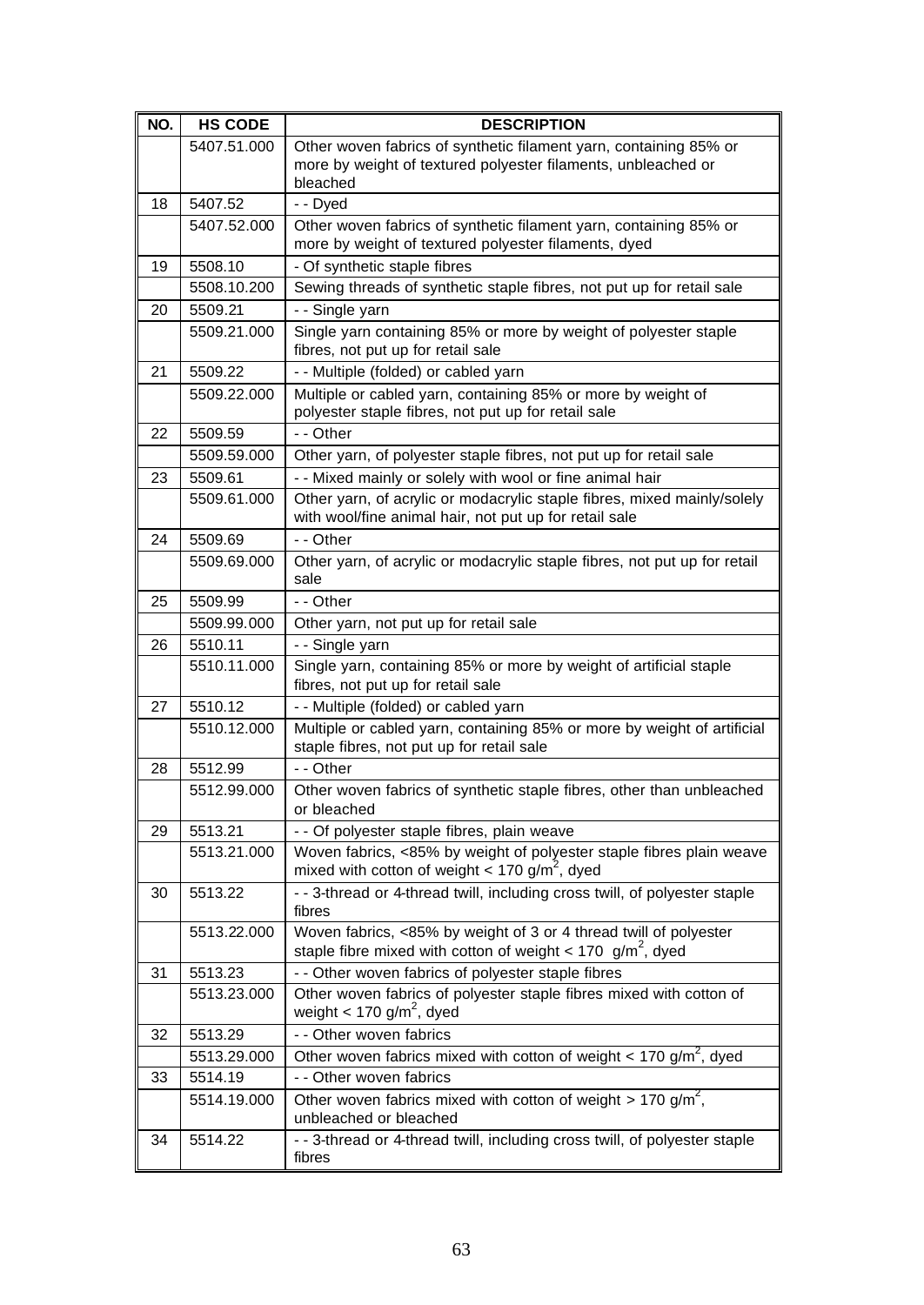| NO. | <b>HS CODE</b> | <b>DESCRIPTION</b>                                                                                                                           |
|-----|----------------|----------------------------------------------------------------------------------------------------------------------------------------------|
|     | 5514.22.000    | Woven fabrics, < 85% by weight of 3 or 4 thread twill of polyester<br>staple fibre mixed with cotton of weight > 170 g/m <sup>2</sup> , dyed |
| 35  | 5514.29        | - - Other woven fabrics                                                                                                                      |
|     | 5514.29.000    | Other woven fabrics mixed with cotton of weight $> 170$ g/m <sup>2</sup> , dyed                                                              |
| 36  | 5516.21        | - - Unbleached or bleached                                                                                                                   |
|     | 5516.21.000    | Woven fabrics of < 85% by weight of artificial staple fibres mixed<br>mainly/solely with man-made filaments, unbleached or bleached          |
| 37  | 5516.22        | - - Dyed                                                                                                                                     |
|     | 5516.22.000    | Woven fabrics of < 85% by weight of artificial staple fibres mixed<br>mainly or solely with man-made filaments: dyed                         |
| 38  | 5516.41        | - - Unbleached or bleached                                                                                                                   |
|     | 5516.41.000    | Woven fabrics of < 85% by weight of artificial staple fibres, mixed<br>mainly or solely with cotton: unbleached or bleached                  |
| 39  | 5516.42        | - - Dyed                                                                                                                                     |
|     | 5516.42.000    | Woven fabrics of < 85% by weight of artificial staple fibres, mixed<br>mainly or solely with cotton: dyed                                    |
| 40  | 5516.92        | - - Dyed                                                                                                                                     |
|     | 5516.92.000    | Other woven fabrics of < 85% by weight of artificial staple fibres,<br>mixed mainly or solely with cotton: dyed                              |
| 41  | 5810.99        | - - Of other textile materials                                                                                                               |
|     | 5810.99.000    | Other embroidery, of other textile materials                                                                                                 |
| 42  | 6104.49        | - - Of other textile materials                                                                                                               |
|     | 6104.49.000    | Women's or girls' dresses, knitted or crocheted of other textile<br>materials                                                                |
| 43  | 6104.52        | - - Of cotton                                                                                                                                |
|     | 6104.52.000    | Women's or girls' skirts & divided skirts, knitted or crocheted of cotton                                                                    |
| 44  | 6104.59        | - - Of other textile materials                                                                                                               |
|     | 6104.59.000    | Women's or girls' skirts & divided skirts, knitted or crocheted of other<br>textile materials                                                |
| 45  | 6104.62        | - - Of cotton                                                                                                                                |
|     | 6104.62.000    | Women's or girls' trousers, bib & brace overalls, breeches & shorts,<br>knitted or crocheted of cotton                                       |
| 46  | 6104.63        | - - Of synthetic fibres                                                                                                                      |
|     | 6104.63.000    | Women's or girls' trousers, bib & brace overalls, breeches & shorts,<br>knitted or crocheted of synthetic fibres                             |
| 47  | 6106.20        | - Of man-made fibres                                                                                                                         |
|     | 6106.20.000    | Women's or girls' blouses, shirts and shirt-blouses, knitted or<br>crocheted of man-made fibres                                              |
| 48  | 6107.91        | - - Of cotton                                                                                                                                |
|     | 6107.91.000    | Men's or boys' bathrobes, dressing gowns and similar articles, knitted<br>or crocheted of cotton                                             |
| 49  | 6107.99        | - - Of other textile materials                                                                                                               |
|     | 6107.99.000    | Men's or boys' bathrobes, dressing gowns and similar articles, knitted<br>or crocheted of other textile materials                            |
| 50  | 6108.19        | - - Of other textile materials                                                                                                               |
|     | 6108.19.000    | Women's or girls' sensitive listips & petticoats, knitted or crocheted of<br>other textile materials                                         |
| 51  | 6108.29        | - - Of other textile materials                                                                                                               |
|     | 6108.29.000    | Women's or girls' briefs & panties, knitted or crocheted of other textile<br>materials                                                       |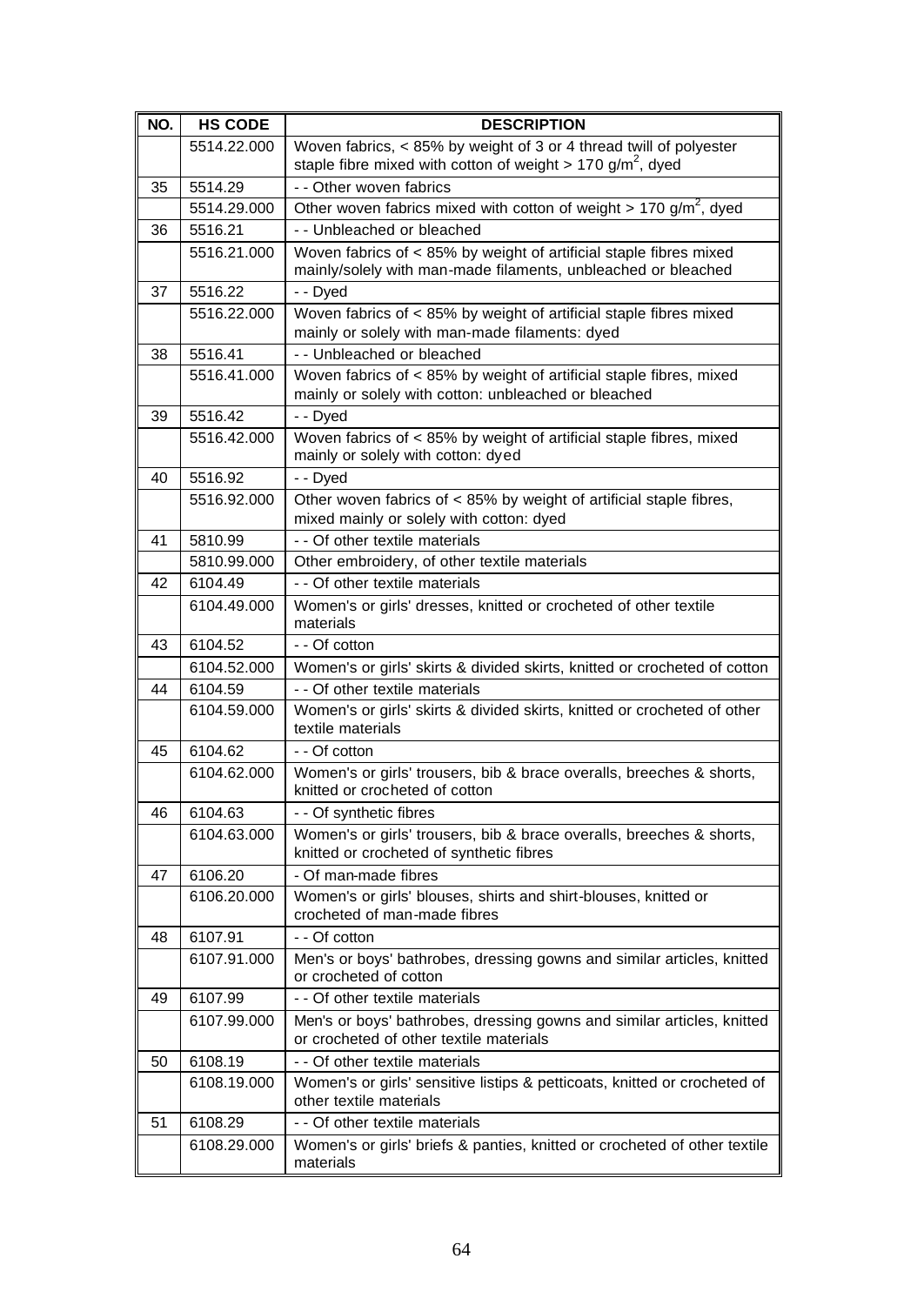| NO. | <b>HS CODE</b> | <b>DESCRIPTION</b>                                                                                                          |
|-----|----------------|-----------------------------------------------------------------------------------------------------------------------------|
| 52  | 6108.92        | - - Of man-made fibres                                                                                                      |
|     | 6108.92.000    | Women's/girls' negliges, bathrobes, dressing gowns and similar<br>articles, knitted or crocheted of man-made fibres         |
| 53  | 6108.99        | - - Of other textile materials                                                                                              |
|     | 6108.99.000    | Women's/girls' negliges, bathrobes, dressing gowns and similar<br>articles, knitted or crocheted of other textile materials |
| 54  | 6109.10        | - Of cotton                                                                                                                 |
|     | 6109.10.000    | T-shirts, singlets & other vests, knitted or crocheted of cotton                                                            |
| 55  | 6109.90        | - Of other textile materials                                                                                                |
|     | 6109.90.000    | T-shirts, singlets & other vests, knitted or crocheted of other textile<br>materials                                        |
| 56  | 6111.90        | - Of other textile materials                                                                                                |
|     | 6111.90.000    | Babies' garments and clothing accessories, knitted or crocheted of<br>other textile materials                               |
| 57  | 6112.11        | - - Of cotton                                                                                                               |
|     | 6112.11.000    | Track suits, knitted or crocheted of cotton                                                                                 |
| 58  | 6112.12        | - - Of synthetic fibres                                                                                                     |
|     | 6112.12.000    | Track suits, knitted or crocheted of synthetic fibres                                                                       |
| 59  | 6112.19        | - - Of other textile materials                                                                                              |
|     | 6112.19.000    | Track suits, knitted or crocheted of other textile materials                                                                |
| 60  | 6113.00        | Garments, made up of knitted or crocheted fabrics of heading 59.03,<br>59.06 or 59.07.                                      |
|     | 6113.00.000    | Garments, made up of knitted or crocheted fabrics of heading no.<br>59.03, 59.06 or 59.07                                   |
| 61  | 6114.20        | - Of cotton                                                                                                                 |
|     | 6114.20.000    | Other garments, knitted or crocheted of cotton                                                                              |
| 62  | 6114.90        | - Of other textile materials                                                                                                |
|     | 6114.90.000    | Other garments, knitted or crocheted of other textile materials                                                             |
| 63  | 6116.92        | - - Of cotton                                                                                                               |
|     | 6116.92.000    | Mittens and mitts, knitted or crocheted of cotton                                                                           |
| 64  | 6116.93        | - - Of synthetic fibres                                                                                                     |
|     | 6116.93.000    | Mittens and mitts, knitted or crocheted of synthetic fibres                                                                 |
| 65  | 6203.43        | - - Of synthetic fibres                                                                                                     |
|     | 6203.43.000    | Trousers, bib & brace overalls, breeches & overalls, breeches &<br>fibres for men or boys                                   |
| 66  | 6203.49        | - - Of other textile materials                                                                                              |
|     | 6203.49.000    | Trousers, bib & brace overalls, breeches & overalls, breeches &<br>materials for men or boys                                |
| 67  | 6204.42        | - - Of cotton                                                                                                               |
|     | 6204.42.000    | Dresses of cotton for women or girls women or girls                                                                         |
| 68  | 6204.49        | - - Of other textile materials                                                                                              |
|     | 6204.49.000    | Dresses of other textile materials for women                                                                                |
| 69  | 6204.52        | - - Of cotton                                                                                                               |
|     | 6204.52.000    | Skirts & divided skirts of cotton for women                                                                                 |
| 70  | 6204.53        | - - Of synthetic fibres                                                                                                     |
|     | 6204.53.000    | Skirts & divided skirts of synthetic fibres                                                                                 |
| 71  | 6204.59        | - - Of other textile materials                                                                                              |
|     | 6204.59.000    | Skirts & divided skirts of other textile of other textile girls                                                             |
| 72  | 6204.62        | - - Of cotton                                                                                                               |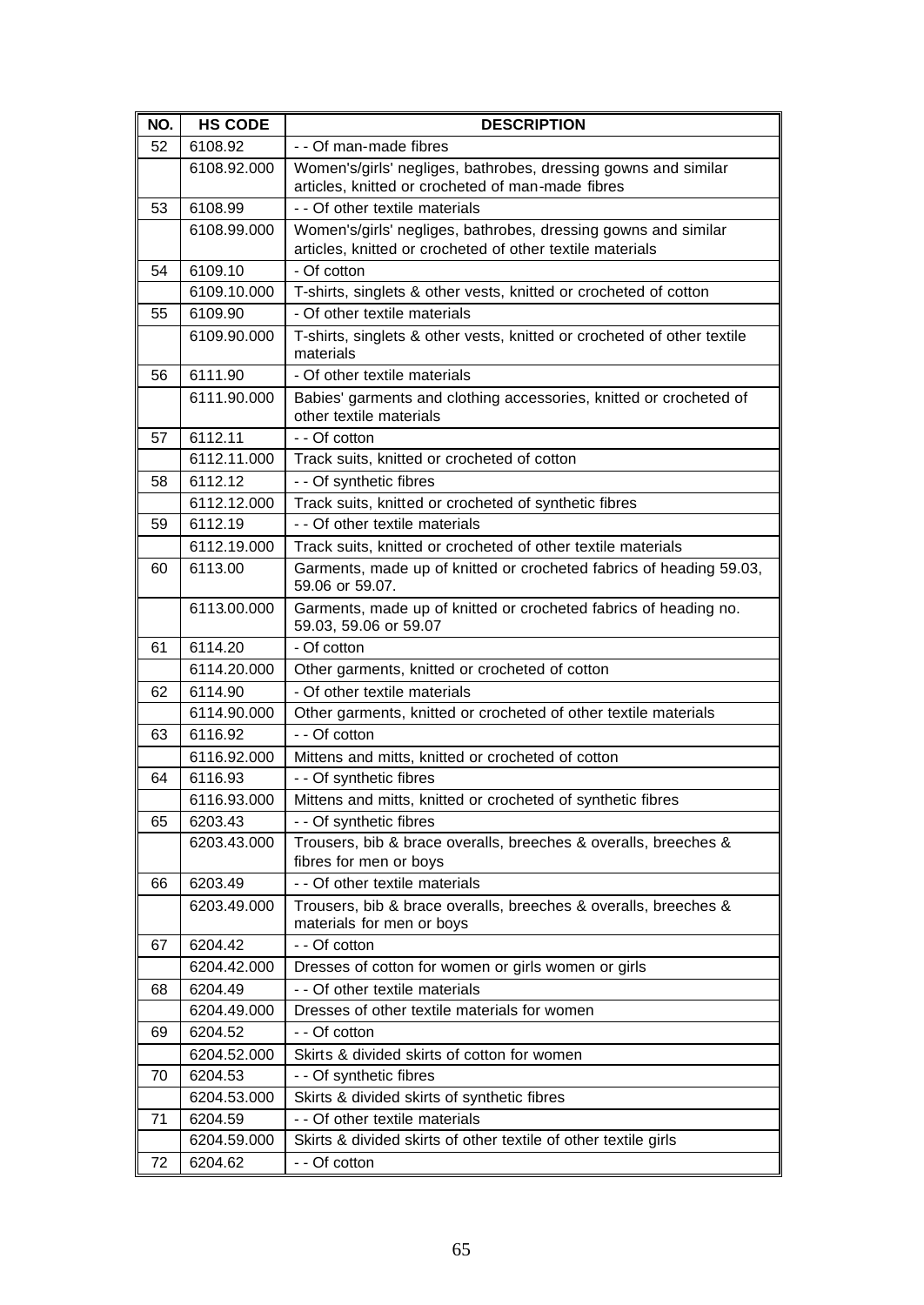| NO. | <b>HS CODE</b> | <b>DESCRIPTION</b>                                                                                                                                      |
|-----|----------------|---------------------------------------------------------------------------------------------------------------------------------------------------------|
|     | 6204.62.000    | Trousers, bib & brace overalls, breeches & overalls, breeches &<br>women or girls                                                                       |
| 73  | 6204.63        | - - Of synthetic fibres                                                                                                                                 |
|     | 6204.63.000    | Trousers, bib & brace overalls, breeches & overalls, breeches &<br>fibres for women or girls                                                            |
| 74  | 6204.69        | - - Of other textile materials                                                                                                                          |
|     | 6204.69.000    | Trousers, bib & brace overalls breeches & overalls breeches &<br>materials for women or girls                                                           |
| 75  | 6205.30        | - Of man-made fibres                                                                                                                                    |
|     | 6205.30.000    | Men's or boys' shirts of man-made fibres man-made fibres                                                                                                |
| 76  | 6206.10        | - Of silk or silk waste                                                                                                                                 |
|     | 6206.10.000    | Women's or girls' blouses, shirts & shirt blouses, of silk & silk waste                                                                                 |
| 77  | 6206.30        | - Of cotton                                                                                                                                             |
|     | 6206.30.000    | Women's or girls' blouses, shirts & shirt-blouses, of cotton                                                                                            |
| 78  | 6207.21        | - - Of cotton                                                                                                                                           |
|     | 6207.21.000    | Men's or boys' nightshirts & pyjamas, of cottons                                                                                                        |
| 79  | 6207.22        | - - Of man-made fibres                                                                                                                                  |
|     | 6207.22.000    | Men's or boys' nightshirts & pyjamas, of man-made fibres                                                                                                |
| 80  | 6207.29        | - - Of other textile materials                                                                                                                          |
|     | 6207.29.000    | Men's or boys' nightshirts & pyjamas, of other textile materials                                                                                        |
| 81  | 6207.99        | - - Of other textile materials                                                                                                                          |
|     | 6207.99.000    | Men's or boys', singlets and other vests and similar articles, of other,<br>of other textile materials                                                  |
| 82  | 6208.11        | - - Of man-made fibres                                                                                                                                  |
|     | 6208.11.000    | Women's or girls' slips & petticoats, of man-made fibres                                                                                                |
| 83  | 6208.19        | - - Of other textile materials                                                                                                                          |
|     | 6208.19.000    | Women's or girls' slips & petticoats, of other textile materials                                                                                        |
| 84  | 6208.21        | - - Of cotton                                                                                                                                           |
|     | 6208.21.000    | Women's or girls' nightdresses & pyjamas, of cotton                                                                                                     |
| 85  | 6208.22        | - - Of man-made fibres                                                                                                                                  |
|     | 6208.22.000    | Women's or girls' nightdresses & pyjamas, of man-made fibres                                                                                            |
| 86  | 6208.29        | Of other textile materials                                                                                                                              |
|     | 6208.29.000    | Women's or girls' nightdresses & pyjamas, of other textile materials                                                                                    |
| 87  | 6208.91        | - - Of cotton                                                                                                                                           |
|     | 6208.91.000    | Women's or girls' singlets and other vests, briefs, panties, negliges,<br>bathrobes, dressing gowns and similar articles, of cotton                     |
| 88  | 6208.92        | - - Of man-made fibres                                                                                                                                  |
|     | 6208.92.000    | Women's or girls' singlets and other vests, briefs, panties, negliges,<br>bathrobes, dressing gowns and similar articles, of man-made fibres            |
| 89  | 6208.99        | - - Of other textile materials                                                                                                                          |
|     | 6208.99.000    | Women's or girls' singlets and other vests, briefs, panties, negliges,<br>bathrobes, dressing gowns and similar articles, of other textile<br>materials |
| 90  | 6209.90        | - Of other textile materials                                                                                                                            |
|     | 6209.90.000    | Babies' garments and clothing accessories                                                                                                               |
| 91  | 6212.10        | - Brassières                                                                                                                                            |
|     | 6212.10.100    | Brassieres of cotton                                                                                                                                    |
|     | 6212.10.900    | Brassieres of other textile materials                                                                                                                   |
| 92  | 6212.20        | - Girdles and panty-girdles                                                                                                                             |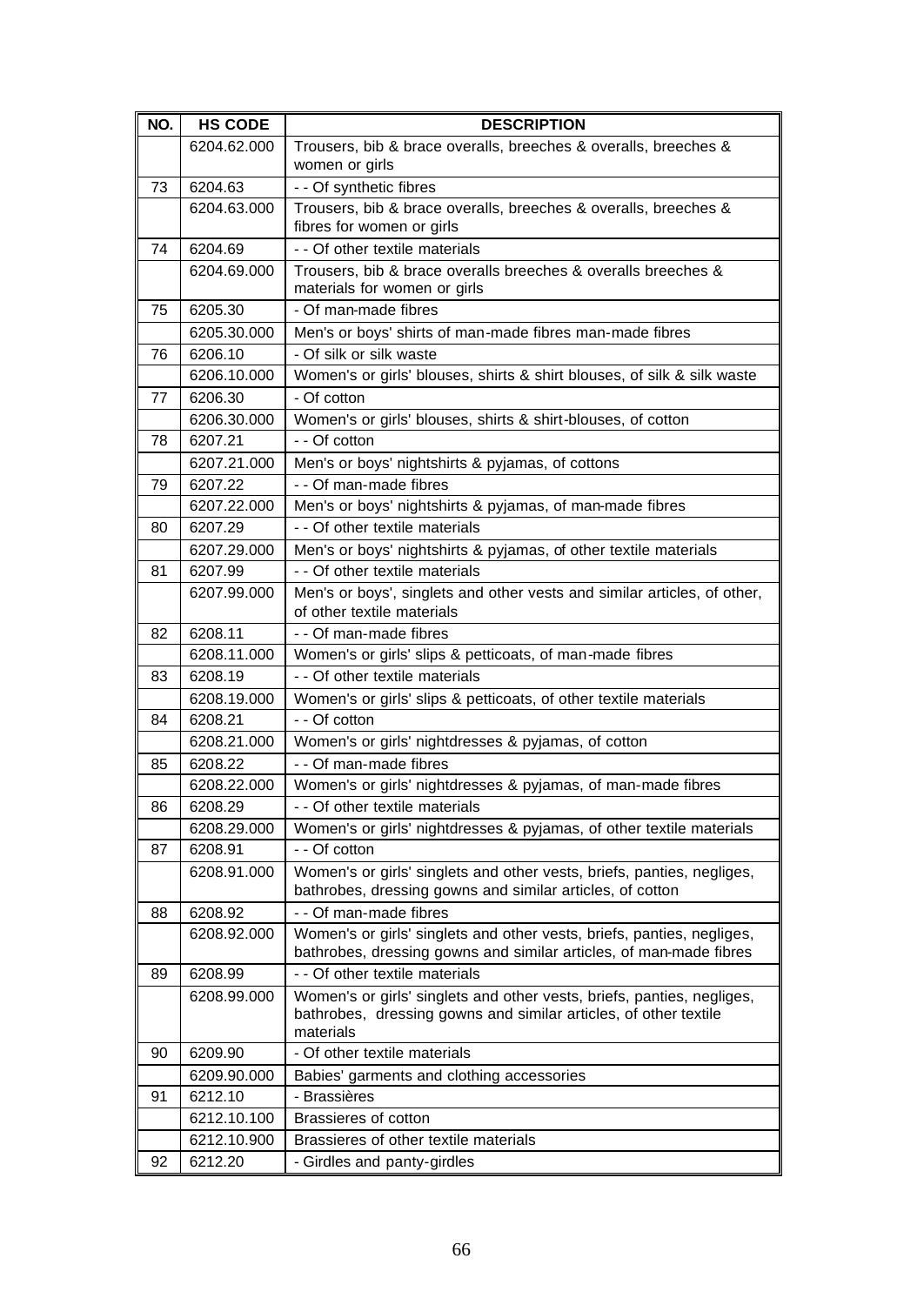| NO. | <b>HS CODE</b> | <b>DESCRIPTION</b>                                                                                                                       |
|-----|----------------|------------------------------------------------------------------------------------------------------------------------------------------|
|     | 6212.20.000    | Girdles & panty-girdles                                                                                                                  |
| 93  | 6212.30        | - Corselettes                                                                                                                            |
|     | 6212.30.000    | Corselettes                                                                                                                              |
| 94  | 6216.00        | Gloves, mittens and mitts.                                                                                                               |
|     | 6216.00.300    | Gloves, mittens & mitts of man-made fibres                                                                                               |
| 95  | 6401.10        | - Footwear incorporating a protective metal toe-cap                                                                                      |
|     | 6401.10.000    | Footwear incorporating a protective metal toe-cap                                                                                        |
| 96  | 6401.91        | - - Covering the knee                                                                                                                    |
|     | 6401.91.000    | Other footwear, covering the knee                                                                                                        |
| 97  | 6401.92        | - - Covering the ankle but not covering the knee                                                                                         |
|     | 6401.92.000    | Other footwear, covering the ankle but not cover- the knee                                                                               |
| 98  | 6401.99        | - - Other                                                                                                                                |
|     | 6401.99.000    | Other footwear, other than covering the ankle                                                                                            |
| 99  | 6403.40        | - Other footwear, incorporating a protective metal toe-cap                                                                               |
|     | 6403.40.000    | Other footwear, incorporating aprotective metal toe-cap                                                                                  |
| 100 | 7303.00        | Tubes, pipes and hollow profiles, of cast iron.                                                                                          |
|     | 7303.00.000    | Tubes, pipes and hollow profiles, of cast iron                                                                                           |
| 101 | 7304.10        | - Line pipe of a kind used for oil or gas pipelines                                                                                      |
|     | 7304.10.000    | Line pipe of a kind used for oil or gas pipelines, seamless, of iron<br>(other than cast iron) or steel                                  |
| 102 | 7304.21        | - - Drill pipe                                                                                                                           |
|     | 7304.21.000    | Drill pipe, of a kind used in drilling for oil or gas                                                                                    |
| 103 | 7304.29        | - - Other                                                                                                                                |
|     | 7304.29.000    | Casing and tubing, of a kind used in drilling for oil or gas                                                                             |
| 104 | 7304.31        | - - Cold-drawn or cold-rolled (cold-reduced)                                                                                             |
|     | 7304.31.900    | Tubes, pipes & hollow profiles, seamless, of circular cross-section, of<br>iron or non-alloy steel cold-drawn or cold-rolled             |
| 105 | 7304.39        | - - Other                                                                                                                                |
|     | 7304.39.900    | Tubes, pipes & hollow profiles, seamless, of circular cross-section, of<br>iron or non-alloy steel, other than cold-drawn or cold-rolled |
| 106 | 7304.41        | - - Cold-drawn or cold-rolled (cold-reduced)                                                                                             |
|     | 7304.41.900    | Tubes, pipes & hollow profiles, seamless, of circular cross-section, of                                                                  |
|     |                | stainless steel, cold- drawn or cold-rolled                                                                                              |
| 107 | 7304.49        | - - Other                                                                                                                                |
|     | 7304.49.900    | Tubes, pipes & hollow profiles, seamless, of circular cross-section, of<br>stainless steel, other than cold-drawn or cold-rolled         |
| 108 | 7304.90        | - Other                                                                                                                                  |
|     | 7304.90.900    | Other tubes, pipes & hollow profiles, seamless, of iron (other than<br>cast iron) or steel                                               |
| 109 | 8509.40        | - Food grinders or mixers; fruit or vegetable juice extractors                                                                           |
|     | 8509.40.000    | Food grinders & mixers, fruit of vegetable juice extractors                                                                              |
| 110 | 8509.80        | - Other appliances                                                                                                                       |
|     | 8509.80.000    | Other electro mechanical domestic appliances with self contain<br>electric motor                                                         |
| 111 | 8509.90        | - Parts                                                                                                                                  |
|     | 8509.90.000    | Parts for electro- mechanical domestic appliances with self-<br>contained electric motor                                                 |
| 112 | 8516.60        | - Other ovens; cookers, cooking plates, boiling rings, grillers and<br>roasters                                                          |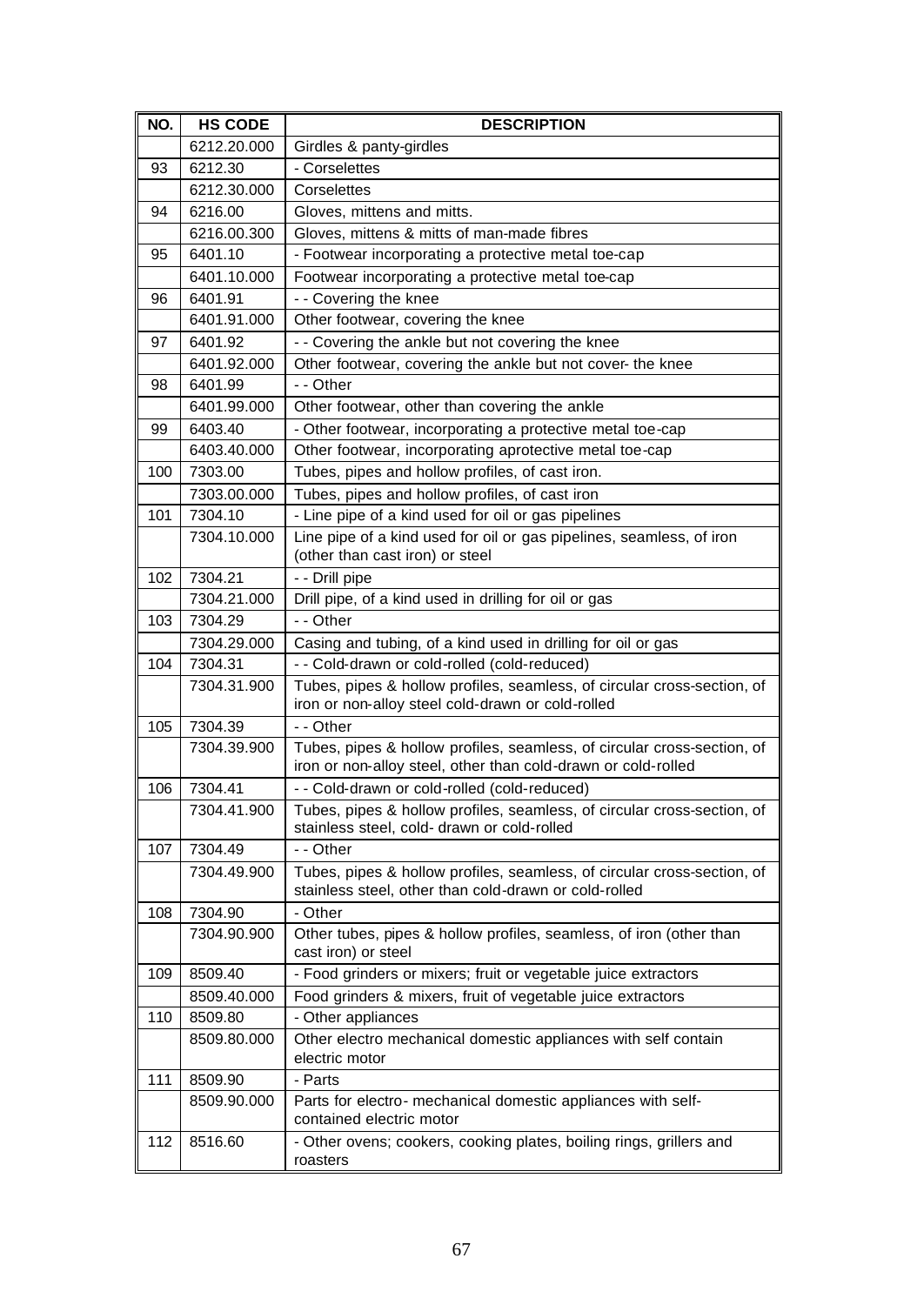| NO. | <b>HS CODE</b> | <b>DESCRIPTION</b>                                                                                                                                                |
|-----|----------------|-------------------------------------------------------------------------------------------------------------------------------------------------------------------|
|     | 8516.60.400    | Other electric ovens                                                                                                                                              |
| 113 | 8516.60        | - Other ovens; cookers, cooking plates, boiling rings, grillers and<br>roasters                                                                                   |
|     | 8516.60.900    | Cookers, cooking plates, boiling rings, grillers and roasters                                                                                                     |
| 114 | 8524.39        | - - Other                                                                                                                                                         |
|     | 8524.39.900    | Other discs for laser reading system, other than for use in computers                                                                                             |
| 115 | 8539.22        | - - Other, of a power not exceeding 200W and for a voltage<br>exceeding 100W                                                                                      |
|     | 8539.22.200    | Other filament lamps of a power not > 200W and for a voltage >100V,<br>for use in domestic lighting                                                               |
| 116 | 8539.31        | - - Fluorescent, hot cathode                                                                                                                                      |
|     | 8539.31.000    | Fluorescent lamps, hot cathode                                                                                                                                    |
| 117 | 8544.20        | - Co-axial cable and other co-axial electric conductors                                                                                                           |
|     | 8544.20.100    | Co-axial cable and other co-axial electric conductors, natural or<br>synthetic rubber, insulated                                                                  |
| 118 | 8544.41        | - - Fitted with connectors                                                                                                                                        |
|     | 8544.41.210    | Power tranfer wire, cable bar, strips, etc, fitted with connectors,<br>natural or synthetic rubbers, insulated, voltage not exceeding 80V                         |
| 119 | 8544.49        | - - Other                                                                                                                                                         |
|     | 8544.49.210    | Power tranfer wire, cable bar, strips, etc, not fitted with connectors,<br>natural or synthetic rubbers, insulated, voltage not exceeding 80V                     |
| 120 | 8544.49        | - - Other                                                                                                                                                         |
|     | 8544.49.230    | Power tranfer wire, cable bar, strips, etc, not fitted with connectors,<br>paper insulated, voltage not exceeding 80V                                             |
| 121 | 8544.51        | - - Fitted with connectors                                                                                                                                        |
|     | 8544.51.210    | Power tranfer wire, cable bar, strips, etc, fitted with connectors, of<br>natural or synthetic rubbers, insulated, for voltage more than 80V not<br>exceeding 10V |
| 122 | 8544.59        | - - Other                                                                                                                                                         |
|     | 8544.59.210    | Power tranfer wire, cable bar, strips, etc, not fitted with connectors, of<br>natural or synthetic rubbers, insulated,                                            |
|     | 8544.59.910    | Other electric conductors natural or rubber insulated, for a voltage<br>exceeding 80V but not exceeding 1000V                                                     |
|     | 8544.59.920    | Other electric conductors, plastic insulated for a voltage exceeding<br>80V but not exceeding 1,000V                                                              |
|     | 8544.59.930    | Other electric conductors, paper insulated for a voltage exceeding<br>80V but not exceeding 1,000V                                                                |
| 123 | 8544.60        | - Other electric conductors, for a voltage exceeding 1,000V                                                                                                       |
|     | 8544.60.110    | Power transfer wire, cable, bars, strips, etc, natural or synthetic<br>rubber insulated, for a voltage exceeding 1,000V                                           |
|     | 8544.60.130    | Power transfer wire, cable, bars, strips, etc, paper insulated, for a<br>voltage exceeding 1,000V                                                                 |
|     | 8544.60.910    | Other insulated electric wire, cable, natural or synthetic rubber<br>insulators, for voltage exceeding 1,000V                                                     |
|     | 8544.60.920    | Other insulated electric wire, cable, plastic insulators, for voltage<br>exceeding 1,000V                                                                         |
| 124 | 8705.10        | - Crane lorries                                                                                                                                                   |
|     | 8705.10.000    | Crane lorries                                                                                                                                                     |
| 125 | 8705.20        | - Mobile drilling derricks                                                                                                                                        |
|     | 8705.20.000    | Mobile drilling derricks                                                                                                                                          |
| 126 | 8705.40        | - Concrete-mixer lorries                                                                                                                                          |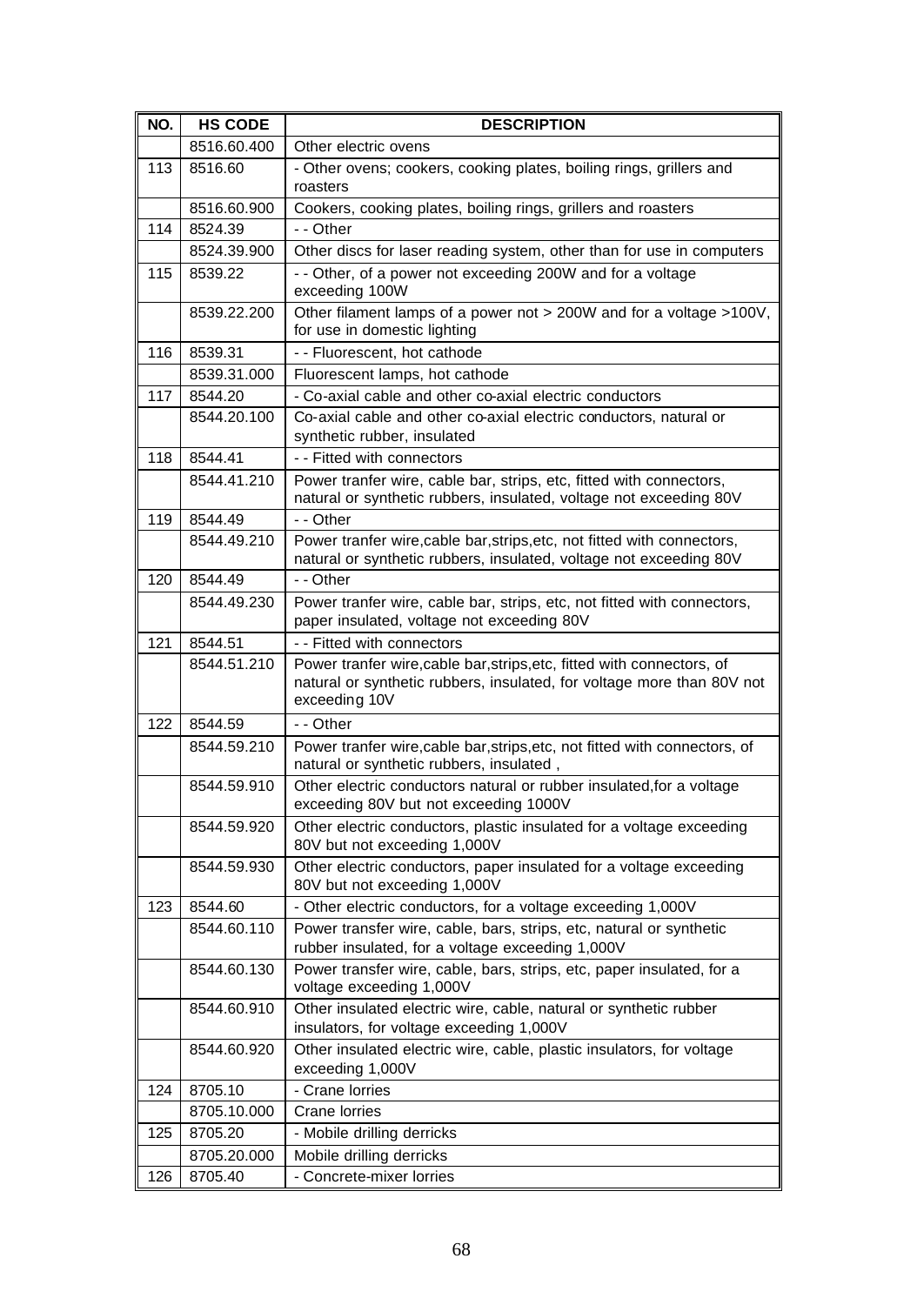| NO. | <b>HS CODE</b> | <b>DESCRIPTION</b>     |
|-----|----------------|------------------------|
|     | 8705.40.000    | Concrete-mixer lorries |
| 127 | 8705.90        | - Other                |
|     | 8705.90.000    | <b>Others</b>          |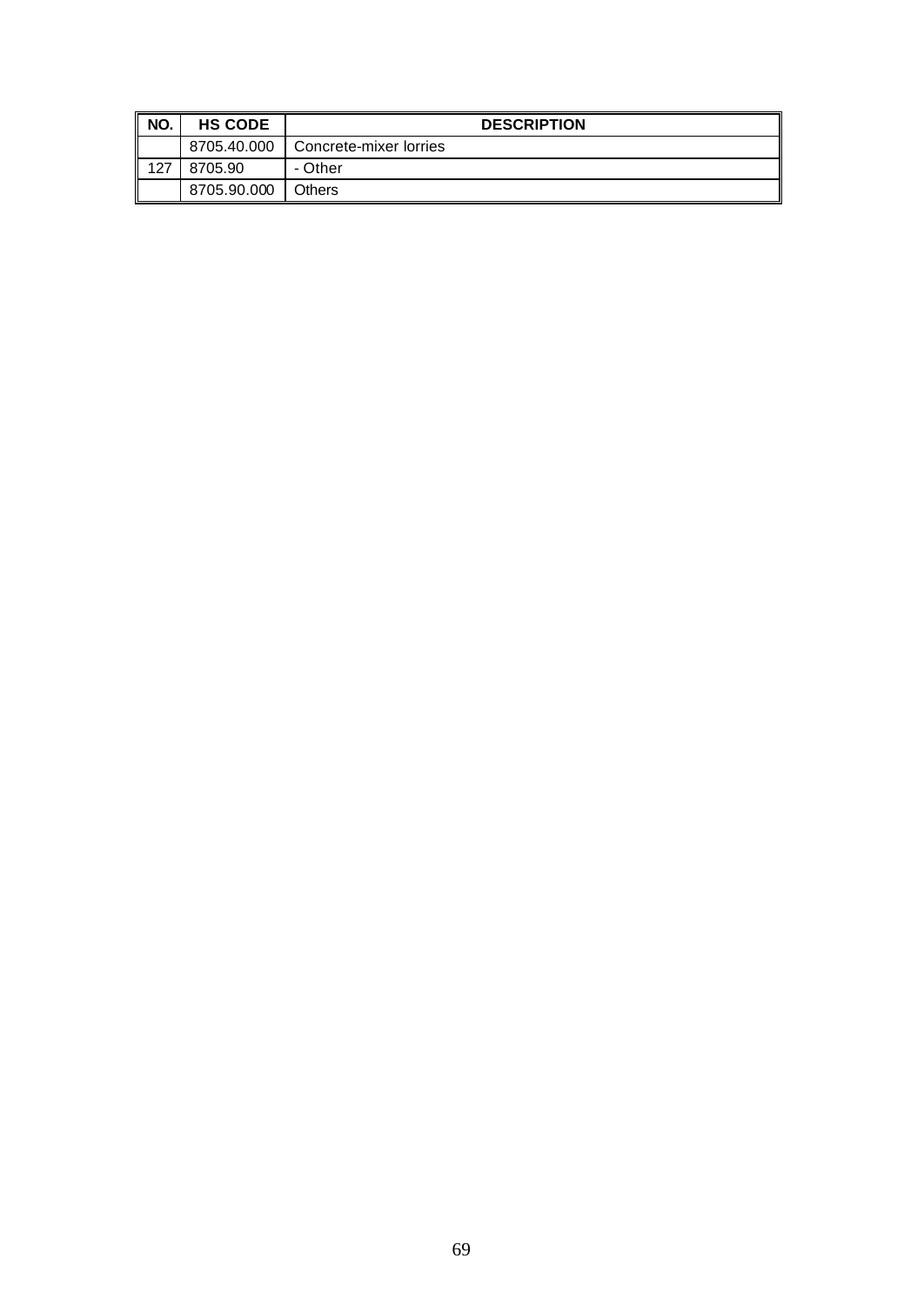## (g) Myanmar:

| NO. | <b>HS CODE</b> | <b>DESCRIPTION</b>                                            |
|-----|----------------|---------------------------------------------------------------|
| 1   | 0901.90        | - Other                                                       |
| 2   | 0909.30        | - Seeds of cumin                                              |
| 3   | 0910.50        | - Curry                                                       |
| 4   | 0910.99        | - - Other                                                     |
| 5   | 1201.00        | Soya beans, whether or not broken.                            |
|     | 1201.00.1000   | - Suitable for sowing                                         |
|     | 1201.00.9000   | - Other                                                       |
| 6   | 2516.90        | - Other monumental or building stone                          |
| 7   | 2520.10        | - Gypsum; anhydrite                                           |
|     | 2520.10.0010   | - - - - - - - Gypsum                                          |
|     | 2520.10.0020   | - - - - - - - Anhydrite                                       |
| 8   | 2520.20        | - Plasters                                                    |
|     | 2520.20.1000   | - - Plasters for use in dentistry                             |
|     | 2520.20.9000   | - - Other                                                     |
| 9   | 2603.00        | Copper ores and concentrates.                                 |
| 10  | 2915.11        | - - Formic acid                                               |
| 11  | 2915.12        | - - Salts of formic acid                                      |
| 12  | 2915.13        | - - Esters of formic acid                                     |
| 13  | 2915.21        | - - Acetic acid                                               |
| 14  | 2915.22        | - - Sodium acetate                                            |
| 15  | 2915.23        | - - Cobalt acetates                                           |
| 16  | 2915.24        | - - Acetic anhydride                                          |
| 17  | 2915.29        | - - Other                                                     |
| 18  | 2915.31        | - - Ethyl acetate                                             |
| 19  | 2915.32        | - - Vinyl acetate                                             |
| 20  | 2915.33        | - - n-Butyl acetate                                           |
| 21  | 2915.34        | - - Isobutyl acetate                                          |
| 22  | 2915.35        | - - 2-Ethoxyethyl acetate                                     |
| 23  | 2915.39        | - - Other                                                     |
| 24  | 2915.40        | - Mono-, di- or trichloroacetic acids, their salts and esters |
| 25  | 2915.50        | - Propionic acid, its salts and esters                        |
| 26  | 2915.60        | - Butanoic acids, pentanoic acids, their salts and esters     |
| 27  | 2915.70        | - Palmitic acid, stearic acid, their salts and esters         |
|     | 2915.70.1000   | - - Palmitic acid, its salts and esters                       |
|     | 2915.70.2000   | - - Stearic acid                                              |
|     | 2915.70.3000   | - - Salts and esters of stearic acid                          |
| 28  | 2915.90        | - Other                                                       |
|     | 2915.90.1000   | - - Acetyl chloride                                           |
|     | 2915.90.2000   | - - Lauric acid, myristic acid, their salts and esters        |
|     | 2915.90.9000   | - - Other                                                     |
| 29  | 3208.10        | - Based on polyesters                                         |
|     |                | - - Varnishes (including lacquers), exceeding 100 HC heat-    |
|     |                | resistance:                                                   |
|     | 3208.10.1900   | $--$ Other                                                    |
| 30  | 3306.10        | - Dentifrices                                                 |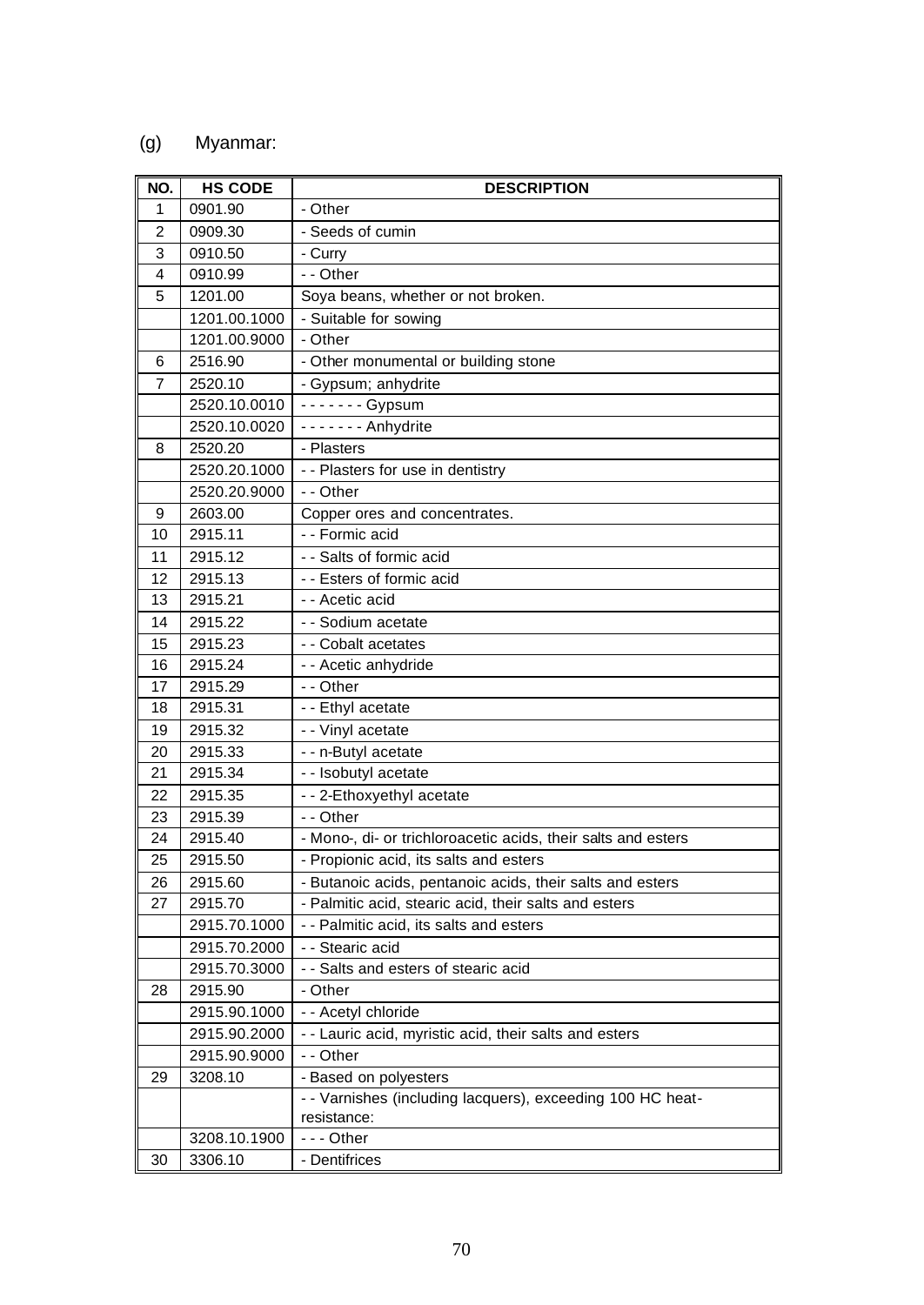| NO. | <b>HS CODE</b> | <b>DESCRIPTION</b>                                                                               |
|-----|----------------|--------------------------------------------------------------------------------------------------|
|     | 3306.10.1000   | - - Prophylactic pastes and powders                                                              |
|     | 3306.10.9000   | - - Other                                                                                        |
| 31  | 3307.90        | - Other                                                                                          |
|     | 3307.90.3000   | - - Papers and tissues, impregnated or coated with perfume or<br>cosmetics                       |
| 32  | 3401.19        | - - Other                                                                                        |
|     | 3401.19.90     | $--$ Other                                                                                       |
|     | 3401.19.9010   | ------- Laundry soaps                                                                            |
|     | 3401.19.9090   | $--- $ Other                                                                                     |
| 33  | 3403.11        | - - Preparations for the treatment of textile materials, leather,<br>furskins or other materials |
|     |                | - - - Liquid:                                                                                    |
|     | 3403.11.1100   | - - - - Lubricating oil preparation                                                              |
| 34  | 3904.10        | - Poly(vinyl chloride), not mixed with any other substances                                      |
|     | 3904.10.1000   | - - PVC homopolymers, suspension type                                                            |
|     | 3904.10.2000   | - - PVC resin emulsion process in powder form                                                    |
|     |                | - - Granules:                                                                                    |
|     | 3904.10.3100   | - - - Used in the manufacture of telephonic or electric wire                                     |
|     | 3904.10.3900   | $--$ Other                                                                                       |
|     | 3904.10.4000   | - - Other, in powder form                                                                        |
|     | 3904.10.9000   | - - Other                                                                                        |
| 35  | 4001.21        | - - Smoked sheets                                                                                |
|     | 4001.21.1000   | - - - RSS Grade 1                                                                                |
|     | 4001.21.2000   | --- RSS Grade 2                                                                                  |
|     | 4001.21.3000   | --- RSS Grade 3                                                                                  |
|     | 4001.21.4000   | $--$ RSS Grade 4                                                                                 |
|     | 4001.21.5000   | --- RSS Grade 5                                                                                  |
|     | 4001.21.9000   | --- Other                                                                                        |
| 36  | 4001.22        | - - Technically specified natural rubber (TSNR)                                                  |
|     | 4001.22.1000   | --- Standard Indonesian rubber SIR 3 CV                                                          |
|     | 4001.22.2000   | --- Other Standard Indonesian rubber                                                             |
|     | 4001.22.3000   | --- Standard Malaysian rubber                                                                    |
|     | 4001.22.4000   | - - - Specified Singapore rubber                                                                 |
|     | 4001.22.5000   | - - - Thai tested rubber                                                                         |
|     | 4001.22.6000   | - - - Standard Cambodia rubber                                                                   |
|     | 4001.22.9000   | $--$ Other                                                                                       |
| 37  | 4005.10        | - Compounded with carbon black or silica                                                         |
| 38  | 4006.10        | - "Camel-back" strips for retreading rubber tyres                                                |
| 39  | 4007.00        | Vulcanised rubber thread and cord.                                                               |
| 40  | 4011.10        | - Of a kind used on motor cars (including station wagons and racing<br>cars)                     |
| 41  | 4011.20        | - Of a kind used on buses or lorries                                                             |
|     | 4011.20.1000   | - - Of a width not exceeding 450 mm                                                              |
|     | 4011.20.9000   | - - Other                                                                                        |
| 42  | 4011.40        | - Of a kind used on motorcycles                                                                  |
| 43  | 4011.50        | - Of a kind used on bicycles                                                                     |
| 44  | 4013.10        | - Of a kind used on motor cars (including station wagons and racing<br>cars), buses or lorries   |
|     |                | - - Of a kind used on motor cars:                                                                |
|     |                |                                                                                                  |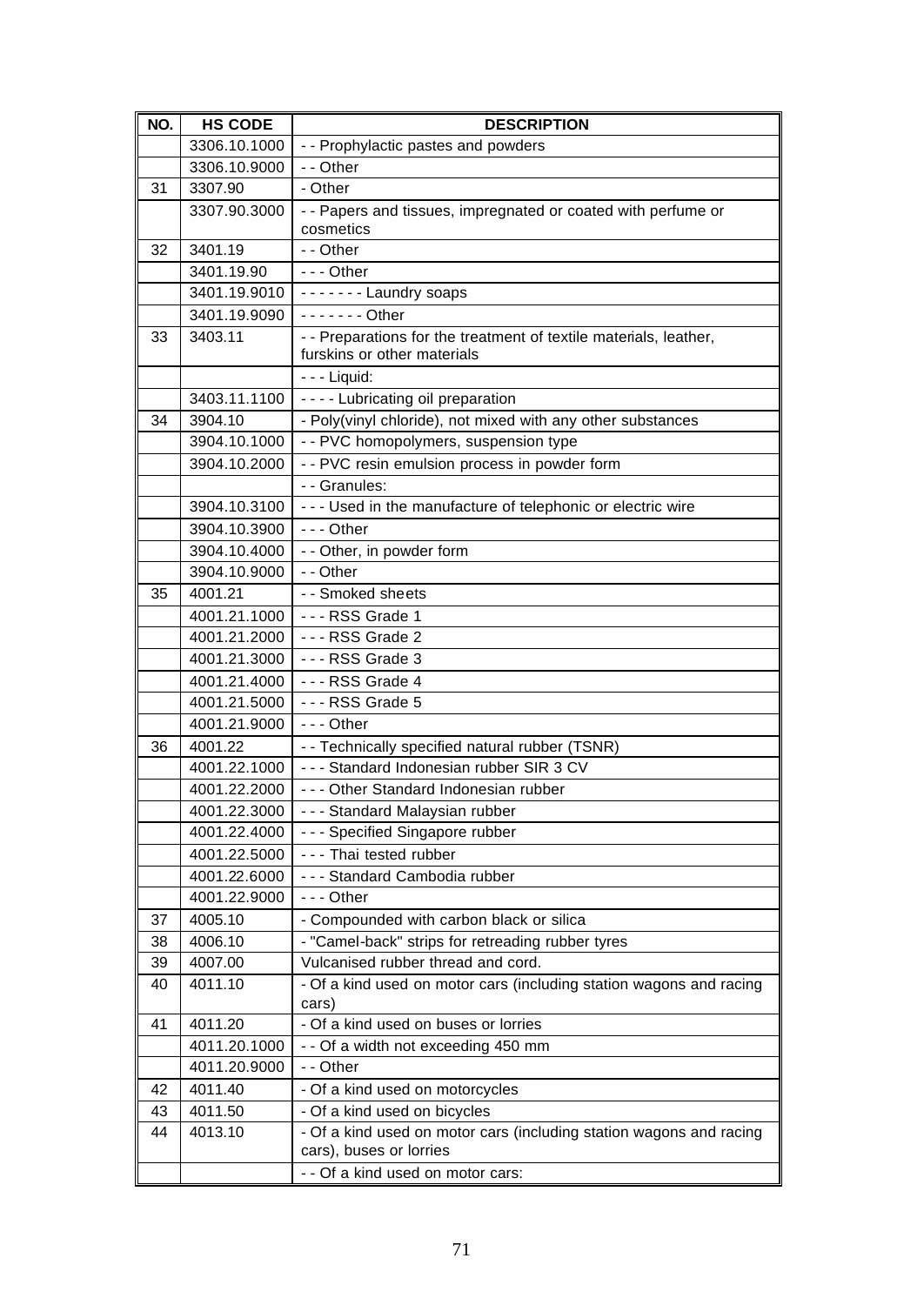| NO. | <b>HS CODE</b> | <b>DESCRIPTION</b>                                                                                                                     |
|-----|----------------|----------------------------------------------------------------------------------------------------------------------------------------|
|     | 4013.10.1100   | - - - Suitable for fitting to tyres of width not exceeding 450 mm                                                                      |
|     | 4013.10.1900   | - - - Suitable for fitting to tyres of width exceeding 450 mm                                                                          |
|     |                | - - Of a kind used on buses or lorries:                                                                                                |
|     | 4013.10.2100   | - - - Suitable for fitting to tyres of width not exceeding 450 mm                                                                      |
|     | 4013.10.2900   | - - - Suitable for fitting to tyres of width exceeding 450 mm                                                                          |
| 45  | 4013.20        | - Of a kind used on bicycles                                                                                                           |
| 46  | 4013.90        | - Other                                                                                                                                |
|     |                | - - Of a kind used on earth moving machinery:                                                                                          |
|     | 4013.90.2000   | - - Of a kind used on motorcycles or motor scooters -                                                                                  |
| 47  | 4015.11        | - - Surgical                                                                                                                           |
| 48  | 4410.21        | - - Unworked or not further worked than sanded                                                                                         |
| 49  | 4410.29        | - - Other                                                                                                                              |
| 50  | 4410.31        | - - Unworked or not further worked than sanded                                                                                         |
| 51  | 4410.32        | - - Surface-covered with melamine-impregnated paper                                                                                    |
| 52  | 4410.33        | - - Surface-covered with decorative laminates of plastics                                                                              |
| 53  | 4410.39        | - - Other                                                                                                                              |
| 54  | 4410.90        | - Other                                                                                                                                |
| 55  | 4803.00        | Toilet or facial tissue stock, towel or napkin stock and similar paper                                                                 |
|     |                | of a kind used for household or sanitary purposes, cellulose wadding<br>and webs of cellulose fibres, whether or not creped, crinkled, |
|     |                | embossed, perforated, surface-coloured, surfaced-decorated or                                                                          |
|     |                | printed, in rolls or sheets.                                                                                                           |
|     | 4803.00.1000   | - Cellulose wadding not further worked than being coloured or                                                                          |
|     |                | marbled throughout the mass                                                                                                            |
|     | 4803.00.2000   | - Tissue paper                                                                                                                         |
|     | 4803.00.9000   | - Other                                                                                                                                |
| 56  | 5101.29        | - - Other                                                                                                                              |
| 57  | 5204.20        | - Put up for retail sale                                                                                                               |
| 58  | 5205.11        | - - Measuring 714.29 decitex or more (not exceeding 14 metric                                                                          |
|     |                | number)                                                                                                                                |
| 59  | 5205.12        | - - Measuring less than 714.29 decitex but not less than 232.56<br>decitex (exceeding 14 metric number but not exceeding 43 metric     |
|     |                | number)                                                                                                                                |
|     | 5205.12.0000   | -- Measuring less than 714.29 decitex but not less than 232.56                                                                         |
|     |                | decitex (exceeding 14 metric number but not exceeding 43 metric                                                                        |
|     |                | number)                                                                                                                                |
| 60  | 5205.13        | - - Measuring less than 232.56 decitex but not less than 192.31                                                                        |
|     |                | decitex (exceeding 43 metric number but not exceeding 52 metric<br>number)                                                             |
| 61  | 5205.14        | - - Measuring less than 192.31 decitex but not less than 125 decitex                                                                   |
|     |                | (exceeding 52 metric number but not exceeding 80 metric number)                                                                        |
| 62  | 5205.15        | - - Measuring less than 125 decitex (exceeding 80 metric number)                                                                       |
|     |                | - Single yarn, of combed fibres:                                                                                                       |
| 63  | 5205.21        | - - Measuring 714.29 decitex or more (not exceeding 14 metric                                                                          |
|     |                | number)                                                                                                                                |
| 64  | 5205.22        | - - Measuring less than 714.29 decitex but not less than 232.56                                                                        |
|     |                | decitex (exceeding 14 metric number but not exceeding 43 metric                                                                        |
| 65  | 5205.23        | number)<br>- - Measuring less than 232.56 decitex but not less than 192.31                                                             |
|     |                | decitex (exceeding 43 metric number but not exceeding 52 metric                                                                        |
|     |                | number)                                                                                                                                |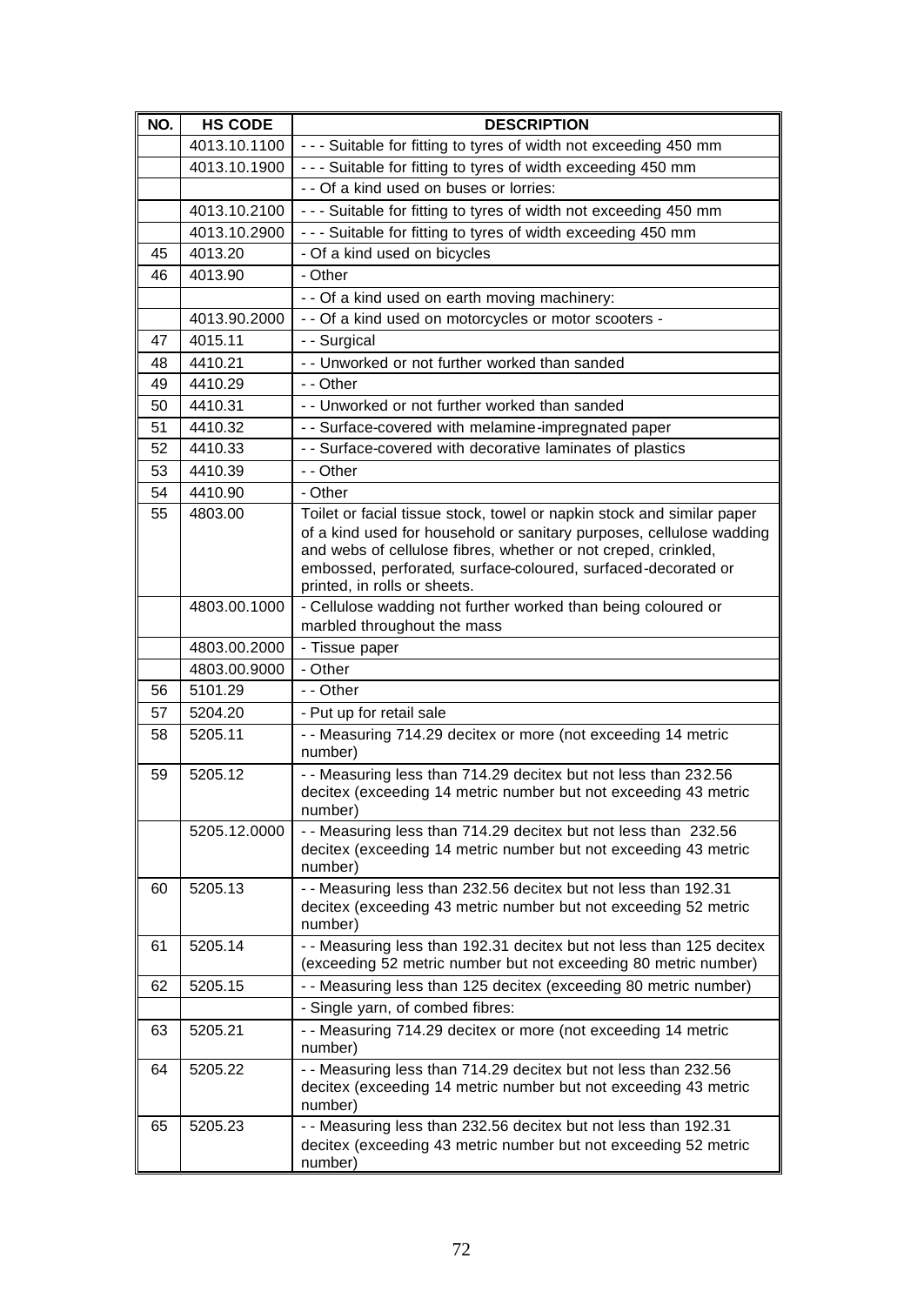| NO. | <b>HS CODE</b> | <b>DESCRIPTION</b>                                                                                                                                                            |
|-----|----------------|-------------------------------------------------------------------------------------------------------------------------------------------------------------------------------|
| 66  | 5205.24        | - - Measuring less than 192.31 decitex but not less than 125 decitex                                                                                                          |
|     |                | (exceeding 52 metric number but not exceeding 80 metric number)                                                                                                               |
| 67  | 5205.26        | - - Measuring less than 125 decitex but not less than 106.38 decitex<br>(exceeding 80 metric number but not exceeding 94 metric number)                                       |
| 68  | 5205.27        | - - Measuring less than 106.38 decitex but not less than 83.33                                                                                                                |
|     |                | decitex (exceeding 94 metric number but not exceeding 120 metric                                                                                                              |
|     |                | number)                                                                                                                                                                       |
| 69  | 5205.28        | - - Measuring less than 83.33 decitex (exceeding 120 metric<br>number)                                                                                                        |
| 70  | 5205.31        | - - Measuring per single yarn 714.29 decitex or more (not exceeding<br>14 metric number per single yarn)                                                                      |
| 71  | 5205.32        | - - Measuring per single yarn less than 714.29 decitex but not less<br>than 232.56 decitex (exceeding 14 metric number but not exceeding<br>43 metric number per single yarn) |
| 72  | 5205.33        | - - Measuring per single yarn less than 232.56 decitex but not less<br>than 192.31 decitex (exceeding 43 metric number but not exceeding<br>52 metric number per single yarn) |
| 73  | 5205.34        | - - Measuring per single yarn less than 192.31 decitex but not less<br>than 125 decitex (exceeding 52 metric number but not exceeding 80<br>metric number per single yarn)    |
| 74  | 5205.35        | - - Measuring per single yarn less than 125 decitex (exceeding 80<br>metric number per single yarn)                                                                           |
| 75  | 5205.41        | - - Measuring per single yarn 714.29 decitex or more (not exceeding<br>14 metric number per single yarn)                                                                      |
| 76  | 5205.42        | - - Measuring per single yarn less than 714.29 decitex but not less<br>than 232.56 decitex (exceeding 14 metric number but not exceeding<br>43 metric number per single yarn) |
| 77  | 5205.43        | - - Measuring per single yarn less than 232.56 decitex but not less<br>than 192.31 decitex (exceeding 43 metric number but not exceeding<br>52 metric number per single yarn) |
| 78  | 5205.44        | - - Measuring per single yarn less than 192.31 decitex but not less<br>than 125 decitex (exceeding 52 metric number but not exceeding 80<br>metric number per single yarn)    |
| 79  | 5205.46        | - - Measuring per single yarn less than 125 decitex but not less than<br>106.38 decitex (exceeding 80 metric number but not exceeding 94<br>metric number per single yarn)    |
| 80  | 5205.47        | - - Measuring per single yarn less than 106.38 decitex but not less<br>than 83.33 decitex (exceeding 94 metric number but not exceeding<br>120 metric number per single yarn) |
| 81  | 5205.48        | - - Measuring per single yarn less than 83.33 decitex (exceeding 120<br>metric number per single yarn)                                                                        |
| 82  | 6404.11        | - - Sports footwear; tennis shoes, basketball shoes, gym shoes,<br>training shoes and the like                                                                                |
| 83  | 6404.19        | - - Other                                                                                                                                                                     |
| 84  | 6603.10        | - Handles and knobs                                                                                                                                                           |
|     | 6603.10.1000   | -- For articles of heading 66.01                                                                                                                                              |
|     | 6603.10.2000   | -- For articles of heading 66.02                                                                                                                                              |
| 85  | 6603.90        | - Other                                                                                                                                                                       |
|     | 6603.90.1000   | - - For articles of heading 66.01                                                                                                                                             |
|     | 6603.90.2000   | -- For articles of heading 66.02                                                                                                                                              |
| 86  | 6810.91        | - - Prefabricated structural components for building or civil                                                                                                                 |
|     |                | engineering                                                                                                                                                                   |
|     | 6810.91.1000   | - - - Concrete building piles                                                                                                                                                 |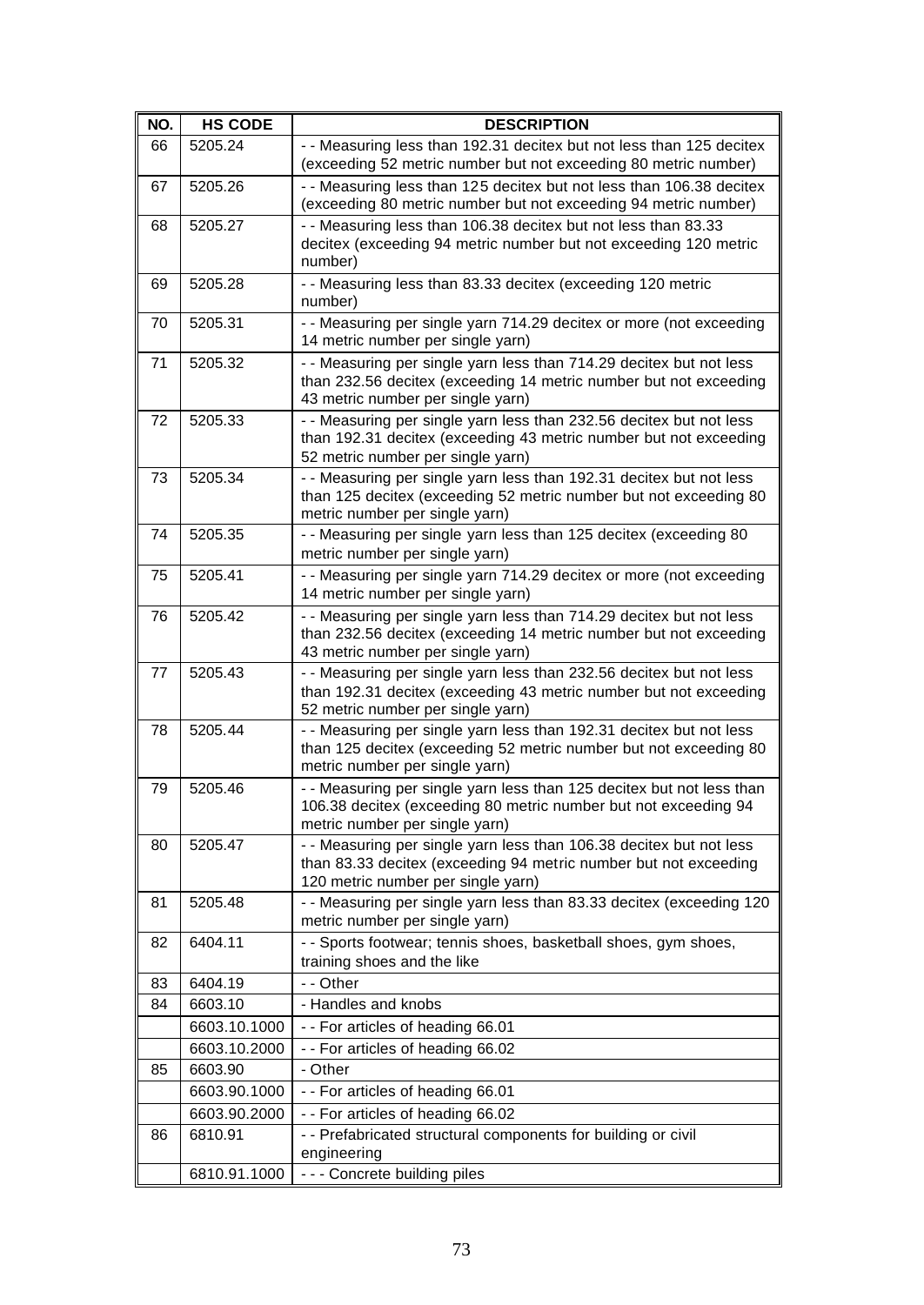| NO. | <b>HS CODE</b>               | <b>DESCRIPTION</b>                                                                                                                           |
|-----|------------------------------|----------------------------------------------------------------------------------------------------------------------------------------------|
|     | 6810.91.9000                 | $--$ Other                                                                                                                                   |
| 87  | 6908.90                      | - Other                                                                                                                                      |
|     |                              | - - Plain tiles:                                                                                                                             |
|     | 6908.90.1100                 | - - - Floor, hearth or wall tiles                                                                                                            |
|     | 6908.90.1900                 | $- -$ Other                                                                                                                                  |
|     |                              | - - Other tiles:                                                                                                                             |
|     | 6908.90.2100                 | - - - Floor, hearth or wall tiles                                                                                                            |
|     | 6908.90.2900                 | $--$ Other                                                                                                                                   |
|     | 6908.90.9000                 | - - Other                                                                                                                                    |
| 88  | 6910.10                      | - Of porcelain or china                                                                                                                      |
| 89  | 6911.10                      | - Tableware and kitchenware                                                                                                                  |
| 90  | 7009.92                      | - - Framed                                                                                                                                   |
| 91  | 7010.90                      | - Other                                                                                                                                      |
|     | 7010.90.10                   | - - Carboys, demijohns and bottles for injectables of a capacity<br>exceeding 1 l                                                            |
|     | 7010.90.1010                 | $---$ Bottles                                                                                                                                |
|     | 7010.90.1020                 | $---$ Phials                                                                                                                                 |
|     | 7010.90.1090                 | $- - - - - -$ Other                                                                                                                          |
| 92  | 7013.29                      | - - Other                                                                                                                                    |
| 93  | 7317.00                      | Nails, tacks, drawing pins, corrugated nails, staples (other than<br>those of heading 83.05) and similar articles, of iron or steel, whether |
|     |                              | or not with heads of other material, but excluding such articles with                                                                        |
|     |                              | heads of copper.                                                                                                                             |
|     | 7317.00.3000                 | - Dog spikes for rail sleepers; carding tacks for textile carding                                                                            |
|     |                              | machines; gang nails, connector and anti-splitting                                                                                           |
|     | 7317.00.4000<br>7317.00.5000 | - Hob nails for footwear, ring nails<br>- Hooknails                                                                                          |
|     | 7317.00.6000                 | - Corrugated nails, drawing pins and tacks                                                                                                   |
|     | 7317.00.9000                 | - Other                                                                                                                                      |
| 94  | 7606.11                      | - - Of aluminium, not alloyed                                                                                                                |
|     | 7606.11.1000                 | - - - Other, plain or figured by rolling or pressing but not surface                                                                         |
|     |                              | treated                                                                                                                                      |
|     | 7606.11.9000                 | $--$ Other                                                                                                                                   |
| 95  | 7615.19                      | - - Other                                                                                                                                    |
| 96  | 7905.00                      | Zinc plates, sheets, strip and foil.                                                                                                         |
|     | 7905.00.1000                 | - Not surface treated                                                                                                                        |
|     | 7905.00.2000                 | - Surface treated                                                                                                                            |
| 97  | 8301.70                      | - Keys presented separately                                                                                                                  |
| 98  | 8414.51                      | -- Table, floor, wall, window, ceiling or roof fans, with a self-                                                                            |
|     |                              | contained electric motor of an output not exceeding 125 W                                                                                    |
|     | 8414.51.1000                 | --- Table fans and box fans                                                                                                                  |
|     | 8414.51.2000                 | - - - Wall fans and ceiling fans                                                                                                             |
|     | 8414.51.3000                 | - - - Floor fans                                                                                                                             |
|     | 8414.51.9000                 | --- Other                                                                                                                                    |
| 99  | 8414.59                      | - - Other                                                                                                                                    |
|     | 8414.59.1000                 | - - - Of a capacity not exceeding 125 kW                                                                                                     |
|     | 8414.59.9000                 | $--$ Other                                                                                                                                   |
| 100 | 8415.10                      | - Window or wall types, self-contained or "split-system"                                                                                     |
|     | 8415.10.1000                 | - - Of an output not exceeding 21.10 kW                                                                                                      |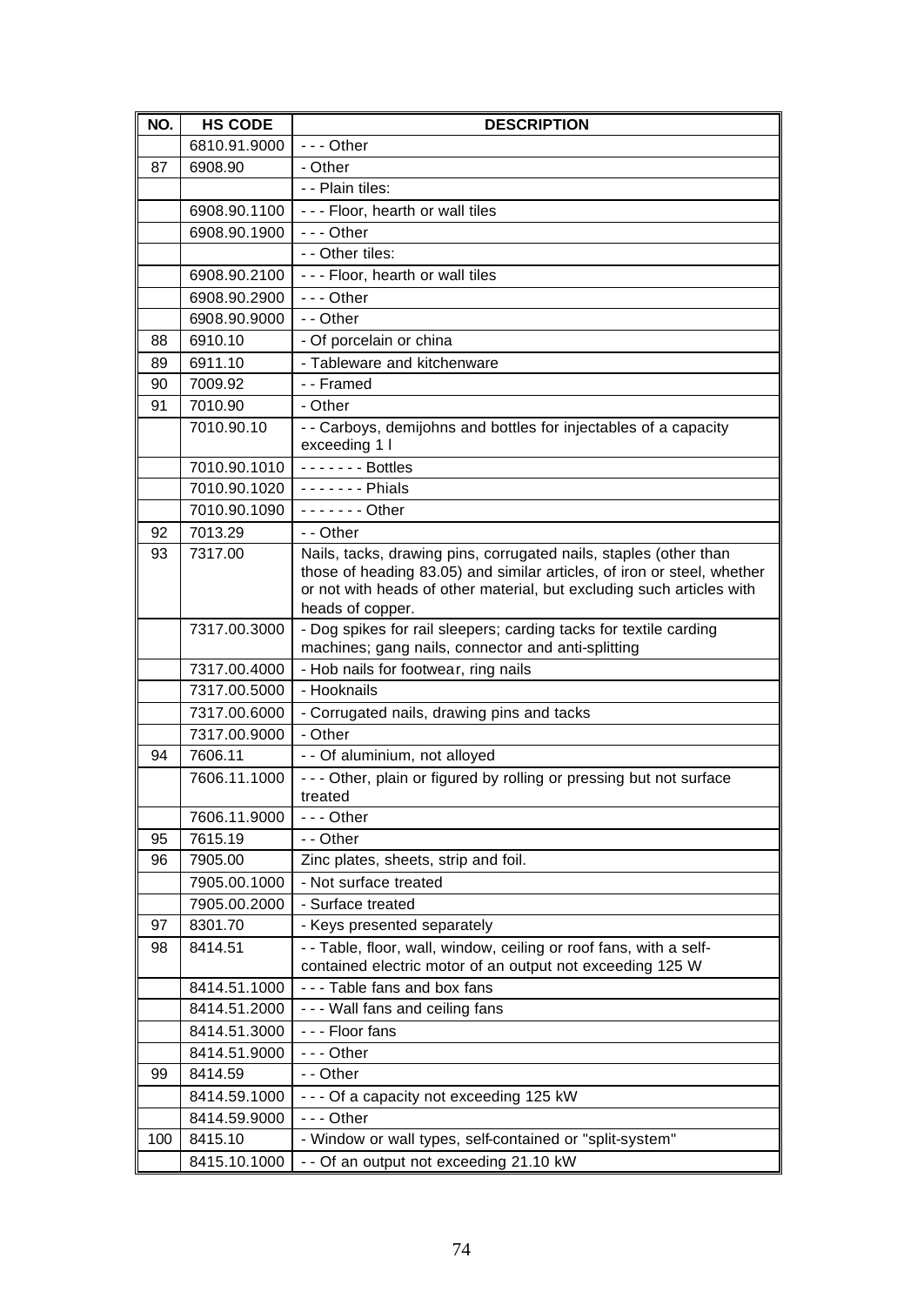| NO. | <b>HS CODE</b> | <b>DESCRIPTION</b>                                                                                                               |
|-----|----------------|----------------------------------------------------------------------------------------------------------------------------------|
|     | 8415.10.2000   | - - Of an output exceeding 21.10 kW but not exceeding 26.38 kW                                                                   |
|     | 8415.10.3000   | - - Of an output exceeding 26.38 kW but not exceeding 52.75 kW                                                                   |
|     | 8415.10.4000   | - - Of an output exceeding 52.75 kW                                                                                              |
| 101 | 8418.21        | - - Compression-type                                                                                                             |
| 102 | 8418.22        | - - Absorption-type, electrical                                                                                                  |
| 103 | 8418.29        | - - Other                                                                                                                        |
| 104 | 8418.30        | - Freezers of the chest type, not exceeding 800 I capacity                                                                       |
|     | 8418.30.1000   | - - Not exceeding 200 I capacity                                                                                                 |
|     | 8418.30.2000   | -- Exceeding 200 I but not exceeding 800 I capacity                                                                              |
| 105 | 8418.40        | - Freezers of the upright type, not exceeding 900 I capacity                                                                     |
|     | 8418.40.1000   | - - Not exceeding 200 I capacity                                                                                                 |
|     | 8418.40.2000   | - - Exceeding 200 I but not exceeding 900 I capacity                                                                             |
| 106 | 8418.69        | - - Other                                                                                                                        |
|     | 8418.69.1000   | - - - Beverage coolers                                                                                                           |
|     | 8418.69.2000   | - - - Water chillers having refrigerating capacities of 100 t and above                                                          |
|     |                | or exceeding 21.10 kW                                                                                                            |
| 107 | 8418.69        | - - Other                                                                                                                        |
|     | 8418.69.3000   | --- Other water coolers                                                                                                          |
|     | 8418.69.4000   | --- Heat pumps of a kind normally not for domestic use                                                                           |
|     | 8418.69.5000   | - - - Scale ice-maker units                                                                                                      |
|     | 8418.69.9000   | $- -$ Other                                                                                                                      |
| 108 | 8438.10        | - Bakery machinery and machinery for the manufacture of macaroni,                                                                |
|     |                | spaghetti or similar products                                                                                                    |
|     | 8438.10.2100   | ---- Manual or animal powered                                                                                                    |
| 109 | 8450.11        | - - Fully-automatic machines                                                                                                     |
|     | 8450.11.1000   | --- Each of a dry linen capacity not exceeding 6 kg                                                                              |
|     | 8450.11.2000   | --- Each of a dry linen capacity exceeding 6 kg                                                                                  |
| 110 | 8450.12        | - - Other machines, with built-in centrifugal drier                                                                              |
|     | 8450.12.1000   | --- Each of a dry linen capacity not exceeding 6 kg                                                                              |
|     | 8450.12.2000   | --- Each of a dry linen capacity exceeding 6 kg                                                                                  |
| 111 | 8504.40        | - Static converters                                                                                                              |
|     |                | -- Static converters for automatic data processing machines and<br>units thereof, and telecommunications apparatus: [ITA1/A-024] |
|     | 8504.40.1100   | $--UPS$                                                                                                                          |
|     | 8504.40.1900   | $--$ Other                                                                                                                       |
|     | 8504.40.2000   | -- Battery chargers having a rating exceeding 100 kVA                                                                            |
|     | 8504.40.3000   | - - Other rectifiers                                                                                                             |
|     | 8504.40.4000   | - - Other inverters                                                                                                              |
|     | 8504.40.9000   | - - Other                                                                                                                        |
| 112 | 8505.19        | - - Other                                                                                                                        |
| 113 | 8509.30        | - Kitchen waste disposers                                                                                                        |
| 114 | 8509.40        | - Food grinders or mixers; fruit or vegetable juice extractors                                                                   |
| 115 | 8509.80        | - Other appliances                                                                                                               |
| 116 | 8510.10        | - Shavers                                                                                                                        |
| 117 | 8510.20        | - Hair clippers                                                                                                                  |
| 118 | 8510.30        | - Hair-removing appliances                                                                                                       |
| 119 | 8511.30        | - Distributors; ignition coils                                                                                                   |
|     | 8511.30.10     | - - Suitable for aircraft engines                                                                                                |
|     | 8511.30.1010   | ------- Distributors                                                                                                             |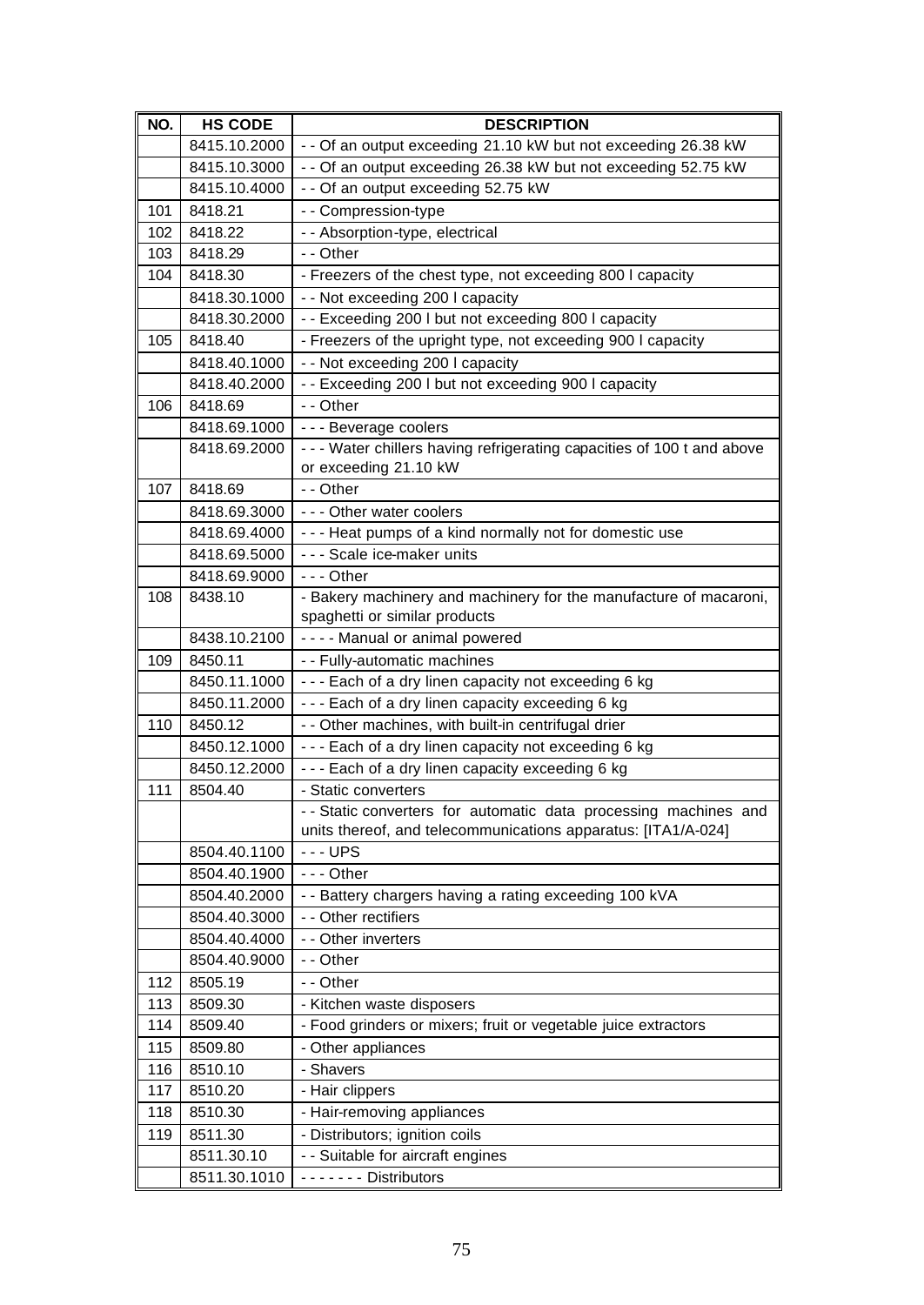| NO. | <b>HS CODE</b> | <b>DESCRIPTION</b>                                                              |
|-----|----------------|---------------------------------------------------------------------------------|
|     | 8511.30.1020   | ------- Ignition coils                                                          |
|     | 8511.30.20     | - - Other unassembled distributors and unassembled ignition coils               |
|     | 8511.30.2010   | ------- Distributors                                                            |
|     | 8511.30.2020   | ------- Ignition coils                                                          |
|     | 8511.30.90     | - - Other                                                                       |
|     | 8511.30.9010   | ------- Distributors                                                            |
|     | 8511.30.9020   | ------- Ignition coils                                                          |
| 120 | 8511.40        | - Starter motors and dual purpose starter-generators                            |
|     | 8511.40.1000   | - - Suitable for aircraft engines                                               |
|     | 8511.40.2000   | - - Other unassembled starter motors                                            |
|     | 8511.40.3000   | - - Starter motors for vehicles of headings 87.01 to 87.05                      |
|     | 8511.40.4000   | - - Other, not fully assembled                                                  |
|     | 8511.40.9000   | - - Other                                                                       |
| 121 | 8511.50        | - Other generators                                                              |
|     | 8511.50.1000   | - - Suitable for aircraft engines                                               |
|     | 8511.50.2000   | - - Other unassembled alternators                                               |
|     | 8511.50.3000   | - - Other alternators for vehicles of headings 87.01 to 87.05                   |
|     | 8511.50.4000   | - - Other, not fully assembled                                                  |
|     | 8511.50.9000   | - - Other                                                                       |
| 122 | 8513.10        | - Lamps                                                                         |
|     | 8513.10.1000   | - - Miners' cap lamps                                                           |
|     | 8513.10.2000   | - - Quarrymen's lamps                                                           |
|     | 8513.10.9000   | - - Other                                                                       |
| 123 | 8516.10        | - Electric instantaneous or storage water heaters and immersion                 |
|     |                | heaters                                                                         |
|     | 8516.10.1000   | - - Electric instantaneous water heaters                                        |
|     | 8516.10.2000   | - - Electric storage water heaters                                              |
|     | 8516.10.3000   | - - Immersion heaters                                                           |
| 124 | 8516.21        | - - Storage heating radiators                                                   |
| 125 | 8516.29        | - - Other                                                                       |
| 126 | 8516.31        | - - Hair dryers                                                                 |
| 127 | 8516.32        | - - Other hair-dressing apparatus                                               |
| 128 | 8516.33        | - - Hand-drying apparatus                                                       |
| 129 | 8516.40        | - Electric smoothing irons                                                      |
|     | 8516.40.1000   | - - Of a kind designed to use steam from the industrial boilers                 |
|     | 8516.40.9000   | - - Other                                                                       |
| 130 | 8516.50        | - Microwave ovens                                                               |
| 131 | 8516.60        | - Other ovens; cookers, cooking plates, boiling rings, grillers and<br>roasters |
|     | 8516.60.1000   | - - Rice cookers                                                                |
|     | 8516.60.2000   | - - Ovens                                                                       |
|     | 8516.60.9000   | - - Other                                                                       |
| 132 | 8516.71        | - - Coffee or tea makers                                                        |
| 133 | 8516.72        | - - Toasters                                                                    |
| 134 | 8516.79        | - - Other                                                                       |
|     | 8516.79.1000   | - - - Kettles                                                                   |
|     | 8516.79.9000   | --- Other                                                                       |
|     | 8517.21.0000   | -- Facsimile machines [ITA1/A-028]                                              |
| 135 | 8518.10        | - Microphones and stands therefor                                               |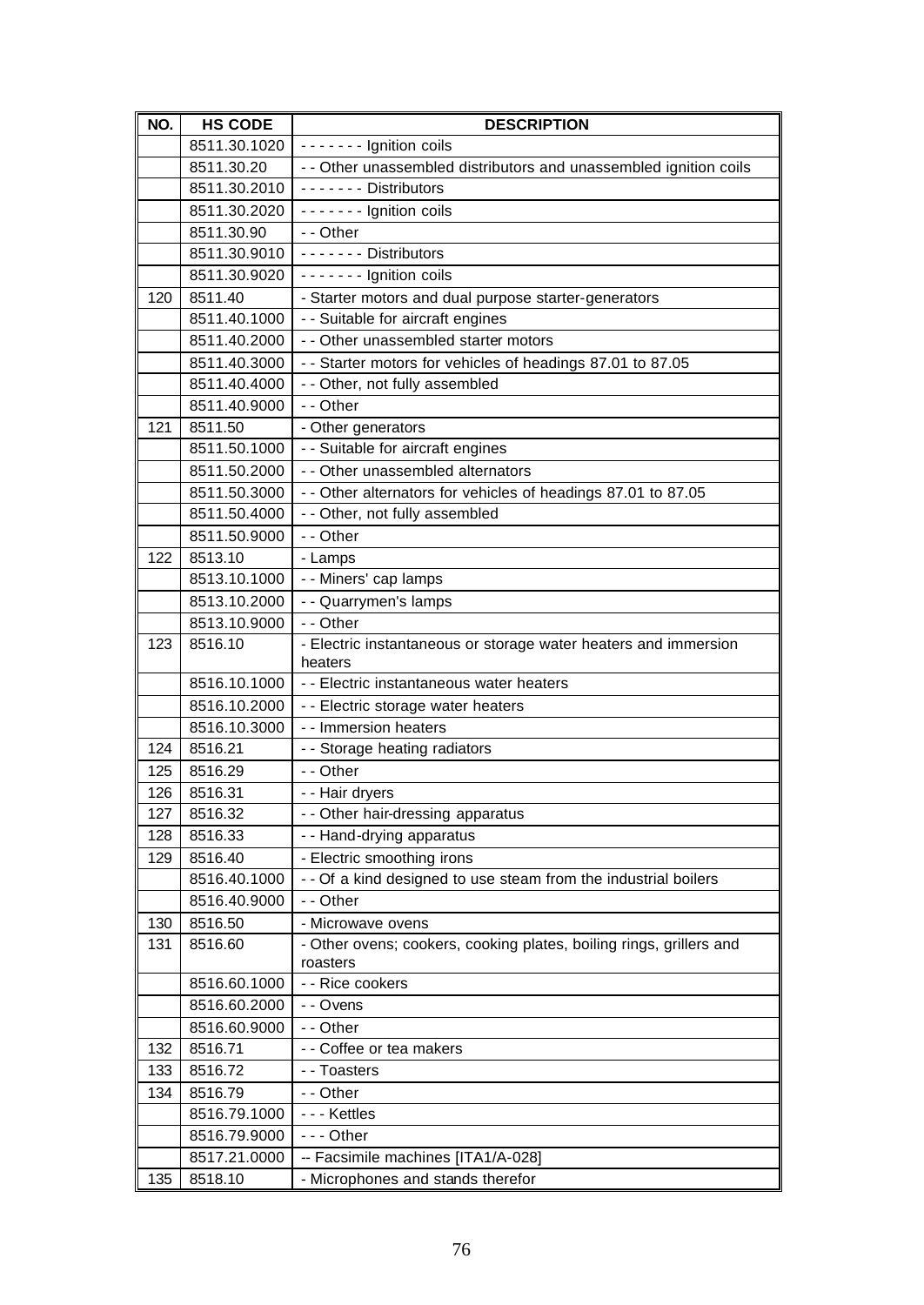| NO. | <b>HS CODE</b> | <b>DESCRIPTION</b>                                                                                                                                                                       |
|-----|----------------|------------------------------------------------------------------------------------------------------------------------------------------------------------------------------------------|
|     |                | - - Microphones:                                                                                                                                                                         |
|     | 8518.10.1100   | --- Microphones having a frequency range of 300 Hz to 3,4 KHz<br>with a diameter of not exceeding 10 mm and a height not<br>exceeding 3 mm, for telecommunication use [ITAI/A034]        |
|     | 8518.10.1900   | - - - Other microphones, whether or not with their stands                                                                                                                                |
|     | 8518.10.9000   | - - Other                                                                                                                                                                                |
|     |                | - Loudspeakers, whether or not mounted in their enclosures:                                                                                                                              |
| 136 | 8518.21        | - - Single loudspeakers, mounted in their enclosures                                                                                                                                     |
| 137 | 8518.22        | - - Multiple loudspeakers, mounted in the same enclosure                                                                                                                                 |
| 138 | 8518.29        | - - Other                                                                                                                                                                                |
|     | 8518.29.1000   | --- Box assembly speakers                                                                                                                                                                |
|     | 8518.29.2000   | --- Loudspeakers, without housing, having a frequency range of<br>300 Hz to 3.4 kHz with a diameter of not exceeding 50 mm, for<br>telecommunication use [ITA1/A-036]                    |
|     | 8518.29.9000   | $- -$ Other                                                                                                                                                                              |
| 139 | 8518.30        | - Headphones and earphones, whether or not combined with a<br>microphone, and sets consisting of a microphone and one or more<br>loudspeakers a microphone and one or more loudspeakers: |
|     | 8518.30.1000   | - - Headphones                                                                                                                                                                           |
|     | 8518.30.2000   | - - Earphones                                                                                                                                                                            |
|     | 8518.30.3000   | - - Combined microphone / speaker sets                                                                                                                                                   |
|     | 8518.30.4000   | - - Line telephone handsets [ITA1/A-035]                                                                                                                                                 |
|     | 8518.30.9000   | - - Other                                                                                                                                                                                |
| 140 | 8518.40        | - Audio-frequency electric amplifiers                                                                                                                                                    |
|     | 8518.40.1000   | - - Audio-frequency electric amplifiers, having 6 or more input signal<br>lines, with or without elements for capacity amplifier                                                         |
|     | 8518.40.2000   | - - Electric amplifiers when used as repeaters in line telephony<br>products falling within the Information Technology Agreement (ITA)<br>[ITA1/B-192]                                   |
|     | 8518.40.3000   | -- Audio frequency amplifiers used as repeaters in telephony<br>other than line telephony [ITA/2]                                                                                        |
|     | 8518.40.9000   | - - Other                                                                                                                                                                                |
| 141 | 8518.50        | - Electric sound amplifier sets                                                                                                                                                          |
|     | 8518.50.1000   | - - Of an output of 240 W or more                                                                                                                                                        |
|     | 8518.50.2000   | - - Sound amplifier sets combined with loudspeaker line for<br>broadcasting, having voltage of 50 V to 100 V                                                                             |
|     | 8518.50.9000   | - - Other                                                                                                                                                                                |
| 142 | 8520.33        | - - Other, cassette-type                                                                                                                                                                 |
|     | 8520.33.1000   | - - - For special use in cinematographic, television, broadcasting                                                                                                                       |
|     | 8520.33.2000   | --- Pocket size cassette recorders, the dimensions of which do not<br>exceed 170 mm x 100 mm x 45 mm [ITA/2]                                                                             |
|     | 8520.33.3000   | - - - Cassette recorders, with built in amplifiers and one or more built<br>in loudspeakers, operating only with an external source of power<br>[ITA/2]                                  |
|     | 8520.33.9000   | $--$ Other                                                                                                                                                                               |
| 143 | 8521.90        | - Other                                                                                                                                                                                  |
|     | 8521.90        | - - Laser disc players:                                                                                                                                                                  |
|     | 8521.90.1100   | - - - For special use in cinematographic, television, broadcasting                                                                                                                       |
|     | 8521.90.1900   | $--$ Other                                                                                                                                                                               |
|     | 8521.90        | - - Other:                                                                                                                                                                               |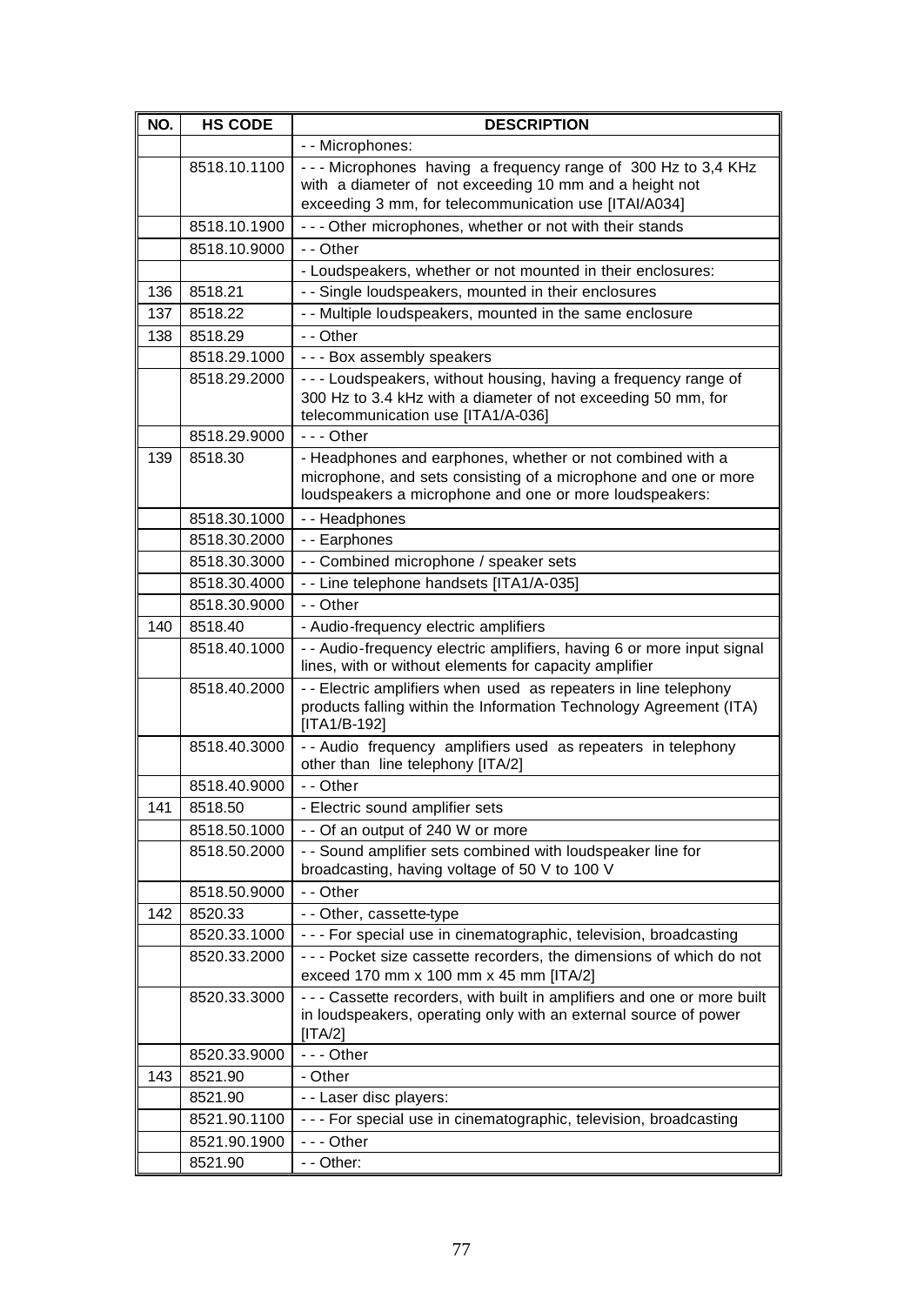| NO. | <b>HS CODE</b> | <b>DESCRIPTION</b>                                                                                                                       |
|-----|----------------|------------------------------------------------------------------------------------------------------------------------------------------|
|     | 8521.90.9100   | - - - For special use in cinematographic, television, broadcasting                                                                       |
|     | 8521.90.9900   | $--$ Other                                                                                                                               |
| 144 | 8525.10        | - Transmission apparatus                                                                                                                 |
|     | 8525.10.1000   | - - For radio-broadcasting                                                                                                               |
|     |                | - - For television:                                                                                                                      |
|     | 8525.10.2100   | - - - Video senders                                                                                                                      |
|     | 8525.10.2200   | - - - Central monitoring systems                                                                                                         |
|     | 8525.10.2300   | --- Telemetry monitoring systems                                                                                                         |
|     | 8525.10.2900   | $- -$ Other                                                                                                                              |
|     | 8525.10.3000   | - - Data compression tools                                                                                                               |
|     | 8525.10.4000   | - - Set top boxes which have a communication function [ITAI/B-203]                                                                       |
|     | 8525.10.5000   | - - For radio-telephony or radio-telegraphy [ITA1/A-048]                                                                                 |
| 145 | 8525.20        | - Transmission apparatus incorporating reception apparatus                                                                               |
|     | 8525.20.1000   | - - Wireless LAN                                                                                                                         |
|     | 8525.20.2000   | - - Internet enabled handphones                                                                                                          |
|     | 8525.20.3000   | - - Internet enabled cellular phones                                                                                                     |
|     | 8525.20.4000   | - - Internet video conferencing equipment                                                                                                |
|     | 8525.20.5000   | - - Digital radio relay systems                                                                                                          |
|     | 8525.20.6000   | - - Mobile data network                                                                                                                  |
|     | 8525.20.7000   | - - Set top boxes which have a communication function [ITA1/B203]                                                                        |
|     | 8525.20.8000   | - - Other cellular phones                                                                                                                |
|     |                | - - Other:                                                                                                                               |
|     | 8525.20.9100   | - - - Other transmission apparatus for radio-telephony or radio-                                                                         |
|     |                | telegraphy                                                                                                                               |
|     | 8525.20.9200   | - - - Other transmission apparatus for television                                                                                        |
|     | 8525.20.9900   | --- Other                                                                                                                                |
| 146 | 8525.30        | - Television cameras                                                                                                                     |
|     | 8525.30.1000   | - - Cameras, without recording function, working in conjunction with<br>an automatic data processing machine, the dimensions of which do |
|     |                | not exceed 130 mm x 70 mm x 45 mm [ITA/2]                                                                                                |
|     | 8525.30.9000   | - - Other                                                                                                                                |
| 147 | 8525.40        | - Still image video cameras and other video camera recorders;                                                                            |
|     |                | digital cameras                                                                                                                          |
|     | 8525.40.1000   | - - Digital still image video cameras [ITA1/A-050]                                                                                       |
|     | 8525.40.2000   | - - Other still image video cameras                                                                                                      |
|     | 8525.40.3000   | - - Digital cameras                                                                                                                      |
|     | 8525.40.4000   | - - Other video camera recorders                                                                                                         |
| 148 | 8526.10        | - Radar apparatus                                                                                                                        |
|     | 8526.10.1000   | - - Radar apparatus, ground base, or of a kind for incorporation in                                                                      |
|     |                | civil aircraft, or of a kind used solely on sea-going vessels [ITA/2]                                                                    |
|     | 8526.10.9000   | - - Other                                                                                                                                |
| 149 | 8526.91        | - - Radio navigational aid apparatus                                                                                                     |
|     | 8526.91.1000   | - - - Radio navigational aid apparatus, of a kind for used in civil                                                                      |
|     |                | aircraft, or of a kind used solely on sea-going vessels [ITA/2]                                                                          |
|     | 8526.91.9000   | --- Other                                                                                                                                |
| 150 | 8527.12        | - - Pocket-size radio cassette-players                                                                                                   |
| 151 | 8527.13        | - - Other apparatus combined with sound recording or reproducing                                                                         |
| 152 | 8527.19        | apparatus<br>- - Other                                                                                                                   |
|     |                |                                                                                                                                          |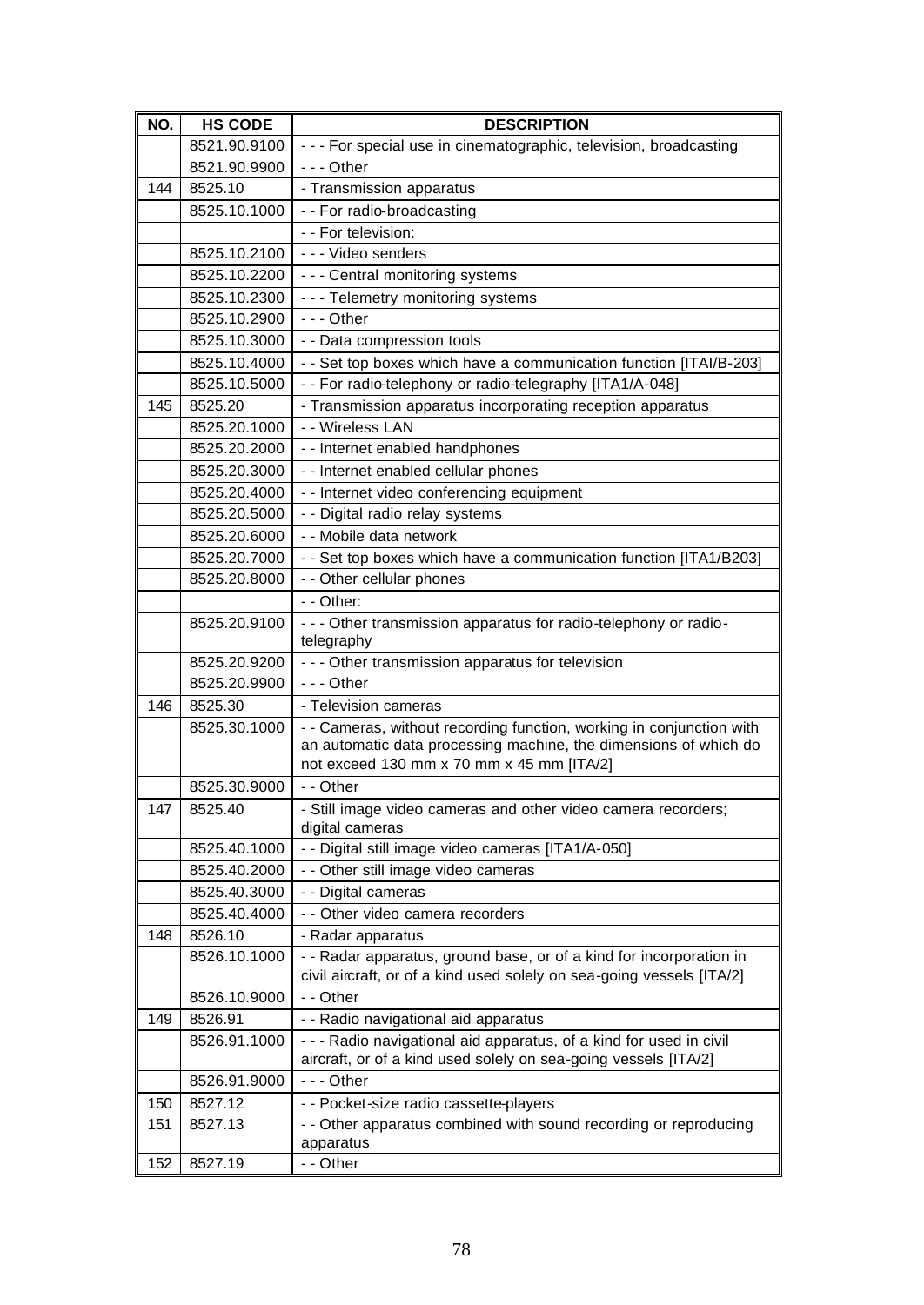| NO. | <b>HS CODE</b> | <b>DESCRIPTION</b>                                                                                                                                                                                                                                             |
|-----|----------------|----------------------------------------------------------------------------------------------------------------------------------------------------------------------------------------------------------------------------------------------------------------|
|     | 8527.19.1000   | --- For radio-telephony or radio-telegraphy                                                                                                                                                                                                                    |
|     | 8527.19.2000   | - - - Reception apparatus capable of planning managing, and<br>monitoring of electromagnetic spectrum [ITA/2]                                                                                                                                                  |
|     | 8527.19.9000   | $- -$ Other                                                                                                                                                                                                                                                    |
| 153 | 8527.21        | - - Combined with sound recording or reproducing apparatus                                                                                                                                                                                                     |
|     | 8527.21.1000   | --- For radio-telephony or radio-telegraphy                                                                                                                                                                                                                    |
|     | 8527.21.9000   | $- -$ Other                                                                                                                                                                                                                                                    |
| 154 | 8527.29        | - - Other                                                                                                                                                                                                                                                      |
|     | 8527.29.1000   | --- For radio-telephony or radio-telegraphy                                                                                                                                                                                                                    |
|     | 8527.29.9000   | $- -$ Other                                                                                                                                                                                                                                                    |
| 155 | 8527.31        | - - Combined with sound recording or reproducing apparatus                                                                                                                                                                                                     |
|     | 8527.31.1000   | --- For radio-telephony or radio-telegraphy                                                                                                                                                                                                                    |
|     | 8527.31.9000   | $- -$ Other                                                                                                                                                                                                                                                    |
| 156 | 8527.32        | - - Not combined with sound recording or reproducing apparatus but<br>combined with a clock                                                                                                                                                                    |
| 157 | 8527.39        | - - Other                                                                                                                                                                                                                                                      |
|     | 8527.39.1000   | --- For radio-telephony or radio-telegraphy                                                                                                                                                                                                                    |
|     | 8527.39.9000   | $--$ Other                                                                                                                                                                                                                                                     |
| 158 | 8527.90        | - Other                                                                                                                                                                                                                                                        |
|     | 8527.90.1000   | - - Portable receivers for calling, alerting or paging [ITA1/A-051] and<br>paging alert devices, including pagers [ITA1/B-197]                                                                                                                                 |
|     |                | - - Other:                                                                                                                                                                                                                                                     |
|     | 8527.90.9100   | --- For radio-telephony or radio-telegraphy                                                                                                                                                                                                                    |
|     | 8527.90.9200   | - - - For distress signals from ships or aircraft                                                                                                                                                                                                              |
|     | 8527.90.9900   | $--$ Other                                                                                                                                                                                                                                                     |
| 159 | 8528.12        | - - Colour                                                                                                                                                                                                                                                     |
|     | 8528.12.1000   | - - - Set top boxes which have a communication function [ITA1/B-<br>2031                                                                                                                                                                                       |
|     | 8528.12.2000   | - - - Printed circuit assemblies for use with ADP machines [ITA1/B-<br>1991                                                                                                                                                                                    |
|     | 8528.12.9000   | $--$ Other                                                                                                                                                                                                                                                     |
| 160 | 8528.30        | - Video projectors                                                                                                                                                                                                                                             |
|     | 8528.30.1000   | - - Having capacity for projecting on the screen of 300 inches or<br>more                                                                                                                                                                                      |
|     | 8528.30.2000   | - - Flat panel display type video and computer date projectors [ITA<br>$1/B-200$                                                                                                                                                                               |
|     | 8528.30.9000   | - - Other                                                                                                                                                                                                                                                      |
| 161 | 8529.90        | - Other                                                                                                                                                                                                                                                        |
|     |                | - - Parts including printed circuit assemblies of the following:<br>transmission apparatus other than radio-broadcasting or television<br>transmission; digital still image video cameras ; portable<br>receivers for calling, alerting or paging [ITA1/A-053] |
|     |                | and paging alert devices, including pagers [ITA1/B-197]:                                                                                                                                                                                                       |
|     | 8529.90.1100   | - - - For cellular phones                                                                                                                                                                                                                                      |
|     | 8529.90.1200   | $--$ Other                                                                                                                                                                                                                                                     |
|     | 8529.90.2000   | - - For decoders, other than those of subheadings 8529.90.11 and<br>8529.90.12                                                                                                                                                                                 |
|     |                | - - Printed circuit boards, assembled, other than those of subheadings<br>8529.90.11 and 8529.90.12:                                                                                                                                                           |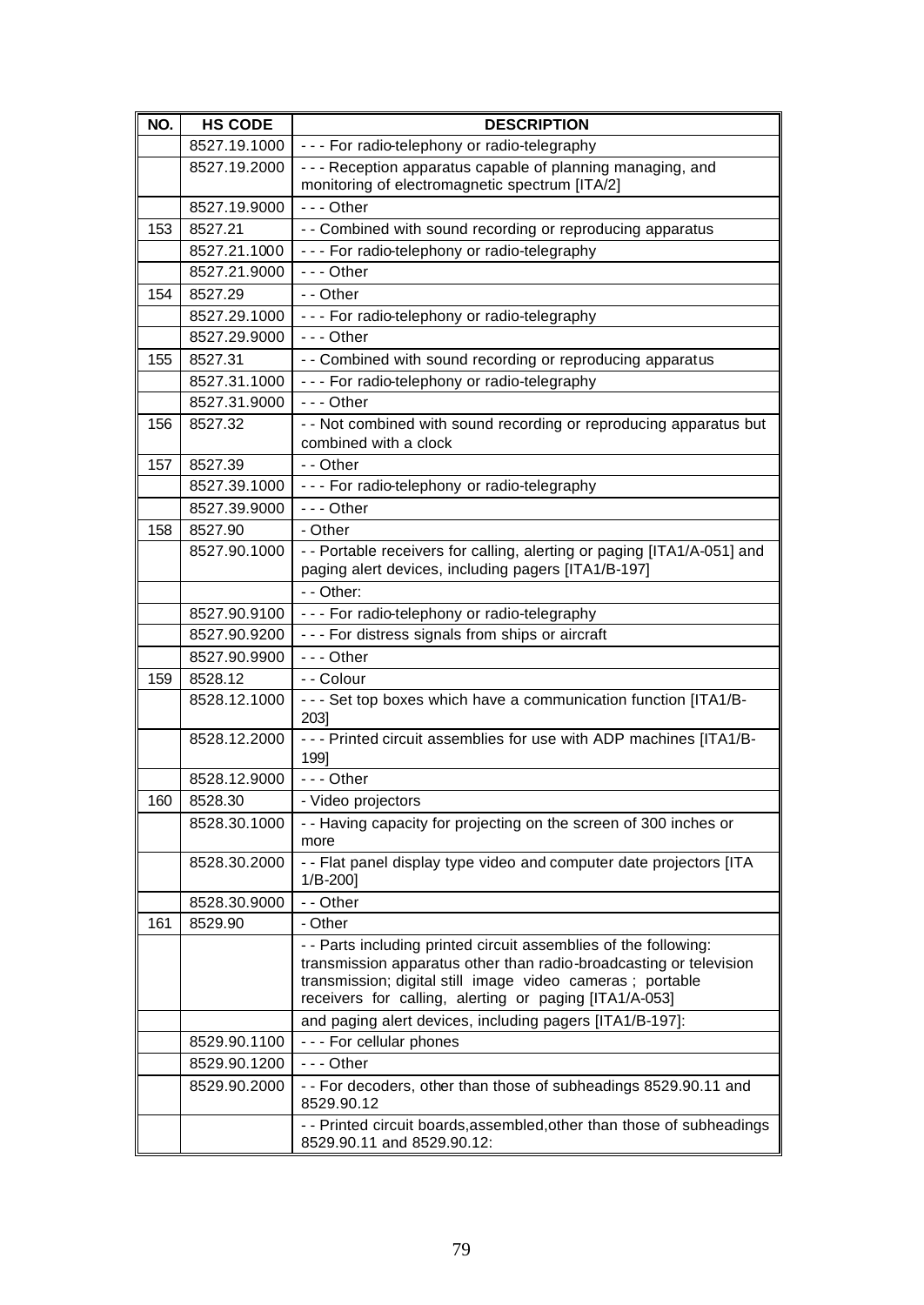| NO. | <b>HS CODE</b> | <b>DESCRIPTION</b>                                                                   |
|-----|----------------|--------------------------------------------------------------------------------------|
|     | 8529.90.3100   | --- For goods of subheadings 8527.13, 8527.19, 8527.21, 8527.29,                     |
|     |                | 8527.31, 8527.39 or 8527.90 (for radio-telephony or radio-                           |
|     |                | telegraphy only)                                                                     |
|     | 8529.90.3200   | --- For goods of subheading 8525.10 or 8525.20 (not for radio                        |
|     |                | - telephony or radio-telegraphy)                                                     |
|     | 8529.90.3300   | - - - For goods of subheadings 8527.13, 8527.19, 8527.21, 8527.29,                   |
|     |                | 8527.31, 8527.39 or 8527.90 (not for radio-telephony or radio-                       |
|     | 8529.90.3400   | telegraphy)<br>--- For goods of subheading 85.26                                     |
|     | 8529.90.3500   | --- For goods of subheading 85.28                                                    |
|     |                |                                                                                      |
|     | 8529.90.3600   | --- For goods of subheading 8525.30                                                  |
|     | 8529.90.3700   | --- For goods of subheading 8527.12 or 8527.32                                       |
|     | 8529.90.3900   | $--$ Other                                                                           |
|     |                | - - Other:                                                                           |
|     | 8529.90.9100   | - - - For television                                                                 |
|     | 8529.90.9200   | --- For radio-telephony or radio-telegraphy only                                     |
|     | 8529.90.9300   | --- Other, of goods of heading 85.28                                                 |
|     | 8529.90.9900   | $- -$ Other                                                                          |
| 162 | 8539.39        | - - Other                                                                            |
|     |                | --- Tubes for compact fluorescent lamps:                                             |
|     | 8539.39.1100   | - - - - Neon lamps                                                                   |
|     | 8539.39.1900   | $--$ Other                                                                           |
|     | 8539.39.2000   | - - - Discharge lamps for decorative or publicity purposes                           |
|     |                | - - - Other fluorescent cold cathode types:                                          |
|     | 8539.39.3100   | - - - - Neon lamps                                                                   |
|     | 8539.39.3900   | - - - - Other                                                                        |
|     | 8539.39.4000   | - - - Electric lamps for motor vehicle or cycles                                     |
| 163 | 8544.20        | - Co-axial cable and other co-axial electric conductors                              |
|     | 8544.20.1000   | - - Insulated cables fitted with connectors, for a voltage not                       |
|     |                | exceeding 66,000 V                                                                   |
|     | 8544.20.2000   | - - Insulated cables not fitted with connectors, for a voltage not                   |
|     |                | exceeding 66,000 V                                                                   |
|     | 8544.20.3000   | - - Insulated cables fitted with connectors, for a voltage exceeding<br>66,000 V     |
|     | 8544.20.4000   |                                                                                      |
|     |                | - - Insulated cables not fitted with connectors, for a voltage<br>exceeding 66,000 V |
| 164 | 8545.90        | - Other                                                                              |
|     | 8545.90.1000   | - - Battery carbons                                                                  |
|     | 8545.90.9000   | - - Other                                                                            |
| 165 | 8708.10        | - Bumpers and parts thereof                                                          |
|     | 8708.10.1000   | -- For vehicles of heading 87.01                                                     |
|     | 8708.10.2000   | - - For vehicles of subheadings 87.02 and 87.04 (except subheading                   |
|     |                | 8704.10)                                                                             |
|     | 8708.10.3000   | - - For ambulances                                                                   |
|     | 8708.10.4000   | - - For vehicles of subheadings 8703.21 to 8703.23, 8703.31 or                       |
|     |                | 8703.32 (except ambulances)                                                          |
|     | 8708.10.5000   | -- For vehicles of subheading 8703.24 or 8703.33 (except                             |
|     |                | ambulances)                                                                          |
|     | 8708.10.6000   | -- For vehicles of subheading 8704.10 or heading 87.05                               |
|     | 8708.10.9000   | - - Other                                                                            |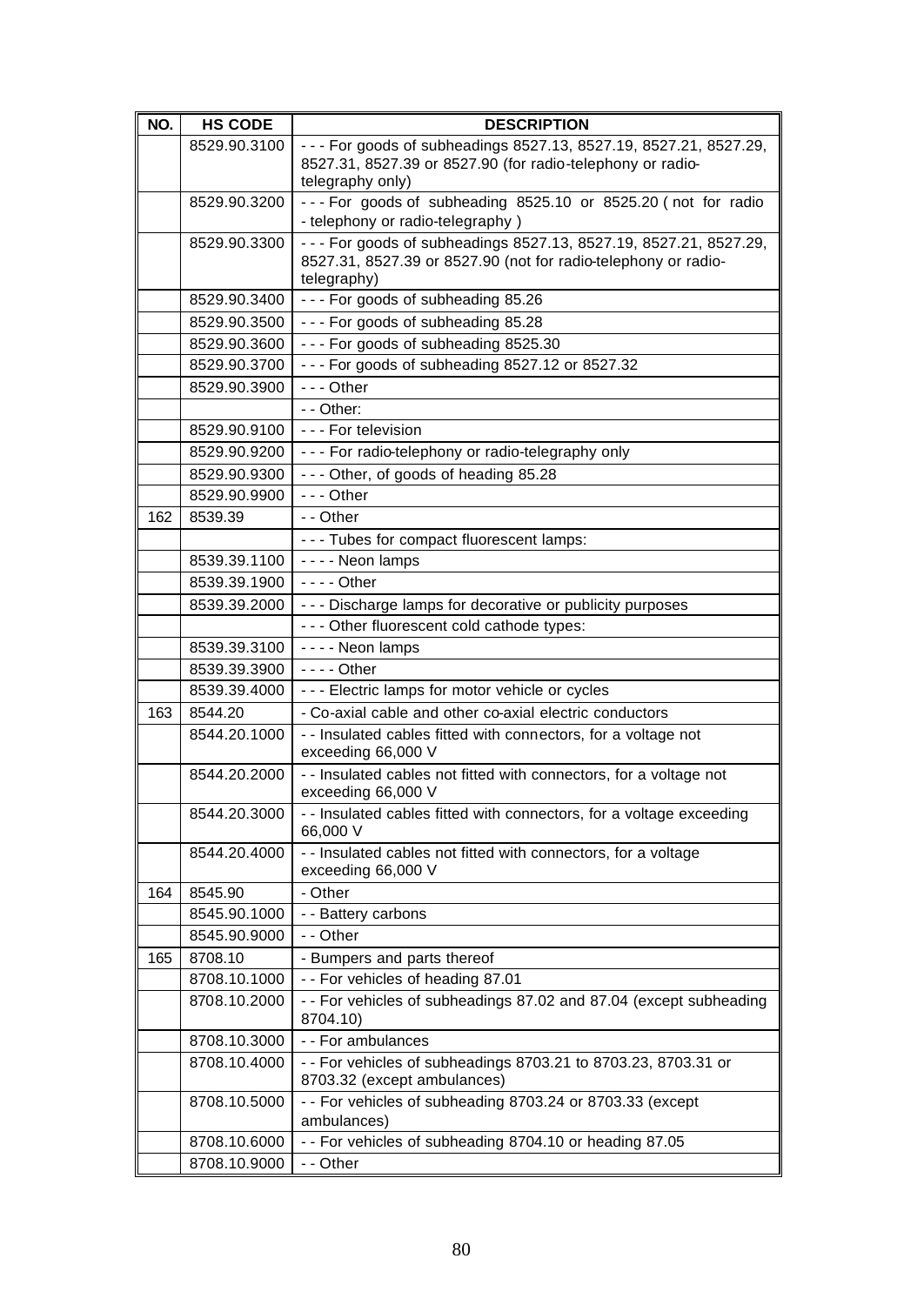| NO. | <b>HS CODE</b> | <b>DESCRIPTION</b>                                                                                                                                                      |
|-----|----------------|-------------------------------------------------------------------------------------------------------------------------------------------------------------------------|
| 166 | 9405.30        | - Lighting sets of a kind used for Christmas trees                                                                                                                      |
| 167 | 9501.00        | Wheeled toys designed to be ridden by children (for example,<br>tricycles, scooters, pedal cars); dolls' carriages.                                                     |
|     | 9501.00.1000   | - Tricycles                                                                                                                                                             |
|     | 9501.00.2000   | - Other wheeled toys                                                                                                                                                    |
|     | 9501.00.3000   | - Dolls' carriages                                                                                                                                                      |
|     |                | - Parts:                                                                                                                                                                |
|     | 9501.00.9100   | - - Spokes, for subheading 9501.00.10                                                                                                                                   |
|     | 9501.00.9200   | -- Nipples, for subheading 9501.00.10                                                                                                                                   |
|     | 9501.00.9300   | -- Other, for subheading 9501.00.10                                                                                                                                     |
|     | 9501.00.9400   | -- Spokes, other than for goods of subheading 9501.00.10                                                                                                                |
|     | 9501.00.9500   | - - Nipples, other than for goods of subheading 9501.00.10                                                                                                              |
|     | 9501.00.9900   | - - Other, other than for goods of subheading 9501.00.10                                                                                                                |
| 168 | 9704.00        | Postage or revenue stamps, stamp-postmarks, first-day covers,<br>postal stationery (stamped paper), and the like, used or unused,<br>other than those of heading 49.07. |
|     | 9704.00.1000   | - Postage or revenue stamps                                                                                                                                             |
|     | 9704.00.9000   | - Other                                                                                                                                                                 |

- (h) The Philippines: List exceeding 150 tariff lines shall be dertermined after a review in 2008.
- (i) Singapore: Nil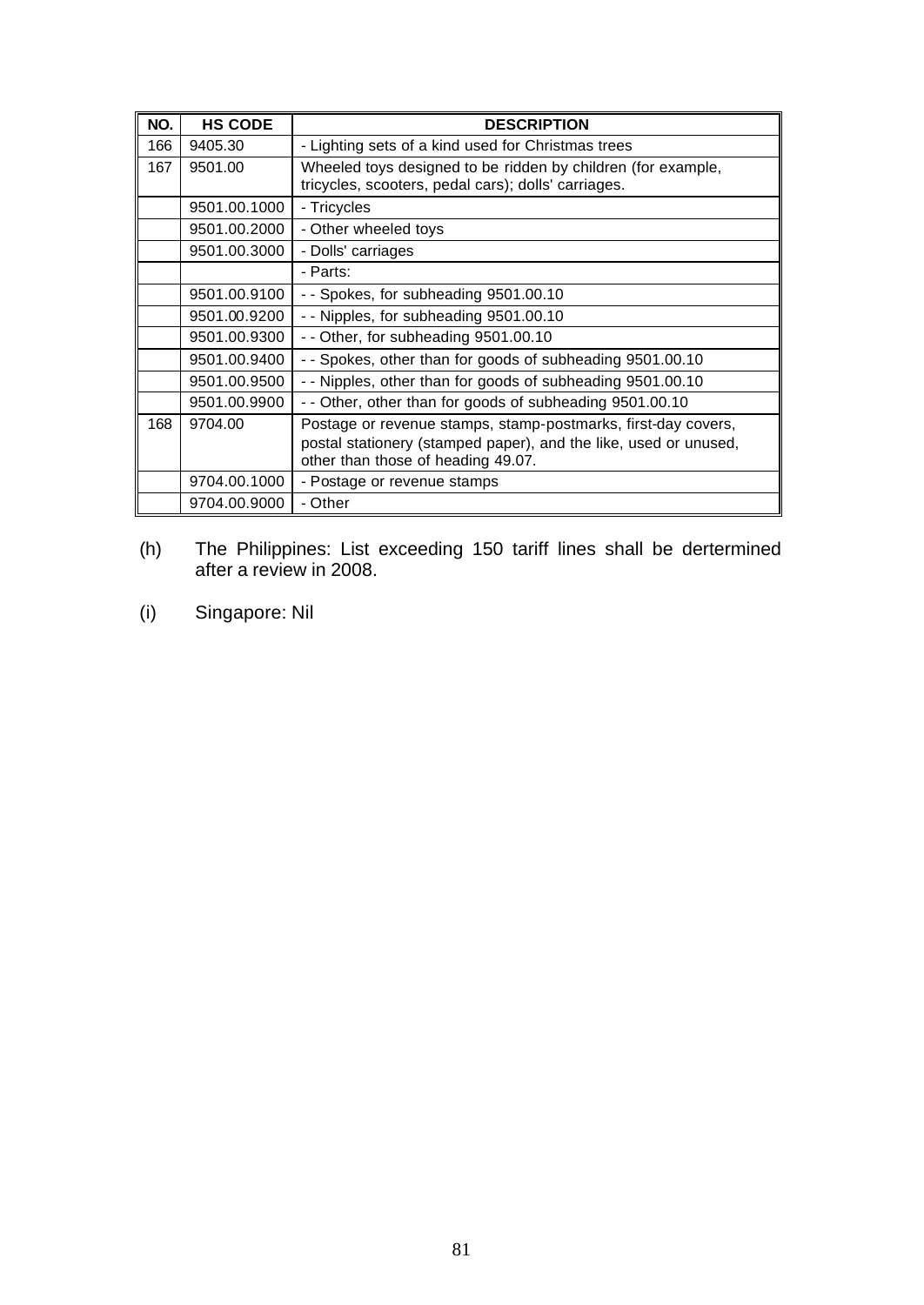## (j) Thailand:

| NO. | <b>HS CODE</b> | <b>DESCRIPTION</b>              |
|-----|----------------|---------------------------------|
| 1   | 1602.39        | - - Other                       |
| 2   | 6102.10        | - Of wool or fine animal hair   |
| 3   | 6103.31        | - - Of wool or fine animal hair |
| 4   | 6103.32        | - - Of cotton                   |
| 5   | 6103.43        | - - Of synthetic fibres         |
| 6   | 6103.49        | - - Of other textile materials  |
| 7   | 6104.19        | - - Of other textile materials  |
| 8   | 6104.29        | - - Of other textile materials  |
| 9   | 6104.33        | - - Of synthetic fibres         |
| 10  | 6104.39        | - - Of other textile materials  |
| 11  | 6104.42        | - - Of cotton                   |
| 12  | 6104.43        | - - Of synthetic fibres         |
| 13  | 6104.49        | - - Of other textile materials  |
| 14  | 6104.52        | - - Of cotton                   |
| 15  | 6104.53        | - - Of synthetic fibres         |
| 16  | 6104.59        | - - Of other textile materials  |
| 17  | 6104.62        | - - Of cotton                   |
| 18  | 6104.63        | - - Of synthetic fibres         |
| 19  | 6104.69        | - - Of other textile materials  |
| 20  | 6105.10        | - Of cotton                     |
| 21  | 6105.20        | - Of man-made fibres            |
| 22  | 6105.90        | - Of other textile materials    |
| 23  | 6106.10        | - Of cotton                     |
| 24  | 6106.20        | - Of man-made fibres            |
| 25  | 6106.90        | - Of other textile materials    |
| 26  | 6107.11        | - - Of cotton                   |
| 27  | 6107.21        | - - Of cotton                   |
| 28  | 6108.19        | - - Of other textile materials  |
| 29  | 6108.21        | - - Of cotton                   |
| 30  | 6108.29        | - - Of other textile materials  |
| 31  | 6108.91        | - - Of cotton                   |
| 32  | 6109.10        | - Of cotton                     |
| 33  | 6109.90        | - Of other textile materials    |
| 34  | 6110.11        | - - Of wool                     |
| 35  | 6110.12        | - - Of Kashmir (cashmere) goats |
| 36  | 6110.19        | - - Other                       |
| 37  | 6110.20        | - Of cotton                     |
| 38  | 6110.30        | - Of man-made fibres            |
| 39  | 6110.90        | - Of other textile materials    |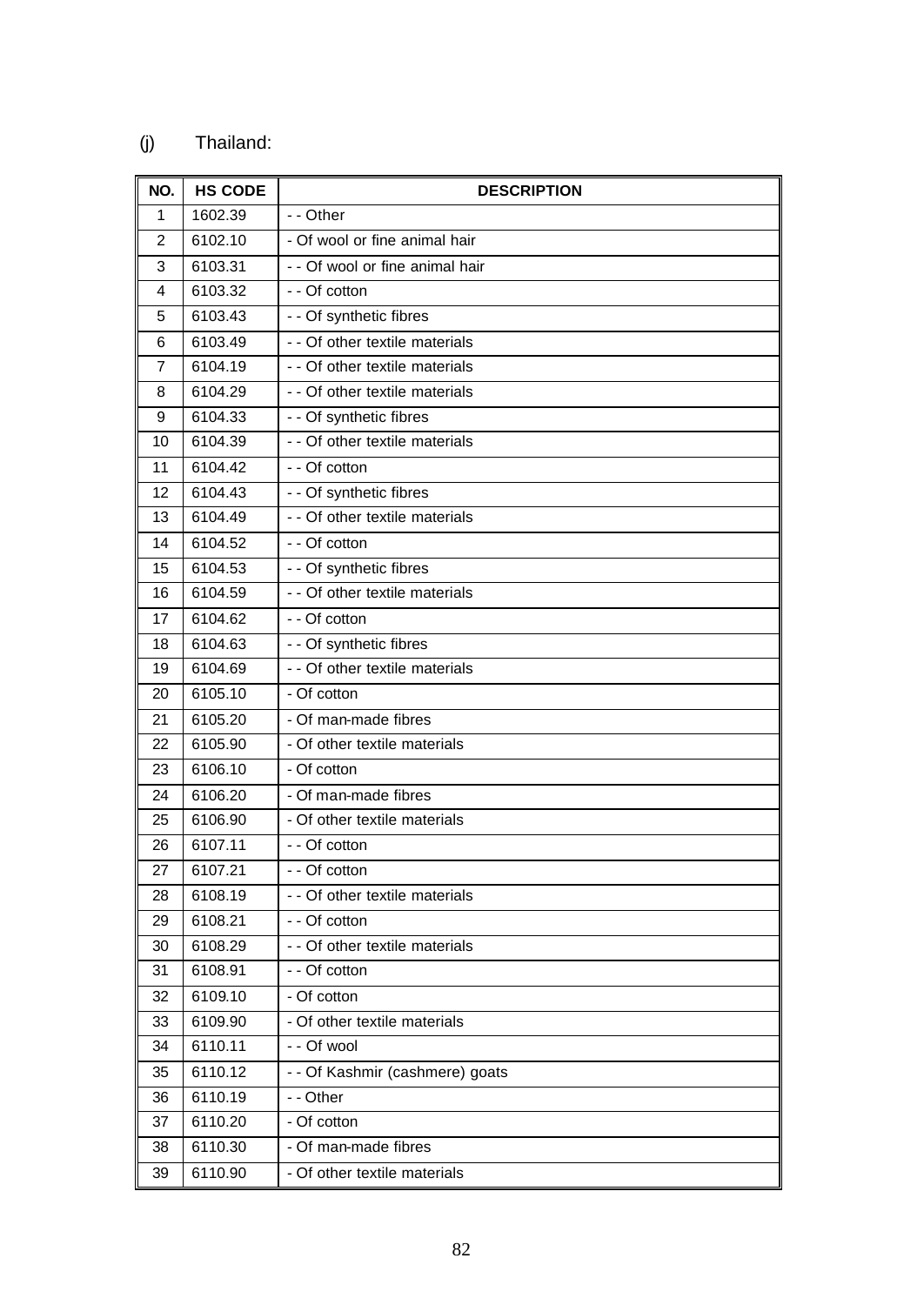| NO. | <b>HS CODE</b> | <b>DESCRIPTION</b>                                         |
|-----|----------------|------------------------------------------------------------|
| 40  | 6111.30        | - Of synthetic fibres                                      |
|     | 6111.301       | - - - Stockings and the like                               |
| 41  | 6111.90        | - Of other textile materials                               |
|     | 6111.909       | $- -$ Other                                                |
| 42  | 6112.41        | - - Of synthetic fibres                                    |
| 43  | 6112.49        | - - Of other textile materials                             |
| 44  | 6114.10        | - Of wool or fine animal hair                              |
| 45  | 6114.20        | - Of cotton                                                |
| 46  | 6114.30        | - Of man-made fibres                                       |
| 47  | 6114.90        | - Of other textile materials                               |
| 48  | 6115.92        | - - Of cotton                                              |
| 49  | 6115.99        | - - Of other textile materials                             |
| 50  | 6116.10        | - Impregnated, coated or covered with plastics or rubber   |
| 51  | 6116.92        | - - Of cotton                                              |
| 52  | 6117.10        | - Shawls, scarves, mufflers, mantillas, veils and the like |
| 53  | 6117.80        | - Other accessories                                        |
| 54  | 6117.90        | - Parts                                                    |
| 55  | 6201.11        | - - Of wool of fine animal hair                            |
| 56  | 6201.13        | - - Of man-made fibres                                     |
| 57  | 6201.19        | - - Of other textile materials                             |
| 58  | 6201.93        | - - Of man-made fibres                                     |
| 59  | 6202.13        | - - Of man-made fibres                                     |
| 60  | 6202.19        | - - Of other textile materials                             |
| 61  | 6202.91        | - - Of wool or fine animal hair                            |
| 62  | 6202.93        | - - Of man-made fibres                                     |
| 63  | 6202.99        | - - Of other textile materials                             |
| 64  | 6203.12        | - - Of synthetic fibres                                    |
| 65  | 6203.19        | - - Of other textile materials                             |
| 66  | 6203.22        | - - Of cotton                                              |
| 67  | 6203.23        | -- Of synthetic fibres                                     |
| 68  | 6203.29        | - - Of other textile materials                             |
| 69  | 6203.31        | - - Of wool or fine animal hair                            |
| 70  | 6203.32        | - - Of cotton                                              |
| 71  | 6203.33        | - - Of synthetic fibres                                    |
| 72  | 6203.39        | - - Of other textile materials                             |
| 73  | 6203.41        | - - Of wool or fine animal hair                            |
| 74  | 6203.42        | - - Of cotton                                              |
| 75  | 6203.43        | - - Of synthetic fibres                                    |
| 76  | 6203.49        | - - Of other textile materials                             |
| 77  | 6204.13        | - - Of synthetic fibres                                    |
| 78  | 6204.19        | - - Of other textile materials                             |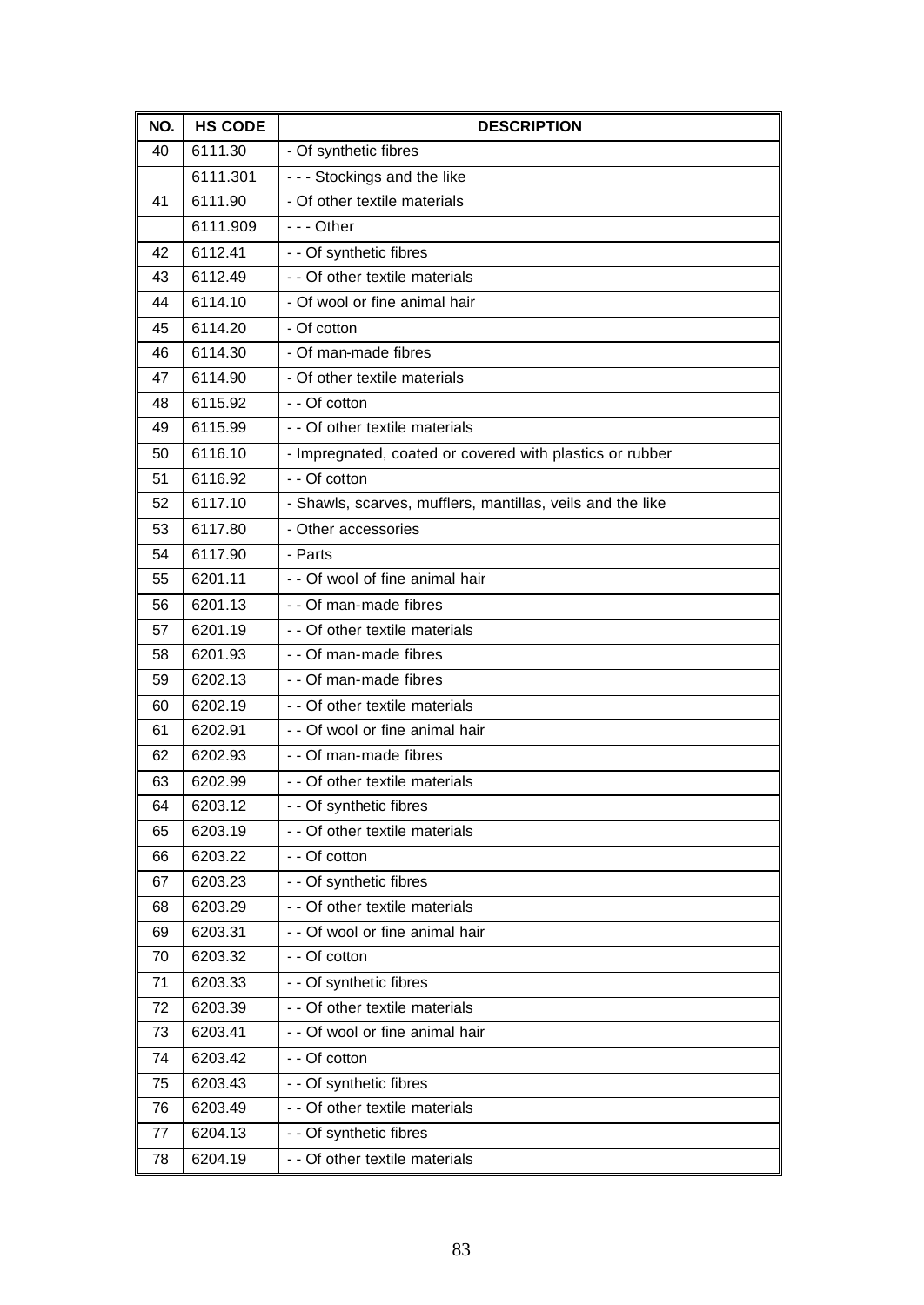| NO. | <b>HS CODE</b> | <b>DESCRIPTION</b>                     |
|-----|----------------|----------------------------------------|
| 79  | 6204.22        | - - Of cotton                          |
| 80  | 6204.23        | - - Of synthetic fibres                |
| 81  | 6204.31        | - - Of wool or fine animal hair        |
| 82  | 6204.32        | - - Of cotton                          |
| 83  | 6204.33        | - - Of synthetic fibres                |
| 84  | 6204.39        | - - Of other textile materials         |
| 85  | 6204.42        | - - Of cotton                          |
| 86  | 6204.43        | - - Of synthetic fibres                |
| 87  | 6204.44        | - - Of artificial fibres               |
| 88  | 6204.49        | - - Of other textile materials         |
| 89  | 6204.51        | - - Of wool or fine animal hair        |
| 90  | 6204.52        | - - Of cotton                          |
| 91  | 6204.53        | - - Of synthetic fibres                |
| 92  | 6204.59        | - - Of other textile materials         |
| 93  | 6204.61        | - - Of wool or fine animal hair        |
| 94  | 6204.62        | - - Of cotton                          |
| 95  | 6204.63        | - - Of synthetic fibres                |
| 96  | 6204.69        | - - Of other textile materials         |
| 97  | 6205.20        | - Of cotton                            |
| 98  | 6205.30        | - Of man-made fibres                   |
| 99  | 6205.90        | - Of other textile materials           |
| 100 | 6206.10        | - Of silk or silk waste                |
| 101 | 6206.30        | - Of cotton                            |
| 102 | 6206.40        | - Of man-made fibres                   |
| 103 | 6206.90        | - Of other textile materials           |
| 104 | 6207.11        | - - Of cotton                          |
| 105 | 6207.19        | - - Of other textile materials         |
| 106 | 6207.22        | - - Of man-made fibres                 |
| 107 | 6207.91        | - - Of cotton                          |
| 108 | 6207.99        | - - Of other textile materials         |
| 109 | 6208.19        | - - Of other textile materials         |
| 110 | 6208.22        | - - Of man-made fibres                 |
| 111 | 6208.29        | - - Of other textile materials         |
| 112 | 6209.30        | - Of synthetic fibres                  |
| 113 | 6209.90        | - Of other textile materials           |
| 114 | 6210.10        | - Of fabrics of heading 56.02 or 56.03 |
| 115 | 6210.40        | - Other men's or boys' garments        |
| 116 | 6210.50        | - Other women's or girls' garments     |
| 117 | 6211.12        | - - Women's or girls'                  |
| 118 | 6211.32        | - - Of cotton                          |
| 119 | 6211.39        | - - Of other textile materials         |